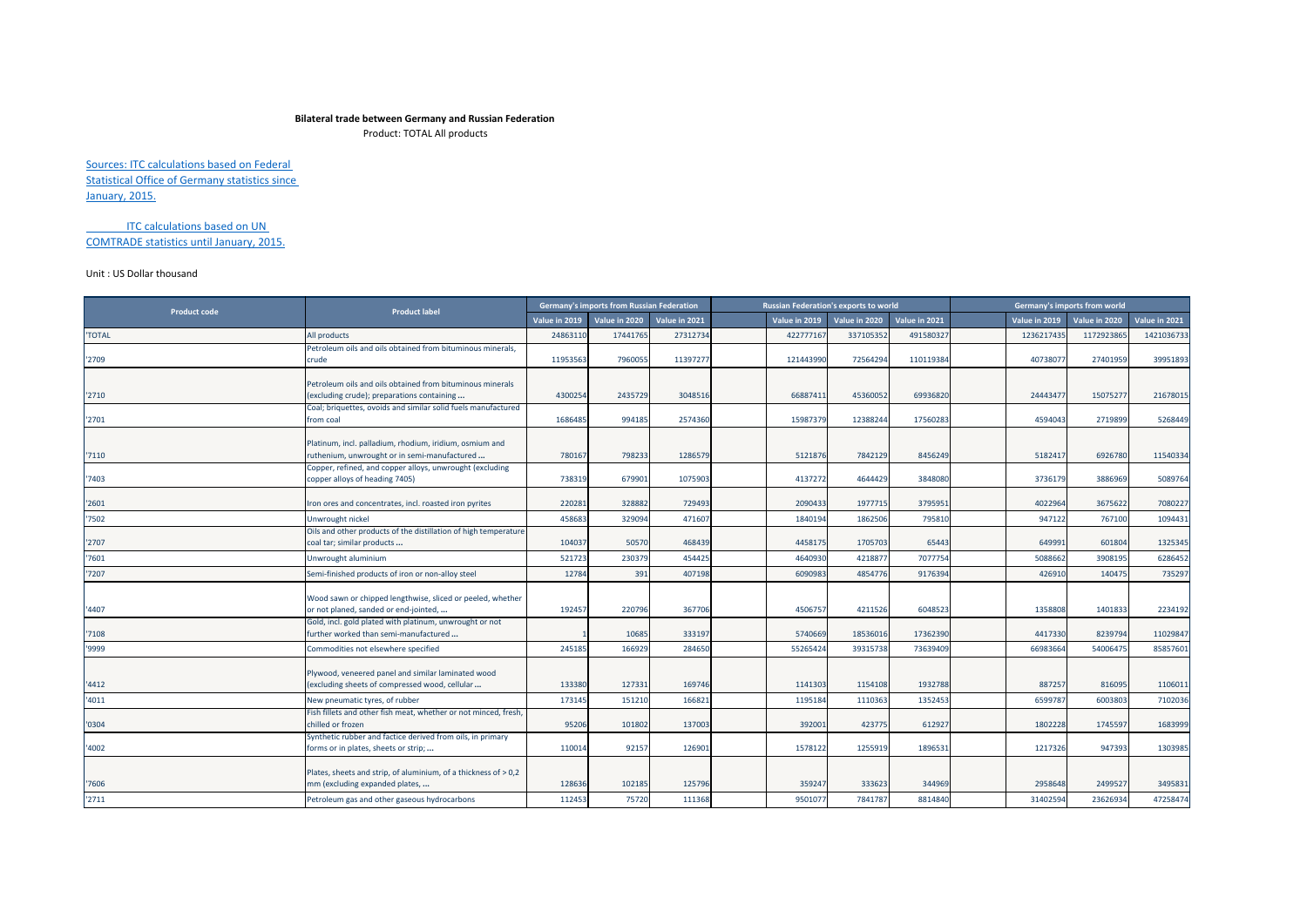|       | Other bars and rods of alloy steel other than stainless, angles,   |        |       |       |        |         |         |         |         |         |
|-------|--------------------------------------------------------------------|--------|-------|-------|--------|---------|---------|---------|---------|---------|
| 7228  | shapes and sections of alloy                                       | 75027  | 69327 | 98853 | 46691  | 409528  | 626446  | 1212134 | 895558  | 1406115 |
|       | Titanium and articles thereof, n.e.s.; titanium waste and scrap    |        |       |       |        |         |         |         |         |         |
| '8108 | (excluding ash and residues                                        | 138008 | 10484 | 93807 | 64910  | 414674  | 325187  | 747149  | 526458  | 448633  |
|       |                                                                    |        |       |       |        |         |         |         |         |         |
| '2803 | Carbon "carbon blacks and other forms of carbon", n.e.s.           | 93105  | 65304 | 92440 | 68899  | 438106  | 676939  | 329988  | 244321  | 330888  |
|       |                                                                    |        |       |       |        |         |         |         |         |         |
| '3902 | Polymers of propylene or of other olefins, in primary forms        | 657    | 2852  | 91195 | 36831  | 659094  | 1138938 | 2983730 | 2508058 | 3724491 |
| '7604 | Bars, rods and profiles, of aluminium, n.e.s.                      | 5984   | 5288  | 86532 | 19866  | 20381   | 35118   | 2062992 | 192321  | 2737085 |
|       |                                                                    |        |       |       |        |         |         |         |         |         |
|       | Flat-rolled products of iron or non-alloy steel, of a width >=     |        |       |       |        |         |         |         |         |         |
| '7208 | 500 mm, hot-rolled, not clad,                                      | 9340   | 2573  | 78753 | 246241 | 254503  | 5307219 | 2727780 | 1942596 | 3674911 |
|       | Electrical ignition or starting equipment of a kind used for       |        |       |       |        |         |         |         |         |         |
| '8511 | spark-ignition or compression-ignition                             | 21160  | 3261  | 75649 | 7284   | 76217   | 137440  | 200324  | 1916316 | 2030172 |
|       | Liquid crystal devices not constituting articles provided for      |        |       |       |        |         |         |         |         |         |
| '9013 | more specifically in other heading;                                | 59623  | 37463 | 73484 | 41956  | 227580  | 26851   | 1145896 | 1118472 | 1423047 |
|       | Uncoated kraft paper and paperboard, in rolls of a width > 36      |        |       |       |        |         |         |         |         |         |
| '4804 | cm or in square or rectangular                                     | 52119  | 5495  | 68186 | 60005  | 649492  | 849087  | 133019: | 1246499 | 1516087 |
|       | Radioactive chemical elements and radioactive isotopes, incl.      |        |       |       |        |         |         |         |         |         |
| '2844 | their fissile or fertile chemical                                  | 8399   | 87068 | 65736 | 9253   | 78761   |         | 582567  | 549437  | 627368  |
|       | Coke and semi-coke of coal, of lignite or of peat, whether or      |        |       |       |        |         |         |         |         |         |
| '2704 | not agglomerated; retort carbon                                    | 37485  | 15028 | 58362 | 651450 | 487977  | 1066521 | 581407  | 384788  | 780479  |
|       | Powders and flakes, of copper (excluding grains of copper and      |        |       |       |        |         |         |         |         |         |
| '7406 | spangles of heading 8308)                                          | 37899  | 33450 | 57784 | 32822  | 29815   | 52199   | 63062   | 53676   | 86178   |
| '4421 | Other articles of wood, n.e.s.                                     | 4040   | 3739  | 55625 | 5474   | 6815    | 80142   | 802218  | 88736   | 1110152 |
|       | Oilcake and other solid residues, whether or not ground or in      |        |       |       |        |         |         |         |         |         |
| '2306 | the form of pellets, resulting                                     | 3633   | 50704 | 50516 | 41483  | 432735  | 577566  | 338994  | 389732  | 381432  |
|       | Bars and rods, of iron or non-alloy steel, cold-formed or cold-    |        |       |       |        |         |         |         |         |         |
| '7215 | finished, whether or not further                                   | 2612   | 19803 | 50458 | 7568   | 47884   | 150714  | 429320  | 333941  | 577923  |
| '2814 |                                                                    | 2288   | 1504  |       |        | 84088   | 166975  |         |         | 227159  |
|       | Ammonia, anhydrous or in aqueous solution                          |        |       | 49216 | 111489 |         |         | 201184  | 15189   |         |
|       | Ferrous waste and scrap; remelting scrap ingots of iron or         |        |       |       |        |         |         |         |         |         |
| '7204 | steel (excluding slag, scale and                                   | 2952   | 2649  | 49193 | 117266 | 127301  | 1787638 | 1379292 | 1222635 | 2555987 |
|       | Bars and rods, of iron or non-alloy steel, not further worked      |        |       |       |        |         |         |         |         |         |
| '7214 | than forged, hot-rolled, hot-drawn                                 | 4530   | 30284 | 46257 | 78300  | 851844  | 1112504 | 1068443 | 875262  | 1458666 |
|       | Glass fibres, incl. glass wool, and articles thereof (excluding    |        |       |       |        |         |         |         |         |         |
| '7019 | mineral wools and articles                                         | 31473  | 31894 | 45820 | 14910  | 139820  | 180871  | 1182998 | 1039275 | 1320140 |
|       | Undenatured ethyl alcohol of an alcoholic strength of < 80%;       |        |       |       |        |         |         |         |         |         |
| '2208 | spirits, liqueurs and other spirituous                             | 3488   | 33169 | 42335 | 18207  | 168466  | 202767  | 1649964 | 1529535 | 1780697 |
| '7202 | Ferro-alloys                                                       | 27509  | 2337  | 41682 | 122543 | 884386  | 1476199 | 169184  | 1195705 | 1998688 |
|       |                                                                    |        |       |       |        |         |         |         |         |         |
|       | Phosphinates "hypophosphites", phosphonates "phosphites"           |        |       |       |        |         |         |         |         |         |
| '2835 | and phosphates; polyphosphates, whether                            | 1904   | 2466  | 40963 | 19975  | 182287  | 257656  | 185001  | 187044  | 259392  |
|       | Mineral or chemical nitrogenous fertilisers (excluding those in    |        |       |       |        |         |         |         |         |         |
| '3102 | pellet or similar forms, or                                        | 26632  | 25148 | 40833 | 289624 | 2484576 | 4468582 | 622036  | 552767  | 757345  |
|       | Furniture and parts thereof, n.e.s. (excluding seats and           |        |       |       |        |         |         |         |         |         |
| '9403 | medical, surgical, dental or veterinary                            | 20453  | 2515  | 38116 | 34959  | 347543  | 483003  | 636239  | 6779166 | 7973243 |
|       | Acyclic alcohols and their halogenated, sulphonated, nitrated      |        |       |       |        |         |         |         |         |         |
| '2905 | or nitrosated derivatives                                          | 26402  | 1597  | 37837 | 65955  | 491920  | 819850  | 1352297 | 1205568 | 1916664 |
|       | Powder and flakes, of aluminium (excluding pellets of              |        |       |       |        |         |         |         |         |         |
| '7603 | aluminium, and spangles)                                           | 15829  | 25358 | 37302 | 3496   | 33004   | 53909   | 86073   | 75030   | 117370  |
|       | Ferrous products obtained by direct reduction of iron ore and      |        |       |       |        |         |         |         |         |         |
| '7203 | other spongy ferrous products,                                     | 6055   | 5191  | 35897 | 106417 | 926122  | 1591614 | 11634   | 100888  | 192202  |
|       | Tools for working in the hand, pneumatic, hydraulic or with        |        |       |       |        |         |         |         |         |         |
| '8467 | self-contained electric or non-electric                            | 3207   | 2932  | 35872 | 6206   | 69048   | 92569   | 2419169 | 2602041 | 3055375 |
|       | Mineral or chemical fertilisers containing two or three of the     |        |       |       |        |         |         |         |         |         |
| '3105 | fertilising elements nitrogen,                                     | 2403   | 2263  | 35752 | 316512 | 2731325 | 4692133 | 349124  | 330149  | 389126  |
|       | Wire of alloy steel other than stainless, in coils (excluding bar. |        |       |       |        |         |         |         |         |         |
| '7229 | and rods)                                                          | 67     | 13581 | 35740 | 6786   | 67262   | 142139  | 252501  | 221033  | 360841  |
|       |                                                                    |        |       |       |        |         |         |         |         |         |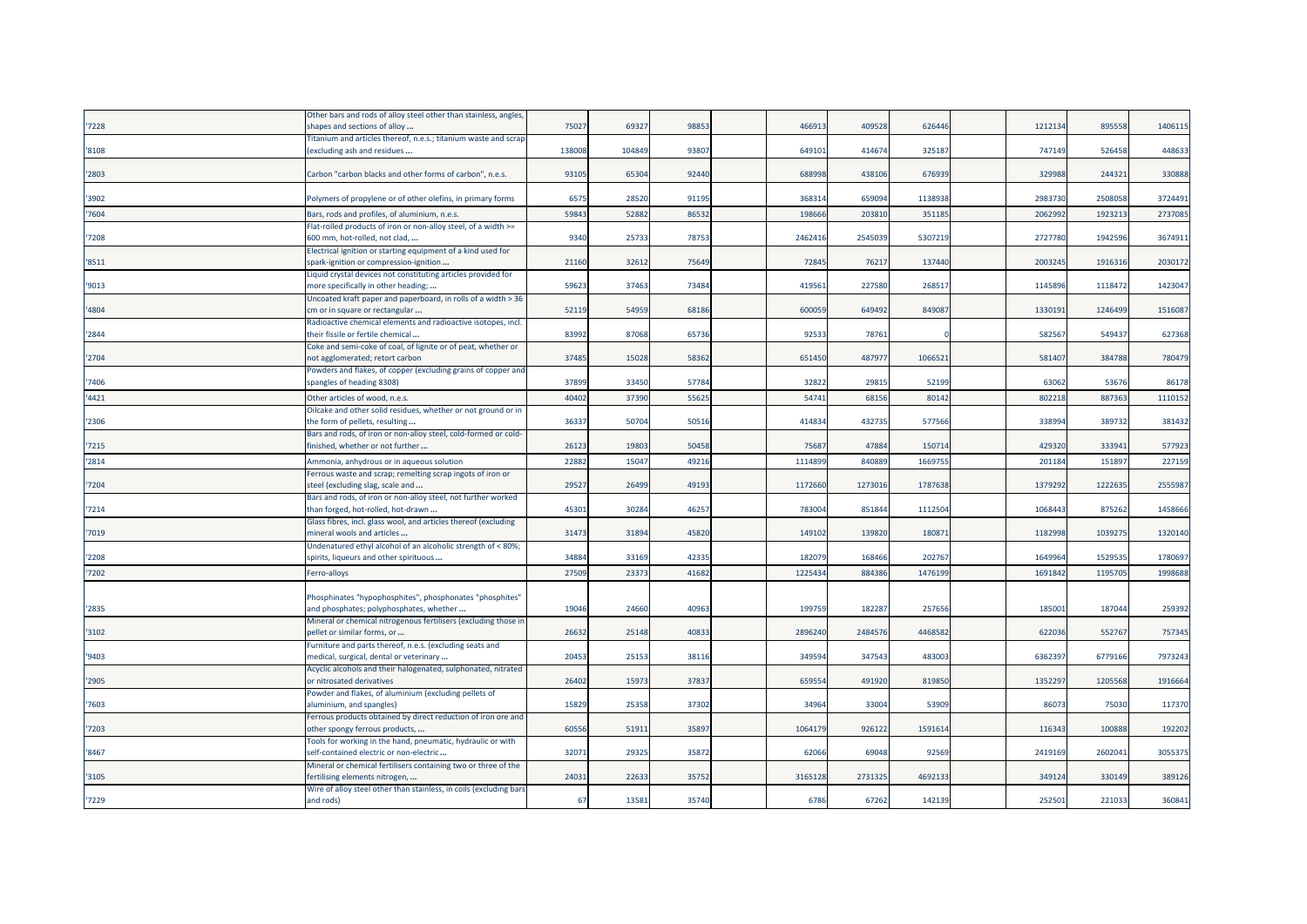|       | Articles of precious metal or of metal clad with precious                                          |       |       |       |         |         |         |          |          |          |
|-------|----------------------------------------------------------------------------------------------------|-------|-------|-------|---------|---------|---------|----------|----------|----------|
| '7115 | metal, n.e.s.                                                                                      | 14307 | 1651  | 34957 | 10318   | 109829  | 213868  | 168761   | 168460   | 164753   |
| '2901 | Acyclic hydrocarbons                                                                               | 6892  | 1183  | 32829 | 99662   | 46817   | 614789  | 193123   | 123600   | 1681053  |
|       | Other nuts, fresh or dried, whether or not shelled or peeled                                       |       |       |       |         |         |         |          |          |          |
| '0802 | (excluding coconuts, Brazil nuts                                                                   | 6341  | 13740 | 32356 | 11458   | 19908   | 32078   | 2124818  | 2389839  | 2378643  |
|       | Oilcake and other solid residues, whether or not ground or in                                      |       |       |       |         |         |         |          |          |          |
| '2304 | the form of pellets, resulting                                                                     | 23890 | 2991  | 32154 | 194504  | 235072  | 488248  | 898791   | 784458   | 1015566  |
|       | Beryllium, chromium, germanium, vanadium, gallium,                                                 |       |       |       |         |         |         |          |          |          |
| '8112 | hafnium "celtium", indium, niobium "columbium",                                                    | 33166 | 2197  | 31949 | 19336   | 144476  | 209292  | 150236   | 128999   | 155816   |
| '2902 | <b>Cyclic hydrocarbons</b>                                                                         | 1459  | 27944 | 29644 | 39706   | 261923  | 286790  | 1142566  | 845993   | 1431325  |
| '7801 | Unwrought lead                                                                                     | 1070  | 1700  | 28527 | 16287   | 17028   | 260148  | 43291    | 362791   | 476346   |
|       | Packing cases, boxes, crates, drums and similar packings, of                                       |       |       |       |         |         |         |          |          |          |
| '4415 | wood; cable-drums of wood; pallets,                                                                | 1031  | 852   | 28433 | 2281    | 22313   | 76454   | 596963   | 55651    | 915541   |
| '1204 | Linseed, whether or not broken                                                                     | 1843  | 2408  | 28392 | 21922   | 23037   | 441921  | 94154    | 10290    | 122266   |
|       | Motor cars and other motor vehicles principally designed for                                       |       |       |       |         |         |         |          |          |          |
| '8703 | the transport of persons, incl                                                                     | 2579  | 1993  | 28280 | 160388  | 987121  | 1395757 | 7216213  | 6642678  | 66696409 |
|       | Parts suitable for use solely or principally with the machinery                                    |       |       |       |         |         |         |          |          |          |
| '8431 | of heading 8425 to 8430, n.e.s.                                                                    | 2875  | 23214 | 27879 | 26893   | 246206  | 256242  | 4440757  | 3891943  | 5006813  |
|       | Chemical wood pulp, soda or sulphate (excluding dissolving                                         |       |       |       |         |         |         |          | 1844892  |          |
| '4703 | grades)                                                                                            | 1299  | 1577  | 27514 | 100905  | 993514  | 1301304 | 2509086  |          | 2537056  |
| '3908 | Polyamides, in primary forms                                                                       | 1204  | 1125  | 27309 | 16292   | 11419   | 217168  | 176890   | 138707   | 2152827  |
| '2616 | Precious-metal ores and concentrates                                                               |       |       | 26595 | 80919   | 76207   | 92791   | 171751   | 248232   | 3289630  |
|       | Parts and accessories for tractors, motor vehicles for the                                         |       |       |       |         |         |         |          |          |          |
| '8708 | transport of ten or more persons,                                                                  | 19486 | 1697  | 26478 | 61699   | 560563  | 761190  | 39687068 | 34068019 | 37845595 |
| '7605 | Aluminium wire (excluding stranded wire, cables, plaited<br>bands and the like and other articles  | 2519  | 27106 | 26400 | 27465   | 317764  | 50037   | 244751   | 215502   | 261254   |
|       | Pig iron and spiegeleisen, in pigs, blocks or other primary                                        |       |       |       |         |         |         |          |          |          |
| '7201 | forms                                                                                              | 31119 | 13122 | 25695 | 1440744 | 1306840 | 1992800 | 184939   | 89370    | 172263   |
|       | Waste and scrap of precious metal or of metal clad with                                            |       |       |       |         |         |         |          |          |          |
| '7112 | precious metal; other waste and scrap                                                              | 2854  | 9669  | 24311 | 7891    | 8457    | 5096    | 4693081  | 6457086  | 9118728  |
|       | Plates, sheets, film, foil and strip, of non-cellular plastics, not                                |       |       |       |         |         |         |          |          |          |
| '3920 | reinforced, laminated,<br>Engines and motors (excluding steam turbines, internal                   | 16266 | 18501 | 23738 | 26777   | 316645  | 438363  | 3380824  | 3345420  | 4060864  |
| '8412 | combustion piston engine, hydraulic                                                                | 2863  | 2456  | 23664 | 31068   | 105000  | 315463  | 2416161  | 2062619  | 2292540  |
| '2309 | Preparations of a kind used in animal feeding                                                      | 2714  | 1919  | 23420 | 17952   | 239800  | 318604  | 242530   | 265177   | 2999516  |
|       |                                                                                                    |       |       |       |         |         |         |          |          |          |
| 7608  | Aluminium tubes and pipes (excluding hollow profiles)                                              | 12095 | 11366 | 22782 | 2561    | 24124   | 33712   | 243909   | 211568   | 270850   |
|       | Electrical transformers, static converters, e.g. rectifiers, and                                   |       |       |       |         |         |         |          |          |          |
| '8504 | nductors; parts thereof                                                                            | 12701 | 1934  | 22627 | 20213   | 175751  | 264870  | 6982455  | 7892465  | 9939262  |
|       | Other oil seeds and oleaginous fruits, whether or not broken                                       |       |       |       |         |         |         |          |          |          |
| '1207 | (excluding edible nuts, olives,                                                                    | 12328 | 12588 | 20767 | 5437    | 76720   | 12385   | 237266   | 254751   | 277992   |
| '2620 | Slag, ash and residues containing metals, arsenic or their<br>compounds (excluding those from      | 5785  | 4739  | 19687 | 9725    | 9922    | 14273   | 380864   | 319062   | 480049   |
|       | Wood, incl. strips and friezes for parquet flooring, not                                           |       |       |       |         |         |         |          |          |          |
| '4409 | assembled, continuously shaped "tongued,                                                           | 7180  | 1234  | 19510 | 10809   | 129152  | 225206  | 271666   | 319754   | 446995   |
| '8411 | Turbojets, turbopropellers and other gas turbines                                                  | 20305 | 4467  | 19292 | 235286  | 207020  | 2870267 | 1420105  | 996247   | 10882605 |
|       |                                                                                                    |       |       |       |         |         |         |          |          |          |
|       |                                                                                                    |       |       |       |         |         |         |          |          |          |
| '8545 | Carbon electrodes, carbon brushes, lamp carbons, battery<br>carbons and other articles of graphite | 29709 | 15437 | 19017 | 24393   | 106692  | 141534  | 328206   | 217767   | 225548   |
|       | Parts of aircraft and spacecraft of heading 8801 or 8802,                                          |       |       |       |         |         |         |          |          |          |
| '8803 | n.e.s.                                                                                             | 24373 | 1885  | 18797 |         |         |         | 8280464  | 7387591  | 6261646  |
|       |                                                                                                    |       |       |       |         |         |         |          |          |          |
|       | Animal or vegetable fats and oils and their fractions, boiled,                                     |       |       |       |         |         |         |          |          |          |
| '1518 | oxidised, dehydrated, sulphurised,                                                                 | 5435  | 1009  | 18550 | 3412    | 52627   | 99643   | 482652   | 648305   | 654343   |
| '7216 | Angles, shapes and sections of iron or non-alloy steel, n.e.s.                                     | 13524 | 10365 | 17912 | 382947  | 352775  | 497222  | 956642   | 804261   | 1351957  |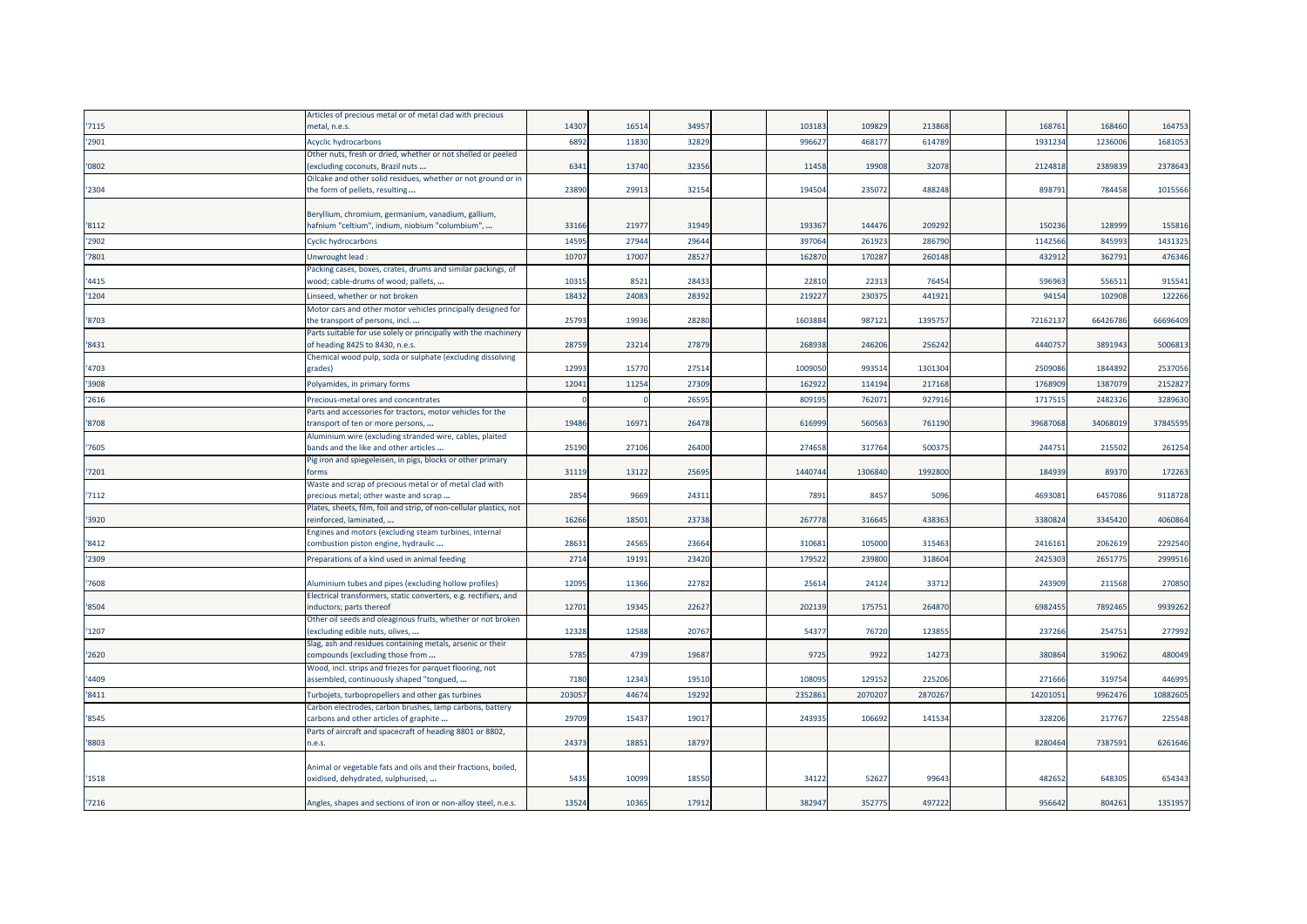| '3901 | Polymers of ethylene, in primary forms                                                                             | 7969  | 5206  | 17336 | 374244 | 822739 | 1565433 | 3755529  | 3265444  | 4979340  |
|-------|--------------------------------------------------------------------------------------------------------------------|-------|-------|-------|--------|--------|---------|----------|----------|----------|
| '7210 | Flat-rolled products of iron or non-alloy steel, of a width >=<br>600 mm, hot-rolled or cold-rolled                | 5613  | 8785  | 17202 | 711915 | 615638 | 1185509 | 3381001  | 2615318  | 4165673  |
|       |                                                                                                                    |       |       |       |        |        |         |          |          |          |
|       | Fruits, nuts and other edible parts of plants, prepared or                                                         |       |       |       |        |        |         |          |          |          |
| '2008 | preserved, whether or not containing                                                                               | 12343 | 16942 | 16992 | 115967 | 152162 | 172070  | 1301142  | 1454770  | 1528911  |
| '2915 | Saturated acyclic monocarboxylic acids and their anhydrides,<br>halides, peroxides and peroxyacids;                | 4251  | 2040  | 16377 | 79999  | 69352  | 134079  | 1058975  | 969777   | 1489327  |
|       | Safety glass, toughened "tempered", laminated safety glass                                                         |       |       |       |        |        |         |          |          |          |
| '7007 | (excluding multiple-walled insulating                                                                              | 1389  | 7926  | 15944 | 8026   | 65168  | 93166   | 1313336  | 1150283  | 1183073  |
| '2926 | Nitrile-function compounds                                                                                         | 16107 | 9752  | 1501  | 18727  | 10547  | 19808   | 25201    | 20892    | 273251   |
|       |                                                                                                                    |       |       |       |        |        |         |          |          |          |
| '8606 | Railway or tramway goods vans and wagons (excluding self-<br>propelled and luggage vans and post                   |       | 1506  | 14490 | 365929 | 206468 | 314367  | 408590   | 366528   | 399150   |
|       |                                                                                                                    |       |       |       |        |        |         |          |          |          |
|       | Manufactured tobacco and manufactured tobacco substitutes                                                          |       |       |       |        |        |         |          |          |          |
| '2403 | and "homogenised" or "reconstituted"                                                                               | 16544 | 21274 | 14247 | 245943 | 31632  | 358760  | 52318    | 600131   | 952908   |
| '4411 | Fibreboard of wood or other ligneous materials, whether or                                                         | 2074  | 14275 | 13649 | 33995  | 319068 | 480103  | 465909   | 528362   | 648199   |
|       | not agglomerated with resins or<br>Petroleum coke, petroleum bitumen and other residues of                         |       |       |       |        |        |         |          |          |          |
| '2713 | petroleum oil or of oil obtained from                                                                              | 8838  | 10125 | 13541 | 230932 | 24859  | 437824  | 473401   | 249601   | 302027   |
| '2849 | Carbides, whether or not chemically defined                                                                        | 9490  | 11086 | 13508 | 4272   | 48278  | 55319   | 230023   | 183139   | 274598   |
|       | Skins and other parts of birds, with their feathers or down,                                                       |       |       |       |        |        |         |          |          |          |
| '0505 | feathers and parts of feathers,                                                                                    | 9104  | 6605  | 13091 | 40478  | 20312  | 31234   | 120664   | 83639    | 122183   |
| '2804 | Hydrogen, rare gases and other non-metals                                                                          | 12642 | 11979 | 1236  | 8041   | 7405   | 9523    | 943180   | 95930    | 1043564  |
|       | Fuel wood, in logs, billets, twigs, faggots or similar forms;                                                      |       |       |       |        |        |         |          |          |          |
| '4401 | wood in chips or particles; sawdust                                                                                | 7001  | 5492  | 12266 | 42757  | 485000 | 487083  | 237672   | 210356   | 248224   |
| '8537 | Boards, panels, consoles, desks, cabinets and other bases,<br>equipped with two or more apparatus                  | 6877  | 7824  | 12046 | 248748 | 212376 | 431899  | 764310   | 7446525  | 8290595  |
|       | Builders' joinery and carpentry, of wood, incl. cellular wood                                                      |       |       |       |        |        |         |          |          |          |
| '4418 | panels, assembled flooring panels,                                                                                 | 6700  | 7365  | 1181  | 303214 | 26560  | 463774  | 1331602  | 1367268  | 1584477  |
|       | Plates, sheets, film, foil and strip, of plastics, reinforced,                                                     |       |       |       |        |        |         |          |          |          |
| '3921 | aminated, supported or similarly                                                                                   | 4570  | 6766  | 11618 | 185324 | 20294  | 348978  | 1931549  | 1835295  | 2281625  |
| '9027 | Instruments and apparatus for physical or chemical analysis,<br>e.g. polarimeters, refractometers,                 | 7575  | 10923 | 11485 | 76380  | 78437  | 95262   | 4511307  | 4626258  | 5138130  |
|       | Parts suitable for use solely or principally with internal                                                         |       |       |       |        |        |         |          |          |          |
| '8409 | combustion piston engine of heading                                                                                | 10651 | 7629  | 11110 | 132500 | 109276 | 133976  | 6738956  | 5574027  | 6553807  |
|       | Refrigerators, freezers and other refrigerating or freezing                                                        |       |       |       |        |        |         |          |          |          |
| '8418 | equipment, electric or other; heat                                                                                 | 6720  | 6528  | 10868 | 338646 | 368410 | 484534  | 305916   | 3143589  | 4065741  |
|       |                                                                                                                    |       |       |       |        |        |         |          |          |          |
| '8543 | Electrical machines and apparatus, having individual<br>functions, n.e.s. in chapter 85 and parts                  | 8800  | 7105  | 10842 | 134891 | 18595  | 201153  | 2186472  | 2309892  | 2773513  |
|       | Artificial corundum, whether or not chemically defined;                                                            |       |       |       |        |        |         |          |          |          |
| '2818 | aluminium oxide; aluminium hydroxide                                                                               | 8844  | 7078  | 10581 | 109197 | 34017  | 42193   | 617272   | 484074   | 668757   |
| '1806 |                                                                                                                    | 12944 | 9927  | 10437 | 715273 | 729156 | 863725  | 2432725  | 2426233  | 2558993  |
|       | Chocolate and other food preparations containing cocoa<br>Unglazed ceramic flags and paving, hearth or wall tiles; |       |       |       |        |        |         |          |          |          |
| '6907 | unglazed ceramic mosaic cubes and                                                                                  | 1978  | 4578  | 9912  | 145670 | 151730 | 171029  | 790135   | 887183   | 971181   |
|       | Dried leguminous vegetables, shelled, whether or not skinned                                                       |       |       |       |        |        |         |          |          |          |
| '0713 | or split                                                                                                           | 6711  | 4767  | 9829  | 358849 | 31851  | 639408  | 133766   | 163134   | 169072   |
|       | Insulated "incl. enamelled or anodised" wire, cable "incl.                                                         |       |       |       |        |        |         |          |          |          |
| '8544 | coaxial cable" and other insulated                                                                                 | 12838 | 7445  | 9677  | 43980  | 397567 | 541617  | 10724718 | 10205566 | 12808011 |
| '7217 | Wire of iron or non-alloy steel, in coils (excluding bars and<br>rods)                                             | 20536 | 10330 | 9586  | 19725  | 14732  | 243020  | 505723   | 438784   | 580019   |
|       | Unsaturated acyclic monocarboxylic acids, cyclic                                                                   |       |       |       |        |        |         |          |          |          |
| '2916 | monocarboxylic acids, their anhydrides, halides,                                                                   | 2853  | 1586  | 9485  | 113964 | 9393   | 202333  | 665576   | 585173   | 975743   |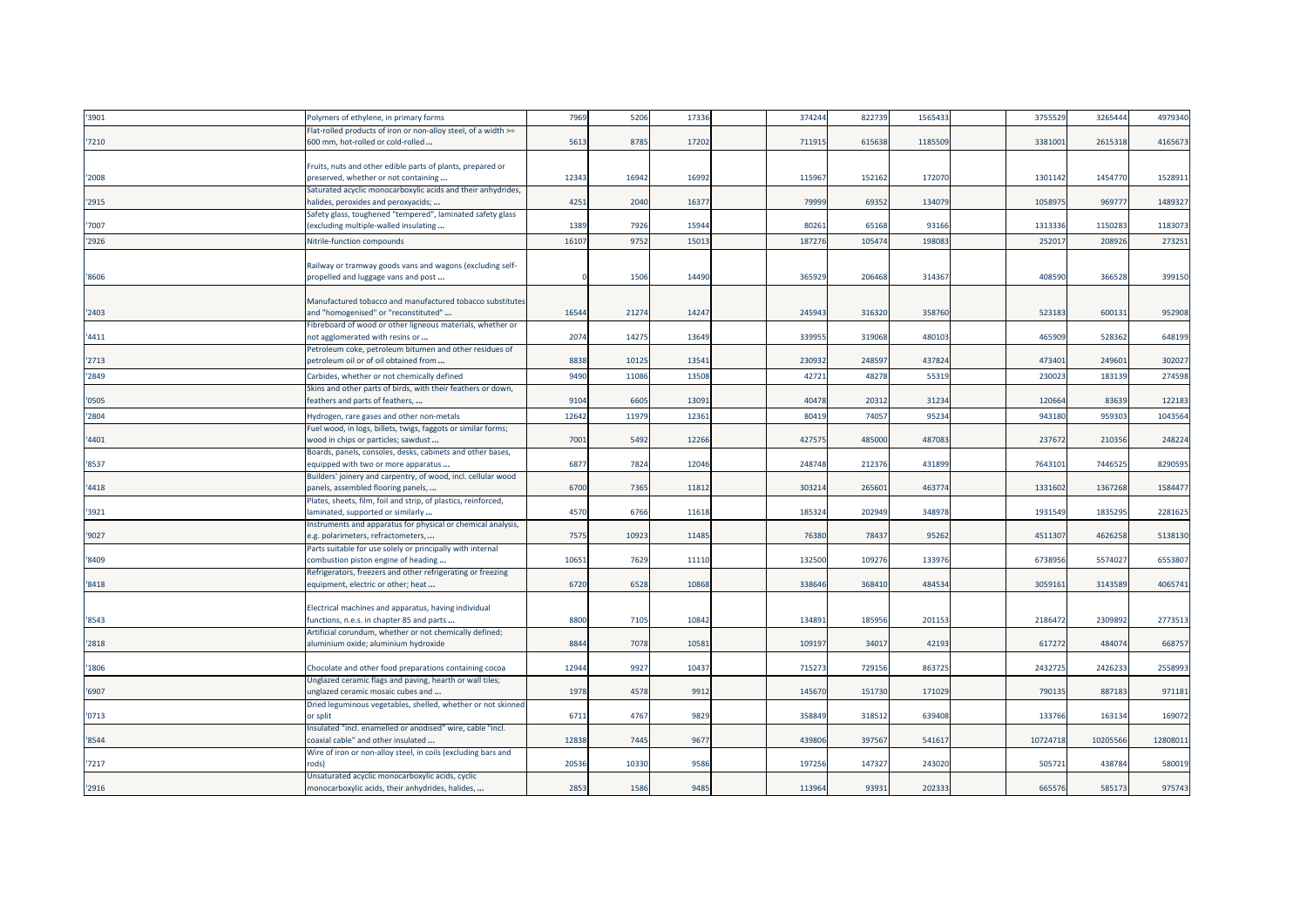|       | Raw furskins, incl. heads, tails, paws and other pieces or       |       |       |      |        |        |        |         |         |         |
|-------|------------------------------------------------------------------|-------|-------|------|--------|--------|--------|---------|---------|---------|
| '4301 | cuttings suitable for use in furriery                            | 12718 | 6968  | 9372 | 41660  | 24908  | 39445  | 43566   | 9924    | 11714   |
|       | Other paper and paperboard, uncoated, in rolls of a width >      |       |       |      |        |        |        |         |         |         |
| '4805 | 36 cm or in square or rectangular                                | 150   | 374   | 9058 | 202232 | 312425 | 597379 | 783143  | 753250  | 1143096 |
|       | Seats, whether or not convertible into beds, and parts           |       |       |      |        |        |        |         |         |         |
| '9401 | thereof, n.e.s. (excluding medical,                              | 6447  | 6476  | 8618 | 78615  | 85710  | 138887 | 7930278 | 7704797 | 9147515 |
|       | Polymers of vinyl chloride or of other halogenated olefins, in   |       |       |      |        |        |        |         |         |         |
| '3904 | primary forms                                                    | 1207  | 1440  | 8584 | 242247 | 240902 | 423083 | 111973  | 985109  | 1626868 |
|       | Structures and parts of structures "e.g., bridges and bridge-    |       |       |      |        |        |        |         |         |         |
| '7308 | sections, lock-gates, towers,                                    | 4181  | 7811  | 8525 | 546494 | 543643 | 733308 | 332016  | 3365875 | 4178428 |
|       |                                                                  |       |       |      |        |        |        |         |         |         |
| '8607 | Parts of railway or tramway locomotives or rolling stock, n.e.s. | 1330  | 2163  | 8444 | 264580 | 220834 | 297930 | 1860105 | 1867310 | 1803576 |
|       |                                                                  |       |       |      |        |        |        |         |         |         |
|       | Other vegetables, fresh or chilled (excluding potatoes,          |       |       |      |        |        |        |         |         |         |
| '0709 | tomatoes, alliaceous vegetables, edible                          | 12376 | 1195  | 8304 | 33386  | 34396  | 31145  | 177850  | 2014868 | 2157034 |
|       | Diodes, transistors and similar semiconductor devices;           |       |       |      |        |        |        |         |         |         |
| '8541 | photosensitive semiconductor devices,                            | 6337  | 5360  | 8260 | 65108  | 10187  | 111979 | 678883  | 6283097 | 8094069 |
| '2703 | Peat, incl. peat litter, whether or not agglomerated             | 5622  | 655   | 8111 | 19463  | 2289   | 33564  | 9342    | 97900   | 115094  |
|       | Carboys, bottles, flasks, jars, pots, phials, ampoules and other |       |       |      |        |        |        |         |         |         |
| '7010 | containers, of glass, of a                                       | 1144  | 1690  | 8080 | 22047  | 200422 | 238201 | 471119  | 484326  | 486264  |
|       | Tubes, pipes and hollow profiles "e.g., open seam or welded,     |       |       |      |        |        |        |         |         |         |
| '7306 | riveted or similarly closed",                                    | 8695  | 6424  | 7919 | 474635 | 501095 | 835220 | 1997458 | 1731114 | 2621733 |
|       |                                                                  |       |       |      |        |        |        |         |         |         |
|       | Bread, pastry, cakes, biscuits and other bakers' wares,          |       |       |      |        |        |        |         |         |         |
| '1905 | whether or not containing cocoa; communion                       | 4238  | 6545  | 7876 | 42298  | 449786 | 555957 | 255607  | 2711006 | 3014272 |
|       |                                                                  |       |       |      |        |        |        |         |         |         |
| '7326 | Articles of iron or steel, n.e.s. (excluding cast articles)      | 8364  | 6626  | 7746 | 31295  | 235443 | 36127  | 4591903 | 4115442 | 5156647 |
|       | Aluminium foil, "whether or not printed or backed with           |       |       |      |        |        |        |         |         |         |
| '7607 | paper, paperboard, plastics or similar                           | 24444 | 24426 | 7648 | 86672  | 80345  | 62729  | 84808   | 847609  | 918638  |
|       | Flat-rolled products of iron or non-alloy steel, of a width of < |       |       |      |        |        |        |         |         |         |
| '7212 | 600 mm, hot-rolled or cold-rolled                                | 5423  | 3041  | 7485 | 30661  | 28869  | 51409  | 458346  | 382454  | 572714  |
|       | Sugar confectionery not containing cocoa, incl. white            |       |       |      |        |        |        |         |         |         |
| '1704 | chocolate                                                        | 6469  | 8804  | 7387 | 174469 | 17857  | 209374 | 766941  | 748003  | 805722  |
|       | Newsprint as specified in Note 4 to chapter 48, in rolls of a    |       |       |      |        |        |        |         |         |         |
| '4801 | width > 36 cm or in square or                                    | 17258 | 9284  | 7137 | 55398  | 35604  | 401502 | 42392   | 288270  | 300559  |
|       | Bitumen and asphalt, natural; bituminous or oil-shale and tar    |       |       |      |        |        |        |         |         |         |
| '2714 | sands; asphaltites and asphaltic                                 |       |       | 7060 | 78     | 1171   | 61     | 2793    | 3664    | 10148   |
|       | Glass beads, imitation pearls, imitation precious or semi-       |       |       |      |        |        |        |         |         |         |
| '7018 | precious stones and similar glass                                | 6188  | 5091  | 7060 | 13064  | 11395  | 15826  | 51108   | 44267   | 52419   |
|       | Polyacetals, other polyethers and epoxide resins, in primary     |       |       |      |        |        |        |         |         |         |
| '3907 | forms; polycarbonates, alkyd resins,                             | 4812  | 4300  | 6907 | 13987  | 149476 | 27034  | 3865478 | 355214  | 4943228 |
|       | Precious and semi-precious stones, synthetic or                  |       |       |      |        |        |        |         |         |         |
| '7104 | reconstructed, whether or not worked or graded                   | 7290  | 6303  | 6902 | 70495  | 69923  | 80590  | 40549   | 29476   | 39432   |
| '2603 | Copper ores and concentrates                                     |       |       | 661  | 23071  | 66381  | 125091 | 192516  | 2420678 | 3055965 |
|       | Artificial graphite; colloidal or semi-colloidal graphite;       |       |       |      |        |        |        |         |         |         |
| '3801 | preparations based on graphite or                                | 6532  | 5133  | 6484 | 29902  | 26263  | 30313  | 147613  | 152630  | 158511  |
|       | Prefabricated buildings, whether or not complete or already      |       |       |      |        |        |        |         |         |         |
| '9406 | assembled                                                        | 3331  | 4508  | 5885 | 111300 | 7869   | 126102 | 697433  | 82277   | 1017151 |
|       |                                                                  |       |       |      |        |        |        |         |         |         |
|       | Measuring or checking instruments, appliances and machines       | 6014  | 7019  | 5722 | 38961  | 37957  | 361528 | 347912  | 3051892 | 3645489 |
| '9031 | not elsewhere specified in chapter                               |       |       |      |        |        |        |         |         |         |
| '4802 | Uncoated paper and paperboard, of a kind used for writing,       | 12851 | 8488  | 5715 | 419084 | 306003 | 294213 | 159037  | 1441158 | 1405967 |
|       | printing or other graphic purposes,                              |       |       |      |        |        |        |         |         |         |
|       | Bars and rods of iron or non-alloy steel, hot-rolled, in         |       |       |      |        |        |        |         |         |         |
| '7213 | rregularly wound coils                                           | 4572  | 7194  | 5618 | 46090  | 434655 | 111933 | 554382  | 44791   | 891264  |
|       | Screws, bolts, nuts, coach screws, screw hooks, rivets, cotters  |       |       |      |        |        |        |         |         |         |
| '7318 | cotter pins, washers, incl                                       | 6188  | 4912  | 5614 | 95362  | 91718  | 117282 | 4071496 | 3546396 | 4506213 |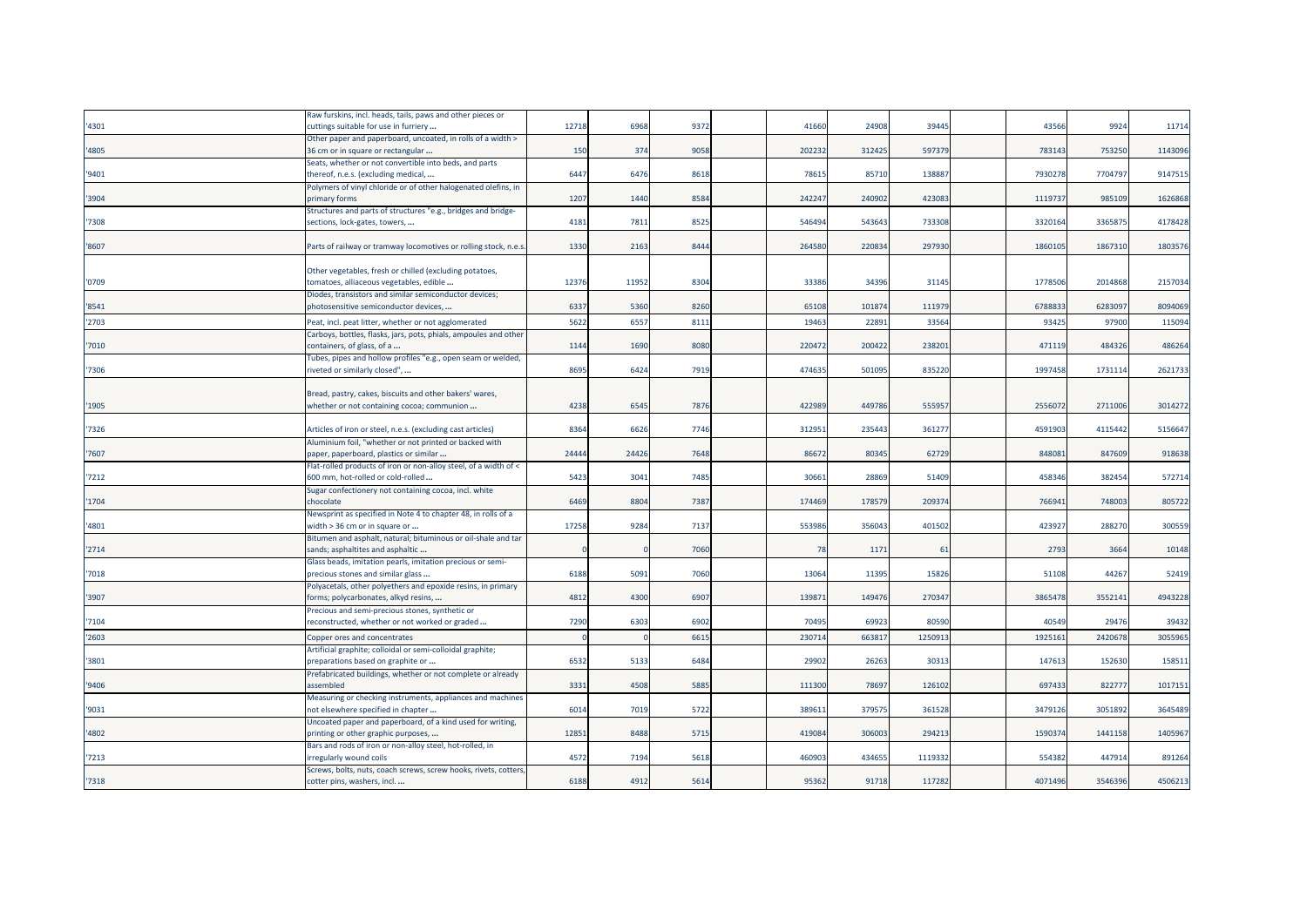|       | fachts and other vessels for pleasure or sports; rowing boats                                                   |      |       |      |        |        |        |         |         |         |
|-------|-----------------------------------------------------------------------------------------------------------------|------|-------|------|--------|--------|--------|---------|---------|---------|
| '8903 | and canoes                                                                                                      | 2108 | 4399  | 5597 | 3881   | 19879  | 28147  | 30043   | 1311822 | 389223  |
|       | Electric filament or discharge lamps, incl. sealed beam lamp                                                    |      |       |      |        |        |        |         |         |         |
| '8539 | units and ultraviolet or infra-red                                                                              | 4803 | 10030 | 5572 | 62149  | 64211  | 61185  | 907147  | 855758  | 885882  |
|       | Machinery, plant or laboratory equipment whether or not                                                         |      |       |      |        |        |        |         |         |         |
| '8419 | electrically heated (excluding furnaces,                                                                        | 2452 | 8901  | 5569 | 447425 | 459825 | 432204 | 2574876 | 2415582 | 2876565 |
|       | Particle board, oriented strand board "OSB" and similar board                                                   |      |       |      |        |        |        |         |         |         |
| '4410 | "e.g. waferboard" of wood or                                                                                    | 824  | 113   | 5546 | 36555  | 332127 | 676309 | 787791  | 769631  | 1051818 |
|       | Fungsten "wolfram" and articles thereof, n.e.s.; tungsten                                                       |      |       |      |        |        |        |         |         |         |
| '8101 | waste and scrap (excluding ash and                                                                              | 7956 | 11595 | 5538 | 5030   | 5280   | 3568   | 136653  | 117479  | 167241  |
|       |                                                                                                                 |      |       |      |        |        |        |         |         |         |
|       | Transmission shafts, incl. camshafts and crankshafts, and                                                       |      |       |      |        |        |        |         |         |         |
| '8483 | cranks; bearing housings and plain                                                                              | 8715 | 4704  | 5537 | 226736 | 170262 | 191261 | 5714554 | 4961996 | 5870068 |
|       | Fish, fit for human consumption, dried, salted or in brine;                                                     |      |       |      |        |        |        |         |         |         |
| '0305 | smoked fish, fit for human consumption,                                                                         | 2211 | 446   | 5454 | 22044  | 22267  | 27510  | 985502  | 992742  | 902725  |
|       | Optical fibres and optical fibre bundles; optical fibre cables                                                  |      |       |      |        |        |        |         |         |         |
| '9001 | (excluding made up of individually                                                                              | 6047 | 3887  | 5270 | 33490  | 29268  | 47341  | 1667169 | 1600930 | 1892776 |
|       |                                                                                                                 |      |       |      |        |        |        |         |         |         |
|       | Air or vacuum pumps (excluding gas compound elevators and                                                       |      |       |      |        |        |        |         |         |         |
| '8414 | pneumatic elevators and conveyors);                                                                             | 3822 | 4016  | 5187 | 18138  | 157600 | 183880 | 5144753 | 4941792 | 5722185 |
|       | Agricultural, horticultural or forestry machinery for soil                                                      |      |       |      |        |        |        |         |         |         |
| '8432 | preparation or cultivation (excluding                                                                           | 1950 | 3771  | 5081 | 6828   | 80003  | 127191 | 556714  | 582411  | 730039  |
|       | Compression-ignition internal combustion piston engine                                                          |      |       |      |        |        |        |         |         |         |
| '8408 | "diesel or semi-diesel engine"                                                                                  | 127  | 130   | 4885 | 105409 | 133067 | 158465 | 4447291 | 4172793 | 3918868 |
|       |                                                                                                                 |      |       |      |        |        |        |         |         |         |
|       | Cartons, boxes, cases, bags and other packing containers, of                                                    |      |       |      |        |        |        |         |         |         |
| '4819 | paper, paperboard, cellulose wadding                                                                            | 846  | 2207  | 4860 | 174742 | 191074 | 262123 | 1581121 | 1612522 | 1783831 |
| '7407 | Bars, rods and profiles, of copper, n.e.s.                                                                      | 4707 | 3308  | 4847 | 2931   | 2491   | 44018  | 414126  | 375808  | 675406  |
| '2907 | Phenols; phenol-alcohols                                                                                        | 4137 | 6706  | 4696 | 5965   | 73399  | 96158  | 517956  | 42421   | 768148  |
| '2833 |                                                                                                                 | 3206 | 4555  | 4678 | 8648   | 10034  | 149893 | 119847  | 114279  | 143738  |
|       | Sulphates; alums; peroxosulphates "persulphates"<br>Tubes, pipes and hoses, and fittings therefor, e.g. joints, |      |       |      |        |        |        |         |         |         |
| '3917 | elbows, flanges, of plastics                                                                                    | 3384 | 3986  | 4658 | 183800 | 183777 | 235893 | 1995989 | 2037356 | 2453631 |
|       |                                                                                                                 |      |       |      |        |        |        |         |         |         |
|       | Natural magnesium carbonate "magnesite"; fused magnesia;                                                        |      |       |      |        |        |        |         |         |         |
| '2519 | dead-burned "sintered" magnesia, whether                                                                        | 6368 | 3757  | 4578 | 37054  | 29230  | 44564  | 232336  | 164759  | 204299  |
|       |                                                                                                                 |      |       |      |        |        |        |         |         |         |
| '2530 | Vermiculite, perlite and other mineral substances, n.e.s.                                                       | 3173 | 3008  | 4577 | 6756   | 93385  | 118549 | 107926  | 97192   | 105291  |
|       | Extracts, essences and concentrates, of coffee, tea or maté                                                     |      |       |      |        |        |        |         |         |         |
| '2101 | and preparations with a basis of                                                                                | 48   | 942   | 4461 | 12991  | 197901 | 248117 | 488910  | 479001  | 466443  |
|       | Foilet paper and similar paper, cellulose wadding or webs of                                                    |      |       |      |        |        |        |         |         |         |
| '4818 | cellulose fibres, of a kind used                                                                                | 485  | 10125 | 4431 | 80273  | 95707  | 101975 | 965908  | 985300  | 836581  |
|       |                                                                                                                 |      |       |      |        |        |        |         |         |         |
|       | Non-radioactive isotopes; inorganic or organic compounds of                                                     |      |       |      |        |        |        |         |         |         |
| '2845 | such isotopes, whether or not chemically                                                                        | 6398 | 4640  | 4427 |        |        |        | 45596   | 40938   | 55234   |
|       |                                                                                                                 |      |       |      |        |        |        |         |         |         |
|       | Machines and mechanical appliances having individual                                                            |      |       |      |        |        |        |         |         |         |
| '8479 | functions, not specified or included elsewhere                                                                  | 1837 | 4111  | 4382 | 170994 | 174561 | 183689 | 5517121 | 5383850 | 5753897 |
|       |                                                                                                                 |      |       |      |        |        |        |         |         |         |
|       | Petroleum resins, coumarone-indene resins, polyterpenes,                                                        |      |       |      |        |        |        |         |         |         |
| '3911 | polysulphides, polysulphones and other                                                                          | 1826 | 2788  | 4284 | 603    | 8019   | 9261   | 634428  | 544077  | 635371  |
|       | Smoking pipes, incl. pipe bowls, cigar or cigarette holders, and                                                |      |       |      |        |        |        |         |         |         |
| '9614 | parts thereof, n.e.s.                                                                                           | 962  | 2435  | 4192 | 2117   | 8130   | 14765  | 44826   | 55792   | 81911   |
| '3305 | Preparations for use on the hair                                                                                | 1701 | 3154  | 4185 | 23380  | 22892  | 262514 | 707248  | 74171   | 836831  |
|       | Stainless steel in ingots or other primary forms (excluding                                                     |      |       |      |        |        |        |         |         |         |
| '7218 | remelting scrap ingots and products                                                                             | 4411 | 2408  | 4119 | 929    | 906    | 379    | 8945    | 80394   | 112080  |
|       | Alkali or alkaline-earth metals; rare-earth metals, scandium                                                    |      |       |      |        |        |        |         |         |         |
| '2805 | and yttrium, whether or not intermixed                                                                          | 4471 | 1767  | 4093 | 40450  | 32964  | 34253  | 150687  | 193350  | 150040  |
|       |                                                                                                                 |      |       |      |        |        |        |         |         |         |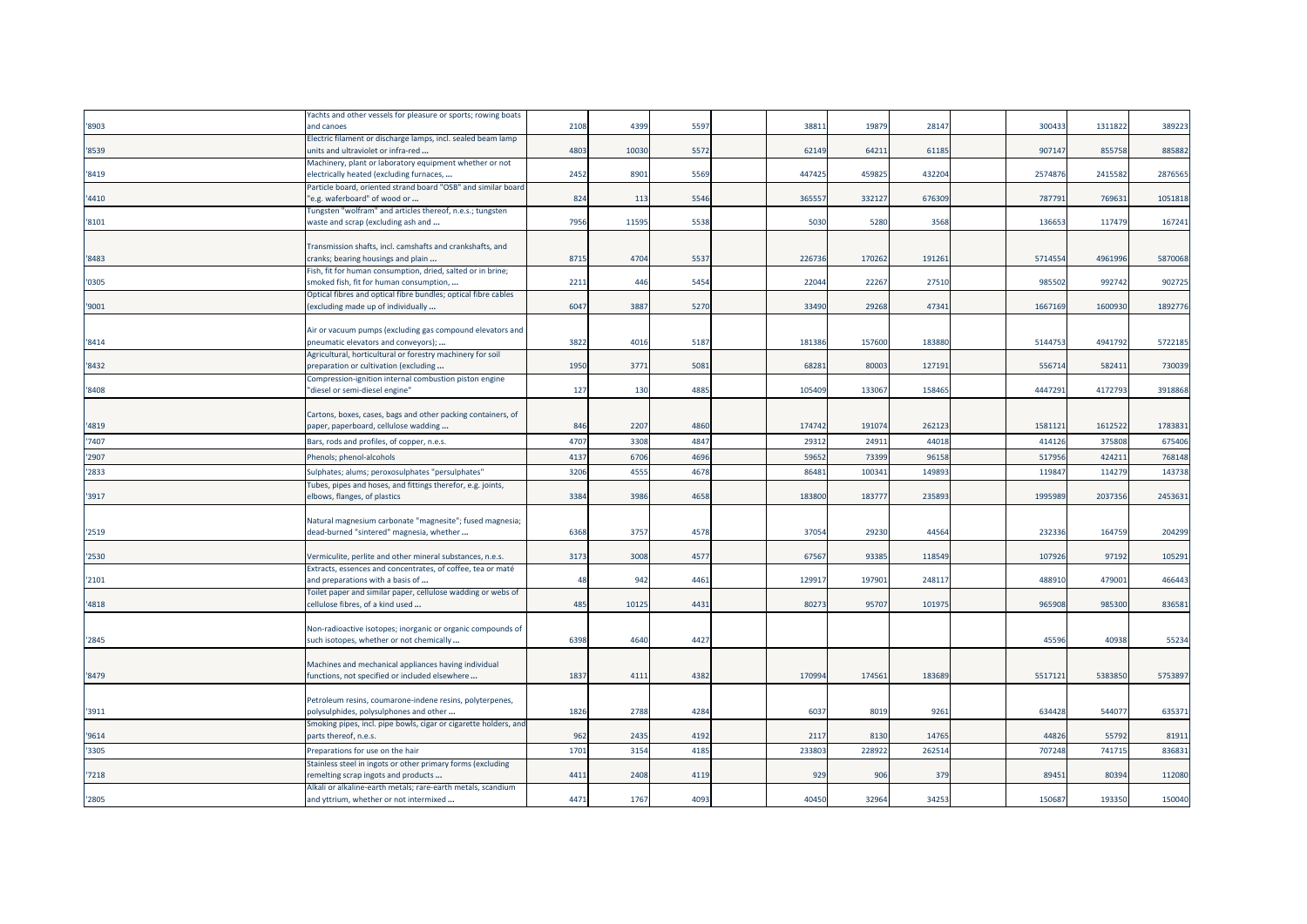|       | Paintings, e.g. oil paintings, watercolours and pastels, and      |       |      |      |        |        |         |         |         |         |
|-------|-------------------------------------------------------------------|-------|------|------|--------|--------|---------|---------|---------|---------|
| '9701 | drawings executed entirely by                                     | 228   | 1053 | 3993 | 602    | 1163   | 934     | 411908  | 1202098 | 290709  |
|       |                                                                   |       |      |      |        |        |         |         |         |         |
|       | Shaving preparations, incl. pre-shave and aftershave              |       |      |      |        |        |         |         |         |         |
| '3307 | products, personal deodorants, bath and                           | 3307  | 2774 | 3943 | 156585 | 17359  | 249830  | 76431   | 776261  | 842124  |
|       | Articles of plastics and articles of other materials of heading   |       |      |      |        |        |         |         |         |         |
| '3926 | 3901 to 3914, n.e.s.                                              | 5780  | 2394 | 3875 | 123562 | 13997  | 177549  | 629229  | 6406893 | 7842638 |
|       | Articles of jewellery and parts thereof, of precious metal or of  |       |      |      |        |        |         |         |         |         |
| '7113 | metal clad with precious metal                                    | 1989  | 3683 | 3716 | 9683   | 9008   | 14267   | 1614267 | 1561323 | 169130  |
|       | Cruise ships, excursion boats, ferry-boats, cargo ships, barges   |       |      |      |        |        |         |         |         |         |
| '8901 | and similar vessels for the                                       |       |      | 3689 | 29403  | 18647  | 1074867 | 2004736 | 109193  | 1883063 |
|       | Paper, paperboard, cellulose wadding and webs of cellulose        |       |      |      |        |        |         |         |         |         |
| '4811 | fibres, coated, impregnated, covered,                             | 683   | 505  | 3675 | 138949 | 154504 | 192889  | 1040118 | 991810  | 1137099 |
|       |                                                                   |       |      |      |        |        |         |         |         |         |
| '2817 | Zinc oxide; zinc peroxide                                         | 2620  | 2581 | 3671 | 25294  | 2053   | 41219   | 86128   | 7502    | 122388  |
|       |                                                                   |       |      |      |        |        |         |         |         |         |
|       | Prepared binders for foundry moulds or cores; chemical            |       |      |      |        |        |         |         |         |         |
| '3824 | products and preparations for the chemical                        | 2569  | 3030 | 3669 | 172186 | 17035  | 242968  | 2964935 | 2742908 | 3211022 |
| '3404 | Artificial waxes and prepared waxes                               | 787   | 2403 | 3483 | 877    | 2231   | 39600   | 17610   | 17389   | 236781  |
|       | Ball or roller bearings (excluding steel balls of heading 7326);  |       |      |      |        |        |         |         |         |         |
| '8482 | parts thereof                                                     | 3499  | 3094 | 3470 | 133703 | 117406 | 145740  | 418337  | 3479560 | 4309585 |
|       | Glassware of a kind used for table, kitchen, toilet, office,      |       |      |      |        |        |         |         |         |         |
| '7013 | indoor decoration or similar purposes                             | 3936  | 3093 | 3451 | 58998  | 5440   | 72622   | 55271   | 51681   | 601806  |
|       | Frozen fish (excluding fish fillets and other fish meat of        |       |      |      |        |        |         |         |         |         |
| '0303 | heading 0304)                                                     | 80    | 2625 | 3449 | 249705 | 236869 | 240781  | 21072   | 199639  | 197886  |
|       | Silver, incl. silver plated with gold or platinum, unwrought or   |       |      |      |        |        |         |         |         |         |
| '7106 | n semi-manufactured forms,                                        |       | 423  | 3408 | 316189 | 42108  | 743099  | 62745   | 824718  | 1262899 |
|       |                                                                   |       |      |      |        |        |         |         |         |         |
|       | Nails, tacks, drawing pins, corrugated nails, staples and similar |       |      |      |        |        |         |         |         |         |
| '7317 | articles of iron or steel,                                        | 1181  | 1488 | 3395 | 1349   | 1687   | 25163   | 120167  | 116699  | 152765  |
| '8701 | Tractors (other than tractors of heading 8709)                    | 3358  | 4291 | 3378 | 90574  | 8291   | 155892  | 3042421 | 251185  | 2853838 |
| '2106 | Food preparations, n.e.s.                                         | 712   | 1540 | 3366 | 270043 | 29462  | 395330  | 185356  | 211692  | 2368724 |
|       | Fruit and nuts, uncooked or cooked by steaming or boiling in      |       |      |      |        |        |         |         |         |         |
| '0811 | water, frozen, whether or not                                     | 290   | 2289 | 3366 | 20036  | 4251   | 34185   | 626903  | 677429  | 807215  |
|       |                                                                   |       |      |      |        |        |         |         |         |         |
|       | Printed books, brochures and similar printed matter, whether      |       |      |      |        |        |         |         |         |         |
| '4901 | or not in single sheets (excluding                                | 2952  | 4030 | 3346 | 370068 | 39519  | 35897   | 137054  | 1465706 | 1834177 |
|       |                                                                   |       |      |      |        |        |         |         |         |         |
|       | Sauce and preparations therefor; mixed condiments and             |       |      |      |        |        |         |         |         |         |
| '2103 | mixed seasonings; mustard flour and meal,                         | 2070  | 2537 | 3334 | 153423 | 16566  | 22324   | 68380   | 791564  | 886178  |
|       |                                                                   |       |      |      |        |        |         |         |         |         |
|       | Apparatus based on the use of X-rays or of alpha, beta or         |       |      |      |        |        |         |         |         |         |
| '9022 | gamma radiations, whether or not                                  | 4322  | 3166 | 3316 | 45019  | 3950   | 48985   | 1377800 | 139204: | 1481718 |
|       | Tubes and pipes, having circular cross-sections and an            |       |      |      |        |        |         |         |         |         |
| '7305 | external diameter of > 406,4 mm, of                               | 80025 | 3559 | 3301 | 828407 | 61792  | 38750   | 183606  | 165637  | 182865  |
|       | Magnesium and articles thereof, n.e.s.; magnesium waste and       |       |      |      |        |        |         |         |         |         |
| '8104 | scrap (excluding ash and residues                                 | 558   | 629  | 3295 | 1742   | 2965   | 33066   | 19272   | 141301  | 195327  |
|       | Tools, interchangeable, for hand tools, whether or not power-     |       |      |      |        |        |         |         |         |         |
| '8207 | operated, or for machine tools                                    | 3526  | 4363 | 3288 | 70168  | 66646  | 81610   | 2240308 | 1992662 | 2469669 |
|       | Springs and leaves for springs, of iron or steel (excluding clock |       |      |      |        |        |         |         |         |         |
| '7320 | and watch springs, springs                                        | 316   | 1476 | 3166 | 3973:  | 2996   | 3991    | 575118  | 505159  | 634249  |
|       | Slag-wool, rock-wool and similar mineral wools; exfoliated        |       |      |      |        |        |         |         |         |         |
| '6806 | vermiculite, expanded clays, foamed                               | 2081  | 2706 | 3136 | 119742 | 11806  | 148661  | 43574   | 412303  | 458386  |
|       | Centrifuges, incl. centrifugal dryers (excluding those for        |       |      |      |        |        |         |         |         |         |
| '8421 | isotope separation); filtering or                                 | 2693  | 3439 | 3119 | 26450  | 26279  | 31411   | 702785  | 7351710 | 8922638 |
|       | Electric instantaneous or storage water heaters and               |       |      |      |        |        |         |         |         |         |
| '8516 | mmersion heaters; electric space-heating                          | 3491  | 1999 | 3098 | 214606 | 22758  | 319943  | 4355111 | 4861669 | 5896131 |
|       | Envelopes, letter cards, plain postcards and correspondence       |       |      |      |        |        |         |         |         |         |
| '4817 | cards, of paper or paperboard;                                    | 1225  | 1344 | 3069 | 3297   | 2773   | 4452    | 71428   | 66378   | 79113   |
|       |                                                                   |       |      |      |        |        |         |         |         |         |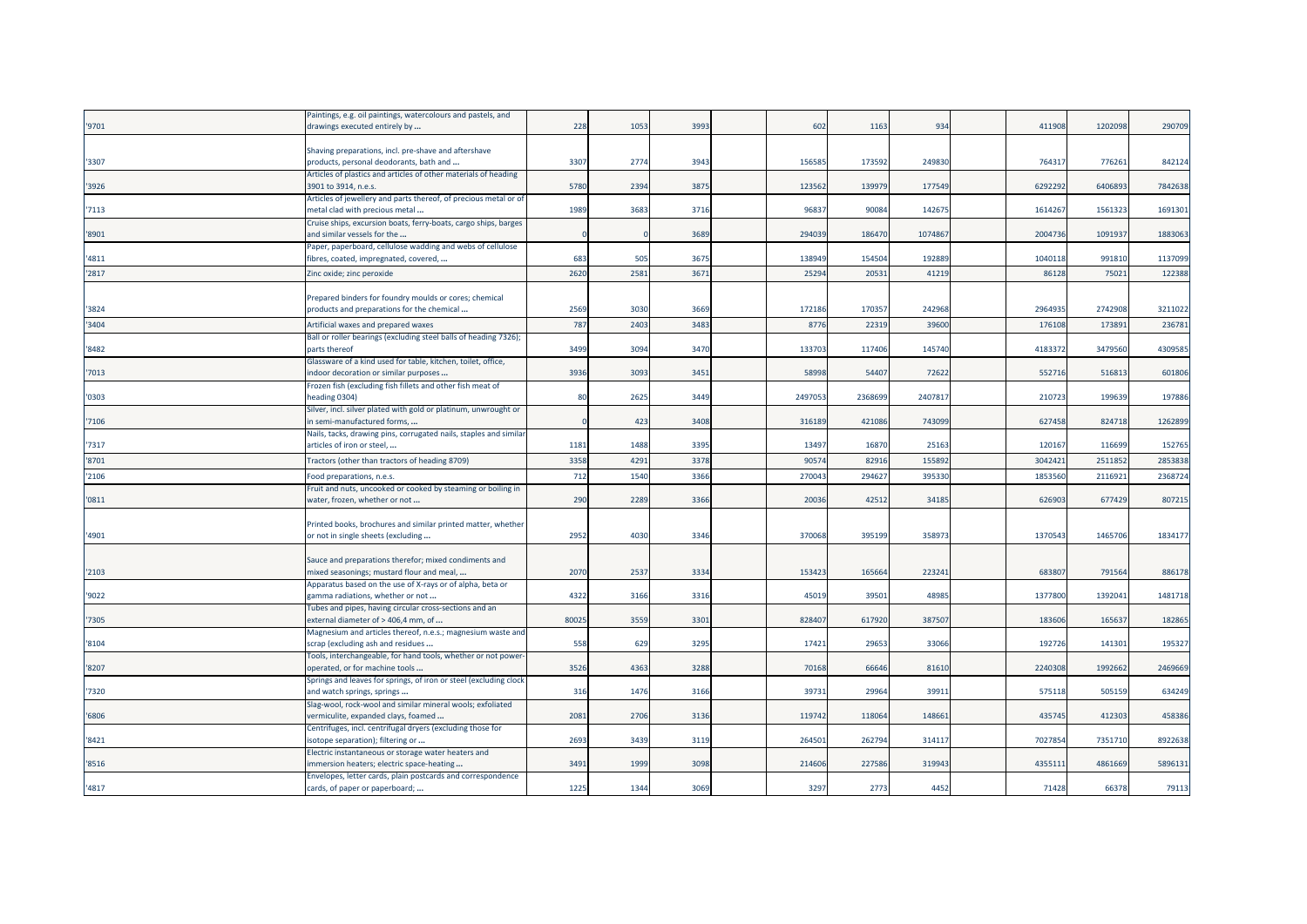|       | Waste and scrap, of nickel (excluding ingots or other similar                                          |      |       |      |         |        |         |          |         |          |
|-------|--------------------------------------------------------------------------------------------------------|------|-------|------|---------|--------|---------|----------|---------|----------|
| '7503 | unwrought shapes, of remelted                                                                          | 2583 | 2791  | 3046 | 3849    | 4636   | 6410    | 92943    | 77023   | 108639   |
|       | Bars, rods, profiles and wire, of nickel (excluding electrically                                       |      |       |      |         |        |         |          |         |          |
| '7505 | insulated products)                                                                                    | 867  | 3420  | 3046 | 17004   | 16035  | 21036   | 38988    | 329324  | 366305   |
|       |                                                                                                        |      |       |      |         |        |         |          |         |          |
| '4016 | Articles of vulcanised rubber (excluding hard rubber), n.e.s.                                          | 1181 | 2028  | 3008 | 84970   | 8322   | 103393  | 3103265  | 2815752 | 3419244  |
|       | Articles of cement, concrete or artificial stone, whether or not                                       |      |       |      |         |        |         |          |         |          |
| '6810 | reinforced                                                                                             | 2761 | 357   | 2992 | 34598   | 33624  | 48316   | 38792    | 410848  | 489649   |
|       | Parts suitable for use solely or principally with electric motors                                      |      |       |      |         |        |         |          |         |          |
| '8503 | and generators, electric                                                                               | 1815 | 2792  | 2865 | 39194   | 4482   | 43338   | 221756   | 2200722 | 2709065  |
|       | Nonwovens, whether or not impregnated, coated, covered or                                              |      |       |      |         |        |         |          |         |          |
| '5603 | laminated, n.e.s.                                                                                      | 939  | 527   | 2747 | 6552    | 83717  | 86769   | 1120741  | 117367  | 1394978  |
|       |                                                                                                        |      |       |      |         |        |         |          |         |          |
| '8525 | Transmission apparatus for radio-broadcasting or television,<br>whether or not incorporating reception | 2277 | 325   | 2723 | 90704   | 80662  | 9257    | 267621   | 274105  | 2937594  |
|       |                                                                                                        |      |       |      |         |        |         |          |         |          |
| '3910 | Silicones in primary forms                                                                             | 552  | 3015  | 2688 | 699     | 686    | 8661    | 488441   | 43306   | 559777   |
|       |                                                                                                        |      |       |      |         |        |         |          |         |          |
|       | Ketones and quinones, whether or not with other oxygen                                                 | 620  | 1384  | 268  | 24346   | 2468   | 50512   | 492116   | 464222  | 645499   |
| '2914 | function, and their halogenated, sulphonated,                                                          |      |       |      |         |        |         |          |         |          |
| '2102 | Yeasts, active or inactive; other dead single-cell micro-<br>organisms, prepared baking powders        | 937  | 1199  | 2630 | 78207   | 90098  | 104527  | 105163   | 124793  | 123883   |
|       | Wood pulp obtained by a combination of mechanical and                                                  |      |       |      |         |        |         |          |         |          |
| '4705 | chemical pulping processes                                                                             | 4691 | 1876  | 2589 | 58333   | 5930   | 65522   | 64027    | 44886   | 51535    |
|       |                                                                                                        |      |       |      |         |        |         |          |         |          |
|       | Inorganic acids and inorganic oxygen compounds of non-                                                 |      |       |      |         |        |         |          |         |          |
| '2811 | metals (excluding hydrogen chloride "hydrochloric                                                      | 383  | 1165  | 2561 | 8231    | 1139   | 19503   | 312110   | 278101  | 294536   |
|       | Articles of asphalt or of similar materials, e.g. petroleum                                            |      |       |      |         |        |         |          |         |          |
| '6807 | bitumen or coal tar pitch                                                                              | 1808 | 2686  | 2548 | 192352  | 19307  | 246034  | 68768    | 68388   | 60635    |
|       | Panels, boards, tiles, blocks and similar articles of vegetable                                        |      |       |      |         |        |         |          |         |          |
| '6808 | fibre, of straw or of shavings,                                                                        | 1857 | 1259  | 2547 | 12422   | 1201   | 18584   | 3215     | 32101   | 37555    |
|       | Pumps for liquids, whether or not fitted with a measuring                                              |      |       |      |         |        |         |          |         |          |
| '8413 | device (excluding ceramic pumps and                                                                    | 1074 | 1834  | 2515 | 311290  | 38414  | 471114  | 510560   | 4561260 | 5219128  |
|       | Harvesting or threshing machinery, incl. straw or fodder                                               |      |       |      |         |        |         |          |         |          |
| '8433 | balers; grass or hay mowers; machines                                                                  | 4211 | 12620 | 2513 | 140712  | 142562 | 164362  | 185538   | 185555  | 2296515  |
|       | Wood in the rough, whether or not stripped of bark or                                                  |      |       |      |         |        |         |          |         |          |
| '4403 | sapwood, or roughly squared (excluding                                                                 | 6951 | 2592  | 2499 | 1115340 | 101837 | 1021665 | 47742    | 381609  | 500834   |
|       |                                                                                                        |      |       |      |         |        |         |          |         |          |
|       | Ethers, ether-alcohols, ether-phenols, ether-alcohol-phenols,                                          |      |       |      |         |        |         |          |         |          |
| '2909 | alcohol peroxides, ether peroxide,                                                                     | 2937 | 2418  | 2490 | 347909  | 17531  | 11325:  | 45869    | 445439  | 637167   |
| '2903 | Halogenated derivatives of hydrocarbons                                                                | 2472 | 2025  | 2445 | 10461   | 12413  | 125572  | 63439    | 56302   | 580924   |
|       |                                                                                                        |      |       |      |         |        |         |          |         |          |
| '2933 | Heterocyclic compounds with nitrogen hetero-atom[s] only                                               | 5718 | 4073  | 2432 | 41759   | 31677  | 425543  | 16726204 | 1645655 | 12407579 |
|       | Tubes, pipes and hollow profiles, seamless, of iron or steel                                           |      |       |      |         |        |         |          |         |          |
| '7304 | (excluding products of cast iron)                                                                      | 222  | 246   | 2372 | 780450  | 70977  | 748766  | 90035    | 765451  | 992793   |
|       | Polycarboxylic acids, their anhydrides, halides, peroxides and                                         |      |       |      |         |        |         |          |         |          |
| '2917 | peroxyacids; their halogenated,                                                                        | 1197 | 978   | 2368 | 78140   | 70734  | 129745  | 106988   | 796515  | 1154399  |
|       | Articles and equipment for general physical exercise,                                                  |      |       |      |         |        |         |          |         |          |
| '9506 | gymnastics, athletics, other sports,                                                                   | 1507 | 1629  | 2334 | 45125   | 48140  | 68720   | 176367   | 180566  | 2679262  |
| '3822 | Diagnostic or laboratory reagents on a backing, prepared                                               | 1331 | 347   | 2328 | 40410   | 9166   | 92853   | 286558   | 4617220 | 6557611  |
|       | diagnostic or laboratory reagents                                                                      |      |       |      |         |        |         |          |         |          |
| '7020 | Articles of glass, n.e.s.                                                                              | 2068 | 1496  | 2326 | 647     | 771    | 10464   | 26181    | 25283   | 365443   |
| '2203 | Beer made from malt                                                                                    | 1766 | 1984  | 228  | 147928  | 13050  | 160993  | 52231    | 46360   | 465486   |
| '0902 | Tea, whether or not flavoured                                                                          | 1724 | 1930  | 2286 | 10223   | 10541  | 11501   | 22890    | 20022   | 239799   |
| '3925 | Builders' ware of plastics, n.e.s.                                                                     | 493  | 1012  | 2257 | 12518   | 133478 | 189707  | 900650   | 1000254 | 1104401  |
|       |                                                                                                        |      |       |      |         |        |         |          |         |          |
| '7325 | Articles of iron or steel, cast, n.e.s.                                                                | 1754 | 1858  | 2226 | 2826    | 2267   | 3258    | 61122    | 49185   | 636397   |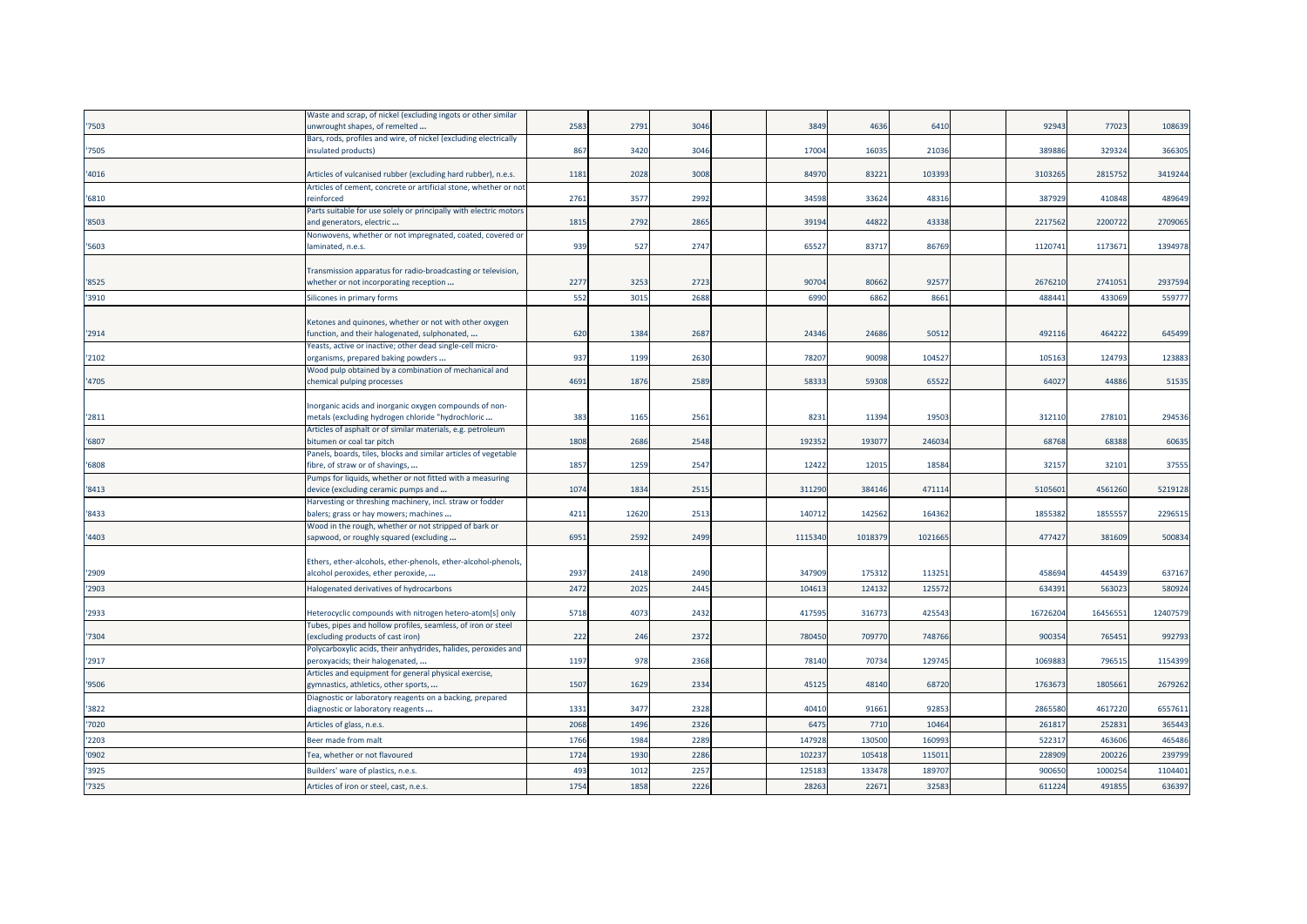|       | Instruments and appliances used in medical, surgical, dental                                             |       |       |      |        |        |        |          |          |          |
|-------|----------------------------------------------------------------------------------------------------------|-------|-------|------|--------|--------|--------|----------|----------|----------|
| '9018 | or veterinary sciences, incl                                                                             | 3000  | 1905  | 2179 | 8353   | 10335  | 121600 | 10186701 | 1115511  | 12457335 |
| '2810 | Oxides of boron; boric acids                                                                             | 1536  | 1463  | 2164 | 3620   | 3645   | 3937   | 21400    | 2068     | 23592    |
| '2819 | Chromium oxides and hydroxides                                                                           | 1999  | 1427  | 2149 | 28990  | 2141   | 32862  | 3361     | 24408    | 34563    |
| '9503 | Tricycles, scooters, pedal cars and similar wheeled toys; doll:<br>carriages; dolls; other toys;         | 954   | 1009  | 2145 | 84907  | 10568  | 137442 | 3345220  | 3439434  | 4057388  |
| '4420 | Wood marquetry and inlaid wood; caskets and cases for<br>jewellery or cutlery, and similar articles,     | 1897  | 1879  | 2094 | 7081   | 4898   | 5849   | 186924   | 177966   | 208585   |
| '4408 | Sheets for veneering, incl. those obtained by slicing laminated<br>wood, for plywood or for other        | 1396  | 1378  | 2089 | 179284 | 143048 | 185534 | 168774   | 175462   | 197715   |
| '8416 | Furnace burners for liquid fuel, for pulverised solid fuel or for<br>gas; mechanical stokers,            | 920   | 1619  | 2088 | 5090   | 9053   | 7979   | 139230   | 140042   | 171936   |
| '3207 | Prepared pigments, prepared opacifiers and prepared<br>colours, vitrifiable enamels and glazes,          | 71    | 965   | 2087 | 3873   | 5563   | 8729   | 237353   | 237834   | 295278   |
| '2402 | Cigars, cheroots, cigarillos and cigarettes of tobacco or of<br>obacco substitutes                       | 1741  | 1643  | 2057 | 262238 | 195598 | 202928 | 1433107  | 166668   | 1810167  |
| '0909 | Seeds of anis, badian, fennel, coriander, cumin or caraway;<br>juniper berries                           | 1742  | 2249  | 2045 | 1967   | 23122  | 36698  | 43915    | 56567    | 65096    |
| '4704 | Chemical wood pulp, sulphite (excluding dissolving grades)                                               | 646   | 508   | 2042 | 4304   | 5267   | 8944   | 93758    | 94292    | 90911    |
| '8105 | Cobalt mattes and other intermediate products of cobalt<br>metallurgy; cobalt and articles thereof,      | 2457  | 3621  | 2037 | 11075  | 8298   | 75173  | 183854   | 134595   | 162782   |
| '9032 | Regulating or controlling instruments and apparatus<br>excluding taps, cocks and valves of heading       | 24770 | 2924  | 2030 | 16381  | 111472 | 137392 | 3103202  | 2530777  | 2627248  |
| '4814 | Wallpaper and similar wallcoverings of paper; window<br>transparencies of paper                          | 128   | 1820  | 1992 | 10222  | 10793  | 146140 | 31491    | 33418    | 33457    |
| '8536 | Electrical apparatus for switching or protecting electrical<br>circuits, or for making connections       | 1023  | 1425  | 1976 | 174738 | 164036 | 202746 | 809770   | 7789325  | 9662916  |
| '3002 | Human blood; animal blood prepared for therapeutic,<br>prophylactic or diagnostic uses; antisera         | 1054  | 2303  | 1936 | 24188  | 25073  | 163823 | 2309006  | 2744467  | 40131826 |
| '8501 | Electric motors and generators (excluding generating sets)                                               | 650   | 1516  | 1924 | 274928 | 347822 | 269804 | 569335   | 5388685  | 6358288  |
| '8481 | Taps, cocks, valves and similar appliances for pipes, boiler<br>shells, tanks, vats or the like,         | 2228  | 2629  | 1911 | 343240 | 334809 | 416468 | 6931442  | 6432519  | 7655228  |
| '3302 | Mixtures of odoriferous substances and mixtures, incl.<br>alcoholic solutions, based on one or           | 556   | 1116  | 1910 | 27898  | 32028  | 39247  | 1402292  | 1336488  | 1213508  |
| '1104 | Cereal grains otherwise worked, e.g. hulled, rolled, flaked,<br>bearled, sliced or kibbled; germ         | 1258  | 1688  | 1895 | 73343  | 93255  | 119797 | 89271    | 103971   | 103539   |
| '6910 | Ceramic sinks, washbasins, washbasin pedestals, baths,<br>bidets, water closet pans, flushing            | 2103  | 1502  | 1877 | 50850  | 51653  | 60396  | 429024   | 445998   | 549140   |
| '3817 | Mixed alkylbenzenes and mixed alkylnaphthalenes produced<br>by the alkylation of benzene and naphthalene | 2566  | 602   | 1869 | 18424  | 10307  | 24980  | 101472   | 91819    | 102213   |
| '2931 | Separate chemically defined organo-inorganic compounds<br>excluding organo-sulphur compounds             | 1865  | 1889  | 1824 | 1971   | 23278  | 26135  | 312905   | 280800   | 360521   |
| '1604 | Prepared or preserved fish; caviar and caviar substitutes<br>prepared from fish eggs                     | 391   | 403   | 1821 | 60820  | 74122  | 90775  | 105263   | 1243512  | 1153802  |
| '3903 | Polymers of styrene, in primary forms                                                                    | 2262  | 266   | 1788 | 168863 | 14261  | 21829  | 1233002  | 1023803  | 1722036  |
| '3004 | Medicaments consisting of mixed or unmixed products for<br>therapeutic or prophylactic uses, put         | 238   | 16274 | 1782 | 521278 | 69284  | 809288 | 3057710  | 33901605 | 33679891 |
| '8515 | Electric, incl. electrically heated gas, laser or other light or<br>photon beam, ultrasonic, electron    | 1148  | 16322 | 1773 | 24982  | 29047  | 36936  | 604939   | 610094   | 703754   |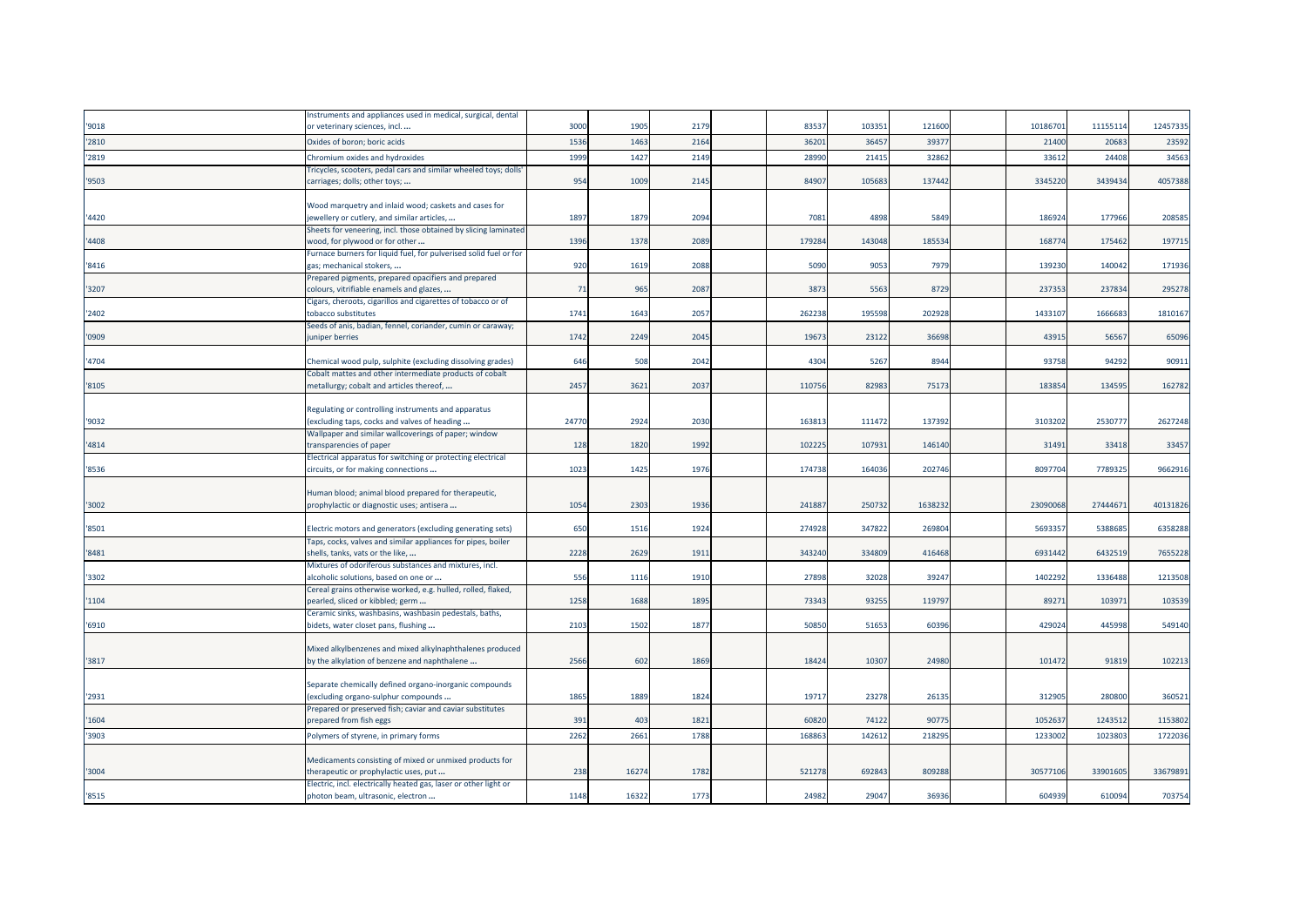|       | Recovered "waste and scrap" paper or paperboard (excluding         |      |                 |      |        |        |        |         |         |         |
|-------|--------------------------------------------------------------------|------|-----------------|------|--------|--------|--------|---------|---------|---------|
| '4707 | paper wool)                                                        | 2489 | 3486            | 1764 | 5022   | 27445  | 25126  | 708461  | 595284  | 1210405 |
|       | Hydrazine and hydroxylamine and their inorganic salts;             |      |                 |      |        |        |        |         |         |         |
| '2825 | inorganic bases, metal oxides, hydroxides                          | 2931 | 11 <sup>2</sup> | 1761 | 27402  | 174706 | 232320 | 212682  | 156433  | 207853  |
|       | Essential oils, whether or not terpeneless, incl. concretes and    |      |                 |      |        |        |        |         |         |         |
| '3301 | absolutes; resinoids; extracted                                    | 1915 | 1850            | 1747 | 12398  | 18412  | 25436  | 380443  | 373234  | 400026  |
|       |                                                                    |      |                 |      |        |        |        |         |         |         |
| '5502 | Artificial filament tow as specified in Note 1 to chapter 55       | 1058 | 3275            | 1728 | 23664  | 18482  | 15307  | 35315   | 19922   | 22827   |
|       | Residues of starch manufacture and similar residues, beet-         |      |                 |      |        |        |        |         |         |         |
| '2303 | pulp, bagasse and other waste of                                   | 4158 | 4396            | 1716 | 22153  | 24028  | 261923 | 118500  | 131383  | 140835  |
|       |                                                                    |      |                 |      |        |        |        |         |         |         |
|       | Surveying, incl. photogrammetrical surveying, hydrographic,        |      |                 |      |        |        |        |         |         |         |
| '9015 | oceanographic, hydrological, meteorological                        | 702  | 1163            | 1698 | 48787  | 26289  | 33466  | 505566  | 462134  | 566614  |
|       |                                                                    |      |                 |      |        |        |        |         |         |         |
|       | Oscilloscopes, spectrum analysers and other instruments and        |      |                 |      |        |        |        |         |         |         |
| '9030 | apparatus for measuring or checking                                | 2062 | 2184            | 1684 | 11649  | 70054  | 89729  | 1073414 | 105591  | 1334565 |
|       | Tantalum and articles thereof, n.e.s.; tantalum waste and          |      |                 |      |        |        |        |         |         |         |
| '8103 | scrap (excluding ash and residues                                  |      | 1468            | 1661 | 661    | 1719   | 7120   | 42433   | 37010   | 56216   |
|       | Lenses, prisms, mirrors and other optical elements, of any         |      |                 |      |        |        |        |         |         |         |
| '9002 | material, mounted, being parts of                                  | 1384 | 1689            | 1650 | 1093   | 9857   | 12036  | 865583  | 791886  | 939991  |
|       | Anti-knock preparations, oxidation inhibitors, gum inhibitors,     |      |                 |      |        |        |        |         |         |         |
| '3811 | viscosity improvers, anti-corrosive                                | 884  | 505             | 1646 | 35464  | 37651  | 53367  | 793942  | 795385  | 812879  |
|       | Hydroxide and peroxide of magnesium; oxides, hydroxides            |      |                 |      |        |        |        |         |         |         |
| '2816 | and peroxides, of strontium or barium                              | 160  | 792             | 1624 | 2207   | 35229  | 36474  | 23818   | 22801   | 28220   |
|       | Animal products n.e.s.; dead animals of all types, unfit for       |      |                 |      |        |        |        |         |         |         |
| '0511 | human consumption                                                  | 1358 | 1477            | 1613 | 21484  | 25148  | 35458  | 265646  | 293069  | 354347  |
|       | Machinery, apparatus and equipment (other than the                 |      |                 |      |        |        |        |         |         |         |
| '8442 | machine-tools of headings 8456 to 8465)                            | 1714 | 1149            | 1577 | 4790   | 4099   | 3949   | 97290   | 84185   | 101303  |
|       | Trunks, suitcases, vanity cases, executive-cases, briefcases,      |      |                 |      |        |        |        |         |         |         |
| '4202 | school satchels, spectacle cases,                                  | 593  | 797             | 1576 | 4556   | 54897  | 61309  | 376079  | 3217829 | 3467225 |
|       |                                                                    |      |                 |      |        |        |        |         |         |         |
|       | Carbonates; peroxocarbonates "percarbonates"; commercial           |      |                 |      |        |        |        |         |         |         |
| '2836 | ammonium carbonate containing ammonium                             | 1675 | 2340            | 1545 | 23151  | 198690 | 207599 | 321285  | 328993  | 356334  |
|       | Mechanical appliances, whether or not hand-operated, for           |      |                 |      |        |        |        |         |         |         |
| '8424 | projecting, dispersing or spraying                                 | 1157 | 2230            | 1521 | 5598   | 70795  | 115002 | 1301132 | 1336634 | 1603501 |
|       | Lamps and lighting fittings, incl. searchlights and spotlights,    |      |                 |      |        |        |        |         |         |         |
| '9405 | and parts thereof, n.e.s; illuminated                              | 1798 | 2213            | 1483 | 9691   | 92909  | 119946 | 3461343 | 3355707 | 3889810 |
|       | Thermionic, cold cathode or photo-cathode valves and tubes,        |      |                 |      |        |        |        |         |         |         |
| '8540 | e.g. vacuum or vapour or gas filled                                | 1577 | 1571            | 1464 | 5818   | 60594  | 85481  | 115307  | 10513   | 136530  |
|       | Household or laundry-type washing machines, incl. machines         |      |                 |      |        |        |        |         |         |         |
| '8450 | which both wash and dry; parts thereof                             | 6496 | 5504            | 1454 | 33721  | 327960 | 397144 | 721042  | 828940  | 941934  |
|       |                                                                    |      |                 |      |        |        |        |         |         |         |
|       | Monofilament of which any cross-sectional dimension > 1            |      |                 |      |        |        |        |         |         |         |
| '3916 | mm, rods, sticks and profile shapes,                               | 204  | 51              | 1448 | 72464  | 72416  | 109491 | 375255  | 400071  | 511033  |
|       | Plants and parts of plants, incl. seeds and fruits, of a kind used |      |                 |      |        |        |        |         |         |         |
| '1211 | primarily in perfumery,                                            | 864  | 1615            | 1445 | 13129  | 12771  | 13642  | 334159  | 373488  | 405357  |
|       | Amino-resins, phenolic resins and polyurethanes, in primary        |      |                 |      |        |        |        |         |         |         |
| '3909 | forms                                                              | 47   | 140             | 1411 | 113657 | 82247  | 138800 | 1095020 | 975004  | 1459361 |
|       | Residual lyes from the manufacture of wood pulp, whether or        |      |                 |      |        |        |        |         |         |         |
| '3804 | not concentrated, desugared or                                     | 323  | 917             | 1406 | 18506  | 19472  | 41132  | 30797   | 23704   | 30077   |
|       |                                                                    | 679  |                 | 1405 |        |        |        |         | 163564  | 1693070 |
| '2922 | Oxygen-function amino-compounds                                    |      | 668             |      | 3353   | 25888  | 43924  | 2408180 |         |         |
| '6302 | Bedlinen, table linen, toilet linen and kitchen linen of all types | 1704 | 2156            | 1403 | 2155   | 22510  | 24444  | 1508729 | 1531824 | 1750448 |
|       | of textile materials (excluding                                    |      |                 |      |        |        |        |         |         |         |
|       | Esters of other inorganic acids of non-metals and their salts;     |      | $\overline{1}$  | 1399 | 5933   | 1952   | 3127   | 97009   | 83958   |         |
| '2920 | their halogenated, sulphonated,                                    |      |                 |      |        |        |        |         |         | 99622   |
|       | Beauty or make-up preparations and preparations for the            |      |                 |      |        |        |        |         |         |         |
| '3304 | care of the skin, incl. sunscreen or                               | 453  | 613             | 1376 | 203106 | 254050 | 255353 | 260391  | 2247672 | 2582503 |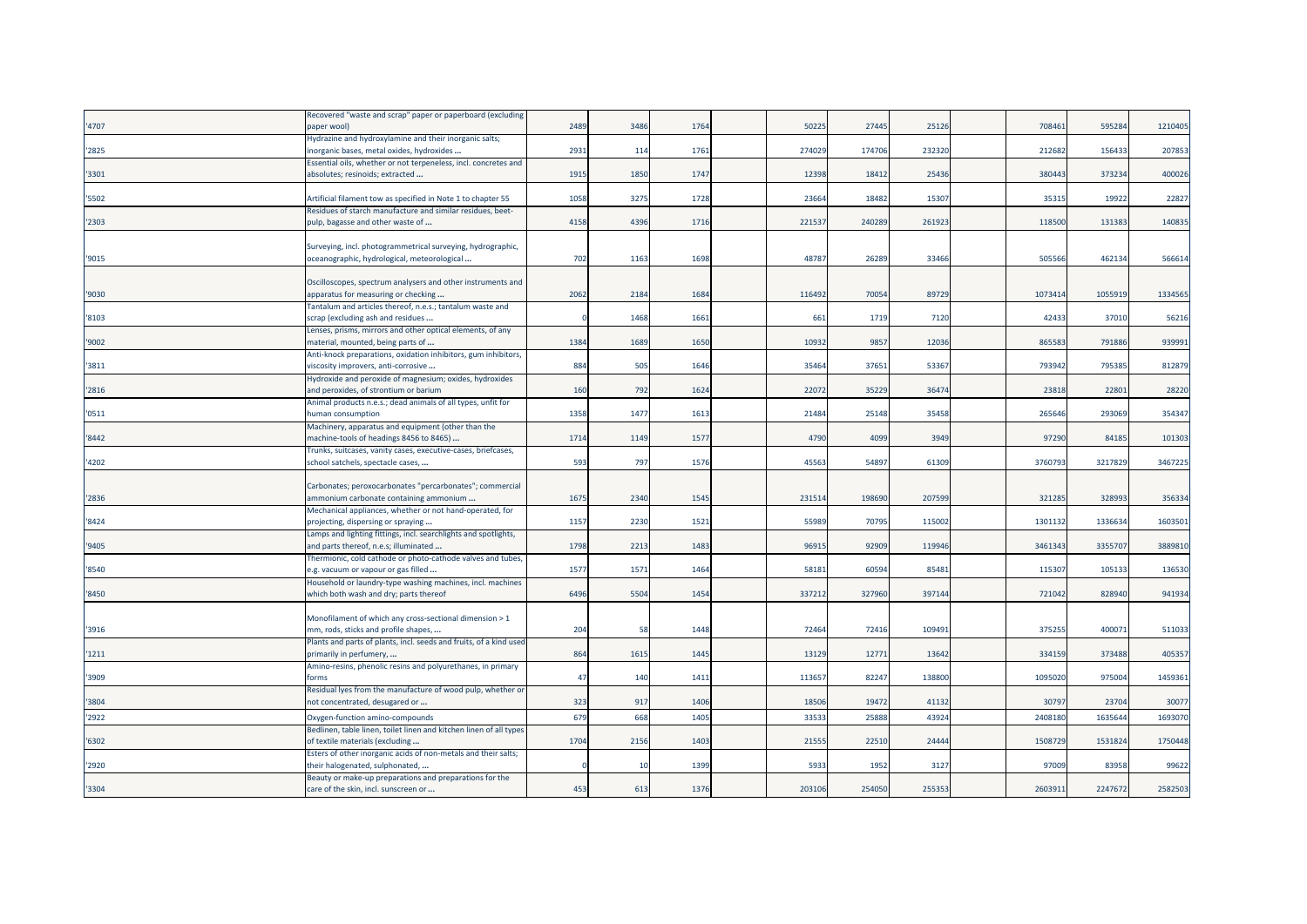|       | Articles for the conveyance or packaging of goods, of plastics      |      |      |      |         |         |         |          |          |          |
|-------|---------------------------------------------------------------------|------|------|------|---------|---------|---------|----------|----------|----------|
| '3923 | stoppers, lids, caps and other                                      | 1190 | 1388 | 1365 | 22212   | 228041  | 30893   | 3780549  | 3820828  | 4371028  |
|       | Paper and paperboard, coated on one or both sides with              |      |      |      |         |         |         |          |          |          |
| '4810 | kaolin "China clay" or other inorganic                              | 1382 | 688  | 1361 | 28181   | 25721   | 67044   | 2907908  | 258883   | 2728006  |
| '2834 | Nitrites; nitrates                                                  | 2298 | 1857 | 1360 | 2156    | 28119   | 2797    | 43947    | 36862    | 43719    |
| '7901 | Unwrought zinc :                                                    | 256  |      | 1351 | 1337    | 32155   | 2600    | 110790   | 90501    | 1265650  |
|       | Granules and powders of pig iron, spiegeleisen, iron or steel       |      |      |      |         |         |         |          |          |          |
| 7205  | (excluding granules and powders                                     | 935  | 915  | 1283 | 2484    | 22127   | 28438   | 267943   | 206883   | 275275   |
|       | Sacks and bags, of a kind used for the packing of goods, of all     |      |      |      |         |         |         |          |          |          |
| '6305 | ypes of textile materials                                           | 925  | 1019 | 1241 | 36828   | 39963   | 48294   | 275795   | 282181   | 349049   |
|       | Siliceous fossil meals, e.g. kieselguhr, tripolite and diatomite,   |      |      |      |         |         |         |          |          |          |
| '2512 | and similar siliceous earths,                                       | 1063 | 1276 | 1185 | 2322    | 2449    | 2903    | 17820    | 16606    | 18169    |
|       | Trailers and semi-trailers; other vehicles, not mechanically        |      |      |      |         |         |         |          |          |          |
| '8716 | propelled (excluding railway and                                    | 910  | 676  | 1178 | 29031   | 53901   | 193303  | 2594841  | 2418056  | 3144827  |
|       | Dried vegetables, whole, cut, sliced, broken or in powder, but      |      |      |      |         |         |         |          |          |          |
| '0712 | not further prepared                                                | 905  | 843  | 1168 | 2922    | 5161    | 11371   | 228835   | 266909   | 284416   |
|       | Glass in balls, rods or tubes, unworked (excluding glass            |      |      |      |         |         |         |          |          |          |
| '7002 | microspheres <= 1 mm in diameter,                                   | 193  | 1280 | 1168 | 2280    | 2978    | 2906    | 51199    | 47277    | 57557    |
|       | Automatic data-processing machines and units thereof;               |      |      |      |         |         |         |          |          |          |
| '8471 | magnetic or optical readers, machines                               | 2507 | 978  | 1167 | 41355   | 195350  | 399680  | 24449696 | 27733270 | 32958773 |
| '1002 | Rve                                                                 | 4460 |      | 1153 | 1006    | 1792    | 2107    | 10348    | 16958    | 170848   |
|       | Fittings for loose-leaf binders or files, letter clips, letter      |      |      |      |         |         |         |          |          |          |
| '8305 | corners, paper clips, indexing                                      |      | 132  | 1136 | 1945    | 2467    | 6319    | 54440    | 50145    | 59725    |
|       | Gaskets and similar joints of metal sheeting combined with          |      |      |      |         |         |         |          |          |          |
| '8484 | other material or of two or more                                    | 1109 | 1689 | 1123 | 21240   | 17775   | 27874   | 551220   | 459659   | 556424   |
|       | Carboxylic acids with additional oxygen function and their          |      |      |      |         |         |         |          |          |          |
| '2918 | anhydrides, halides, peroxides and                                  | 524  | 878  | 1121 | 6356    | 6971    | 10696   | 701077   | 652785   | 808137   |
|       | Machinery for working rubber or plastics or for the                 |      |      |      |         |         |         |          |          |          |
| '8477 | manufacture of products from these materials,                       | 473  | 1536 | 1117 | 23229   | 23820   | 29811   | 1425022  | 1258905  | 1514289  |
|       | Microphones and stands therefor (excluding cordless                 |      |      |      |         |         |         |          |          |          |
| '8518 | microphones with built-in transmitter);                             | 503  | 1106 | 1116 | 3623    | 41655   | 53105   | 300773   | 350617   | 3812743  |
|       | Stoves, ranges, grates, cookers, incl. those with subsidiary        |      |      |      |         |         |         |          |          |          |
| '7321 | boilers for central heating, barbecues,                             | 229  | 426  | 1098 | 2203    | 23428   | 36603   | 662478   | 726973   | 1012746  |
|       | Prepared foods obtained by the swelling or roasting of cereals      |      |      |      |         |         |         |          |          |          |
| '1904 | or cereal products, e.g. corn                                       | 704  | 870  | 1086 | 2977    | 37993   | 46687   | 389707   | 461956   | 483379   |
|       | Moulding boxes for metal foundry; mould bases; moulding             |      |      |      |         |         |         |          |          |          |
| '8480 | patterns; moulds for metal (other than                              | 1200 | 921  | 1077 | 1492    | 18066   | 18369   | 1291405  | 1088191  | 1154499  |
| '8535 | Electrical apparatus for switching or protecting electrical         | 1240 | 1167 | 1066 | 66134   | 70588   | 83484   | 431492   | 331769   | 364463   |
|       | circuits, or for making connections                                 |      |      |      |         |         |         |          |          |          |
|       | Instruments and apparatus for measuring or checking the             |      |      |      |         |         |         |          |          |          |
| '9026 | flow, level, pressure or other variables                            | 975  | 1024 | 1013 | 89440   | 74391   | 91243   | 2408127  | 2137584  | 2477451  |
|       | Waters, incl. mineral waters and aerated waters, containing         |      |      |      |         |         |         |          |          |          |
| '2202 | added sugar or other sweetening                                     | 571  | 800  | 1009 | 18927   | 217420  | 348907  | 1343001  | 1427345  | 1827958  |
|       | Other vegetables prepared or preserved otherwise than by            |      |      |      |         |         |         |          |          |          |
| '2005 | vinegar or acetic acid, not frozen                                  | 255  | 853  | 1001 | 12800   | 151209  | 181552  | 947521   | 1028343  | 1040739  |
|       | Mineral or chemical potassic fertilisers (excluding those in        |      |      |      |         |         |         |          |          |          |
| '3104 | tablets or similar forms, or in                                     |      | 376  | 982  | 2337339 | 1776478 | 3320910 | 40169    | 45961    | 42975    |
|       |                                                                     |      |      |      |         |         |         |          |          |          |
|       | Hydrometers, areometers and similar floating instruments,           |      |      |      |         |         |         |          |          |          |
| '9025 | thermometers, pyrometers, barometers,                               | 1882 | 966  | 951  | 2692    | 22630   | 26778   | 558607   | 644913   | 791815   |
|       | Percussion musical instruments, e.g. drums, xylophones,             |      |      |      |         |         |         |          |          |          |
| '9206 | cymbals, castanets, maracas                                         | 854  | 1169 | 940  | 2221    | 4611    | 4729    | 54611    | 50274    | 57345    |
|       | Buckwheat, millet, canary seed and other cereals (excluding         |      |      |      |         |         |         |          |          |          |
| '1008 | wheat and meslin, rye, barley,                                      | 628  | 1340 | 933  | 31343   | 40555   | 63033   | 92724    | 133128   | 135022   |
|       | Articles for interior furnishing, of all types of textile materials |      |      |      |         |         |         |          |          |          |
| '6304 | (excluding blankets and                                             | 1510 | 1450 | 902  | 5046    | 5428    | 6571    | 207960   | 207745   | 230974   |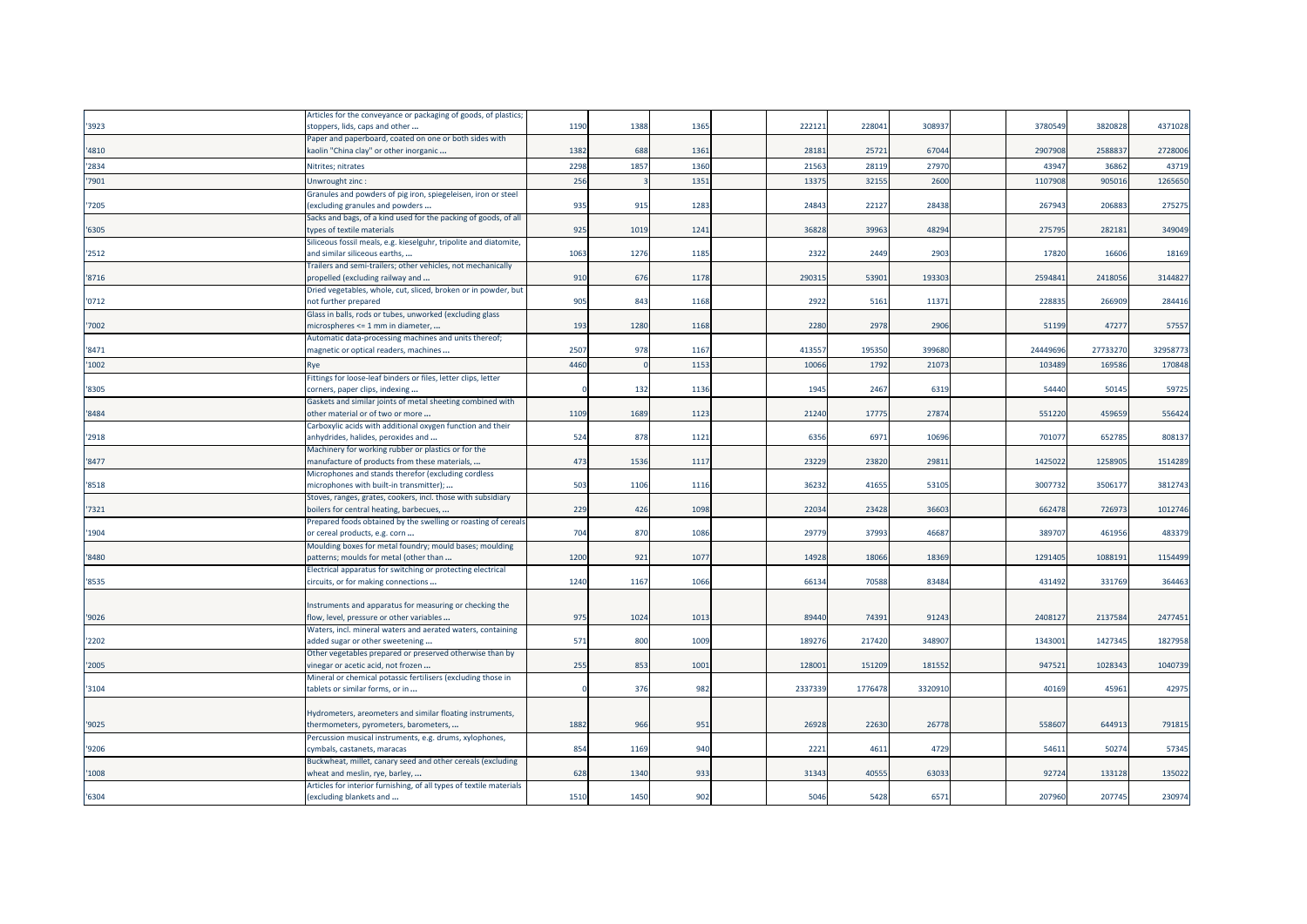| '5309  | Woven fabrics of flax                                                                               | 1019 | 1142 | 895 | 7325    | 4459    | 4251    | 29150   | 26496   | 27711    |
|--------|-----------------------------------------------------------------------------------------------------|------|------|-----|---------|---------|---------|---------|---------|----------|
|        | Electromagnets (excluding magnets for medical use);                                                 |      | 740  | 891 | 14581   | 11349   | 17800   | 941739  | 904102  | 1178672  |
| '8505  | permanent magnets and articles intended                                                             | 911  |      |     |         |         |         |         |         |          |
| '2813  | Sulphides of non-metals; commercial phosphorus trisulphide                                          | 388  | 676  | 872 | 11634   | 11328   | 12140   | 5736    | 6095    | 6863     |
|        | Chlorides, chloride oxides and chloride hydroxides; bromides                                        |      |      |     |         |         |         |         |         |          |
| '2827  | and bromide oxides; iodides and                                                                     | 328  | 609  | 867 | 27290   | 24904   | 38228   | 160651  | 154072  | 183159   |
|        | Coin, incl. legal tender (excluding medals, jewellery made                                          |      |      |     |         |         |         |         |         |          |
| '7118  | from coins, collectors' items of                                                                    | 327  | 1114 | 862 | 4164    | 7342    | 7228    | 2251850 | 373916  | 3617200  |
|        | Dishwashing machines; machinery for cleaning or drying                                              | 1452 | 1249 | 861 | 62690   | 57334   | 75087   | 1853616 | 192257  | 2182288  |
| '8422  | bottles or other containers; machinery<br>Containers, incl. containers for the transport of fluids, |      |      |     |         |         |         |         |         |          |
| '8609  | specially designed and equipped for                                                                 | 5872 | 7908 | 839 | 7453    | 6777    | 19320   | 309289  | 308740  | 394697   |
|        | Machines and appliances for testing the hardness, strength,                                         |      |      |     |         |         |         |         |         |          |
| '9024  | compressibility, elasticity or                                                                      | 623  | 646  | 822 | 7098    | 4642    | 5495    | 132606  | 117097  | 129968   |
|        | Machinery, not specified or included elsewhere in this                                              |      |      |     |         |         |         |         |         |          |
| '8438  | chapter, for the industrial preparation                                                             | 628  | 818  | 821 | 3061    | 23612   | 27417   | 552485  | 562966  | 587290   |
|        | Telephone sets, incl. telephones for cellular networks or for                                       |      |      |     |         |         |         |         |         |          |
| '8517  | other wireless networks; other                                                                      | 714  | 663  | 817 | 55534   | 36529   | 467274  | 2292778 | 2531128 | 25617290 |
| '7404  | Waste and scrap, of copper (excluding ingots or other similar<br>unwrought shapes, of remelted      | 1355 | 1069 | 804 | 8257    | 3734    | 20531   | 2777190 | 259899  | 3920336  |
|        | Acorns, horse-chestnuts, marc and other vegetable materials                                         |      |      |     |         |         |         |         |         |          |
| '2308  | and vegetable waste, vegetable                                                                      | 245  | 73   | 780 | 15218   | 12542   | 20864   | 61419   | 63943   | 77361    |
|        | Paints and varnishes, incl. enamels and lacquers, based on                                          |      |      |     |         |         |         |         |         |          |
| '3208  | synthetic polymers or chemically                                                                    | 454  | 363  | 772 | 108479  | 107728  | 135252  | 705583  | 679398  | 783035   |
|        | Parts and accessories suitable for use solely or principally with                                   |      |      |     |         |         |         |         |         |          |
| '8466  | the machine tools of heading                                                                        | 707  | 665  | 771 | 12975   | 9128    | 13529   | 1832571 | 145201  | 1821540  |
|        | Central heating boilers, non-electric; parts thereof (excluding                                     |      |      |     |         |         |         |         |         |          |
| '8403  | vapour generating boilers and                                                                       | 500  | 1783 | 761 | 5247    | 43418   | 54201   | 987490  | 1164190 | 1405224  |
|        | Flat-rolled products of alloy steel other than stainless, of a                                      |      |      |     | 508406  | 445994  | 733328  | 1804892 | 164408  |          |
| '7225  | width of >= 600 mm, hot-rolled                                                                      | 356  | 196  | 757 |         |         |         |         |         | 1952910  |
|        | Diamonds, whether or not worked, but not mounted or set                                             |      |      |     |         |         |         |         |         |          |
| '7102  | (excluding unmounted stones for pick-up                                                             | 10   |      | 731 | 3768052 | 3246473 | 4541353 | 258105  | 195745  | 224804   |
|        | Sunflower-seed, safflower or cotton-seed oil and fractions                                          |      |      |     |         |         |         |         |         |          |
| '1512  | thereof, whether or not refined,                                                                    | 478  | 731  | 729 | 2202804 | 2472111 | 3094339 | 463418  | 46651   | 601064   |
|        | Sodium hydroxide "caustic soda", potassium hydroxide                                                |      |      |     |         |         |         |         |         |          |
| '2815  | "caustic potash"; peroxides of sodium                                                               | 1604 | 1843 | 716 | 149154  | 127293  | 12621   | 240157  | 218065  | 189212   |
|        | Swedes, mangolds, fodder roots, hay, alfalfa, clover, sainfoin,                                     | 587  | 3250 |     | 2377    | 19622   | 3133    | 54820   | 58779   | 50378    |
| '1214  | forage kale, lupines, vetches<br>Live animals (excluding horses, asses, mules, hinnies, bovine      |      |      | 713 |         |         |         |         |         |          |
| '0106  | animals, swine, sheep, goats,                                                                       | 203  | 774  | 711 | 3034    | 3648    | 6179    | 49116   | 6841    | 77727    |
|        | Base metal mountings, fittings and similar articles suitable for                                    |      |      |     |         |         |         |         |         |          |
| '8302  | furniture, doors, staircases,                                                                       | 300  | 360  | 706 | 75298   | 79523   | 105972  | 2784502 | 2799478 | 3263560  |
|        | Compounds with other nitrogen function (excluding amine-                                            |      |      |     |         |         |         |         |         |          |
| '2929  | function compounds; oxygen-function                                                                 |      | 11   | 701 | 4150    | 4811    | 10053   | 308423  | 244828  | 286364   |
|        | Machinery for making pulp of fibrous cellulosic material or for                                     |      |      |     |         |         |         |         |         |          |
| '8439  | making or finishing paper or                                                                        | 200  | 267  | 696 | 3020    | 2251    | 1992    | 39338   | 45202   | 341195   |
| '7312  | Stranded wire, ropes, cables, plaited bands, slings and the<br>like, of iron or steel (excluding    | 897  | 718  | 693 | 65147   | 62213   | 100622  | 394216  | 316104  | 381346   |
|        | Machines for cleaning, sorting or grading seed, grain or dried                                      |      |      |     |         |         |         |         |         |          |
| '8437  | leguminous vegetables; machinery                                                                    | 553  | 368  | 693 | 8437    | 10186   | 14567   | 59717   | 67925   | 68295    |
|        | Vegetables, uncooked or cooked by steaming or boiling in                                            |      |      |     |         |         |         |         |         |          |
| '0710' | water, frozen                                                                                       | 314  | 193  | 692 | 4924    | 8979    | 11038   | 622024  | 625290  | 611755   |
| '1005  | Maize or corn                                                                                       | 7920 | 3149 | 683 | 61667   | 39524   | 693383  | 112995  | 1004142 | 976589   |
|        | Curtains, incl. drapes, and interior blinds; curtain or bed                                         |      |      |     |         |         |         |         |         |          |
| '6303  | valances of all types of textile                                                                    | 2302 | 2894 | 680 | 7879    | 11475   | 11718   | 485239  | 497813  | 518267   |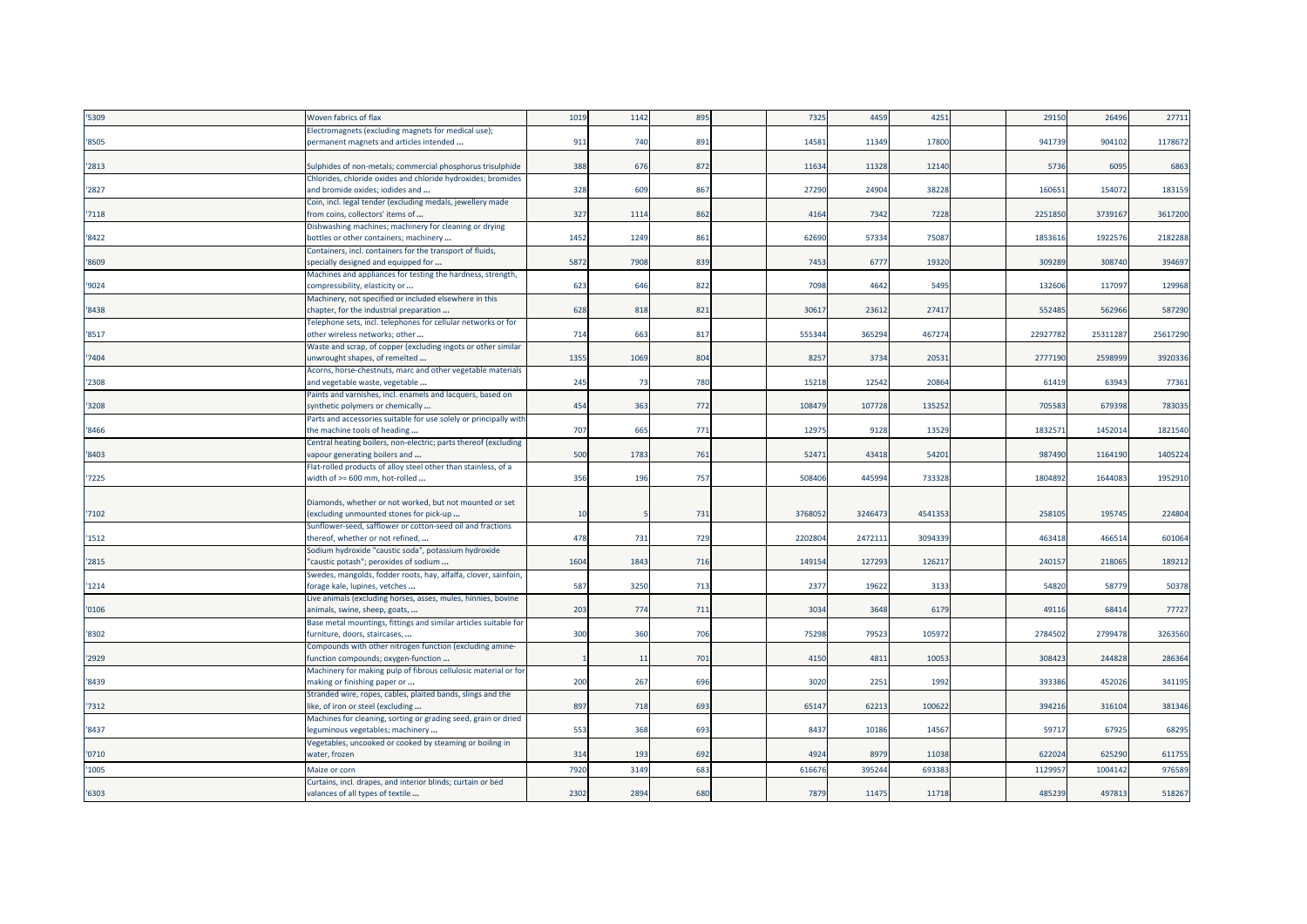|       | Spark-ignition reciprocating or rotary internal combustion                                        |      |      |                 |        |       |        |         |         |         |
|-------|---------------------------------------------------------------------------------------------------|------|------|-----------------|--------|-------|--------|---------|---------|---------|
| '8407 | piston engine                                                                                     | 1732 | 146  | 655             | 100810 | 14377 | 170946 | 393085  | 292949  | 3019509 |
|       | Paper, paperboard, cellulose wadding and webs of cellulose                                        |      |      |                 |        |       |        |         |         |         |
| '4823 | fibres, in strips or rolls of a                                                                   | 608  | 292  | 654             | 46108  | 5151  | 63856  | 521712  | 52279   | 661641  |
|       | Mattress supports (excluding spring interiors for seats);                                         |      |      |                 |        |       |        |         |         |         |
| '9404 | articles of bedding and similar furnishing,                                                       | 445  | 491  | 650             | 26410  | 3097  | 42385  | 120931  | 134455  | 1502515 |
|       | Women's or girls' suits, ensembles, jackets, blazers, dresses,                                    |      |      |                 |        |       |        |         |         |         |
| '6204 | skirts, divided skirts, trousers,                                                                 | 767  | 715  | 64 <sup>9</sup> | 53707  | 61069 | 68205  | 491707  | 4524441 | 4889664 |
|       |                                                                                                   |      |      |                 |        |       |        |         |         |         |
|       | Organic surface-active agents (excluding soap); surface-active                                    |      |      |                 |        |       |        |         |         |         |
| '3402 | preparations, washing preparations,                                                               | 470  | 1223 | 645             | 309489 | 33421 | 38592  | 253910  | 246600  | 2614858 |
|       | Quartz (excluding natural sands); quartzite, whether or not                                       |      |      |                 |        |       |        |         |         |         |
| '2506 | roughly trimmed or merely cut,                                                                    | 1002 | 949  | 644             | 6754   | 9349  | 11676  | 18682   | 1457    | 16478   |
| '2812 | Halides and halide oxides of non-metals                                                           | 615  | 842  | 630             | 1067   | 1135  | 10402  | 18458   | 2133    | 16252   |
|       |                                                                                                   |      |      |                 |        |       |        |         |         |         |
|       | Air conditioning machines comprising a motor-driven fan and                                       |      |      |                 |        |       |        |         |         |         |
| '8415 | elements for changing the temperature                                                             | 117  | 34   | 619             | 64012  | 50868 | 66626  | 2164632 | 2192355 | 2277372 |
| '7806 | Articles of lead, n.e.s.                                                                          | 249  | 693  | 61              | 1727   | 2424  | 1578   | 661     | 7039    | 1267    |
|       | Wrist-watches, pocket-watches and other watches, incl. stop-                                      |      |      |                 |        |       |        |         |         |         |
| '9102 | watches (excluding of precious                                                                    | 257  | 401  | 609             | 2076   | 3060  | 12597  | 145118  | 1502458 | 1644643 |
|       |                                                                                                   |      |      |                 |        |       |        |         |         |         |
|       | Molybdenum and articles thereof, n.e.s.; molybdenum waste                                         |      |      |                 |        |       |        |         |         |         |
| '8102 | and scrap (excluding ash and residues                                                             | 542  | 670  | 608             | 14181  | 1173  | 10620  | 99993   | 83358   | 113578  |
|       | Steel, alloy, other than stainless, in ingots or other primary                                    |      |      |                 |        |       |        |         |         |         |
| '7224 | forms, semi-finished products                                                                     | 2419 | 311  | 587             | 29582  | 18996 | 604208 | 325172  | 22381   | 318928  |
| '2613 | Molybdenum ores and concentrates                                                                  |      | 523  | 586             | 983    | 1322  | 104    | 9704    | 32784   | 75323   |
|       | Pasta, whether or not cooked or stuffed with meat or other                                        |      |      |                 |        |       |        |         |         |         |
| '1902 | substances or otherwise prepared,                                                                 | 317  | 353  | 579             | 10150  | 10178 | 113922 | 80342   | 90746   | 983829  |
|       | Made-up articles of textile materials, incl. dress patterns,                                      |      |      |                 |        |       |        |         |         |         |
| '6307 | n.e.s.                                                                                            | 302  | 318  | 569             | 34835  | 71102 | 56608  | 1264906 | 8414134 | 2806472 |
|       | Table, kitchen or other household articles, and parts thereof,                                    |      |      |                 |        |       |        |         |         |         |
| '7323 | of iron or steel; iron or steel                                                                   | 314  | 471  | 569             | 50023  | 51635 | 61346  | 830960  | 91342   | 1256638 |
|       | Reservoirs, tanks, vats and similar containers, of iron or steel,                                 |      |      |                 |        |       |        |         |         |         |
| '7309 | for any material "other than                                                                      | 556  | 1090 | 563             | 62007  | 6975  | 57756  | 19440   | 172678  | 190657  |
|       | Collections and collector's pieces of zoological, botanical,                                      |      |      |                 |        |       |        |         |         |         |
| '9705 | mineralogical, anatomical, historical,                                                            | 181  | 232  | 549             | 5120   | 396   | 2607   | 15602   | 139703  | 368673  |
|       | Bodies, incl. cabs, for tractors, motor vehicles for the                                          |      |      |                 |        |       |        |         |         |         |
| '8707 | transport of ten or more persons,                                                                 | 465  | 548  | 532             | 230192 | 21393 | 27863  | 19783   | 133062  | 155971  |
|       | Molluscs, fit for human consumption, even smoked, whether                                         |      |      |                 |        |       |        |         |         |         |
| '0307 | n shell or not, live, fresh, chilled,                                                             | 186  | 438  | 531             | 129323 | 11178 | 90838  | 14579   | 12523   | 121907  |
|       | Calendering or other rolling machines (other than for metals                                      |      |      |                 |        |       |        |         |         |         |
| '8420 | or glass) and cylinders therefor;                                                                 | 442  | 337  | 511             | 2115   | 1291  | 2103   | 5051    | 43068   | 63060   |
|       |                                                                                                   |      |      |                 |        |       |        |         |         |         |
|       | Synthetic filament yarn, incl. synthetic monofilaments of < 67                                    |      |      |                 |        |       |        |         |         |         |
| '5402 | decitex (excluding sewing thread                                                                  | 504  | 308  | 501             | 39256  | 3162  | 62292  | 76310   | 620028  | 727145  |
|       | Ice cream and other edible ice, whether or not containing                                         |      |      |                 |        |       |        |         |         |         |
| '2105 | cocoa                                                                                             | 293  | 487  | 495             | 53034  | 5701  | 85379  | 424566  | 422713  | 483376  |
|       | Unused postage, revenue or similar stamps of current or new                                       |      |      |                 |        |       |        |         |         |         |
| '4907 | issue in the country in which they                                                                | 110  | 248  | 494             | 12381  | 45978 | 94364  | 10296   | 7882    | 9754    |
| '9505 | Festival, carnival or other entertainment articles, incl.<br>conjuring tricks and novelty jokes,  | 266  | 314  | 493             | 6431   | 7886  | 10979  | 27188   | 263724  | 293647  |
|       |                                                                                                   |      |      |                 |        |       |        |         |         |         |
| '9303 | Firearms and similar devices which operate by the firing of an<br>explosive charge, e.g. sporting | 666  | 743  | 492             |        |       |        | 35442   | 35444   | 38998   |
|       |                                                                                                   |      |      |                 |        |       |        |         |         |         |
| '8474 | Machinery for sorting, screening, separating, washing,<br>crushing, grinding, mixing or kneading  | 114  | 439  | 491             | 16411  | 20027 | 145570 | 64720   | 57084   | 653755  |
|       | Bells, gongs and the like, non-electric, of base metal                                            |      |      |                 |        |       |        |         |         |         |
| '8306 | (excluding musical instruments); statuettes                                                       | 266  | 401  | 480             | 2268   | 5595  | 2840   | 20425   | 205930  | 253780  |
|       |                                                                                                   |      |      |                 |        |       |        |         |         |         |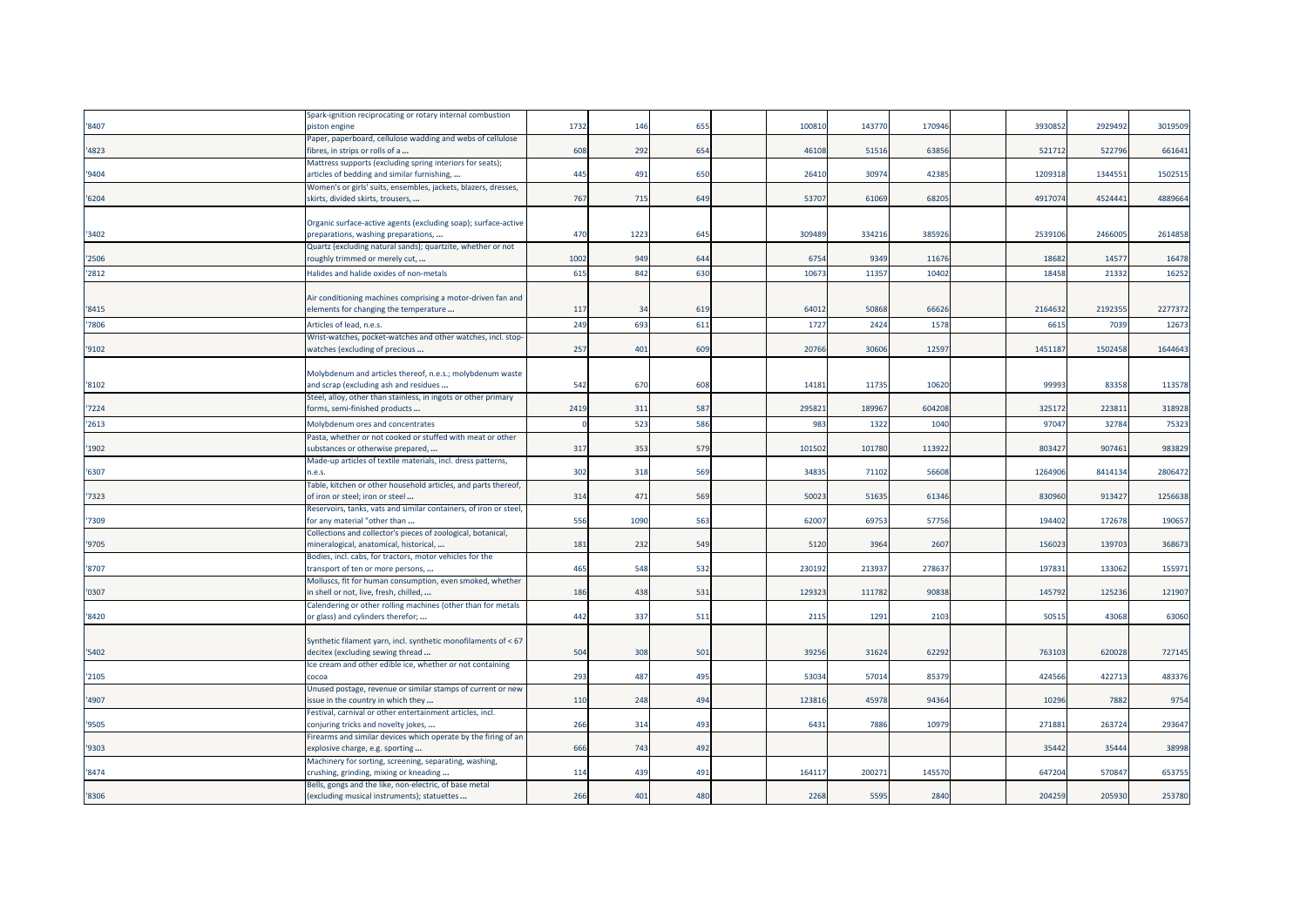|       | Prepared culture media for the development or maintenance       |      |     |     |       |        |        |         |         |         |
|-------|-----------------------------------------------------------------|------|-----|-----|-------|--------|--------|---------|---------|---------|
| '3821 | of micro-organisms "incl. viruses                               | 16   |     | 463 | 2067  | 3281   | 4008   | 201204  | 244429  | 241531  |
|       | Parts suitable for use solely or principally with the apparatus |      |     |     |       |        |        |         |         |         |
| '8538 | of heading 8535, 8536 or 8537,                                  | 402  | 390 | 459 | 7522  | 52371  | 83078  | 241857  | 2171056 | 2715001 |
|       |                                                                 |      |     |     |       |        |        |         |         |         |
|       | Pigments, incl. metallic powders and flakes, dispersed in non-  |      |     |     |       |        |        |         |         |         |
| '3212 | aqueous media, in liquid or paste                               | 181  | 248 | 456 | 1087  | 8893   | 9457   | 135106  | 115826  | 150643  |
| '0406 | Cheese and curd                                                 | 242  | 302 | 445 | 8232  | 9599   | 125538 | 453304  | 474950  | 5093324 |
|       | Seeds, fruits and spores, for sowing (excluding leguminous      |      |     |     |       |        |        |         |         |         |
| '1209 | regetables and sweetcorn, coffee,                               | 327  | 549 | 444 | 9198  | 14147  | 15434  | 414254  | 484433  | 497703  |
|       |                                                                 |      |     |     |       |        |        |         |         |         |
|       | Twine, cordage, ropes and cables, whether or not plaited or     |      |     |     |       |        |        |         |         |         |
| '5607 | braided and whether or not impregnated,                         | 564  | 449 | 444 | 1572  | 17218  | 16503  | 93119   | 99693   | 117507  |
|       | Compounded rubber, unvulcanised, in primary forms or in         |      |     |     |       |        |        |         |         |         |
| '4005 | plates, sheets or strip (excluding                              | 573  | 706 | 443 | 1987  | 19144  | 23248  | 481218  | 417142  | 516795  |
|       | Guts, bladders and stomachs of animals (other than fish),       |      |     |     |       |        |        |         |         |         |
| '0504 | whole and pieces thereof, fresh,                                | 695  | 106 | 442 | 3189  | 32310  | 28962  | 573806  | 494732  | 532336  |
|       | Compounds, inorganic or organic, of rare-earth metals, of       |      |     |     |       |        |        |         |         |         |
| '2846 | ttrium or of scandium or of mixtures                            | 152  | 79  | 437 | 14723 | 14576  | 21008  | 30379   | 23605   | 48013   |
|       | Cast glass and rolled glass, in sheets or profiles, whether or  |      |     |     |       |        |        |         |         |         |
| '7003 | not having an absorbent, reflecting                             | 171  | 292 | 421 | 273   | 157    | 386    | 23517   | 20803   | 25586   |
| '3906 | Acrylic polymers, in primary forms                              | 1354 | 309 | 407 | 48383 | 43099  | 68783  | 109228  | 984450  | 1194292 |
|       | Moving, grading, levelling, scraping, excavating, tamping,      |      |     |     |       |        |        |         |         |         |
| '8430 | compacting, extracting or boring                                | 277  | 6   | 402 | 4524  | 41117  | 50580  | 25014   | 229969  | 302253  |
|       | Structures and parts of structures "e.g., bridges and bridge-   |      |     |     |       |        |        |         |         |         |
| '7610 | sections, towers, lattice masts,                                | 235  | 454 | 398 | 24080 | 28592  | 49275  | 987080  | 1002796 | 1190253 |
|       | Parts suitable for use solely or principally with transmission  |      |     |     |       |        |        |         |         |         |
| '8529 | and reception apparatus for                                     | 326  | 199 | 392 | 24589 | 196153 | 396155 | 316647  | 3597419 | 4052220 |
|       | Direction finding compasses; other navigational instruments     |      |     |     |       |        |        |         |         |         |
| '9014 | and appliances (excluding radio                                 | 889  | 644 | 388 | 7463  | 67603  | 71279  | 998222  | 633744  | 564244  |
|       | Synthetic organic colouring matter, whether or not chemically   |      |     |     |       |        |        |         |         |         |
| '3204 | defined; preparations based on                                  |      |     | 382 | 1281  | 1358   | 15272  | 921728  | 840498  | 989769  |
| '3507 | Enzymes; prepared enzymes, n.e.s.                               | 31   | 295 | 379 | 522   | 6017   | 6540   | 374856  | 39329   | 469161  |
|       | Lifting, handling, loading or unloading machinery, e.g. lifts,  |      |     |     |       |        |        |         |         |         |
| '8428 | escalators, conveyors, teleferics                               | 878  | 819 | 374 | 6837  | 47287  | 65985  | 176068  | 1745204 | 1848653 |
|       | Footwear with outer soles of rubber, plastics, leather or       |      |     |     |       |        |        |         |         |         |
| '6404 | composition leather and uppers of                               | 72   | 123 | 371 | 73101 | 67455  | 68034  | 3897702 | 3939954 | 3884456 |
|       | Farpaulins, awnings and sunblinds; tents; sails for boats,      |      |     |     |       |        |        |         |         |         |
| '6306 | sailboards or landcraft; camping                                | 185  | 163 | 370 | 4306  | 6157   | 9351   | 405890  | 414531  | 531930  |
|       | Printing machinery used for printing by means of plates,        |      |     |     |       |        |        |         |         |         |
| '8443 | cylinders and other printing components                         | 549  | 644 | 369 | 43124 | 46094  | 60656  | 809509  | 7867344 | 8426342 |
| '2502 | Unroasted iron pyrites                                          |      |     | 368 | 3604  | 1832   | 280    | 468     | 4082    | 3006    |
|       | Newspapers, journals and periodicals, whether or not            |      |     |     |       |        |        |         |         |         |
| '4902 | illustrated or containing advertising                           | 652  | 299 | 365 | 2132  | 18840  | 17561  | 27150   | 233620  | 255825  |
|       | Articles of stone or of other mineral substances, incl. carbon  |      |     |     |       |        |        |         |         |         |
| '6815 | fibres, articles of carbon fibres                               | 312  | 661 | 362 | 5893  | 48583  | 44812  | 962976  | 714831  | 762127  |
|       | Mechano-therapy appliances; massage apparatus;                  |      |     |     |       |        |        |         |         |         |
| '9019 | psychological aptitude-testing apparatus; ozone                 | 125  | 107 | 359 | 1738  | 48809  | 34668  | 78738   | 1164128 | 1257303 |
|       | Ferro-cerium and other pyrophoric alloys in all forms;          |      |     |     |       |        |        |         |         |         |
| '3606 | metaldehyde, hexamethylenetetramine                             | 276  | 140 | 359 | 790   | 1034   |        | 2344    | 20268   | 23320   |
|       | Motor vehicles for the transport of goods, incl. chassis with   |      |     |     |       |        |        |         |         |         |
| '8704 | engine and cab                                                  | 273  | 540 | 350 | 39611 | 303112 | 355603 | 761047  | 6714712 | 7235499 |
| '8458 | Lathes, incl. turning centres, for removing metal               | 449  | 211 | 345 | 1186  | 10273  | 1727   | 63127   | 35305   | 438380  |
|       | Fixed vegetable fats and oils, incl. jojoba oil, and their      |      |     |     |       |        |        |         |         |         |
| '1515 | fractions, whether or not refined,                              | 143  | 277 | 345 | 3802  | 47906  | 5807   | 289172  | 274158  | 316306  |
|       | Tanks, casks, drums, cans, boxes and similar containers, of     |      |     |     |       |        |        |         |         |         |
| '7310 | iron or steel, for any material                                 | 232  | 81  | 344 | 2584  | 26974  | 36883  | 427720  | 424372  | 517551  |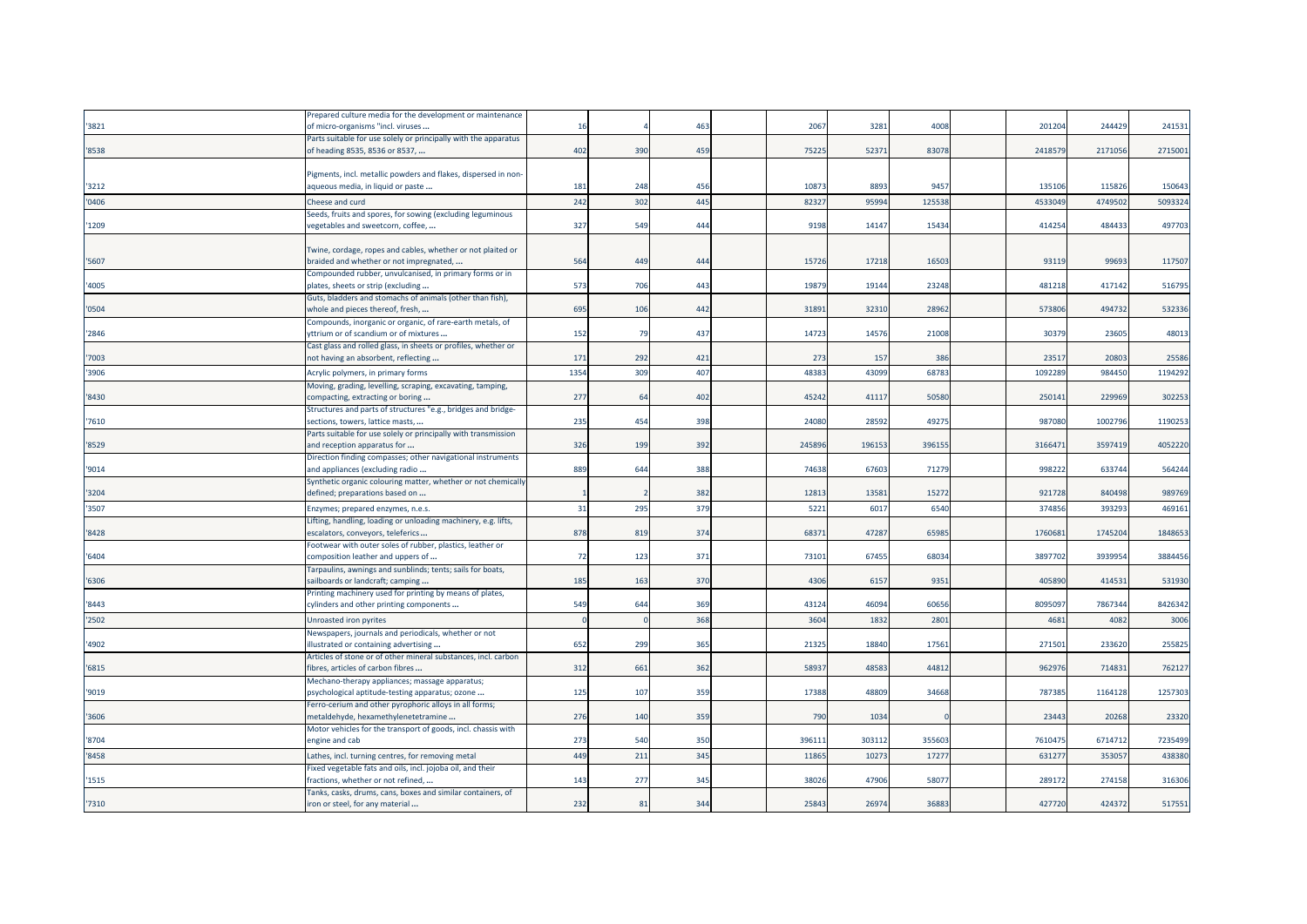|       | Jegetables, fruit, nuts and other edible parts of plants,         |      |                       |     |        |        |         |         |         |          |
|-------|-------------------------------------------------------------------|------|-----------------------|-----|--------|--------|---------|---------|---------|----------|
| '2001 | prepared or preserved by vinegar                                  | 180  | 176                   | 343 | 8993   | 10831  | 14945   | 232666  | 262480  | 274247   |
|       | Mushrooms and truffles, prepared or preserved otherwise           |      |                       |     |        |        |         |         |         |          |
| '2003 | than by vinegar or acetic acid                                    | 571  | 220                   | 341 | 792    | 1028   | 1301    | 101957  | 105312  | 110294   |
|       |                                                                   |      |                       |     |        |        |         |         |         |          |
|       | Bituminous mastics, cut-backs and other bituminous mixtures       |      |                       |     |        |        |         |         |         |          |
| '2715 | based on natural asphalt, on natural                              | 355  | 330                   | 338 | 6906   | 214485 | 1070136 | 16920   | 14984   | 17522    |
|       | Radar apparatus, radio navigational aid apparatus and radio       |      |                       |     |        |        |         |         |         |          |
| '8526 | remote control apparatus                                          | 718  | 150                   | 335 | 102600 | 219329 | 676177  | 2185508 | 1443789 | 1401497  |
|       | Paints and varnishes, incl. enamels, lacquers and distempers      |      |                       |     |        |        |         |         |         |          |
| '3210 | (excluding those based on synthetic                               | 269  | 292                   | 329 | 3335   | 3056   | 4989    | 35914   | 29548   | 27042    |
|       |                                                                   |      |                       |     |        |        |         |         |         |          |
|       | Refractory bricks, blocks, tiles and similar refractory ceramic   |      |                       |     |        |        |         |         |         |          |
| '6902 | constructional goods (excluding                                   | 17   |                       | 327 | 77077  | 67913  | 86402   | 177295  | 149790  | 162672   |
|       | Prepared glues and other prepared adhesives, n.e.s.; products     |      |                       |     |        |        |         |         |         |          |
| '3506 | suitable for use as glues or                                      | 21   | 193                   | 324 | 30189  | 29608  | 35009   | 825880  | 781449  | 942289   |
|       | Stoppers, caps and lids, incl. crown corks, screw caps and        |      |                       |     |        |        |         |         |         |          |
| '8309 | pouring stoppers, capsules for bottles,                           | 328  | 98                    | 321 | 42943  | 53863  | 76045   | 356835  | 407348  | 480902   |
|       | Dust and powder of natural or synthetic precious or semi-         |      |                       |     |        |        |         |         |         |          |
| '7105 | precious stones                                                   | 140  | 118                   | 320 | 7903   | 3815   | 5729    | 16903   | 14424   | 17865    |
|       | Salts, incl. table salt and denatured salt, and pure sodium       |      |                       |     |        |        |         |         |         |          |
| '2501 | chloride, whether or not in aqueous                               | 211  | 333                   | 306 | 1202   | 11791  | 11345   | 19285   | 199381  | 234891   |
|       | Carboxyimide-function compounds, incl. saccharin and its          |      |                       |     |        |        |         |         |         |          |
| '2925 | salts, and imine-function compounds                               |      |                       | 304 | 8951   | 4361   | 6347    | 116739  | 129522  | 148269   |
|       | Metal-rolling mills and rolls therefor; parts of metal-rolling    |      |                       |     |        |        |         |         |         |          |
| '8455 | mills                                                             | 409  | 268                   | 304 | 25865  | 27627  | 32487   | 191629  | 169328  | 179648   |
|       |                                                                   |      |                       |     |        |        |         |         |         |          |
|       | Machines and apparatus of a kind used solely or principally       |      | $\mathbf{A}^{\prime}$ |     |        |        |         |         |         | 1984735  |
| '8486 | for the manufacture of semiconductor                              | 103  |                       | 303 | 6333   | 1960   | 2859    | 1173229 | 1281011 |          |
|       | Jerseys, pullovers, cardigans, waistcoats and similar articles,   |      |                       |     |        |        |         |         |         |          |
| '6110 | knitted or crocheted (excluding                                   | 204  | 460                   | 296 | 4522   | 61509  | 71773   | 4720826 | 4623992 | 5484082  |
|       |                                                                   |      |                       |     |        |        |         |         |         |          |
| '4911 | Printed matter, incl. printed pictures and photographs, n.e.s.    | 215  | 191                   | 294 | 27994  | 23921  | 28338   | 782159  | 669574  | 694093   |
|       | Waste and scrap, of aluminium (excluding slags, scale and the     |      |                       |     |        |        |         |         |         |          |
| '7602 | like from iron and steel production,                              |      | 199                   | 293 | 975    | 720    | 1689    | 1307246 | 1113408 | 1669136  |
|       | Sanitary towels (pads) and tampons, napkins and napkin            |      |                       |     |        |        |         |         |         |          |
| '9619 | liners for babies, and similar articles,                          | 1655 | 451                   | 290 | 23697  | 244419 | 297158  | 922114  | 930405  | 933563   |
| '6914 | Ceramic articles, n.e.s.                                          | 90   | 207                   | 286 | 12790  | 8788   | 14762   | 68024   | 79405   | 94148    |
|       | Other bars and rods of stainless steel; angles, shapes and        |      |                       |     |        |        |         |         |         |          |
| '7222 | sections of stainless steel, n.e.s.                               | 469  | 170                   | 286 | 13649  | 19149  | 16408   | 841156  | 711498  | 1058344  |
|       | Millstones, grindstones, grinding wheels and the like, without    |      |                       |     |        |        |         |         |         |          |
| '6804 | frameworks, for milling, grinding,                                | 297  | 338                   | 283 | 29650  | 28924  | 32571   | 415207  | 390598  | 445289   |
|       | Sheets of glass, drawn or blown, whether or not having an         |      |                       |     |        |        |         |         |         |          |
| '7004 | absorbent, reflecting or non-reflecting                           | 192  | 207                   | 278 | 2590   | 2871   | 5624    | 5445    | 2681    | 4722     |
|       | Zinc dust, powders and flakes (excluding grains of zinc, and      |      |                       |     |        |        |         |         |         |          |
| '7903 | spangles of heading 8308)                                         |      | 166                   | 277 | 446    | 726    | 869     | 18608   | 21076   | 25016    |
|       | Tube or pipe fittings "e.g. couplings, elbows, sleeves", of iron  |      |                       |     |        |        |         |         |         |          |
| '7307 | or steel                                                          | 459  | 333                   | 275 | 87264  | 76658  | 73424   | 1266275 | 1165731 | 1448290  |
|       | Roundabouts, swings, shooting galleries and other fairground      |      |                       |     |        |        |         |         |         |          |
| '9508 | amusements; travelling circuses                                   | 592  | 21                    | 275 | 14065  | 11572  | 11372   | 59303   | 42639   | 18506    |
|       |                                                                   | 99   |                       | 270 |        |        |         |         |         |          |
| '9706 | Antiques of > 100 years old                                       |      | 62                    |     |        |        |         | 18262   | 11569   | 21159    |
| '8542 | Electronic integrated circuits; parts thereof                     | 707  | 451                   | 270 | 53051  | 43596  | 66323   | 1696063 | 1326586 | 16855696 |
|       | Flat-rolled products of alloy steel other than stainless, of a    |      |                       |     |        |        |         |         |         |          |
| '7226 | width of < 600 mm, hot-rolled                                     | 269  | 103                   | 268 | 7059   | 57944  | 72283   | 332882  | 275341  | 390140   |
| '5101 | Wool, neither carded nor combed                                   |      | 137                   | 268 | 1303   | 7498   | 9481    | 3075    | 23602   | 23787    |
|       | Flat-rolled products of iron or non-alloy steel, of a width of >= |      |                       |     |        |        |         |         |         |          |
| '7209 | 600 mm, cold-rolled "cold-reduced",                               | 302  | 79                    | 264 | 512757 | 394913 | 697621  | 802072  | 557475  | 1062372  |
|       |                                                                   |      |                       |     |        |        |         |         |         |          |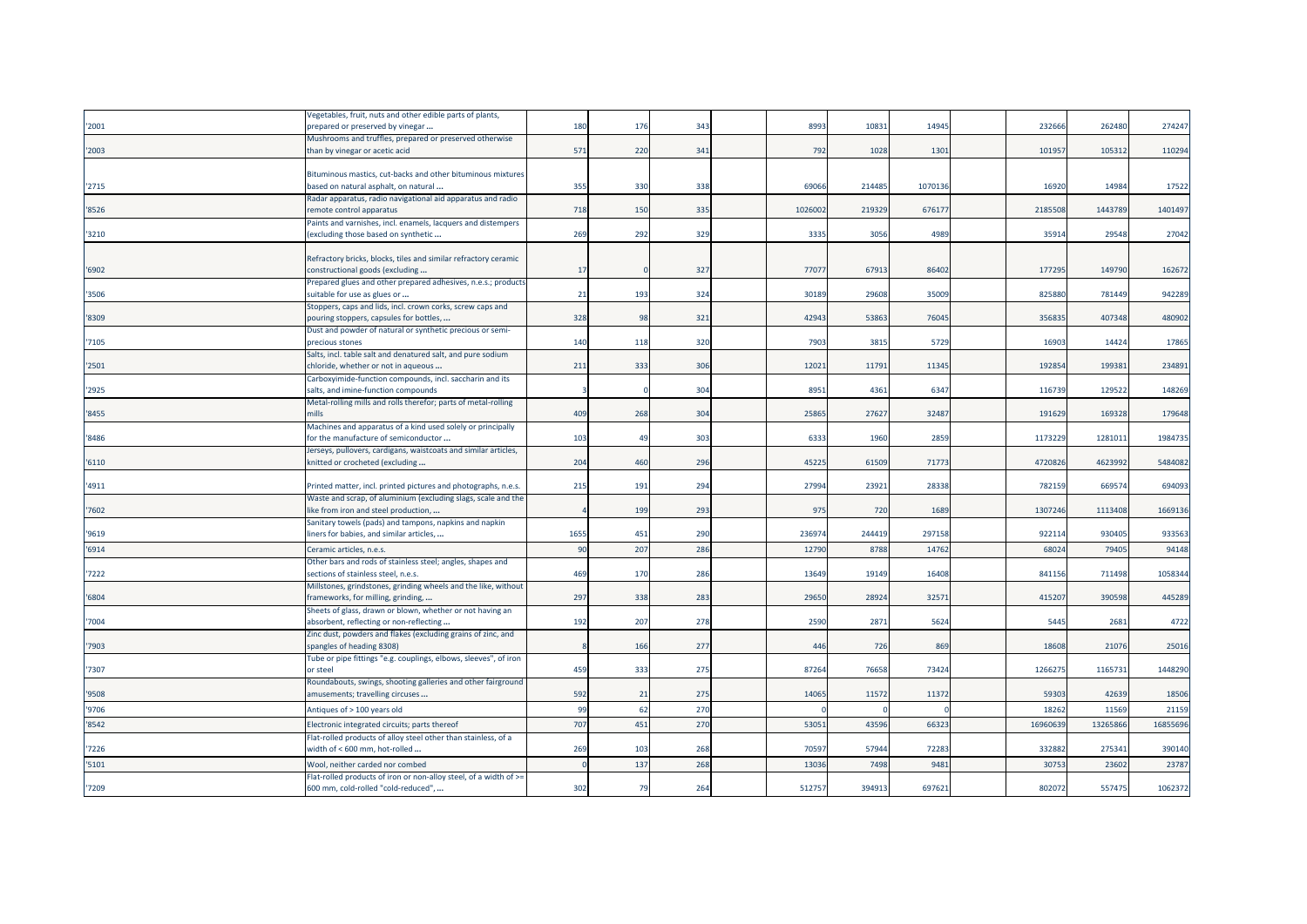| 355<br>330<br>263<br>3766<br>33336<br>38158<br>458816<br>357493<br>392942<br>nammering or die-stamping; machine<br>260<br>5565<br>6608<br>255409<br>279454<br>311337<br>5034<br>Natural honey<br>Baths, shower-baths, sinks, washbasins, bidets, lavatory pans,<br>587768<br>seats and covers, flushing cisterns<br>39<br>197<br>260<br>1856<br>22718<br>34808<br>466201<br>504179<br>Powered aircraft "e.g. helicopters and aeroplanes";<br>'8802<br>spacecraft, incl. satellites, and suborbital<br>156<br>258<br>9077325<br>6566997<br>5448299<br>46<br>Women's or girls' suits, ensembles, jackets, blazers, dresses,<br>3497<br>49136<br>61347<br>2984245<br>3036388<br>3761416<br>'6104<br>skirts, divided skirts, trousers,<br>184<br>181<br>256<br>Chemical elements and compounds doped for use in<br>46279<br>639365<br>325<br>406<br>256<br>9914<br>60905<br>539449<br>499441<br>'3818<br>electronics, in the form of discs, wafers,<br>Parts and accessories (other than covers, carrying cases and<br>173<br>52797<br>5589991<br>'8473<br>the like) suitable for use solely<br>245<br>251<br>2586<br>19441<br>5243126<br>5601279<br>Electrical lighting or signalling equipment (excluding lamps of<br>54224<br>4029902<br>4512286<br>heading 8539), windscreen wipers,<br>184<br>215<br>249<br>7351<br>62589<br>4270227<br>Industrial monocarboxylic fatty acids; acid oils from refining;<br>725679<br>industrial fatty alcohols<br>69 <sup>9</sup><br>614<br>245<br>16142<br>36726<br>32911<br>514079<br>522740<br>Float glass and surface ground or polished glass, in sheets,<br>62<br>175862<br>173607<br>242261<br>184699<br>150137<br>179622<br>whether or not having an absorbent,<br>13<br>241<br>Worked slate and articles of slate or of agglomerated slate<br>1779<br>54837<br>(excluding slate granules, chippings<br>59<br>193<br>2341<br>3392<br>51604<br>60714<br>'6803<br>241<br>Table, kitchen or other household articles, sanitary ware, and<br>'7615<br>parts thereof, of aluminium,<br>110<br>165<br>237<br>31124<br>40766<br>54000<br>324135<br>361690<br>475924<br>Tools, tool bodies, tool handles, broom or brush bodies and<br>'4417<br>222<br>2128<br>1592<br>2133<br>36596<br>35325<br>43140<br>handles, of wood; boot or shoe<br>67<br>57<br>Lead plates, sheets, strip and foil; lead powders and flakes<br>3728<br>(excluding grains of lead, and<br>228<br>135<br>221<br>2016<br>1523<br>2086<br>4720<br>4236<br>Pulps of fibres derived from recovered "waste and scrap"<br>220<br>1044<br>1475<br>2400<br>109848<br>120385<br>paper or paperboard or of other fibrous<br>108268<br>Pulley tackle and hoists (other than skip hoists); winches and<br>535<br>219<br>3378<br>21232<br>45142<br>345779<br>306741<br>391834<br>capstans; jacks<br>87<br>Glass mirrors, whether or not framed, incl. rear-view mirrors<br>'7009<br>(excluding optical mirrors, optically<br>17<br>77<br>218<br>23235<br>24330<br>43898<br>909344<br>788472<br>818826<br>Self-adhesive plates, sheets, film, foil, tape, strip and other<br>'3919<br>flat shapes, of plastics, whether<br>216<br>214<br>3407<br>37398<br>60500<br>1260580<br>1253299<br>1514928<br>341<br>Machinery parts, n.e.s. in chapter 84 (excluding parts<br>1137<br>10506<br>22032<br>18326<br>509878<br>660246<br>'8487<br>containing electrical connectors, insulators,<br>236<br>213<br>57614<br>Insecticides, rodenticides, fungicides, herbicides, anti-<br>256<br>15082<br>200276<br>233122<br>1625546<br>1733634<br>1710147<br>sprouting products and plant-growth<br>241<br>211<br>Tableware, kitchenware, other household articles and toilet<br>211<br>5287<br>62349<br>77347<br>1048151<br>1151717<br>1223887<br>articles, of plastics (excluding<br>3 <sup>c</sup><br>82<br>Casks, drums, cans, boxes and similar containers, incl. rigid or<br>990<br>94528<br>122120<br>340697<br>'7612<br>collapsible tubular containers,<br>1104<br>208<br>111846<br>326509<br>356494<br>Parts and accessories for weapons and the like of heading<br>'9305<br>208<br>183<br>207<br>53638<br>54599<br>72741<br>9301 to 9304, n.e.s.<br>Animal or vegetable fertilisers, whether or not mixed together<br>82<br>172<br>206<br>2687<br>2781<br>2634<br>30533<br>37188<br>45196<br>'3101<br>or chemically treated; fertilisers<br>Hand tools, incl. glaziers' diamonds, of base metal, n.e.s.;<br>'8205<br>blowlamps and the like; vices,<br>98<br>181<br>204<br>15264<br>18470<br>32557<br>594891<br>586597<br>705325<br>Vegetables provisionally preserved, e.g. by sulphur dioxide<br>293<br>332<br>3463<br>3605<br>5876<br>32371<br>32123<br>30445<br>'0711<br>gas, in brine, in sulphur water<br>194<br>Footwear with outer soles of rubber or plastics, with uppers<br>17233<br>209498<br>215858<br>other than rubber, plastics, leather<br>80<br>$\overline{4}$<br>192<br>1487<br>14372<br>261896<br>Discs, tapes, solid-state non-volatile storage devices, "smart<br>22925<br>249966<br>3136234<br>3031649<br>239<br>151<br>192<br>260240<br>2875691<br>cards" and other media for the |       | Machine tools, incl. presses, for working metal by forging, |  |  |  |  |  |  |
|-------------------------------------------------------------------------------------------------------------------------------------------------------------------------------------------------------------------------------------------------------------------------------------------------------------------------------------------------------------------------------------------------------------------------------------------------------------------------------------------------------------------------------------------------------------------------------------------------------------------------------------------------------------------------------------------------------------------------------------------------------------------------------------------------------------------------------------------------------------------------------------------------------------------------------------------------------------------------------------------------------------------------------------------------------------------------------------------------------------------------------------------------------------------------------------------------------------------------------------------------------------------------------------------------------------------------------------------------------------------------------------------------------------------------------------------------------------------------------------------------------------------------------------------------------------------------------------------------------------------------------------------------------------------------------------------------------------------------------------------------------------------------------------------------------------------------------------------------------------------------------------------------------------------------------------------------------------------------------------------------------------------------------------------------------------------------------------------------------------------------------------------------------------------------------------------------------------------------------------------------------------------------------------------------------------------------------------------------------------------------------------------------------------------------------------------------------------------------------------------------------------------------------------------------------------------------------------------------------------------------------------------------------------------------------------------------------------------------------------------------------------------------------------------------------------------------------------------------------------------------------------------------------------------------------------------------------------------------------------------------------------------------------------------------------------------------------------------------------------------------------------------------------------------------------------------------------------------------------------------------------------------------------------------------------------------------------------------------------------------------------------------------------------------------------------------------------------------------------------------------------------------------------------------------------------------------------------------------------------------------------------------------------------------------------------------------------------------------------------------------------------------------------------------------------------------------------------------------------------------------------------------------------------------------------------------------------------------------------------------------------------------------------------------------------------------------------------------------------------------------------------------------------------------------------------------------------------------------------------------------------------------------------------------------------------------------------------------------------------------------------------------------------------------------------------------------------------------------------------------------------------------------------------------------------------------------------------------------------------------------------------------------------------------------------------------------------------------------------------------------------------------------------------------------------------------------------------------------------------------------------------------------------------------------------------------------------------------------------------------------------------------------------------------------------------------------------------------------|-------|-------------------------------------------------------------|--|--|--|--|--|--|
|                                                                                                                                                                                                                                                                                                                                                                                                                                                                                                                                                                                                                                                                                                                                                                                                                                                                                                                                                                                                                                                                                                                                                                                                                                                                                                                                                                                                                                                                                                                                                                                                                                                                                                                                                                                                                                                                                                                                                                                                                                                                                                                                                                                                                                                                                                                                                                                                                                                                                                                                                                                                                                                                                                                                                                                                                                                                                                                                                                                                                                                                                                                                                                                                                                                                                                                                                                                                                                                                                                                                                                                                                                                                                                                                                                                                                                                                                                                                                                                                                                                                                                                                                                                                                                                                                                                                                                                                                                                                                                                                                                                                                                                                                                                                                                                                                                                                                                                                                                                                                                                                                                 | '8462 |                                                             |  |  |  |  |  |  |
|                                                                                                                                                                                                                                                                                                                                                                                                                                                                                                                                                                                                                                                                                                                                                                                                                                                                                                                                                                                                                                                                                                                                                                                                                                                                                                                                                                                                                                                                                                                                                                                                                                                                                                                                                                                                                                                                                                                                                                                                                                                                                                                                                                                                                                                                                                                                                                                                                                                                                                                                                                                                                                                                                                                                                                                                                                                                                                                                                                                                                                                                                                                                                                                                                                                                                                                                                                                                                                                                                                                                                                                                                                                                                                                                                                                                                                                                                                                                                                                                                                                                                                                                                                                                                                                                                                                                                                                                                                                                                                                                                                                                                                                                                                                                                                                                                                                                                                                                                                                                                                                                                                 | '0409 |                                                             |  |  |  |  |  |  |
|                                                                                                                                                                                                                                                                                                                                                                                                                                                                                                                                                                                                                                                                                                                                                                                                                                                                                                                                                                                                                                                                                                                                                                                                                                                                                                                                                                                                                                                                                                                                                                                                                                                                                                                                                                                                                                                                                                                                                                                                                                                                                                                                                                                                                                                                                                                                                                                                                                                                                                                                                                                                                                                                                                                                                                                                                                                                                                                                                                                                                                                                                                                                                                                                                                                                                                                                                                                                                                                                                                                                                                                                                                                                                                                                                                                                                                                                                                                                                                                                                                                                                                                                                                                                                                                                                                                                                                                                                                                                                                                                                                                                                                                                                                                                                                                                                                                                                                                                                                                                                                                                                                 |       |                                                             |  |  |  |  |  |  |
|                                                                                                                                                                                                                                                                                                                                                                                                                                                                                                                                                                                                                                                                                                                                                                                                                                                                                                                                                                                                                                                                                                                                                                                                                                                                                                                                                                                                                                                                                                                                                                                                                                                                                                                                                                                                                                                                                                                                                                                                                                                                                                                                                                                                                                                                                                                                                                                                                                                                                                                                                                                                                                                                                                                                                                                                                                                                                                                                                                                                                                                                                                                                                                                                                                                                                                                                                                                                                                                                                                                                                                                                                                                                                                                                                                                                                                                                                                                                                                                                                                                                                                                                                                                                                                                                                                                                                                                                                                                                                                                                                                                                                                                                                                                                                                                                                                                                                                                                                                                                                                                                                                 | '3922 |                                                             |  |  |  |  |  |  |
|                                                                                                                                                                                                                                                                                                                                                                                                                                                                                                                                                                                                                                                                                                                                                                                                                                                                                                                                                                                                                                                                                                                                                                                                                                                                                                                                                                                                                                                                                                                                                                                                                                                                                                                                                                                                                                                                                                                                                                                                                                                                                                                                                                                                                                                                                                                                                                                                                                                                                                                                                                                                                                                                                                                                                                                                                                                                                                                                                                                                                                                                                                                                                                                                                                                                                                                                                                                                                                                                                                                                                                                                                                                                                                                                                                                                                                                                                                                                                                                                                                                                                                                                                                                                                                                                                                                                                                                                                                                                                                                                                                                                                                                                                                                                                                                                                                                                                                                                                                                                                                                                                                 |       |                                                             |  |  |  |  |  |  |
|                                                                                                                                                                                                                                                                                                                                                                                                                                                                                                                                                                                                                                                                                                                                                                                                                                                                                                                                                                                                                                                                                                                                                                                                                                                                                                                                                                                                                                                                                                                                                                                                                                                                                                                                                                                                                                                                                                                                                                                                                                                                                                                                                                                                                                                                                                                                                                                                                                                                                                                                                                                                                                                                                                                                                                                                                                                                                                                                                                                                                                                                                                                                                                                                                                                                                                                                                                                                                                                                                                                                                                                                                                                                                                                                                                                                                                                                                                                                                                                                                                                                                                                                                                                                                                                                                                                                                                                                                                                                                                                                                                                                                                                                                                                                                                                                                                                                                                                                                                                                                                                                                                 |       |                                                             |  |  |  |  |  |  |
|                                                                                                                                                                                                                                                                                                                                                                                                                                                                                                                                                                                                                                                                                                                                                                                                                                                                                                                                                                                                                                                                                                                                                                                                                                                                                                                                                                                                                                                                                                                                                                                                                                                                                                                                                                                                                                                                                                                                                                                                                                                                                                                                                                                                                                                                                                                                                                                                                                                                                                                                                                                                                                                                                                                                                                                                                                                                                                                                                                                                                                                                                                                                                                                                                                                                                                                                                                                                                                                                                                                                                                                                                                                                                                                                                                                                                                                                                                                                                                                                                                                                                                                                                                                                                                                                                                                                                                                                                                                                                                                                                                                                                                                                                                                                                                                                                                                                                                                                                                                                                                                                                                 |       |                                                             |  |  |  |  |  |  |
|                                                                                                                                                                                                                                                                                                                                                                                                                                                                                                                                                                                                                                                                                                                                                                                                                                                                                                                                                                                                                                                                                                                                                                                                                                                                                                                                                                                                                                                                                                                                                                                                                                                                                                                                                                                                                                                                                                                                                                                                                                                                                                                                                                                                                                                                                                                                                                                                                                                                                                                                                                                                                                                                                                                                                                                                                                                                                                                                                                                                                                                                                                                                                                                                                                                                                                                                                                                                                                                                                                                                                                                                                                                                                                                                                                                                                                                                                                                                                                                                                                                                                                                                                                                                                                                                                                                                                                                                                                                                                                                                                                                                                                                                                                                                                                                                                                                                                                                                                                                                                                                                                                 |       |                                                             |  |  |  |  |  |  |
|                                                                                                                                                                                                                                                                                                                                                                                                                                                                                                                                                                                                                                                                                                                                                                                                                                                                                                                                                                                                                                                                                                                                                                                                                                                                                                                                                                                                                                                                                                                                                                                                                                                                                                                                                                                                                                                                                                                                                                                                                                                                                                                                                                                                                                                                                                                                                                                                                                                                                                                                                                                                                                                                                                                                                                                                                                                                                                                                                                                                                                                                                                                                                                                                                                                                                                                                                                                                                                                                                                                                                                                                                                                                                                                                                                                                                                                                                                                                                                                                                                                                                                                                                                                                                                                                                                                                                                                                                                                                                                                                                                                                                                                                                                                                                                                                                                                                                                                                                                                                                                                                                                 |       |                                                             |  |  |  |  |  |  |
|                                                                                                                                                                                                                                                                                                                                                                                                                                                                                                                                                                                                                                                                                                                                                                                                                                                                                                                                                                                                                                                                                                                                                                                                                                                                                                                                                                                                                                                                                                                                                                                                                                                                                                                                                                                                                                                                                                                                                                                                                                                                                                                                                                                                                                                                                                                                                                                                                                                                                                                                                                                                                                                                                                                                                                                                                                                                                                                                                                                                                                                                                                                                                                                                                                                                                                                                                                                                                                                                                                                                                                                                                                                                                                                                                                                                                                                                                                                                                                                                                                                                                                                                                                                                                                                                                                                                                                                                                                                                                                                                                                                                                                                                                                                                                                                                                                                                                                                                                                                                                                                                                                 |       |                                                             |  |  |  |  |  |  |
|                                                                                                                                                                                                                                                                                                                                                                                                                                                                                                                                                                                                                                                                                                                                                                                                                                                                                                                                                                                                                                                                                                                                                                                                                                                                                                                                                                                                                                                                                                                                                                                                                                                                                                                                                                                                                                                                                                                                                                                                                                                                                                                                                                                                                                                                                                                                                                                                                                                                                                                                                                                                                                                                                                                                                                                                                                                                                                                                                                                                                                                                                                                                                                                                                                                                                                                                                                                                                                                                                                                                                                                                                                                                                                                                                                                                                                                                                                                                                                                                                                                                                                                                                                                                                                                                                                                                                                                                                                                                                                                                                                                                                                                                                                                                                                                                                                                                                                                                                                                                                                                                                                 |       |                                                             |  |  |  |  |  |  |
|                                                                                                                                                                                                                                                                                                                                                                                                                                                                                                                                                                                                                                                                                                                                                                                                                                                                                                                                                                                                                                                                                                                                                                                                                                                                                                                                                                                                                                                                                                                                                                                                                                                                                                                                                                                                                                                                                                                                                                                                                                                                                                                                                                                                                                                                                                                                                                                                                                                                                                                                                                                                                                                                                                                                                                                                                                                                                                                                                                                                                                                                                                                                                                                                                                                                                                                                                                                                                                                                                                                                                                                                                                                                                                                                                                                                                                                                                                                                                                                                                                                                                                                                                                                                                                                                                                                                                                                                                                                                                                                                                                                                                                                                                                                                                                                                                                                                                                                                                                                                                                                                                                 |       |                                                             |  |  |  |  |  |  |
|                                                                                                                                                                                                                                                                                                                                                                                                                                                                                                                                                                                                                                                                                                                                                                                                                                                                                                                                                                                                                                                                                                                                                                                                                                                                                                                                                                                                                                                                                                                                                                                                                                                                                                                                                                                                                                                                                                                                                                                                                                                                                                                                                                                                                                                                                                                                                                                                                                                                                                                                                                                                                                                                                                                                                                                                                                                                                                                                                                                                                                                                                                                                                                                                                                                                                                                                                                                                                                                                                                                                                                                                                                                                                                                                                                                                                                                                                                                                                                                                                                                                                                                                                                                                                                                                                                                                                                                                                                                                                                                                                                                                                                                                                                                                                                                                                                                                                                                                                                                                                                                                                                 |       |                                                             |  |  |  |  |  |  |
|                                                                                                                                                                                                                                                                                                                                                                                                                                                                                                                                                                                                                                                                                                                                                                                                                                                                                                                                                                                                                                                                                                                                                                                                                                                                                                                                                                                                                                                                                                                                                                                                                                                                                                                                                                                                                                                                                                                                                                                                                                                                                                                                                                                                                                                                                                                                                                                                                                                                                                                                                                                                                                                                                                                                                                                                                                                                                                                                                                                                                                                                                                                                                                                                                                                                                                                                                                                                                                                                                                                                                                                                                                                                                                                                                                                                                                                                                                                                                                                                                                                                                                                                                                                                                                                                                                                                                                                                                                                                                                                                                                                                                                                                                                                                                                                                                                                                                                                                                                                                                                                                                                 | '8512 |                                                             |  |  |  |  |  |  |
|                                                                                                                                                                                                                                                                                                                                                                                                                                                                                                                                                                                                                                                                                                                                                                                                                                                                                                                                                                                                                                                                                                                                                                                                                                                                                                                                                                                                                                                                                                                                                                                                                                                                                                                                                                                                                                                                                                                                                                                                                                                                                                                                                                                                                                                                                                                                                                                                                                                                                                                                                                                                                                                                                                                                                                                                                                                                                                                                                                                                                                                                                                                                                                                                                                                                                                                                                                                                                                                                                                                                                                                                                                                                                                                                                                                                                                                                                                                                                                                                                                                                                                                                                                                                                                                                                                                                                                                                                                                                                                                                                                                                                                                                                                                                                                                                                                                                                                                                                                                                                                                                                                 |       |                                                             |  |  |  |  |  |  |
|                                                                                                                                                                                                                                                                                                                                                                                                                                                                                                                                                                                                                                                                                                                                                                                                                                                                                                                                                                                                                                                                                                                                                                                                                                                                                                                                                                                                                                                                                                                                                                                                                                                                                                                                                                                                                                                                                                                                                                                                                                                                                                                                                                                                                                                                                                                                                                                                                                                                                                                                                                                                                                                                                                                                                                                                                                                                                                                                                                                                                                                                                                                                                                                                                                                                                                                                                                                                                                                                                                                                                                                                                                                                                                                                                                                                                                                                                                                                                                                                                                                                                                                                                                                                                                                                                                                                                                                                                                                                                                                                                                                                                                                                                                                                                                                                                                                                                                                                                                                                                                                                                                 | '3823 |                                                             |  |  |  |  |  |  |
|                                                                                                                                                                                                                                                                                                                                                                                                                                                                                                                                                                                                                                                                                                                                                                                                                                                                                                                                                                                                                                                                                                                                                                                                                                                                                                                                                                                                                                                                                                                                                                                                                                                                                                                                                                                                                                                                                                                                                                                                                                                                                                                                                                                                                                                                                                                                                                                                                                                                                                                                                                                                                                                                                                                                                                                                                                                                                                                                                                                                                                                                                                                                                                                                                                                                                                                                                                                                                                                                                                                                                                                                                                                                                                                                                                                                                                                                                                                                                                                                                                                                                                                                                                                                                                                                                                                                                                                                                                                                                                                                                                                                                                                                                                                                                                                                                                                                                                                                                                                                                                                                                                 |       |                                                             |  |  |  |  |  |  |
|                                                                                                                                                                                                                                                                                                                                                                                                                                                                                                                                                                                                                                                                                                                                                                                                                                                                                                                                                                                                                                                                                                                                                                                                                                                                                                                                                                                                                                                                                                                                                                                                                                                                                                                                                                                                                                                                                                                                                                                                                                                                                                                                                                                                                                                                                                                                                                                                                                                                                                                                                                                                                                                                                                                                                                                                                                                                                                                                                                                                                                                                                                                                                                                                                                                                                                                                                                                                                                                                                                                                                                                                                                                                                                                                                                                                                                                                                                                                                                                                                                                                                                                                                                                                                                                                                                                                                                                                                                                                                                                                                                                                                                                                                                                                                                                                                                                                                                                                                                                                                                                                                                 | '7005 |                                                             |  |  |  |  |  |  |
|                                                                                                                                                                                                                                                                                                                                                                                                                                                                                                                                                                                                                                                                                                                                                                                                                                                                                                                                                                                                                                                                                                                                                                                                                                                                                                                                                                                                                                                                                                                                                                                                                                                                                                                                                                                                                                                                                                                                                                                                                                                                                                                                                                                                                                                                                                                                                                                                                                                                                                                                                                                                                                                                                                                                                                                                                                                                                                                                                                                                                                                                                                                                                                                                                                                                                                                                                                                                                                                                                                                                                                                                                                                                                                                                                                                                                                                                                                                                                                                                                                                                                                                                                                                                                                                                                                                                                                                                                                                                                                                                                                                                                                                                                                                                                                                                                                                                                                                                                                                                                                                                                                 |       |                                                             |  |  |  |  |  |  |
|                                                                                                                                                                                                                                                                                                                                                                                                                                                                                                                                                                                                                                                                                                                                                                                                                                                                                                                                                                                                                                                                                                                                                                                                                                                                                                                                                                                                                                                                                                                                                                                                                                                                                                                                                                                                                                                                                                                                                                                                                                                                                                                                                                                                                                                                                                                                                                                                                                                                                                                                                                                                                                                                                                                                                                                                                                                                                                                                                                                                                                                                                                                                                                                                                                                                                                                                                                                                                                                                                                                                                                                                                                                                                                                                                                                                                                                                                                                                                                                                                                                                                                                                                                                                                                                                                                                                                                                                                                                                                                                                                                                                                                                                                                                                                                                                                                                                                                                                                                                                                                                                                                 |       |                                                             |  |  |  |  |  |  |
|                                                                                                                                                                                                                                                                                                                                                                                                                                                                                                                                                                                                                                                                                                                                                                                                                                                                                                                                                                                                                                                                                                                                                                                                                                                                                                                                                                                                                                                                                                                                                                                                                                                                                                                                                                                                                                                                                                                                                                                                                                                                                                                                                                                                                                                                                                                                                                                                                                                                                                                                                                                                                                                                                                                                                                                                                                                                                                                                                                                                                                                                                                                                                                                                                                                                                                                                                                                                                                                                                                                                                                                                                                                                                                                                                                                                                                                                                                                                                                                                                                                                                                                                                                                                                                                                                                                                                                                                                                                                                                                                                                                                                                                                                                                                                                                                                                                                                                                                                                                                                                                                                                 |       |                                                             |  |  |  |  |  |  |
|                                                                                                                                                                                                                                                                                                                                                                                                                                                                                                                                                                                                                                                                                                                                                                                                                                                                                                                                                                                                                                                                                                                                                                                                                                                                                                                                                                                                                                                                                                                                                                                                                                                                                                                                                                                                                                                                                                                                                                                                                                                                                                                                                                                                                                                                                                                                                                                                                                                                                                                                                                                                                                                                                                                                                                                                                                                                                                                                                                                                                                                                                                                                                                                                                                                                                                                                                                                                                                                                                                                                                                                                                                                                                                                                                                                                                                                                                                                                                                                                                                                                                                                                                                                                                                                                                                                                                                                                                                                                                                                                                                                                                                                                                                                                                                                                                                                                                                                                                                                                                                                                                                 |       |                                                             |  |  |  |  |  |  |
|                                                                                                                                                                                                                                                                                                                                                                                                                                                                                                                                                                                                                                                                                                                                                                                                                                                                                                                                                                                                                                                                                                                                                                                                                                                                                                                                                                                                                                                                                                                                                                                                                                                                                                                                                                                                                                                                                                                                                                                                                                                                                                                                                                                                                                                                                                                                                                                                                                                                                                                                                                                                                                                                                                                                                                                                                                                                                                                                                                                                                                                                                                                                                                                                                                                                                                                                                                                                                                                                                                                                                                                                                                                                                                                                                                                                                                                                                                                                                                                                                                                                                                                                                                                                                                                                                                                                                                                                                                                                                                                                                                                                                                                                                                                                                                                                                                                                                                                                                                                                                                                                                                 |       |                                                             |  |  |  |  |  |  |
|                                                                                                                                                                                                                                                                                                                                                                                                                                                                                                                                                                                                                                                                                                                                                                                                                                                                                                                                                                                                                                                                                                                                                                                                                                                                                                                                                                                                                                                                                                                                                                                                                                                                                                                                                                                                                                                                                                                                                                                                                                                                                                                                                                                                                                                                                                                                                                                                                                                                                                                                                                                                                                                                                                                                                                                                                                                                                                                                                                                                                                                                                                                                                                                                                                                                                                                                                                                                                                                                                                                                                                                                                                                                                                                                                                                                                                                                                                                                                                                                                                                                                                                                                                                                                                                                                                                                                                                                                                                                                                                                                                                                                                                                                                                                                                                                                                                                                                                                                                                                                                                                                                 |       |                                                             |  |  |  |  |  |  |
|                                                                                                                                                                                                                                                                                                                                                                                                                                                                                                                                                                                                                                                                                                                                                                                                                                                                                                                                                                                                                                                                                                                                                                                                                                                                                                                                                                                                                                                                                                                                                                                                                                                                                                                                                                                                                                                                                                                                                                                                                                                                                                                                                                                                                                                                                                                                                                                                                                                                                                                                                                                                                                                                                                                                                                                                                                                                                                                                                                                                                                                                                                                                                                                                                                                                                                                                                                                                                                                                                                                                                                                                                                                                                                                                                                                                                                                                                                                                                                                                                                                                                                                                                                                                                                                                                                                                                                                                                                                                                                                                                                                                                                                                                                                                                                                                                                                                                                                                                                                                                                                                                                 |       |                                                             |  |  |  |  |  |  |
|                                                                                                                                                                                                                                                                                                                                                                                                                                                                                                                                                                                                                                                                                                                                                                                                                                                                                                                                                                                                                                                                                                                                                                                                                                                                                                                                                                                                                                                                                                                                                                                                                                                                                                                                                                                                                                                                                                                                                                                                                                                                                                                                                                                                                                                                                                                                                                                                                                                                                                                                                                                                                                                                                                                                                                                                                                                                                                                                                                                                                                                                                                                                                                                                                                                                                                                                                                                                                                                                                                                                                                                                                                                                                                                                                                                                                                                                                                                                                                                                                                                                                                                                                                                                                                                                                                                                                                                                                                                                                                                                                                                                                                                                                                                                                                                                                                                                                                                                                                                                                                                                                                 | '7804 |                                                             |  |  |  |  |  |  |
|                                                                                                                                                                                                                                                                                                                                                                                                                                                                                                                                                                                                                                                                                                                                                                                                                                                                                                                                                                                                                                                                                                                                                                                                                                                                                                                                                                                                                                                                                                                                                                                                                                                                                                                                                                                                                                                                                                                                                                                                                                                                                                                                                                                                                                                                                                                                                                                                                                                                                                                                                                                                                                                                                                                                                                                                                                                                                                                                                                                                                                                                                                                                                                                                                                                                                                                                                                                                                                                                                                                                                                                                                                                                                                                                                                                                                                                                                                                                                                                                                                                                                                                                                                                                                                                                                                                                                                                                                                                                                                                                                                                                                                                                                                                                                                                                                                                                                                                                                                                                                                                                                                 |       |                                                             |  |  |  |  |  |  |
|                                                                                                                                                                                                                                                                                                                                                                                                                                                                                                                                                                                                                                                                                                                                                                                                                                                                                                                                                                                                                                                                                                                                                                                                                                                                                                                                                                                                                                                                                                                                                                                                                                                                                                                                                                                                                                                                                                                                                                                                                                                                                                                                                                                                                                                                                                                                                                                                                                                                                                                                                                                                                                                                                                                                                                                                                                                                                                                                                                                                                                                                                                                                                                                                                                                                                                                                                                                                                                                                                                                                                                                                                                                                                                                                                                                                                                                                                                                                                                                                                                                                                                                                                                                                                                                                                                                                                                                                                                                                                                                                                                                                                                                                                                                                                                                                                                                                                                                                                                                                                                                                                                 | '4706 |                                                             |  |  |  |  |  |  |
|                                                                                                                                                                                                                                                                                                                                                                                                                                                                                                                                                                                                                                                                                                                                                                                                                                                                                                                                                                                                                                                                                                                                                                                                                                                                                                                                                                                                                                                                                                                                                                                                                                                                                                                                                                                                                                                                                                                                                                                                                                                                                                                                                                                                                                                                                                                                                                                                                                                                                                                                                                                                                                                                                                                                                                                                                                                                                                                                                                                                                                                                                                                                                                                                                                                                                                                                                                                                                                                                                                                                                                                                                                                                                                                                                                                                                                                                                                                                                                                                                                                                                                                                                                                                                                                                                                                                                                                                                                                                                                                                                                                                                                                                                                                                                                                                                                                                                                                                                                                                                                                                                                 |       |                                                             |  |  |  |  |  |  |
|                                                                                                                                                                                                                                                                                                                                                                                                                                                                                                                                                                                                                                                                                                                                                                                                                                                                                                                                                                                                                                                                                                                                                                                                                                                                                                                                                                                                                                                                                                                                                                                                                                                                                                                                                                                                                                                                                                                                                                                                                                                                                                                                                                                                                                                                                                                                                                                                                                                                                                                                                                                                                                                                                                                                                                                                                                                                                                                                                                                                                                                                                                                                                                                                                                                                                                                                                                                                                                                                                                                                                                                                                                                                                                                                                                                                                                                                                                                                                                                                                                                                                                                                                                                                                                                                                                                                                                                                                                                                                                                                                                                                                                                                                                                                                                                                                                                                                                                                                                                                                                                                                                 | '8425 |                                                             |  |  |  |  |  |  |
|                                                                                                                                                                                                                                                                                                                                                                                                                                                                                                                                                                                                                                                                                                                                                                                                                                                                                                                                                                                                                                                                                                                                                                                                                                                                                                                                                                                                                                                                                                                                                                                                                                                                                                                                                                                                                                                                                                                                                                                                                                                                                                                                                                                                                                                                                                                                                                                                                                                                                                                                                                                                                                                                                                                                                                                                                                                                                                                                                                                                                                                                                                                                                                                                                                                                                                                                                                                                                                                                                                                                                                                                                                                                                                                                                                                                                                                                                                                                                                                                                                                                                                                                                                                                                                                                                                                                                                                                                                                                                                                                                                                                                                                                                                                                                                                                                                                                                                                                                                                                                                                                                                 |       |                                                             |  |  |  |  |  |  |
|                                                                                                                                                                                                                                                                                                                                                                                                                                                                                                                                                                                                                                                                                                                                                                                                                                                                                                                                                                                                                                                                                                                                                                                                                                                                                                                                                                                                                                                                                                                                                                                                                                                                                                                                                                                                                                                                                                                                                                                                                                                                                                                                                                                                                                                                                                                                                                                                                                                                                                                                                                                                                                                                                                                                                                                                                                                                                                                                                                                                                                                                                                                                                                                                                                                                                                                                                                                                                                                                                                                                                                                                                                                                                                                                                                                                                                                                                                                                                                                                                                                                                                                                                                                                                                                                                                                                                                                                                                                                                                                                                                                                                                                                                                                                                                                                                                                                                                                                                                                                                                                                                                 |       |                                                             |  |  |  |  |  |  |
|                                                                                                                                                                                                                                                                                                                                                                                                                                                                                                                                                                                                                                                                                                                                                                                                                                                                                                                                                                                                                                                                                                                                                                                                                                                                                                                                                                                                                                                                                                                                                                                                                                                                                                                                                                                                                                                                                                                                                                                                                                                                                                                                                                                                                                                                                                                                                                                                                                                                                                                                                                                                                                                                                                                                                                                                                                                                                                                                                                                                                                                                                                                                                                                                                                                                                                                                                                                                                                                                                                                                                                                                                                                                                                                                                                                                                                                                                                                                                                                                                                                                                                                                                                                                                                                                                                                                                                                                                                                                                                                                                                                                                                                                                                                                                                                                                                                                                                                                                                                                                                                                                                 |       |                                                             |  |  |  |  |  |  |
|                                                                                                                                                                                                                                                                                                                                                                                                                                                                                                                                                                                                                                                                                                                                                                                                                                                                                                                                                                                                                                                                                                                                                                                                                                                                                                                                                                                                                                                                                                                                                                                                                                                                                                                                                                                                                                                                                                                                                                                                                                                                                                                                                                                                                                                                                                                                                                                                                                                                                                                                                                                                                                                                                                                                                                                                                                                                                                                                                                                                                                                                                                                                                                                                                                                                                                                                                                                                                                                                                                                                                                                                                                                                                                                                                                                                                                                                                                                                                                                                                                                                                                                                                                                                                                                                                                                                                                                                                                                                                                                                                                                                                                                                                                                                                                                                                                                                                                                                                                                                                                                                                                 |       |                                                             |  |  |  |  |  |  |
|                                                                                                                                                                                                                                                                                                                                                                                                                                                                                                                                                                                                                                                                                                                                                                                                                                                                                                                                                                                                                                                                                                                                                                                                                                                                                                                                                                                                                                                                                                                                                                                                                                                                                                                                                                                                                                                                                                                                                                                                                                                                                                                                                                                                                                                                                                                                                                                                                                                                                                                                                                                                                                                                                                                                                                                                                                                                                                                                                                                                                                                                                                                                                                                                                                                                                                                                                                                                                                                                                                                                                                                                                                                                                                                                                                                                                                                                                                                                                                                                                                                                                                                                                                                                                                                                                                                                                                                                                                                                                                                                                                                                                                                                                                                                                                                                                                                                                                                                                                                                                                                                                                 |       |                                                             |  |  |  |  |  |  |
|                                                                                                                                                                                                                                                                                                                                                                                                                                                                                                                                                                                                                                                                                                                                                                                                                                                                                                                                                                                                                                                                                                                                                                                                                                                                                                                                                                                                                                                                                                                                                                                                                                                                                                                                                                                                                                                                                                                                                                                                                                                                                                                                                                                                                                                                                                                                                                                                                                                                                                                                                                                                                                                                                                                                                                                                                                                                                                                                                                                                                                                                                                                                                                                                                                                                                                                                                                                                                                                                                                                                                                                                                                                                                                                                                                                                                                                                                                                                                                                                                                                                                                                                                                                                                                                                                                                                                                                                                                                                                                                                                                                                                                                                                                                                                                                                                                                                                                                                                                                                                                                                                                 |       |                                                             |  |  |  |  |  |  |
|                                                                                                                                                                                                                                                                                                                                                                                                                                                                                                                                                                                                                                                                                                                                                                                                                                                                                                                                                                                                                                                                                                                                                                                                                                                                                                                                                                                                                                                                                                                                                                                                                                                                                                                                                                                                                                                                                                                                                                                                                                                                                                                                                                                                                                                                                                                                                                                                                                                                                                                                                                                                                                                                                                                                                                                                                                                                                                                                                                                                                                                                                                                                                                                                                                                                                                                                                                                                                                                                                                                                                                                                                                                                                                                                                                                                                                                                                                                                                                                                                                                                                                                                                                                                                                                                                                                                                                                                                                                                                                                                                                                                                                                                                                                                                                                                                                                                                                                                                                                                                                                                                                 |       |                                                             |  |  |  |  |  |  |
|                                                                                                                                                                                                                                                                                                                                                                                                                                                                                                                                                                                                                                                                                                                                                                                                                                                                                                                                                                                                                                                                                                                                                                                                                                                                                                                                                                                                                                                                                                                                                                                                                                                                                                                                                                                                                                                                                                                                                                                                                                                                                                                                                                                                                                                                                                                                                                                                                                                                                                                                                                                                                                                                                                                                                                                                                                                                                                                                                                                                                                                                                                                                                                                                                                                                                                                                                                                                                                                                                                                                                                                                                                                                                                                                                                                                                                                                                                                                                                                                                                                                                                                                                                                                                                                                                                                                                                                                                                                                                                                                                                                                                                                                                                                                                                                                                                                                                                                                                                                                                                                                                                 | '3808 |                                                             |  |  |  |  |  |  |
|                                                                                                                                                                                                                                                                                                                                                                                                                                                                                                                                                                                                                                                                                                                                                                                                                                                                                                                                                                                                                                                                                                                                                                                                                                                                                                                                                                                                                                                                                                                                                                                                                                                                                                                                                                                                                                                                                                                                                                                                                                                                                                                                                                                                                                                                                                                                                                                                                                                                                                                                                                                                                                                                                                                                                                                                                                                                                                                                                                                                                                                                                                                                                                                                                                                                                                                                                                                                                                                                                                                                                                                                                                                                                                                                                                                                                                                                                                                                                                                                                                                                                                                                                                                                                                                                                                                                                                                                                                                                                                                                                                                                                                                                                                                                                                                                                                                                                                                                                                                                                                                                                                 |       |                                                             |  |  |  |  |  |  |
|                                                                                                                                                                                                                                                                                                                                                                                                                                                                                                                                                                                                                                                                                                                                                                                                                                                                                                                                                                                                                                                                                                                                                                                                                                                                                                                                                                                                                                                                                                                                                                                                                                                                                                                                                                                                                                                                                                                                                                                                                                                                                                                                                                                                                                                                                                                                                                                                                                                                                                                                                                                                                                                                                                                                                                                                                                                                                                                                                                                                                                                                                                                                                                                                                                                                                                                                                                                                                                                                                                                                                                                                                                                                                                                                                                                                                                                                                                                                                                                                                                                                                                                                                                                                                                                                                                                                                                                                                                                                                                                                                                                                                                                                                                                                                                                                                                                                                                                                                                                                                                                                                                 | '3924 |                                                             |  |  |  |  |  |  |
|                                                                                                                                                                                                                                                                                                                                                                                                                                                                                                                                                                                                                                                                                                                                                                                                                                                                                                                                                                                                                                                                                                                                                                                                                                                                                                                                                                                                                                                                                                                                                                                                                                                                                                                                                                                                                                                                                                                                                                                                                                                                                                                                                                                                                                                                                                                                                                                                                                                                                                                                                                                                                                                                                                                                                                                                                                                                                                                                                                                                                                                                                                                                                                                                                                                                                                                                                                                                                                                                                                                                                                                                                                                                                                                                                                                                                                                                                                                                                                                                                                                                                                                                                                                                                                                                                                                                                                                                                                                                                                                                                                                                                                                                                                                                                                                                                                                                                                                                                                                                                                                                                                 |       |                                                             |  |  |  |  |  |  |
|                                                                                                                                                                                                                                                                                                                                                                                                                                                                                                                                                                                                                                                                                                                                                                                                                                                                                                                                                                                                                                                                                                                                                                                                                                                                                                                                                                                                                                                                                                                                                                                                                                                                                                                                                                                                                                                                                                                                                                                                                                                                                                                                                                                                                                                                                                                                                                                                                                                                                                                                                                                                                                                                                                                                                                                                                                                                                                                                                                                                                                                                                                                                                                                                                                                                                                                                                                                                                                                                                                                                                                                                                                                                                                                                                                                                                                                                                                                                                                                                                                                                                                                                                                                                                                                                                                                                                                                                                                                                                                                                                                                                                                                                                                                                                                                                                                                                                                                                                                                                                                                                                                 |       |                                                             |  |  |  |  |  |  |
|                                                                                                                                                                                                                                                                                                                                                                                                                                                                                                                                                                                                                                                                                                                                                                                                                                                                                                                                                                                                                                                                                                                                                                                                                                                                                                                                                                                                                                                                                                                                                                                                                                                                                                                                                                                                                                                                                                                                                                                                                                                                                                                                                                                                                                                                                                                                                                                                                                                                                                                                                                                                                                                                                                                                                                                                                                                                                                                                                                                                                                                                                                                                                                                                                                                                                                                                                                                                                                                                                                                                                                                                                                                                                                                                                                                                                                                                                                                                                                                                                                                                                                                                                                                                                                                                                                                                                                                                                                                                                                                                                                                                                                                                                                                                                                                                                                                                                                                                                                                                                                                                                                 |       |                                                             |  |  |  |  |  |  |
|                                                                                                                                                                                                                                                                                                                                                                                                                                                                                                                                                                                                                                                                                                                                                                                                                                                                                                                                                                                                                                                                                                                                                                                                                                                                                                                                                                                                                                                                                                                                                                                                                                                                                                                                                                                                                                                                                                                                                                                                                                                                                                                                                                                                                                                                                                                                                                                                                                                                                                                                                                                                                                                                                                                                                                                                                                                                                                                                                                                                                                                                                                                                                                                                                                                                                                                                                                                                                                                                                                                                                                                                                                                                                                                                                                                                                                                                                                                                                                                                                                                                                                                                                                                                                                                                                                                                                                                                                                                                                                                                                                                                                                                                                                                                                                                                                                                                                                                                                                                                                                                                                                 |       |                                                             |  |  |  |  |  |  |
|                                                                                                                                                                                                                                                                                                                                                                                                                                                                                                                                                                                                                                                                                                                                                                                                                                                                                                                                                                                                                                                                                                                                                                                                                                                                                                                                                                                                                                                                                                                                                                                                                                                                                                                                                                                                                                                                                                                                                                                                                                                                                                                                                                                                                                                                                                                                                                                                                                                                                                                                                                                                                                                                                                                                                                                                                                                                                                                                                                                                                                                                                                                                                                                                                                                                                                                                                                                                                                                                                                                                                                                                                                                                                                                                                                                                                                                                                                                                                                                                                                                                                                                                                                                                                                                                                                                                                                                                                                                                                                                                                                                                                                                                                                                                                                                                                                                                                                                                                                                                                                                                                                 |       |                                                             |  |  |  |  |  |  |
|                                                                                                                                                                                                                                                                                                                                                                                                                                                                                                                                                                                                                                                                                                                                                                                                                                                                                                                                                                                                                                                                                                                                                                                                                                                                                                                                                                                                                                                                                                                                                                                                                                                                                                                                                                                                                                                                                                                                                                                                                                                                                                                                                                                                                                                                                                                                                                                                                                                                                                                                                                                                                                                                                                                                                                                                                                                                                                                                                                                                                                                                                                                                                                                                                                                                                                                                                                                                                                                                                                                                                                                                                                                                                                                                                                                                                                                                                                                                                                                                                                                                                                                                                                                                                                                                                                                                                                                                                                                                                                                                                                                                                                                                                                                                                                                                                                                                                                                                                                                                                                                                                                 |       |                                                             |  |  |  |  |  |  |
|                                                                                                                                                                                                                                                                                                                                                                                                                                                                                                                                                                                                                                                                                                                                                                                                                                                                                                                                                                                                                                                                                                                                                                                                                                                                                                                                                                                                                                                                                                                                                                                                                                                                                                                                                                                                                                                                                                                                                                                                                                                                                                                                                                                                                                                                                                                                                                                                                                                                                                                                                                                                                                                                                                                                                                                                                                                                                                                                                                                                                                                                                                                                                                                                                                                                                                                                                                                                                                                                                                                                                                                                                                                                                                                                                                                                                                                                                                                                                                                                                                                                                                                                                                                                                                                                                                                                                                                                                                                                                                                                                                                                                                                                                                                                                                                                                                                                                                                                                                                                                                                                                                 |       |                                                             |  |  |  |  |  |  |
|                                                                                                                                                                                                                                                                                                                                                                                                                                                                                                                                                                                                                                                                                                                                                                                                                                                                                                                                                                                                                                                                                                                                                                                                                                                                                                                                                                                                                                                                                                                                                                                                                                                                                                                                                                                                                                                                                                                                                                                                                                                                                                                                                                                                                                                                                                                                                                                                                                                                                                                                                                                                                                                                                                                                                                                                                                                                                                                                                                                                                                                                                                                                                                                                                                                                                                                                                                                                                                                                                                                                                                                                                                                                                                                                                                                                                                                                                                                                                                                                                                                                                                                                                                                                                                                                                                                                                                                                                                                                                                                                                                                                                                                                                                                                                                                                                                                                                                                                                                                                                                                                                                 |       |                                                             |  |  |  |  |  |  |
|                                                                                                                                                                                                                                                                                                                                                                                                                                                                                                                                                                                                                                                                                                                                                                                                                                                                                                                                                                                                                                                                                                                                                                                                                                                                                                                                                                                                                                                                                                                                                                                                                                                                                                                                                                                                                                                                                                                                                                                                                                                                                                                                                                                                                                                                                                                                                                                                                                                                                                                                                                                                                                                                                                                                                                                                                                                                                                                                                                                                                                                                                                                                                                                                                                                                                                                                                                                                                                                                                                                                                                                                                                                                                                                                                                                                                                                                                                                                                                                                                                                                                                                                                                                                                                                                                                                                                                                                                                                                                                                                                                                                                                                                                                                                                                                                                                                                                                                                                                                                                                                                                                 |       |                                                             |  |  |  |  |  |  |
|                                                                                                                                                                                                                                                                                                                                                                                                                                                                                                                                                                                                                                                                                                                                                                                                                                                                                                                                                                                                                                                                                                                                                                                                                                                                                                                                                                                                                                                                                                                                                                                                                                                                                                                                                                                                                                                                                                                                                                                                                                                                                                                                                                                                                                                                                                                                                                                                                                                                                                                                                                                                                                                                                                                                                                                                                                                                                                                                                                                                                                                                                                                                                                                                                                                                                                                                                                                                                                                                                                                                                                                                                                                                                                                                                                                                                                                                                                                                                                                                                                                                                                                                                                                                                                                                                                                                                                                                                                                                                                                                                                                                                                                                                                                                                                                                                                                                                                                                                                                                                                                                                                 |       |                                                             |  |  |  |  |  |  |
|                                                                                                                                                                                                                                                                                                                                                                                                                                                                                                                                                                                                                                                                                                                                                                                                                                                                                                                                                                                                                                                                                                                                                                                                                                                                                                                                                                                                                                                                                                                                                                                                                                                                                                                                                                                                                                                                                                                                                                                                                                                                                                                                                                                                                                                                                                                                                                                                                                                                                                                                                                                                                                                                                                                                                                                                                                                                                                                                                                                                                                                                                                                                                                                                                                                                                                                                                                                                                                                                                                                                                                                                                                                                                                                                                                                                                                                                                                                                                                                                                                                                                                                                                                                                                                                                                                                                                                                                                                                                                                                                                                                                                                                                                                                                                                                                                                                                                                                                                                                                                                                                                                 | '6405 |                                                             |  |  |  |  |  |  |
|                                                                                                                                                                                                                                                                                                                                                                                                                                                                                                                                                                                                                                                                                                                                                                                                                                                                                                                                                                                                                                                                                                                                                                                                                                                                                                                                                                                                                                                                                                                                                                                                                                                                                                                                                                                                                                                                                                                                                                                                                                                                                                                                                                                                                                                                                                                                                                                                                                                                                                                                                                                                                                                                                                                                                                                                                                                                                                                                                                                                                                                                                                                                                                                                                                                                                                                                                                                                                                                                                                                                                                                                                                                                                                                                                                                                                                                                                                                                                                                                                                                                                                                                                                                                                                                                                                                                                                                                                                                                                                                                                                                                                                                                                                                                                                                                                                                                                                                                                                                                                                                                                                 |       |                                                             |  |  |  |  |  |  |
|                                                                                                                                                                                                                                                                                                                                                                                                                                                                                                                                                                                                                                                                                                                                                                                                                                                                                                                                                                                                                                                                                                                                                                                                                                                                                                                                                                                                                                                                                                                                                                                                                                                                                                                                                                                                                                                                                                                                                                                                                                                                                                                                                                                                                                                                                                                                                                                                                                                                                                                                                                                                                                                                                                                                                                                                                                                                                                                                                                                                                                                                                                                                                                                                                                                                                                                                                                                                                                                                                                                                                                                                                                                                                                                                                                                                                                                                                                                                                                                                                                                                                                                                                                                                                                                                                                                                                                                                                                                                                                                                                                                                                                                                                                                                                                                                                                                                                                                                                                                                                                                                                                 | '8523 |                                                             |  |  |  |  |  |  |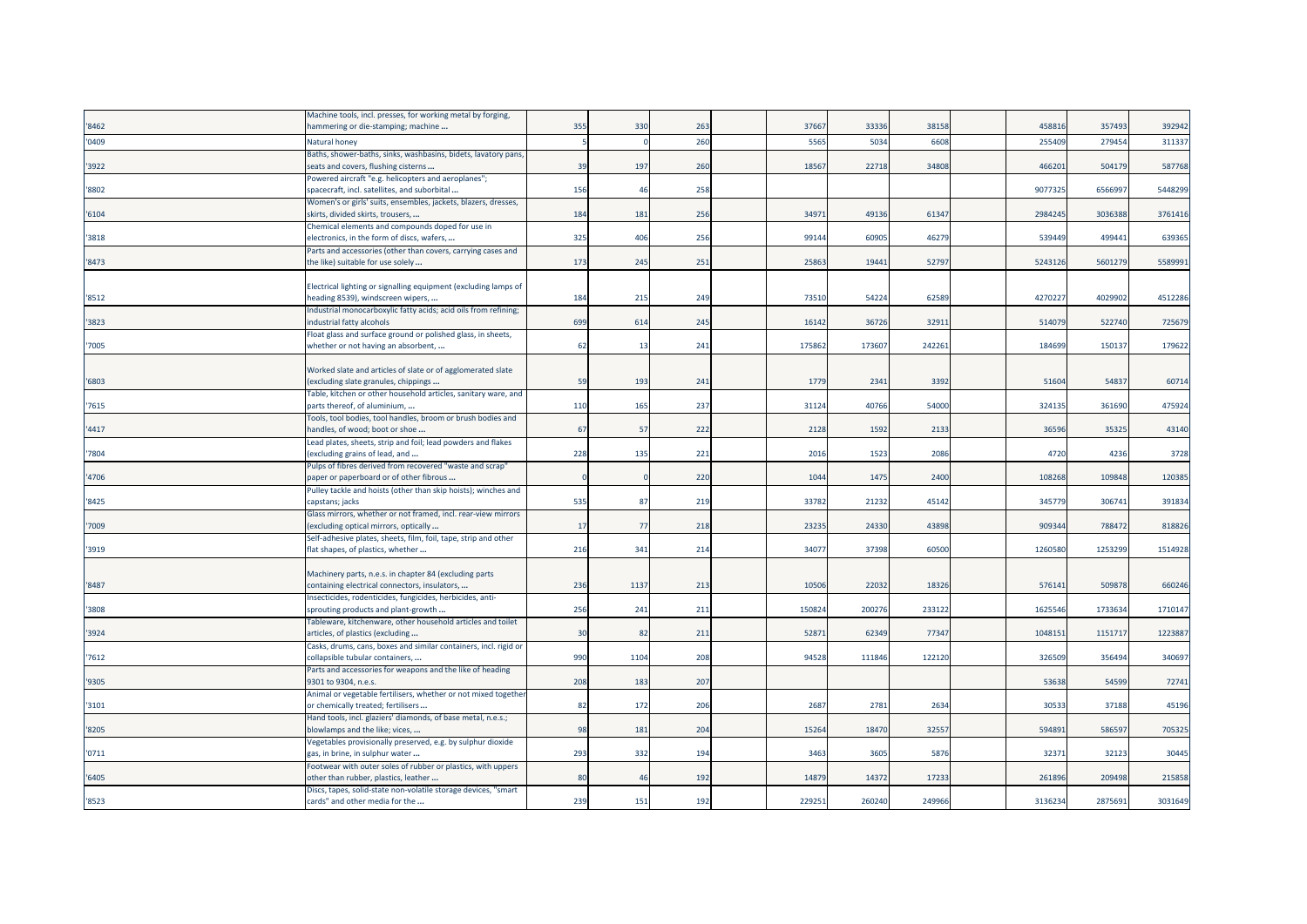|       | Cloth, incl. endless bands, grill, netting and fencing, of iron or                              |      |                |                 |        |       |        |         |         |         |
|-------|-------------------------------------------------------------------------------------------------|------|----------------|-----------------|--------|-------|--------|---------|---------|---------|
| '7314 | steel wire, expanded metal                                                                      | 138  | 204            | 191             | 23868  | 24176 | 34718  | 46421   | 473072  | 689563  |
|       | Glaziers' putty, grafting putty, resin cements, caulking                                        |      |                |                 |        |       |        |         |         |         |
| '3214 | compounds and other mastics; painters'                                                          | 61   | 67             | 190             | 58116  | 6106  | 84653  | 54562   | 536820  | 633526  |
|       | Preparations for oral or dental hygiene, incl. denture fixative                                 |      |                |                 |        |       |        |         |         |         |
| '3306 | pastes and powders; yarn used                                                                   | 118  | 164            | 187             | 69628  | 6899  | 78075  | 341923  | 349520  | 446174  |
|       | Men's or boys' shirts, knitted or crocheted (excluding                                          |      |                |                 |        |       |        |         |         |         |
| '6105 | nightshirts, T-shirts, singlets and                                                             | 135  | 99             | 186             | 3356   | 4035  | 4748   | 64351   | 54954   | 592304  |
|       | Paper or paperboard labels of all kinds, whether or not                                         |      |                |                 |        |       |        |         |         |         |
| '4821 | printed                                                                                         | 61   | 49             | 186             | 16187  | 1915  | 21450  | 311704  | 304737  | 303815  |
| '7616 | Articles of aluminium, n.e.s.                                                                   | 1129 | 400            | 185             | 56188  | 5960  | 81317  | 153251  | 134269  | 1704810 |
| '1007 | Grain sorghum                                                                                   | 141  | 272            | 184             | 331    | 4012  | 6789   | 227     | 2732    | 3020    |
|       | Fishing rods, fish-hooks and other line fishing tackle n.e.s; fish                              |      |                |                 |        |       |        |         |         |         |
| '9507 | landing nets, butterfly                                                                         | 244  | 250            | 183             | 607    | 655   | 9983   | 98180   | 11232:  | 123151  |
|       | Flat-rolled products of iron or non-alloy steel, of a width of <                                |      |                |                 |        |       |        |         |         |         |
| '7211 | 600 mm, hot-rolled or cold-rolled                                                               | 715  | 512            | 181             | 66466  | 5999  | 115278 | 50459   | 401564  | 585931  |
|       |                                                                                                 |      |                |                 |        |       |        |         |         |         |
|       | Optical microscopes, incl. those for photomicrography,                                          |      |                |                 |        |       |        |         |         |         |
| '9011 | cinephotomicrography or microprojection                                                         | 117  | 140            | 180             | 2661   | 258   | 3521   | 18470   | 192104  | 266379  |
|       | Spring, air or gas guns and pistols, truncheons and other non-                                  |      |                |                 |        |       |        |         |         |         |
| '9304 | firearms (excluding swords, cutlasses,                                                          | 161  | 333            | 178             |        |       |        | 28907   | 33793   | 39345   |
|       | <b>Fableware and kitchenware, of wood (excluding interior</b>                                   |      |                |                 |        |       |        |         |         |         |
| '4419 | fittings, ornaments, cooperage products,                                                        | 167  | 70             | 173             | 11487  | 1203  | 15819  | 12844   | 137888  | 186949  |
|       | Padlocks and locks "key, combination or electrically                                            |      |                |                 |        |       |        |         |         |         |
| '8301 | operated", of base metal; clasps and frames                                                     | 273  | 227            | 172             | 24490  | 2271  | 27399  | 107439  | 963309  | 1091259 |
|       | Hypochlorites; commercial calcium hypochlorite; chlorites;                                      |      |                |                 |        |       |        |         |         |         |
| '2828 | hypobromites                                                                                    |      | -25            | 16 <sup>9</sup> | 2592   | 5026  | 3705   | 3283    | 36497   | 33076   |
|       | Footwear with outer soles and uppers of rubber or plastics                                      |      |                |                 |        |       |        |         |         |         |
| '6402 | excluding waterproof footwear of                                                                | 110  | 47             | 169             | 58419  | 5110  | 55019  | 244223  | 228356  | 2547685 |
|       |                                                                                                 |      |                |                 |        |       |        |         |         |         |
| '6109 | T-shirts, singlets and other vests, knitted or crocheted                                        | 149  | 352            | 169             | 31324  | 3218  | 39543  | 414071  | 392739  | 4375566 |
|       |                                                                                                 |      |                |                 |        |       |        |         |         |         |
|       | Nucleic acids and their salts, whether or not chemically                                        |      |                |                 |        |       |        |         |         |         |
| '2934 | defined; heterocyclic compounds (excluding                                                      | 77   | 131            | 167             | 4499   | 548   | 4624   | 173045  | 2569748 | 2944639 |
|       | Articles of cutlery, n.e.s., e.g. hair clippers, butchers' or                                   |      | 4 <sup>0</sup> |                 |        |       |        |         |         |         |
| '8214 | kitchen cleavers, choppers and                                                                  | 15   |                | 166             | 1756   | 186   | 2539   | 6298    | 60123   | 64437   |
| '3006 | Pharmaceutical preparations and products of subheadings<br>3006.10.10 to 3006.60.90             |      | 151            | 165             | 19832  | 17951 | 17686  | 115207  | 116605  | 1382824 |
|       |                                                                                                 | 11   |                |                 |        |       |        |         |         |         |
| '8548 | Waste and scrap of primary cells, primary batteries and<br>electric accumulators; spent primary | 281  | 236            | 164             | 2683   | 1795  | 3754   | 61954   | 565922  | 628986  |
|       | Wood charcoal, incl. shell or nut charcoal, whether or not                                      |      |                |                 |        |       |        |         |         |         |
| '4402 | agglomerated (excluding wood charcoal                                                           | 102  | 205            | 163             | 16506  | 1324  | 16240  | 11735   | 10161   | 93643   |
|       | Containers of iron or steel, for compressed or liquefied gas                                    |      |                |                 |        |       |        |         |         |         |
| '7311 | (excluding containers specifically                                                              | 71   | 80             | 163             | 23459  | 31251 | 24001  | 18233   | 164495  | 210332  |
|       | Video game consoles and machines, articles for funfair, table                                   |      |                |                 |        |       |        |         |         |         |
| '9504 | or parlour games, incl. pintables,                                                              | 132  | 188            | 161             | 36438  | 2911  | 3815   | 264925  | 281809  | 3457753 |
|       |                                                                                                 |      |                |                 |        |       |        |         |         |         |
| '7411 | Copper tubes and pipes                                                                          | 27   |                | 161             | 21159  | 9385  | 18645  | 304235  | 298958  | 460577  |
|       |                                                                                                 |      |                |                 |        |       |        |         |         |         |
|       | Vegetable parchment, greaseproof papers, tracing papers and                                     |      |                |                 |        |       |        |         |         |         |
| '4806 | glassine and other glazed transparent                                                           | 99   | 133            | 160             | 14283  | 13058 | 16661  | 28461   | 25386   | 293452  |
|       | Orthopaedic appliances, incl. crutches, surgical belts and                                      |      |                |                 |        |       |        |         |         |         |
| '9021 | trusses; splints and other fracture                                                             | 922  | 434            | 158             | 25519  | 2479  | 40125  | 5750102 | 533899  | 6121237 |
| '3401 | Soap; organic surface-active products and preparations for                                      | 45   | 74             | 153             | 112660 | 13972 | 144589 | 58853   | 687659  | 676901  |
|       | use as soap, in the form of bars,                                                               |      |                |                 |        |       |        |         |         |         |
|       | Prepared rubber accelerators; compound plasticisers for                                         |      |                |                 |        |       |        |         |         |         |
| '3812 | rubber or plastics, n.e.s.; anti-oxidising                                                      | 163  | $\overline{4}$ | 151             | 12784  | 1269  | 16065  | 36992   | 317972  | 386012  |
|       |                                                                                                 |      |                |                 |        |       |        |         |         |         |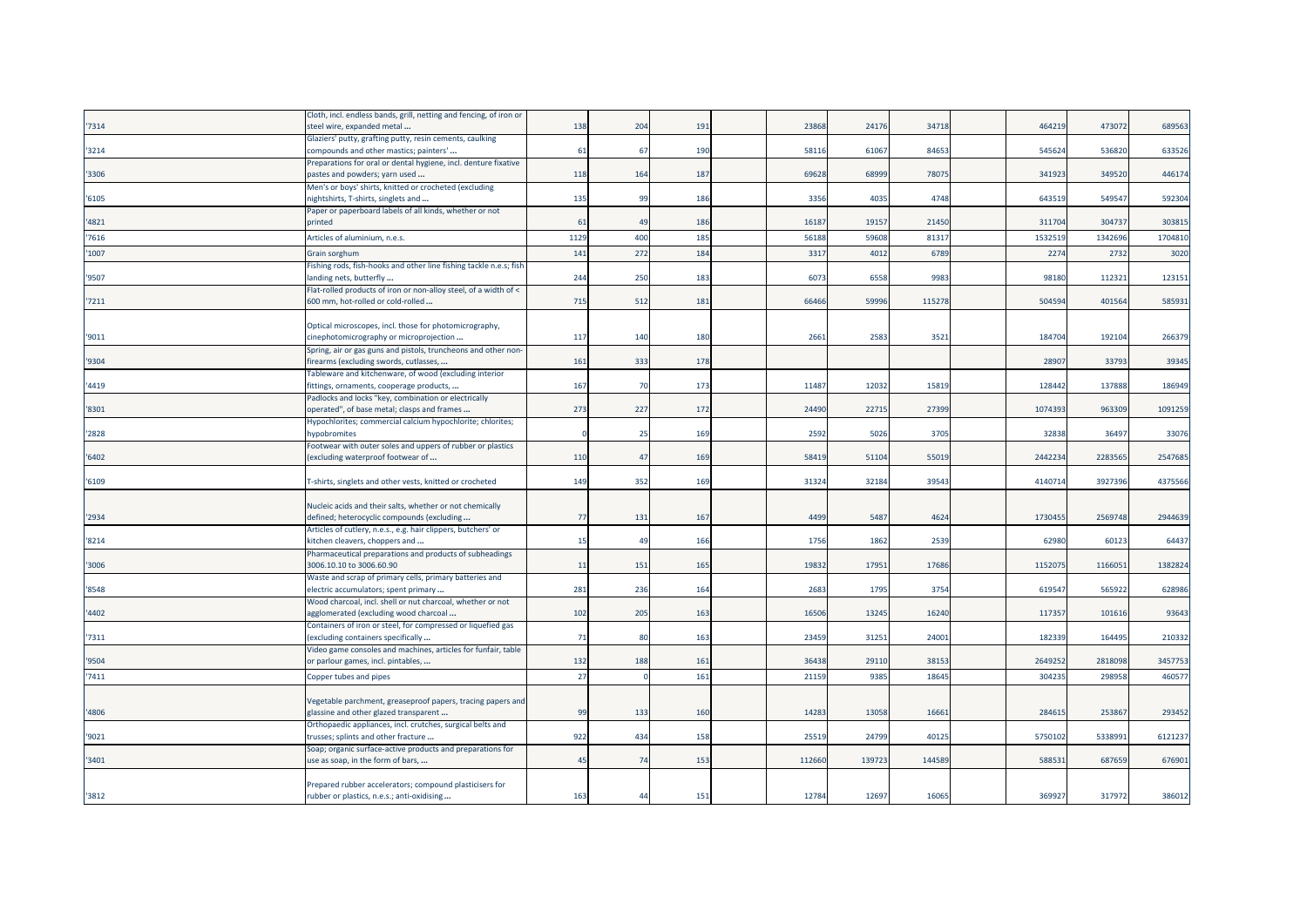|       | Brooms, brushes, incl. brushes constituting parts of machines,                                  |                       |                |     |       |        |        |         |         |         |
|-------|-------------------------------------------------------------------------------------------------|-----------------------|----------------|-----|-------|--------|--------|---------|---------|---------|
| '9603 | appliances or vehicles, hand-operated                                                           | 56                    | 31             | 151 | 3063  | 35305  | 45669  | 756394  | 851451  | 1027282 |
|       | Knives and cutting blades, of base metal, for machines or for                                   |                       |                |     |       |        |        |         |         |         |
| '8208 | mechanical appliances                                                                           | 166                   | 177            | 150 | 7184  | 7763   | 9703   | 238329  | 237497  | 292425  |
|       | Hand tools, the following: spades, shovels, mattocks, picks,                                    |                       |                |     |       |        |        |         |         |         |
| '8201 | hoes, forks and rakes, of base                                                                  | 182                   | 109            | 147 | 7858  | 7899   | 10605  | 146496  | 147409  | 196411  |
|       | Cermets and articles thereof, n.e.s.; waste and scrap of                                        |                       |                |     |       |        |        |         |         |         |
| '8113 | cermets (excluding ash and residues                                                             |                       | 448            | 144 | 1480  | 966    | 684    | 288980  | 199937  | 275318  |
| '7117 | mitation jewellery                                                                              | 83                    | -83            | 144 | 7476  | 1352   | 6520   | 48229   | 39822   | 425901  |
|       |                                                                                                 |                       |                |     |       |        |        |         |         |         |
| '2932 | Heterocyclic compounds with oxygen hetero-atom[s] only                                          | 142                   | 132            | 144 | 1276  | 1430   | 1984   | 557910  | 624175  | 672765  |
|       | Foliage, branches and other parts of plants, without flowers                                    |                       |                |     |       |        |        |         |         |         |
| '0604 | or flower buds, and grasses, mosses                                                             | 39                    | 132            | 143 | 632   | 833    | 1258   | 159430  | 165190  | 170667  |
|       | Men's or boys' suits, ensembles, jackets, blazers, trousers, bib                                |                       |                |     |       |        |        |         |         |         |
| '6203 | and brace overalls, breeches                                                                    | 168                   | 145            | 142 | 37807 | 35022  | 39601  | 4786938 | 4259651 | 4411583 |
|       | Binoculars, monoculars, astronomical and other optical                                          |                       |                |     |       |        |        |         |         |         |
| '9005 | telescopes, and mountings therefor;                                                             | 309                   | 430            | 142 | 3744  | 7010   | 42778  | 132113  | 124569  | 150425  |
|       | Maps and hydrographic or similar charts of all kinds, incl.                                     |                       |                |     |       |        |        |         |         |         |
| '4905 | atlases, wall maps, topographical                                                               | 3 <sub>C</sub>        | $\overline{3}$ | 142 | 579   | 747    | 1233   | 12018   | 17457   | 10861   |
|       |                                                                                                 |                       |                |     |       |        |        |         |         |         |
| '2942 | Separate chemically defined organic compounds, n.e.s.                                           | 793                   | 193            | 142 | 2036  | 2658   | 2464   | 51888   | 42028   | 49559   |
|       | Foilet or facial tissue stock, towel or napkin stock and similar                                |                       |                |     |       |        |        |         |         |         |
| '4803 | paper for household or sanitary                                                                 | 1968                  | 305            | 138 | 46262 | 67077  | 57030  | 288016  | 267408  | 234398  |
|       | Wigs, false beards, eyebrows and eyelashes, switches and the                                    |                       |                |     |       |        |        |         |         |         |
| '6704 | like, of human or animal hair                                                                   | 117                   | -62            | 136 | 1595  | 2248   | 2207   | 82906   | 69323   | 83720   |
| '2504 | Natural graphite                                                                                | 520                   | 165            | 134 | 1062  | 2577   | 2402   | 47384   | 38084   | 51886   |
|       | String musical instruments, e.g. guitars, violins, and harps                                    |                       |                |     |       |        |        |         |         |         |
| '9202 | (excluding with keyboard)                                                                       |                       | 29             | 132 | 1377  | 2194   | 2925   | 69539   | 75413   | 89998   |
|       | Natural sands of all kinds, whether or not coloured (excluding                                  |                       |                |     |       |        |        |         |         |         |
| '2505 | gold- and platinum-bearing sands,                                                               | 241                   | 254            | 131 | 4742  | 4478   | 6839   | 91941   | 89922   | 87337   |
|       | Electron microscopes, proton microscopes and diffraction                                        |                       |                |     |       |        |        |         | 177033  |         |
| '9012 | apparatus                                                                                       | 21                    | 31             | 130 | 1335  | 1034   | 840    | 175322  |         | 171532  |
| '6107 | Men's or boys' underpants, briefs, nightshirts, pyjamas,                                        | 13                    | 24             | 125 | 5429  | 5749   | 7273   | 474006  | 481572  | 589340  |
|       | bathrobes, dressing gowns and similar                                                           |                       |                |     |       |        |        |         |         |         |
| '1302 | Vegetable saps and extracts; pectic substances, pectinates<br>and pectates; agar-agar and other | 17                    | 79             | 124 | 10407 | 9576   | 9541   | 529621  | 600078  | 648221  |
|       | Malt extract; food preparations of flour, groats, meal, starch                                  |                       |                |     |       |        |        |         |         |         |
| '1901 | or malt extract, not containing                                                                 | 42                    | 125            | 123 | 13368 | 165308 | 209627 | 763898  | 722251  | 729682  |
|       | Special garments for professional, sporting or other purposes                                   |                       |                |     |       |        |        |         |         |         |
| '6114 | n.e.s., knitted or crocheted                                                                    | 77                    | 116            | 121 | 2668  | 1986   | 2813   | 108830  | 989282  | 1106165 |
|       | Precious stones and semi-precious stones, whether or not                                        |                       |                |     |       |        |        |         |         |         |
| 7103  | worked or graded, but not strung,                                                               | 234                   | 61             | 119 | 1080  | 8838   | 17825  | 138014  | 71111   | 85320   |
|       | Fruit juices, incl. grape must, and vegetable juices,                                           |                       |                |     |       |        |        |         |         |         |
| '2009 | unfermented, not containing added spirit,                                                       | 87                    | 153            | 119 | 4375  | 44297  | 54850  | 1412167 | 1395651 | 1336201 |
|       |                                                                                                 |                       |                |     |       |        |        |         |         |         |
|       | Revolution counters, production counters, taximeters,                                           |                       |                |     |       |        |        |         |         |         |
| '9029 | milometers, pedometers and the like (excluding                                                  | $\Delta$ <sup>-</sup> | 51             | 119 | 1145  | 12986  | 9426   | 1329622 | 1212449 | 1204288 |
|       | Natural rubber, balata, gutta-percha, guayule, chicle and                                       |                       |                |     |       |        |        |         |         |         |
| '4001 | similar natural gums, in primary                                                                |                       |                | 118 | 889   | 1044   | 1853   | 403407  | 350061  | 554139  |
|       | Machine tools, incl. machines for nailing, stapling, glueing or                                 |                       |                |     |       |        |        |         |         |         |
| '8465 | otherwise assembling, for working                                                               | <b>150</b>            | 12             | 114 | 11948 | 13047  | 14452  | 447266  | 519047  | 569381  |
|       | Women's or girls' overcoats, car coats, capes, cloaks, anoraks,                                 |                       |                |     |       |        |        |         |         |         |
| '6102 | incl. ski jackets, windcheaters,                                                                | 23                    | 38             | 113 | 4984  | 4887   | 6160   | 624978  | 583836  | 666528  |
|       | Granite, porphyry, basalt, sandstone and other monumental                                       |                       |                |     |       |        |        |         |         |         |
| '2516 | or building stone, whether or not                                                               | 192                   | 67             | 109 | 2378  | 2834   | 3208   | 35528   | 32975   | 33346   |
|       | Knives with cutting blades, serrated or not, incl. pruning                                      |                       |                |     |       |        |        |         |         |         |
| '8211 | knives, and blades therefor, of                                                                 | 3 <sup>c</sup>        | 58             | 106 | 6464  | 5634   | 9452   | 229397  | 256572  | 322474  |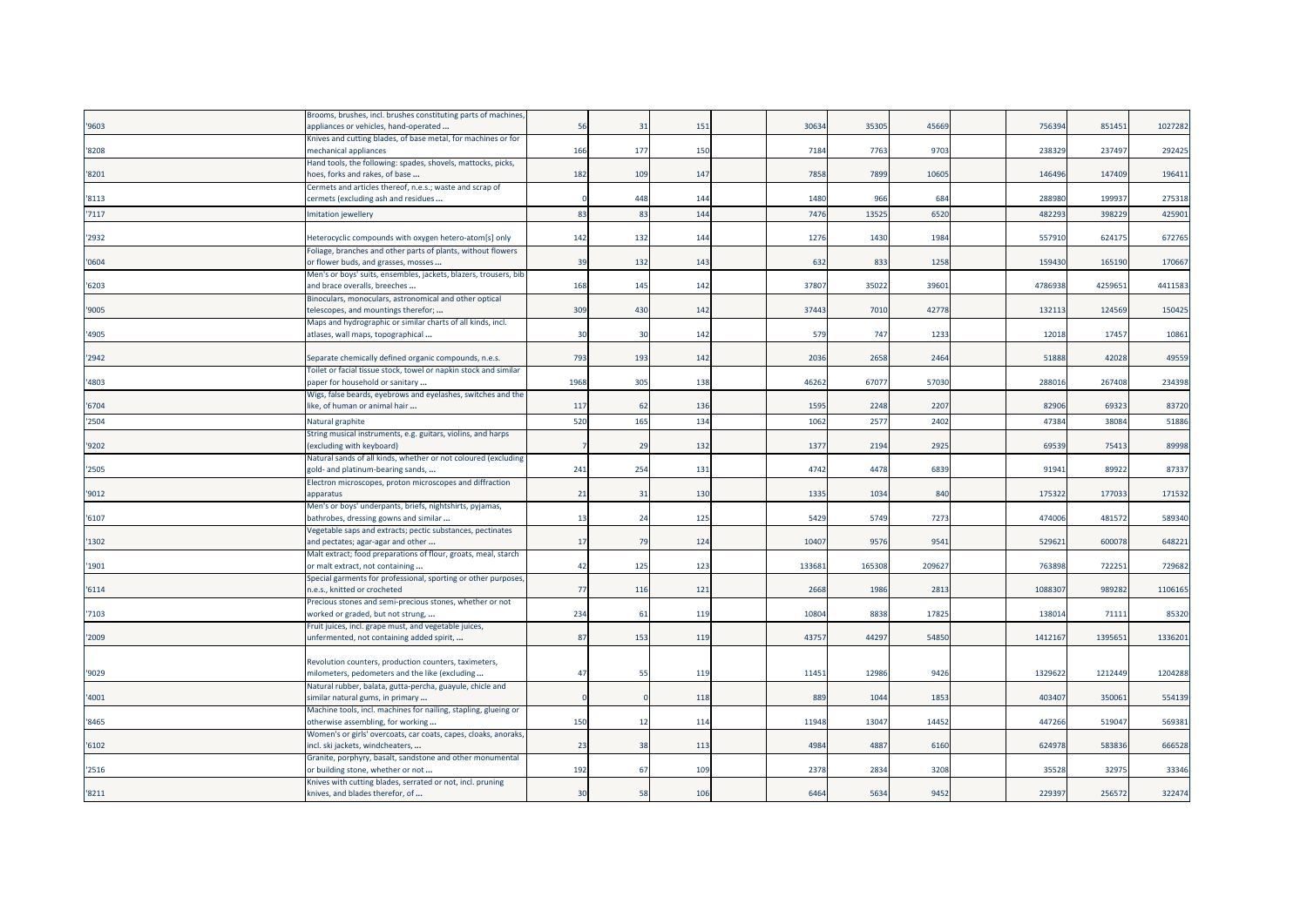|       | Fracksuits, ski suits, swimwear and other garments, n.e.s.                                          |                 |                |     |        |         |         |         |         |         |
|-------|-----------------------------------------------------------------------------------------------------|-----------------|----------------|-----|--------|---------|---------|---------|---------|---------|
| '6211 | (excluding knitted or crocheted)                                                                    | 89              | -79            | 104 | 2225   | 19747   | 25338   | 655844  | 583775  | 588147  |
|       |                                                                                                     |                 |                |     |        |         |         |         |         |         |
| '7504 | Powders and flakes, of nickel (excluding nickel oxide sinters)                                      | 107             | 245            | 100 | 41360  | 43630   | 36420   | 57554   | 46221   | 56992   |
|       | Jegetable waxes, beeswax, other insect waxes and                                                    |                 |                |     |        |         |         |         |         |         |
| '1521 | spermaceti, whether or not refined or coloured                                                      | 14 <sup>9</sup> | 129            | 100 | 447    | 227     | 220     | 46975   | 51632   | 59840   |
| '8456 | Machine tools for working any material by removal of<br>material, by laser or other light or photon | 287             | 543            | 99  | 9271   | 10126   | 9033    | 651838  | 473493  | 575549  |
|       | Agricultural, horticultural, forestry, poultry-keeping or bee-                                      |                 |                |     |        |         |         |         |         |         |
| '8436 | keeping machinery, incl. germination                                                                | 131             | 134            | 99  | 2030   | 23478   | 43353   | 47178   | 499735  | 533192  |
|       | Manganese and articles thereof, n.e.s.; manganese waste and                                         |                 |                |     |        |         |         |         |         |         |
| '8111 | scrap (excluding ash and residues                                                                   | 42              | 17             | 98  | 248    | 206     | 331     | 10033   | 71177   | 128234  |
|       | Polymers of vinyl acetate or of other vinyl esters, in primary                                      |                 |                |     |        |         |         |         |         |         |
| '3905 | forms; other vinyl polymers,                                                                        |                 |                | 96  | 9978   | 9651    | 15879   | 393587  | 373276  | 453109  |
|       | Wine of fresh grapes, incl. fortified wines; grape must, partly                                     |                 |                |     |        |         |         |         |         |         |
| '2204 | fermented and of an actual                                                                          | 132             | 120            | 94  | 9898   | 9854    | 13236   | 2954950 | 3015882 | 3289410 |
| '6113 | Garments, knitted or crocheted, rubberised or impregnated,<br>coated or covered with plastics       | 84              | 78             | 92  | 781    | 1603    | 2222    | 74864   | 102669  | 129978  |
|       | Hats and other headgear, knitted or crocheted, or made up                                           |                 |                |     |        |         |         |         |         |         |
| '6505 | from lace, felt or other textile                                                                    | 17              | 19             | 91  | 1035   | 10302   | 14342   | 38057   | 384987  | 458804  |
|       | Motorcycles, incl. mopeds, and cycles fitted with an auxiliary                                      |                 |                |     |        |         |         |         |         |         |
| '8711 | motor, with or without side-cars;                                                                   | 33              | -25            | 88  | 1411   | 14910   | 17976   | 2311527 | 2598388 | 3161219 |
| '2921 | Amine-function compounds                                                                            | 7 <sup>c</sup>  | 64             | 88  | 2042   | 1788    | 2164    | 112951  | 87681   | 1259678 |
|       | Waters, incl. natural or artificial mineral waters and aerated                                      |                 |                |     |        |         |         |         |         |         |
| '2201 | waters, not containing added                                                                        | 112             | 154            | 88  | 26294  | 26441   | 29729   | 21681   | 212173  | 202254  |
|       |                                                                                                     |                 |                |     |        |         |         |         |         |         |
|       | Inorganic or mineral colouring matter, n.e.s.; preparations                                         |                 |                |     |        |         |         |         |         |         |
| '3206 | based on inorganic or mineral colouring                                                             | 14              |                | 88  | 10264  | 89739   | 92078   | 1056458 | 1004894 | 1149535 |
| '6506 | Headgear, whether or not lined or trimmed, n.e.s.                                                   | 13              | 50             | 88  | 7532   | 6046    | 10347   | 34504   | 348005  | 438387  |
|       | Fluorides; fluorosilicates, fluoroaluminates and other complex                                      |                 |                |     |        |         |         |         |         |         |
| '2826 | fluorine salts (excluding inorganic                                                                 |                 |                | 84  | 2692   | 2125    | 4494    | 27055   | 32391   | 33267   |
| '8534 | <b>Printed circuits</b>                                                                             | 28              | 29             | 83  | 5869   | 4721    | 9584    | 198173  | 1772786 | 2264826 |
|       | Floor coverings of plastics, whether or not self-adhesive, in                                       |                 |                |     |        |         |         |         |         |         |
| '3918 | rolls or in the form of tiles;                                                                      | 1 <sup>5</sup>  | 117            | 83  | 7171   | 77264   | 85237   | 767372  | 772932  | 995084  |
| '1201 | Soya beans, whether or not broken                                                                   | 195             | 131            | 81  | 27819  | 415348  | 407712  | 140573  | 157511  | 1938994 |
|       | Plates, sheets, strip and foil, of nickel (excluding expanded                                       |                 |                |     |        |         |         |         |         |         |
| '7506 | plates, sheets or strip)                                                                            | 24              | 2420           | 81  | 7889   | 9120    | 14335   | 102828  | 75089   | 75343   |
|       | Monitors and projectors, not incorporating television                                               |                 |                |     |        |         |         |         |         |         |
| '8528 | reception apparatus; reception apparatus                                                            | 58              | 81             | 80  | 34644  | 331959  | 456500  | 5916660 | 611087  | 7098118 |
| '4702 | Chemical wood pulp, dissolving grades                                                               |                 |                | 79  |        |         |         | 36150   | 35614   | 404551  |
|       | Works trucks, self-propelled, not fitted with lifting or handling                                   |                 |                |     |        |         |         |         |         |         |
| '8709 | equipment, of the type used                                                                         | 2 <sub>5</sub>  | 179            | 79  | 2240   | 2100    | 2008    | 33342   | 32194   | 32003   |
|       | Machine tools for deburring, sharpening, grinding, honing,                                          |                 |                |     |        |         |         |         |         |         |
| '8460 | lapping, polishing or otherwise                                                                     | 460             | 19             | 78  | 3964   | 3684    | 6696    | 455424  | 247510  | 304739  |
|       | Crustaceans, whether in shell or not, live, fresh, chilled,                                         |                 |                |     |        |         |         |         |         |         |
| '0306 | frozen, dried, salted or in brine,                                                                  | 445             | 276            | 75  | 158238 | 1673675 | 2663938 | 410183  | 447162  | 467767  |
|       |                                                                                                     |                 |                |     |        |         |         |         |         |         |
| '8423 | Weighing machinery, incl. weight-operated counting or<br>checking machines (excluding balances      | 57              | 127            | 75  | 1501   | 13615   | 16666   | 242035  | 270253  | 314804  |
|       |                                                                                                     |                 |                |     |        |         |         |         |         |         |
| '1103 | Cereal groats, meal and pellets                                                                     | 65              | 89             | 75  | 1836   | 17874   | 1850    | 4051    | 53601   | 43716   |
| '0101 | Live horses, asses, mules and hinnies                                                               | 55              | $\overline{4}$ | 74  | 131    | 1630    | 3379    | 3988    | 41269   | 41004   |
|       | Tableware, kitchenware, other household articles and toilet                                         |                 |                |     |        |         |         |         |         |         |
| '6912 | articles, of ceramics other than<br>Women's or girls' overcoats, car coats, capes, cloaks, anoraks, |                 | 20             | 73  | 4195   | 4834    | 7209    | 21320   | 240122  | 302374  |
| '6202 | incl. ski jackets, windcheaters,                                                                    | 21              | 69             | 73  | 39076  | 50298   | 52622   | 2063301 | 1950624 | 2160988 |
|       |                                                                                                     |                 |                |     |        |         |         |         |         |         |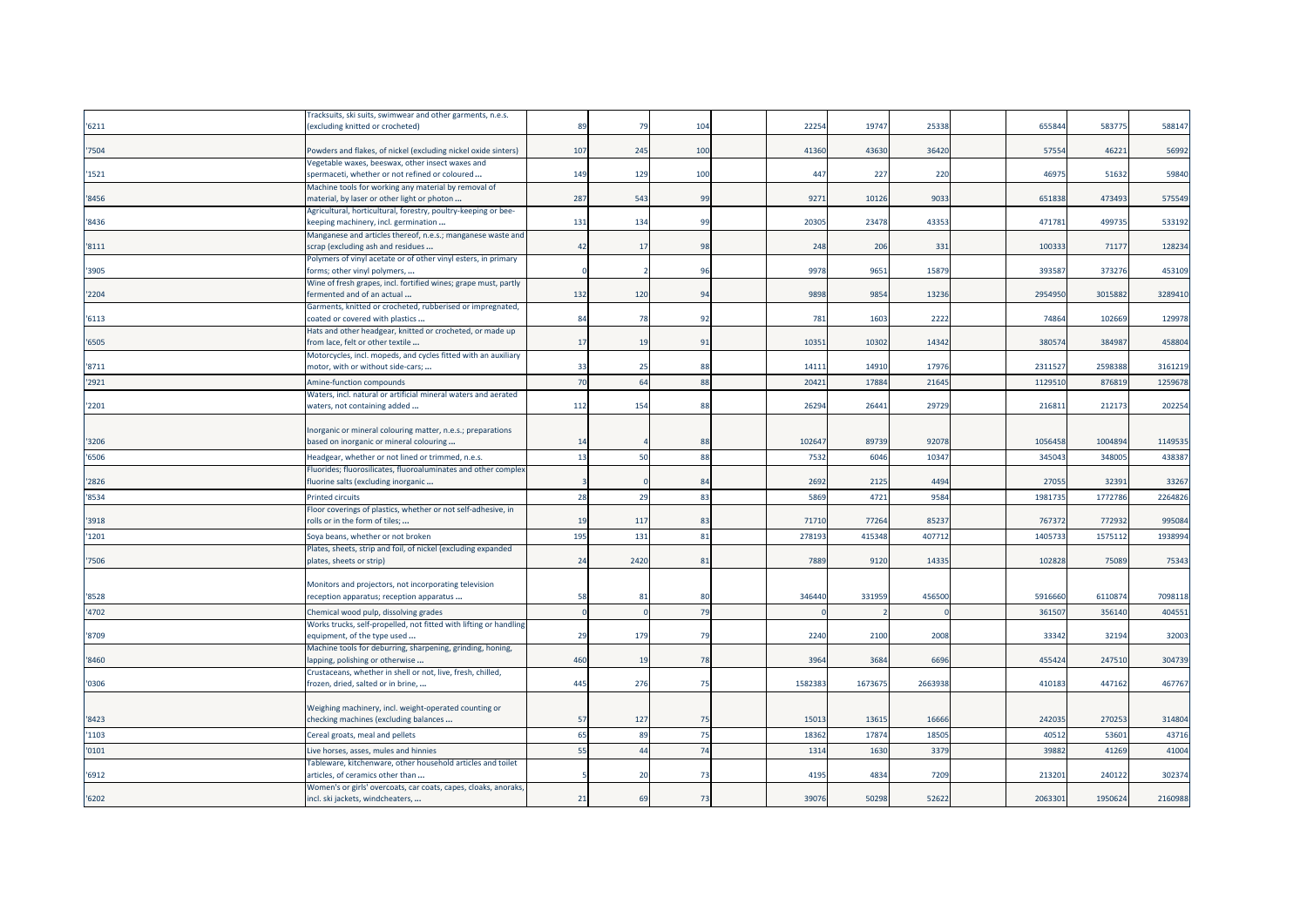|       | Retreaded or used pneumatic tyres of rubber; solid or cushior     |                |                |    |        |        |        |         |         |         |
|-------|-------------------------------------------------------------------|----------------|----------------|----|--------|--------|--------|---------|---------|---------|
| '4012 | tyres, tyre treads and tyre flaps,                                |                |                | 71 | 2262   | 2001   | 2060   | 221006  | 206377  | 232264  |
|       | Musical instruments, the sound of which is produced, or must      |                |                |    |        |        |        |         |         |         |
| '9207 | be amplified, electrically, e.g.                                  |                | 42             | 70 | 2872   | 5003   | 6132   | 317945  | 359872  | 407690  |
|       | Shoe polish, furniture wax and floor waxes, polishes and          |                |                |    |        |        |        |         |         |         |
| '3405 | creams for coachwork, glass or metal,                             | 10             | 49             | 69 | 16526  | 18042  | 18739  | 147409  | 147329  | 154962  |
|       | Tulles and other net fabrics (excluding woven, knitted or         |                |                |    |        |        |        |         |         |         |
| '5804 | crocheted fabrics); lace in the piece,                            | 11             | 8 <sup>0</sup> | 69 | 863    | 784    | 1092   | 7969    | 6247    | 6901    |
|       | Ships' derricks; cranes, incl. cable cranes (excluding wheel-     |                |                |    |        |        |        |         |         |         |
| '8426 | mounted cranes and vehicle cranes                                 | 2711           | 2329           | 68 | 72388  | 67444  | 44371  | 531362  | 526180  | 554159  |
|       | Ginger, saffron, turmeric "curcuma", thyme, bay leaves, curry     |                |                |    |        |        |        |         |         |         |
| '0910 | and other spices (excluding pepper                                | 24             | 8 <sup>0</sup> | 68 | 5109   | 5992   | 6450   | 173274  | 210626  | 223730  |
|       | Railway or tramway track construction material of iron or         |                |                |    |        |        |        |         |         |         |
| '7302 | steel, the following : rails, check-rails                         |                |                | 67 | 146100 | 175921 | 150170 | 274985  | 303078  | 350922  |
|       | Machinery and apparatus for soldering, brazing or welding,        |                |                |    |        |        |        |         |         |         |
| '8468 | whether or not capable of cutting                                 | 14             |                | 66 | 1477   | 1759   | 1756   | 48309   | 52723   | 59213   |
|       | Gum, wood or sulphate turpentine and other terpenic oils          |                |                |    |        |        |        |         |         |         |
| '3805 | produced by the distillation or other                             | 22             | 52             | 65 | 9217   | 5067   | 5086   | 5333    | 5396    | 4427    |
|       | Postage or revenue stamps, stamp-postmarks, first-day             |                |                |    |        |        |        |         |         |         |
| '9704 | covers, postal stationery, stamped paper                          | 71             | 67             | 64 | 11     | 10     |        | 12739   | 9981    | 28590   |
|       |                                                                   |                |                |    |        |        |        |         |         |         |
|       | Made-up clothing accessories, knitted or crocheted; knitted       |                |                |    |        |        |        |         |         |         |
| '6117 | or crocheted parts of garments                                    | 4(             | 57             | 64 | 3468   | 4543   | 4835   | 156099  | 158138  | 161298  |
|       |                                                                   |                |                |    |        |        |        |         |         |         |
| '8714 | Parts and accessories for motorcycles and bicycles and for        | 11             | 37             | 63 | 4857   | 3369   | 4951   | 2478221 | 2705811 | 3786429 |
|       | carriages for disabled persons,                                   |                |                |    |        |        |        |         |         |         |
|       | Soups and broths and preparations therefor; food                  | 14             | 7 <sup>1</sup> | 62 | 1501   | 14571  | 15928  | 164549  | 170393  | 201175  |
| '2104 | preparations consisting of finely homogenised                     |                |                |    |        |        |        |         |         |         |
| '1006 | <b>Rice</b>                                                       | 52             | 126            | 62 | 7807   | 67172  | 71466  | 389553  | 475524  | 432413  |
|       | Machinery for making up paper pulp, paper or paperboard,          |                |                |    |        |        |        |         |         |         |
| '8441 | incl. cutting machines of all kinds,                              | 215            | 327            | 62 | 4260   | 5217   | 5227   | 354817  | 344439  | 411505  |
|       | Wadding of textile materials and articles thereof; textile fibres |                |                |    |        |        |        |         |         |         |
| '5601 | with a length of $\leq$ 5 mm                                      | 2454           | 65             | 62 | 67905  | 63533  | 68261  | 111183  | 103553  | 95568   |
|       | Electrical capacitors, fixed, variable or adjustable "pre-set";   |                |                |    |        |        |        |         |         |         |
| '8532 | parts thereof                                                     | 24             | 70             | 61 | 6645   | 6047   | 7724   | 2465810 | 1975069 | 2769116 |
|       |                                                                   |                |                |    |        |        |        |         |         |         |
|       | Lubricant preparations, incl. cutting-oil preparations, bolt or   |                |                |    |        |        |        |         |         |         |
| '3403 | nut release preparations, anti-rust                               | 15             | 32             | 61 | 34603  | 30517  | 39484  | 643777  | 568604  | 653111  |
|       | Articles of apparel and clothing accessories, of leather or       |                |                |    |        |        |        |         |         |         |
| '4203 | composition leather (excluding                                    | 11             | 97             | 61 | 5723   | 5185   | 6710   | 630250  | 556266  | 567614  |
|       |                                                                   |                |                |    |        |        |        |         |         |         |
|       | Laboratory, hygienic or pharmaceutical glassware, whether or      |                |                |    |        |        |        |         |         |         |
| '7017 | not graduated or calibrated (excluding                            |                |                | 60 | 3426   | 3083   | 3733   | 103755  | 101032  | 118873  |
|       | Printing ink, writing or drawing ink and other inks, whether or   |                |                |    |        |        |        |         |         |         |
| '3215 | not concentrated or solid                                         | 25             | 37             | 60 | 9942   | 11396  | 13345  | 2028532 | 2214096 | 2177477 |
| '9703 | Original sculptures and statuary, in any material                 | 35             | -53            | 60 | 368    | 119    | 2319   | 74599   | 59872   | 98446   |
|       |                                                                   |                |                |    |        |        |        |         |         |         |
|       | Wadding, gauze, bandages and the like, e.g. dressings,            |                |                |    |        |        |        |         |         |         |
| '3005 | adhesive plasters, poultices, impregnated                         | 239            |                | 59 | 13296  | 11069  | 12286  | 943741  | 951510  | 968075  |
|       | Jams, fruit jellies, marmalades, fruit or nut purée and fruit or  |                |                |    |        |        |        |         |         |         |
| '2007 | nut pastes, obtained by cooking,                                  | 33             | 23             | 57 | 28104  | 36196  | 46816  | 295652  | 312402  | 322639  |
|       |                                                                   |                |                |    |        |        |        |         |         |         |
|       | Electrical resistors, incl. rheostats and potentiometers          |                |                |    |        |        |        |         |         |         |
| '8533 | (excluding heating resistors); parts                              | 37             | 17             | 57 | 9277   | 6092   | 9670   | 1084549 | 986754  | 1232416 |
|       | Music, printed or in manuscript, whether or not bound or          |                |                |    |        |        |        |         |         |         |
| '4904 | illustrated                                                       | 3 <sub>5</sub> | 27             | 56 | 145    | 124    | 162    | 15998   | 12484   | 11905   |
|       | Parts and accessories for musical instruments, e.g.               |                |                |    |        |        |        |         |         |         |
| '9209 | mechanisms for musical boxes, cards, discs                        | 23             | 22             | 55 | 348    | 551    | 721    | 154670  | 159029  | 166105  |
|       |                                                                   |                |                |    |        |        |        |         |         |         |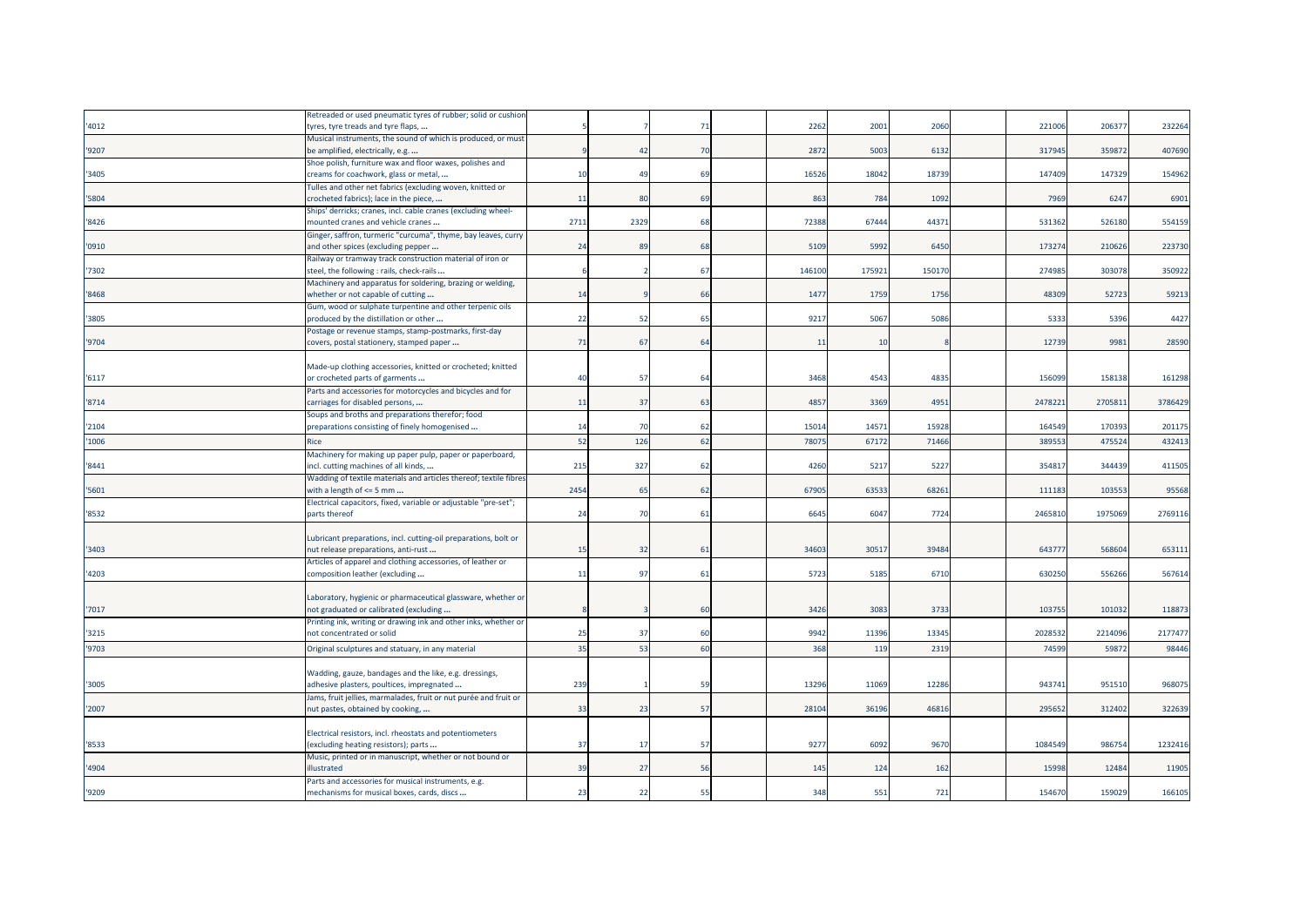|       | Fableware, kitchenware, other household articles and toilet        |                |                |                |       |        |         |         |         |         |
|-------|--------------------------------------------------------------------|----------------|----------------|----------------|-------|--------|---------|---------|---------|---------|
| '6911 | articles, of porcelain or china                                    |                | 27             | 55             | 6189  | 6096   | 8637    | 248002  | 237212  | 287493  |
|       | Instruments, apparatus and models designed for                     |                |                |                |       |        |         |         |         |         |
| '9023 | demonstrational purposes, e.g. in education                        | 459            | 52             | 55             | 4607  | 37606  | 35510   | 132248  | 104088  | 115471  |
|       | Shawls, scarves, mufflers, mantillas, veils and similar articles   |                |                |                |       |        |         |         |         |         |
| '6214 | (excluding knitted or crocheted)                                   | 3 <sub>C</sub> | 37             | 54             | 3870  | 5779   | 2484    | 234259  | 207647  | 182974  |
|       | Zirconium and articles thereof, n.e.s.; zirconium waste and        |                |                |                |       |        |         |         |         |         |
| '8109 | scrap (excluding ash and residues                                  | 205            | 51             | 54             | 6508  | 15942  | 23427   | 30127   | 32086   | 27525   |
|       | Babies' garments and clothing accessories, knitted or              |                |                |                |       |        |         |         |         |         |
| '6111 | crocheted (excluding hats)                                         |                | 13             | 52             | 7802  | 9932   | 13565   | 469912  | 515729  | 639922  |
|       | Vegetable materials of a kind used primarily for plaiting, e.g.    |                |                |                |       |        |         |         |         |         |
| '1401 | bamboos, rattans, reeds, rushes,                                   | 263            | 254            | 52             | 394   | 472    | 525     | 12991   | 13804   | 15704   |
|       | Women's or girls' blouses, shirts and shirt-blouses (excluding     |                |                |                |       |        |         |         |         |         |
| '6206 | knitted or crocheted and vests)                                    | 25             | 19             | 50             | 1052  | 9646   | 9945    | 1335425 | 1076275 | 1050881 |
|       |                                                                    |                |                |                |       |        |         |         |         |         |
| '8702 | Motor vehicles for the transport of >= 10 persons, incl. driver    |                |                | 50             | 8081  | 43349  | 84688   | 1063707 | 1287973 | 1154555 |
|       | Leather further prepared after tanning or crusting "incl.          |                |                |                |       |        |         |         |         |         |
| '4107 | parchment-dressed leather", of bovine                              | 38             | 98             | 50             | 8266  | 52824  | 72697   | 340870  | 265442  | 295770  |
|       | Converters, ladles, ingot moulds and casting machines of a         |                |                |                |       |        |         |         |         |         |
| '8454 | kind used in metallurgy or in metal                                | 47             | 17             | 49             | 17588 | 7666   | 10421   | 136776  | 91606   | 69651   |
|       | Clays, andalusite, kyanite and sillimanite, whether or not         |                |                |                |       |        |         |         |         |         |
| '2508 | calcined; mullite; chamotte or dinas                               | 24             | 34             | 49             | 8583  | 9249   | 10342   | 182443  | 186822  | 215660  |
|       | Chain and parts thereof, or iron or steel (excluding watch         |                |                |                |       |        |         |         |         |         |
| '7315 | chains, necklace chains and the                                    | 31             | 141            | 48             | 1525  | 13569  | 19930   | 300205  | 282863  | 393327  |
|       |                                                                    |                |                |                |       |        |         |         |         |         |
|       | Quaternary ammonium salts and hydroxides; lecithins and            |                |                |                |       |        |         |         |         |         |
| '2923 | other phosphoaminolipids, whether or                               |                |                | 48             | 11983 | 13171  | 17552   | 172292  | 181043  | 198128  |
|       |                                                                    |                |                |                |       |        |         |         |         |         |
|       | Bookbinding machinery, incl. book-sewing machines                  |                |                |                |       |        |         |         |         |         |
| '8440 | (excluding machinery of heading 8441, general-purpose              | 54             |                | 48             | 941   | 219    | 789     | 80221   | 60776   | 65961   |
| '1102 | Cereal flours (excluding wheat or meslin)                          | 12             |                | 48             | 4817  | 5725   | 5552    | 41953   | 43491   | 51154   |
|       | Perfumes and toilet waters (excluding aftershave lotions,          |                |                |                |       |        |         |         |         |         |
| '3303 | personal deodorants and hair lotions)                              | 31             | $\Delta$       | 47             | 6889  | 91792  | 80635   | 1734305 | 1328804 | 1563850 |
| '1404 | Vegetable products, n.e.s.                                         | 39             | $\overline{4}$ | 47             | 1844  | 1732   | 15164   | 3573    | 30052   | 28467   |
|       | Other sugars, incl. chemically pure lactose, maltose, glucose      |                |                |                |       |        |         |         |         |         |
| '1702 | and fructose, in solid form;                                       |                | -22            | 45             | 1188  | 15530  | 26690   | 56891   | 567182  | 653754  |
|       | Copper wire (excluding surgical sutures, stranded wire,            |                |                |                |       |        |         |         |         |         |
| '7408 | cables, plaited bands and the like                                 | 6672           | 211            | 45             | 85824 | 859858 | 1927848 | 61034   | 533042  | 875076  |
|       | Bones and horn-cores and their powder and waste,                   |                |                |                |       |        |         |         |         |         |
| '0506 | unworked, defatted, simply prepared, treated                       |                |                | $\Delta\Delta$ |       | 14     | 41      | 20065   | 22354   | 25985   |
|       |                                                                    |                |                | 44             |       |        |         |         |         |         |
| '4903 | Children's picture, drawing or colouring books                     | 13             | 23             |                | 4672  | 4040   | 5323    | 82846   | 11865   | 155932  |
| '3406 | Candles, tapers and the like                                       | 15             | 21             | 43             | 2350  | 2769   | 4792    | 405958  | 44553   | 529775  |
|       | Electric sound or visual signalling apparatus, e.g. bells, sirens, |                |                |                |       |        |         |         |         |         |
| '8531 | indicator panels, burglar                                          | 94             | 98             | 43             | 72452 | 51806  | 66783   | 1373737 | 1415131 | 1606657 |
|       | Parts and accessories for machines, appliances, instruments        |                |                |                |       |        |         |         |         |         |
| '9033 | or other apparatus in chapter 90,                                  | 37             | $\overline{4}$ | 43             | 8366  | 5115   | 6826    | 23201   | 236756  | 207157  |
|       | ndustrial or laboratory furnaces and ovens, non-electric, incl.    |                |                |                |       |        |         |         |         |         |
| '8417 | ncinerators (excluding drying                                      | 833            | $\overline{4}$ | 42             | 1295  | 8695   | 12400   | 175492  | 185308  | 182380  |
|       | Pantyhose, tights, stockings, socks and other hosiery, incl.       |                |                |                |       |        |         |         |         |         |
| '6115 | graduated compression hosiery                                      | 99             | 51             | 42             | 2631  | 24773  | 27797   | 1074860 | 1039854 | 1171237 |
|       | Waterproof footwear with outer soles and uppers of rubber          |                |                |                |       |        |         |         |         |         |
| '6401 | or of plastics, the uppers of which                                |                |                | 42             | 9790  | 9763   | 11164   | 92411   | 101220  | 136204  |
|       | Carpets and other textile floor coverings, woven, not tufted or    |                |                |                |       |        |         |         |         |         |
| '5702 | flocked, whether or not made                                       |                | 38             | 42             | 4064  | 4309   | 6440    | 331652  | 366235  | 434092  |
| '8519 | Sound recording or sound reproducing apparatus                     | 35             | -45            | 40             | 835   | 5844   | 7790    | 44073   | 42731   | 436264  |
|       | Men's or boys' suits, ensembles, jackets, blazers, trousers, bib   |                |                |                |       |        |         |         |         |         |
| '6103 | and brace overalls, breeches                                       | 12             | 20             | 40             | 14335 | 17701  | 25601   | 373137  | 410971  | 550351  |
|       |                                                                    |                |                |                |       |        |         |         |         |         |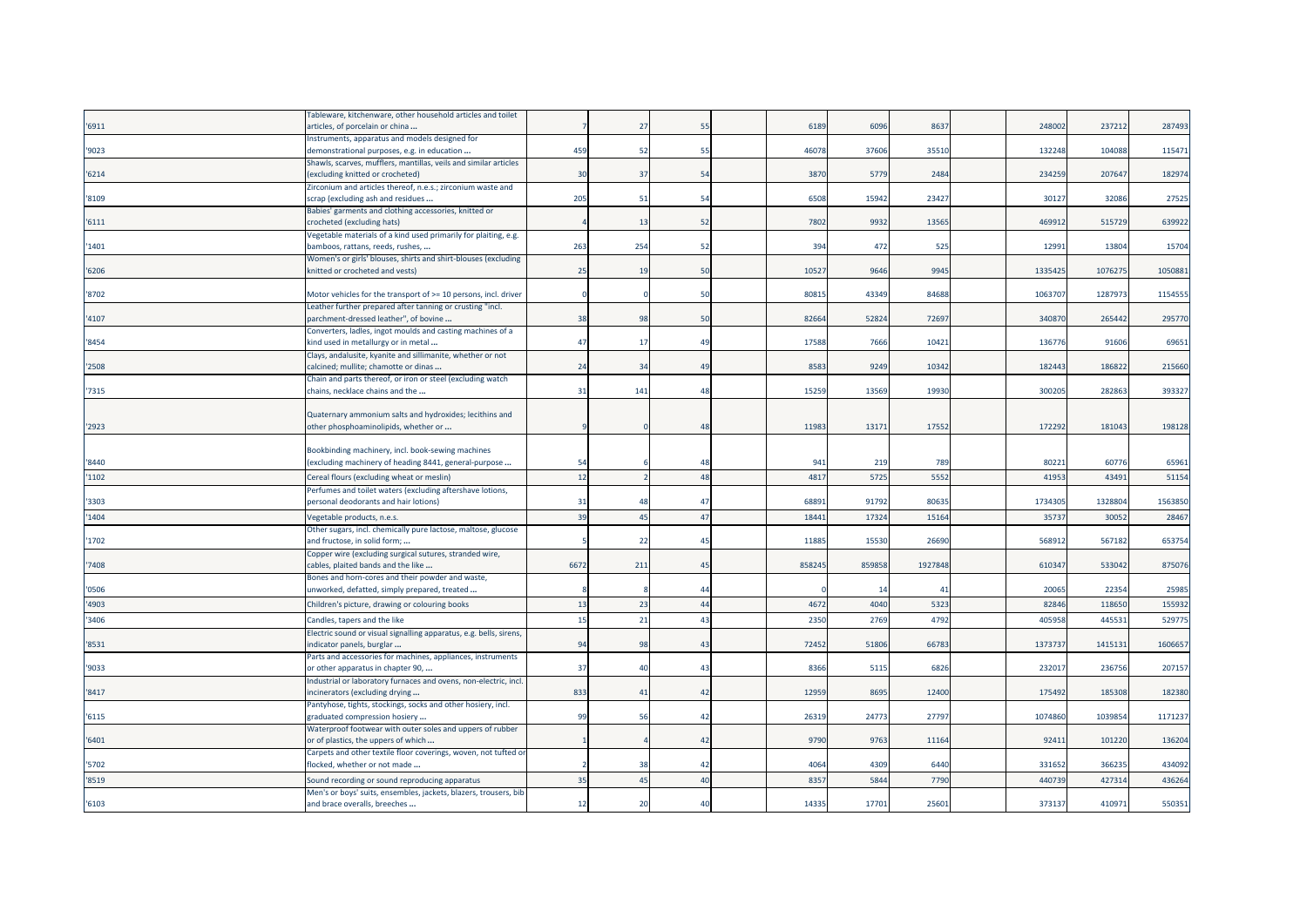|       | Conveyor or transmission belts or belting, of vulcanised                                          |                |                 |                 |       |       |       |         |         |         |
|-------|---------------------------------------------------------------------------------------------------|----------------|-----------------|-----------------|-------|-------|-------|---------|---------|---------|
| '4010 | rubber                                                                                            | 21             | 53              | $\Delta \Omega$ | 45892 | 50178 | 54036 | 417969  | 381009  | 451964  |
|       | Monumental or building stone, natural (excluding slate),                                          |                |                 |                 |       |       |       |         |         |         |
| '6802 | worked, and articles; mosaic cubes                                                                | 187            | 70              | 39              | 5702  | 5281  | 6850  | 337909  | 353011  | 413090  |
| '5703 | Carpets and other textile floor coverings, tufted "needle<br>punched", whether or not made up     |                | 14              | 38              | 5842  | 7050  | 10172 | 551717  | 538731  | 532252  |
| '4908 | <b>Transfers "decalcomanias"</b>                                                                  | 86             | 30              | 37              | 244   | 239   | 440   | 35516   | 33260   | 43364   |
|       | Footwear with outer soles of rubber, plastics, leather or                                         |                |                 |                 |       |       |       |         |         |         |
| '6403 | composition leather and uppers of                                                                 | 14             | 110             | 37              | 10664 | 90688 | 93630 | 5417446 | 5062050 | 5168921 |
|       | Articles of goldsmiths' or silversmiths' wares and parts                                          |                |                 |                 |       |       |       |         |         |         |
| '7114 | thereof, of precious metal or of metal                                                            |                | $\Lambda$       | 37              | 1049  | 1481  | 2021  | 6198    | 10931   | 31315   |
| '1804 | Cocoa butter, fat and oil                                                                         | 307            | 127             | 37              | 2029  | 1136  | 1203  | 92956   | 88484   | 833772  |
|       | Rafts, tanks, coffer-dams, landing stages, buoys, beacons and                                     |                |                 |                 |       |       |       |         |         |         |
| '8907 | other floating structures (excluding                                                              | 132            | 7 <sup>1</sup>  | 37              | 5186  | 3168  | 9488  | 102136  | 82402   | 59283   |
| '7419 | Other articles of copper, n.e.s.                                                                  | 235            | 25 <sup>2</sup> | 37              | 9917  | 2018: | 10356 | 26374   | 25560   | 318140  |
|       | Dried apricots, prunes, apples, peaches, pears, papaws                                            |                |                 |                 |       |       |       |         |         |         |
| '0813 | "papayas", tamarinds and other edible                                                             | 15             | 36              | 36              | 2190  | 3022  | 3493  | 199286  | 211167  | 223455  |
| '7415 | Nails, tacks, drawing pins, staples and similar articles, of                                      |                | 44              | 36              | 1150  | 1361  | 1684  | 107877  | 106255  | 137953  |
|       | copper or with shafts of iron<br>Vinegar, fermented vinegar and substitutes for vinegar           |                |                 |                 |       |       |       |         |         |         |
| '2209 | obtained from acetic acid                                                                         | 14             | 12              | 35              | 1587  | 1860  | 1760  | 79441   | 88506   | 92618   |
|       | Combs, hair-slides and the like; hairpins; curling pins, curling                                  |                |                 |                 |       |       |       |         |         |         |
| '9615 | grips, hair-curlers and the                                                                       | 41             | 22              | 35              | 4502  | 4390  | 5364  | 59934   | 62315   | 72535   |
|       | Casks, barrels, vats, tubs and other coopers' products parts                                      |                |                 |                 |       |       |       |         |         |         |
| '4416 | thereof, of wood, incl. staves                                                                    | 14             |                 | 34              | 2494  | 2434  | 1957  | 9114    | 9323    | 11211   |
|       | Clocks (excluding wrist-watches, pocket-watches and other                                         |                |                 |                 |       |       |       |         |         |         |
| '9105 | watches of heading 9101 or 9102,                                                                  | 1 <sup>5</sup> |                 | 34              | 2436  | 1480  | 2767  | 84472   | 81948   | 92252   |
|       | Machining centres, unit construction machines "single                                             |                |                 |                 |       |       |       |         |         |         |
| '8457 | station" and multi-station transfer machines                                                      |                |                 | 34              | 5007  | 3306  | 1984  | 574840  | 329184  | 346170  |
|       | Spoons, forks, ladles, skimmers, cake-servers, fish-knives,                                       |                |                 |                 |       |       |       |         |         |         |
| '8215 | butter-knives, sugar tongs and                                                                    |                | 23              | 34              | 1908  | 2762  | 3104  | 196726  | 170240  | 180698  |
|       |                                                                                                   |                |                 |                 |       |       |       |         |         |         |
| '4910 | Calendars of any kinds, printed, incl. calendars blocks                                           | 44             | $\overline{A}$  | 34              | 842   | 684   | 946   | 57058   | 60610   | 67267   |
|       | Tailors' dummies and other lay figures, automata and other                                        |                |                 |                 |       |       |       |         |         |         |
| '9618 | animated displays used for shop                                                                   |                | 25              | 34              | 1139  | 665   | 760   | 29083   | 18327   | 19054   |
| '1106 | Flour, meal and powder of peas, beans, lentils and other dried<br>eguminous vegetables of heading |                |                 | 33              | 345   | 500   | 813   | 41639   | 51006   | 79720   |
|       | Natural or artificial abrasive powder or grain, on a base of                                      |                |                 |                 |       |       |       |         |         |         |
| '6805 | textile material, paper, paperboard                                                               | 34             | 81              | 33              | 8042  | 9193  | 10691 | 563642  | 655287  | 718514  |
|       | Hoopwood; split poles; piles, pickets and stakes of wood,                                         |                |                 |                 |       |       |       |         |         |         |
| '4404 | pointed but not sawn lengthwise;                                                                  |                |                 | 33              | 2195  | 3124  | 3607  | 10433   | 14377   | 14389   |
|       |                                                                                                   |                |                 |                 |       |       |       |         |         |         |
|       | Printed or illustrated postcards; printed cards bearing                                           |                |                 |                 |       |       |       |         |         |         |
| '4909 | personal greetings, messages or announcements,                                                    | 31             | 27              | 33              | 1126  | 911   | 912   | 10983   | 99149   | 109836  |
| '8212 | Non-electric razors and razor blades of base metal, incl. razor<br>blade blanks in strips         |                |                 | 33              | 52890 | 50664 | 56171 | 207194  | 218578  | 199278  |
|       | Vegetable alkaloids, natural or reproduced by synthesis, and                                      |                |                 |                 |       |       |       |         |         |         |
| '2939 | their salts, ethers, esters and                                                                   |                |                 | 33              | 421   | 198   | 255   | 147214  | 131638  | 161256  |
|       | Registers, account books, notebooks, order books, receipt                                         |                |                 |                 |       |       |       |         |         |         |
| '4820 | books, letter pads, memorandum pads,                                                              | 19             |                 | 33              | 25605 | 22029 | 25940 | 304272  | 271323  | 305608  |
| '3915 | Waste, parings and scrap, of plastics                                                             |                |                 | 33              | 5117  | 3808  | 6504  | 167790  | 141925  | 192305  |
|       | Men's or boys' singlets and other vests, underpants, briefs,                                      |                |                 |                 |       |       |       |         |         |         |
| '6207 | nightshirts, pyjamas, bathrobes,                                                                  | 20             | 31              | 33              | 699   | 1478  | 1649  | 65186   | 67819   | 81981   |
|       | Sets consisting of woven fabric and yarn, whether or not with                                     |                |                 |                 |       |       |       |         |         |         |
| '6308 | accessories, for making up into                                                                   | 19             | 39              | 32              | 707   | 815   | 1040  | 2097    | 3405    | 4324    |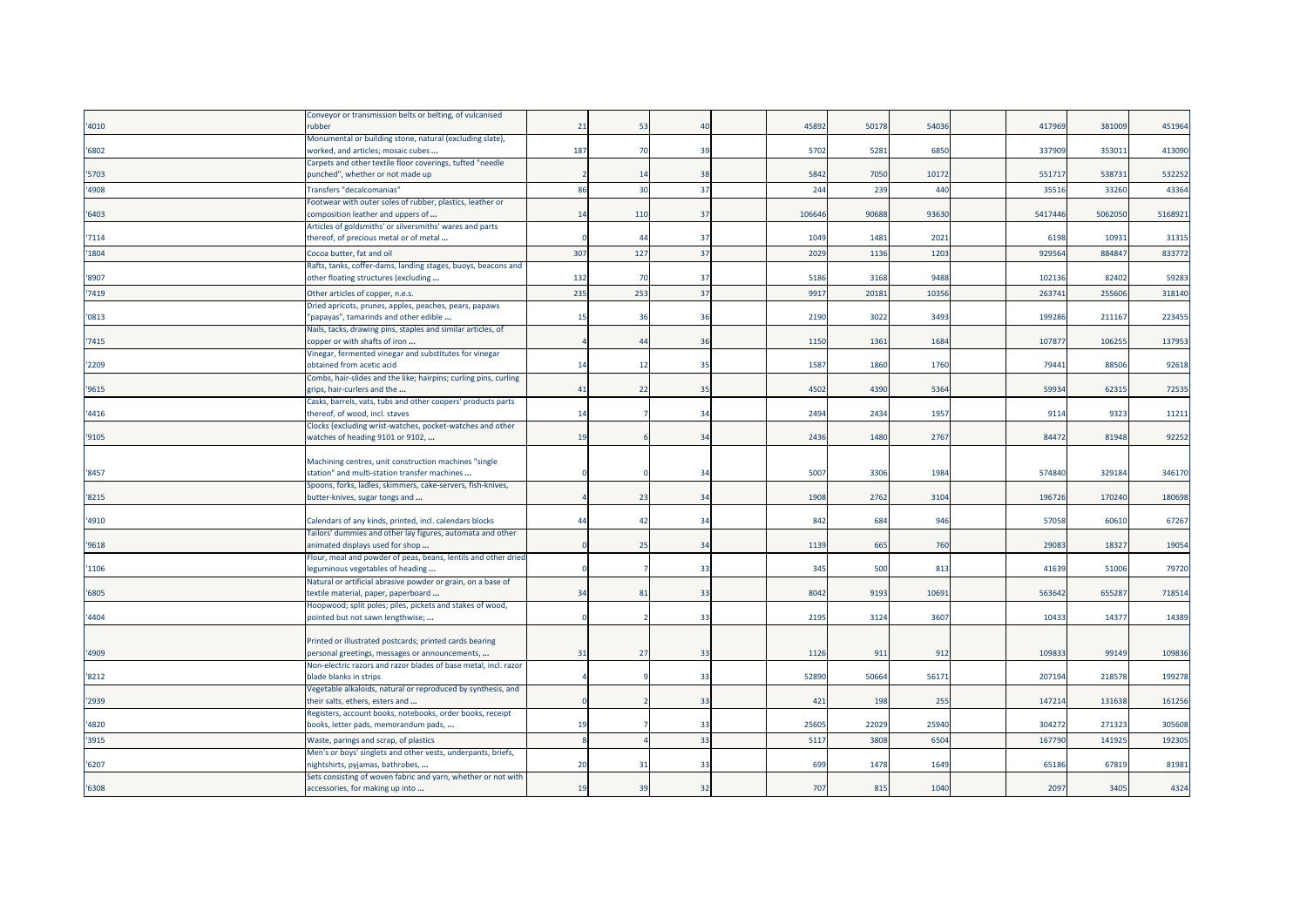|       | Flat-rolled products of stainless steel, of a width of < 600 mm                                 |                |                |    |        |        |        |        |        |        |
|-------|-------------------------------------------------------------------------------------------------|----------------|----------------|----|--------|--------|--------|--------|--------|--------|
| '7220 | hot-rolled or cold-rolled                                                                       | 12             |                | 32 | 2527   | 2223   | 7275   | 665507 | 619674 | 826937 |
|       |                                                                                                 |                |                |    |        |        |        |        |        |        |
|       | Cider, perry, mead and other fermented beverages and                                            |                |                |    |        |        |        |        |        |        |
| '2206 | mixtures of fermented beverages and non-alcoholic                                               | 96             | 6              | 32 | 6264   | 6874   | 9926   | 51303  | 41266  | 53625  |
| '2930 | Organo-sulphur compounds                                                                        | 2 <sub>S</sub> | 50             | 32 | 3966   | 37875  | 45197  | 35147  | 36791  | 434207 |
|       | norganic compounds, incl. distilled or conductivity water and                                   |                |                |    |        |        |        |        |        |        |
| '2853 | water of similar purity, n.e.s.;                                                                | 75             | 130            | 32 | 2612   | 1510   | 3447   | 32070  | 41762  | 44322  |
|       |                                                                                                 |                |                |    |        |        |        |        |        |        |
| '6112 | Track-suits, ski-suits and swimwear, knitted or crocheted                                       |                | -19            | 31 | 7042   | 7492   | 9835   | 436562 | 383268 | 419048 |
|       | Machinery for the manufacture or finishing of felt or                                           |                |                |    |        |        |        |        |        |        |
| '8449 | nonwovens in the piece or in shapes,                                                            | 28             |                | 31 | 116    | 137    | 195    | 31380  | 72275  | 53139  |
|       |                                                                                                 |                |                |    |        |        |        |        |        |        |
| '7014 | Signalling glassware and optical elements of glass, not<br>optically worked (excluding clock or |                |                | 31 | 1624   | 1491   | 1758   | 84883  | 91634  | 114765 |
|       |                                                                                                 |                |                |    |        |        |        |        |        |        |
| '7508 | Articles of nickel, n.e.s. (excluding powder, flakes, bars,                                     | 3 <sub>C</sub> | $\overline{4}$ | 30 | 32846  | 24851  | 42394  | 81090  | 56312  | 77921  |
|       | profiles, wire, plates, sheets,                                                                 |                |                |    |        |        |        |        |        |        |
|       | Spectacles, goggles and the like, corrective, protective or                                     |                |                |    |        |        |        |        |        |        |
| '9004 | other (excluding spectacles for                                                                 | 16             |                | 30 | 11202  | 8990   | 8671   | 51551  | 551423 | 538730 |
| '1108 | Starches; inulin                                                                                |                | 18             | 30 | 12442  | 11595  | 20564  | 248461 | 251762 | 298000 |
|       | Waste of wool or of fine or coarse animal hair, incl. yarn                                      |                |                |    |        |        |        |        |        |        |
| '5103 | waste (excluding garnetted stock,                                                               | 25             |                | 29 | 541    | 120    | 222    | 1933   | 1506   | 1432   |
|       | Musical boxes, fairground organs, mechanical street organs,                                     |                |                |    |        |        |        |        |        |        |
| '9208 | mechanical singing birds, musical                                                               | 23             | 27             | 29 | 91     | 87     | 97     | 6709   | 4450   | 6138   |
|       |                                                                                                 |                |                |    |        |        |        |        |        |        |
|       | Drawing, marking-out or mathematical calculating                                                |                |                |    |        |        |        |        |        |        |
| '9017 | instruments, e.g. drafting machines, pantographs,                                               | 13             |                | 29 | 5658   | 7007   | 8971   | 176884 | 156536 | 197670 |
|       | Articles of leather or composition leather (excluding saddlery                                  |                |                |    |        |        |        |        |        |        |
| '4205 | and harness bags; cases and                                                                     | 15             | 20             | 27 | 2406   | 2043   | 769    | 87874  | 70786  | 81050  |
|       | Bars and rods of stainless steel, hot-rolled, in irregularly                                    |                |                |    |        |        |        |        |        |        |
| '7221 | wound coils                                                                                     | 24             |                | 27 | 18     | 25     | 19     | 214263 | 188098 | 270771 |
|       | Locust beans, seaweeds and other algae, sugar beet and                                          |                |                |    |        |        |        |        |        |        |
| '1212 | sugar cane, fresh, chilled, frozen or                                                           | 29             | 11             | 26 | 1443   | 2382   | 4411   | 95981  | 99739  | 116805 |
|       | Rubberised textile fabrics (excluding tyre cord fabric of high-                                 |                |                |    |        |        |        |        |        |        |
| '5906 | tenacity yarn of nylon or other                                                                 |                |                | 26 | 3963   | 3670   | 6110   | 126541 | 118278 | 134715 |
|       |                                                                                                 |                |                |    |        |        |        |        |        |        |
|       | Photographic plates and film, exposed and developed                                             |                |                |    |        |        |        |        |        |        |
| '3705 | (excluding products made of paper, paperboard                                                   |                | 12             | 26 | 17     |        |        | 26953  | 25385  | 27442  |
|       |                                                                                                 |                |                |    |        |        |        |        |        |        |
|       | Dried glands and other organs for organo-therapeutic uses,                                      |                |                |    |        |        |        |        |        |        |
| '3001 | whether or not powdered; extracts                                                               | 35             | 13             | 26 | 18064  | 22028  | 25330  | 180149 | 215880 | 206001 |
|       | Woven fabrics of synthetic filament yarn, incl. monofilament                                    |                |                |    |        |        |        |        |        |        |
| '5407 | of >= 67 decitex and with a cross                                                               |                |                | 25 | 26429  | 32862  | 40362  | 478413 | 425269 | 453076 |
|       |                                                                                                 |                |                |    |        |        |        |        |        |        |
| '4405 | Wood wool; wood flour "wood powder able to pass through a                                       | 39             | 47             | 25 | 208    | 280    | 336    | 3843   | 5166   | 6763   |
|       | fine", 0,63 mm mesh, sieve with a                                                               |                |                |    |        |        |        |        |        |        |
|       |                                                                                                 |                |                |    |        |        |        |        |        |        |
|       | Crustaceans, molluscs and other aquatic invertebrates,                                          |                |                |    |        |        |        |        |        |        |
| '1605 | prepared or preserved (excluding smoked)                                                        | <b>29</b>      |                | 25 | 9610   | 11583  | 13426  | 36398  | 410971 | 404382 |
| '6108 | Women's or girls' slips, petticoats, briefs, panties,                                           | 25             | 16             | 24 | 9720   | 10639  | 12931  | 779784 | 761692 | 985939 |
|       | nightdresses, pyjamas, négligés, bathrobes,                                                     |                |                |    |        |        |        |        |        |        |
|       |                                                                                                 |                |                |    |        |        |        |        |        |        |
| '6811 | Articles of asbestos-cement, cellulose fibre-cement or the like                                 |                |                | 24 | 2049   | 20271  | 26364  | 6365   | 57080  | 57809  |
|       | Rape, colza or mustard oil and fractions thereof, whether or                                    |                |                |    |        |        |        |        |        |        |
| '1514 | not refined, but not chemically                                                                 | 18             | 20             | 24 | 514252 | 585513 | 986645 | 265432 | 282852 | 382958 |
|       | Machine tools for working metal, sintered metal carbides or                                     |                |                |    |        |        |        |        |        |        |
| '8463 | cermets, without removing material                                                              |                | 31             | 24 | 911    | 862    | 987    | 61202  | 51332  | 56997  |
|       | Radiators for central heating, non-electrically heated, and                                     |                |                |    |        |        |        |        |        |        |
| '7322 | parts thereof, of iron or steel;                                                                | 103            |                | 24 | 32550  | 37343  | 51877  | 345060 | 361499 | 400426 |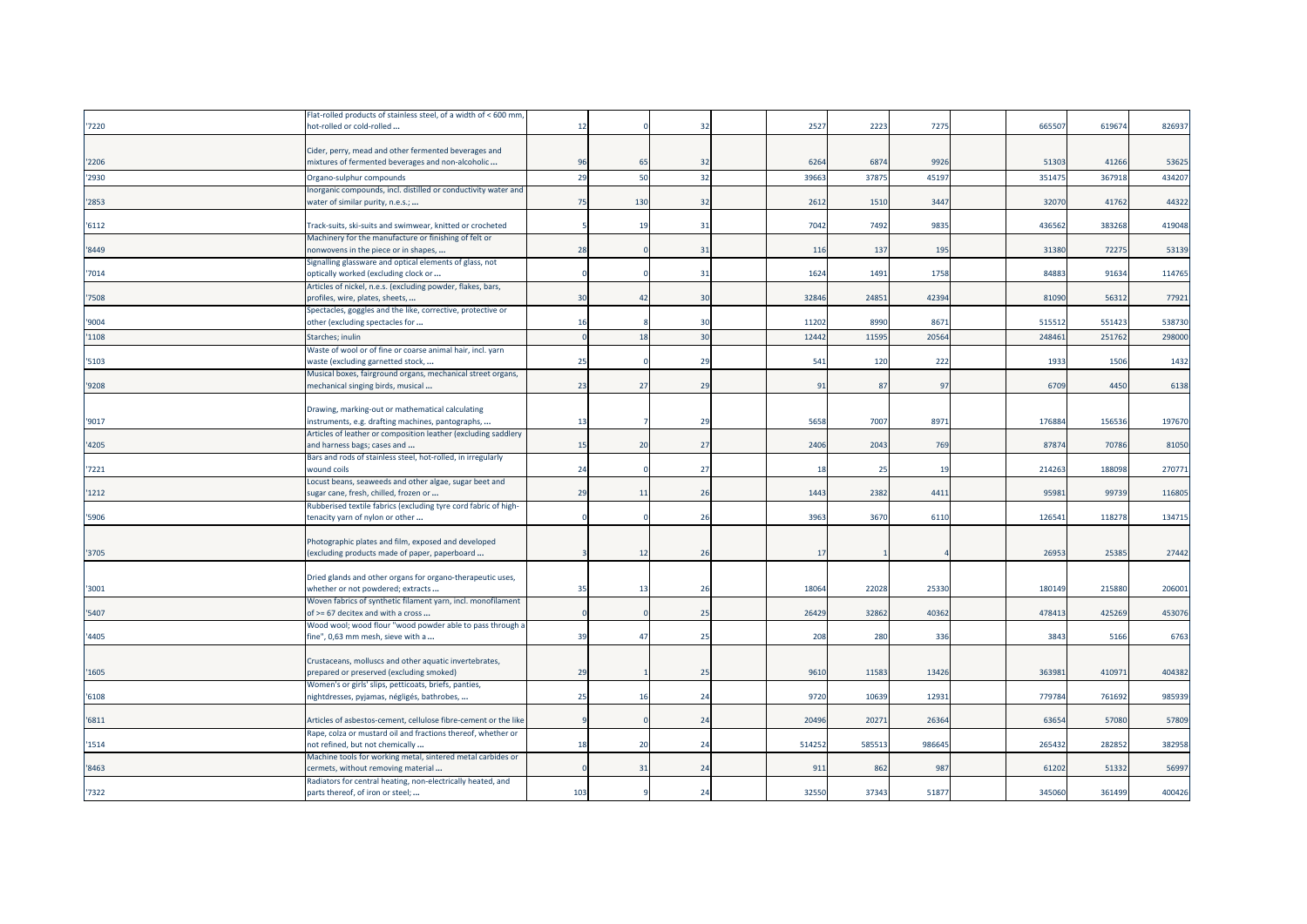|       | Files, rasps, pliers, incl. cutting pliers, pincers and tweezers for |     |                |                |        |        |        |        |        |        |
|-------|----------------------------------------------------------------------|-----|----------------|----------------|--------|--------|--------|--------|--------|--------|
| '8203 | non-medical use, metal-cutting                                       | 28  | $\Delta t$     | 24             | 3723   | 4167   | 5752   | 177086 | 183018 | 222855 |
|       | Stranded wire, cables, plaited bands and the like, of copper         |     |                |                |        |        |        |        |        |        |
| 7413  | excluding electrically insulated                                     |     |                | 24             | 1076   | 5158   | 4776   | 11163  | 127175 | 194486 |
|       | Plates, sticks, tips and the like for tools, unmounted, of           |     |                |                |        |        |        |        |        |        |
| '8209 | sintered metal carbides or cermets                                   | 287 | 185            | 23             | 10602  | 8497   | 9735   | 788395 | 646757 | 861287 |
|       |                                                                      |     |                |                |        |        |        |        |        |        |
| '6913 | Statuettes and other ornamental ceramic articles, n.e.s.             | 11  | 31             | 23             | 826    | 1065   | 1375   | 127118 | 120338 | 143114 |
|       | Articles of natural or cultured pearls, precious or semi-            |     |                |                |        |        |        |        |        |        |
| '7116 | precious stones "natural, synthetic                                  | 30  | 88             | 22             | 2299   | 1328   | 1760   | 5251   | 65559  | 66577  |
|       | Blankets and travelling rugs of all types of textile materials       |     |                |                |        |        |        |        |        |        |
| '6301 | excluding table covers, bedspreads                                   |     | 25             | 22             | 2949   | 3251   | 4663   | 163690 | 176456 | 222033 |
|       | Hydrides, nitrides, azides, silicides and borides, whether or        |     |                |                |        |        |        |        |        |        |
| '2850 | not chemically defined (excluding                                    | 20  | $\overline{4}$ | 22             | 700    | 99     | 212    | 41026  | 40854  | 45231  |
|       | Scent sprays and similar toilet sprays, and mounts and heads         |     |                |                |        |        |        |        |        |        |
| '9616 | therefor; powder puffs and pads                                      |     |                | 22             | 731    | 1052   | 1007   | 97603  | 97188  | 94629  |
| '7008 | Multiple-walled insulating units of glass                            | 14  |                | 21             | 12419  | 848    | 1554   | 4748   | 4879   | 53062  |
|       | Provitamins and vitamins, natural or reproduced by synthesis,        |     |                |                |        |        |        |        |        |        |
| '2936 | incl. natural concentrates, derivatives                              | 60  |                | 21             | 1686   | 4218   | 6615   | 54288  | 656789 | 708692 |
|       | Bicycles and other cycles, incl. delivery tricycles, not             |     |                |                |        |        |        |        |        |        |
| '8712 | motorised                                                            | 16  |                | 21             | 1011   | 13709  | 17752  | 798974 | 826074 | 907420 |
|       | Saddlery and harness for any animal, incl. traces, leads, knee       |     |                |                |        |        |        |        |        |        |
| '4201 | pads, muzzles, saddle cloths,                                        |     |                | 20             | 525    | 920    | 1363   | 176274 | 179403 | 263192 |
|       | Sulphur of all kinds (excluding sublimed sulphur, precipitated       |     |                |                |        |        |        |        |        |        |
| '2503 | sulphur and colloidal sulphur)                                       |     |                | 20             | 27246  | 160140 | 255062 | 15272  | 10992  | 13570  |
| '0301 | Live fish                                                            |     |                | 20             | 1558   | 1211   | 1012   | 61699  | 57650  | 68823  |
|       | Tomatoes, prepared or preserved otherwise than by vinegar            |     |                |                |        |        |        |        |        |        |
| '2002 | or acetic acid                                                       |     | 1(             | 20             | 9069   | 11612  | 11115  | 449510 | 512946 | 574732 |
|       | Men's or boys' overcoats, car coats, capes, cloaks, anoraks,         |     |                |                |        |        |        |        |        |        |
| '6101 | incl. ski jackets, windcheaters,                                     | 17  | 25             | 20             | 481    | 7496   | 7206   | 22342  | 234541 | 327679 |
|       | lon-exchangers based on polymers of heading 3901 to 3913,            |     |                |                |        |        |        |        |        |        |
| '3914 | n primary forms                                                      |     |                | 19             | 8140   | 3850   | 9412   | 126605 | 140907 | 158731 |
|       | Machines for assembling electric or electronic lamps, tubes or       |     |                |                |        |        |        |        |        |        |
| '8475 | valves or flashbulbs, in glass                                       | 44  |                | 19             | 1833   | 1281   | 1683   | 128790 | 126463 | 189737 |
|       | Wrist-watches, pocket-watches and other watches, incl. stop-         |     |                |                |        |        |        |        |        |        |
| '9101 | watches, with case of precious                                       | 11  | 61             | 19             | 6548   | 4088   | 5715   | 498709 | 416415 | 635058 |
|       | Wind musical instruments "e.g. clarinets, trumpets, bagpipes,        |     |                |                |        |        |        |        |        |        |
| '9205 | keyboard pipe organs, harmoniums                                     | 33  |                | 19             | 577    | 614    | 667    | 78532  | 67902  | 64096  |
|       | Carpets and other textile floor coverings, whether or not            |     |                |                |        |        |        |        |        |        |
| '5705 | made up (excluding knotted, woven                                    |     | $\overline{1}$ | 1 <sup>c</sup> | 1836   | 208    | 2690   | 45100  | 57352  | 78745  |
| '1206 | Sunflower seeds, whether or not broken                               | 71  | 161            | 19             | 251465 | 56251  | 62049  | 250024 | 260848 | 248865 |
|       |                                                                      |     |                |                |        |        |        |        |        |        |
|       | Office machines, e.g. hectograph or stencil duplicating              |     |                |                |        |        |        |        |        |        |
| '8472 | machines, addressing machines, automatic                             | 91  | 25             | 1 <sup>c</sup> | 1064   | 5162   | 6743   | 327505 | 303832 | 309187 |
|       | Electrical insulators of any material (excluding insulating          |     |                |                |        |        |        |        |        |        |
| '8546 | fittings)                                                            | 42  | 13             | 17             | 41370  | 5651   | 59681  | 121218 | 122449 | 120280 |
| '2941 | <b>Antibiotics</b>                                                   |     |                | 17             | 3769   | 1210   | 3832   | 116470 | 101146 | 892049 |
|       | Pebbles, gravel, broken or crushed stone, for concrete               |     |                |                |        |        |        |        |        |        |
| '2517 | aggregates, for road metalling or for                                | 20  |                | 17             | 1839   | 20111  | 22243  | 29443  | 247858 | 280389 |
|       | Machine tools for planing, shaping, slotting, broaching, gear        |     |                |                |        |        |        |        |        |        |
| '8461 | cutting, gear grinding or gear                                       | 30  | 10             | 17             | 6057   | 3997   | 8208   | 135799 | 84352  | 87783  |
|       | Hand-operated mechanical devices, of base metal, weighing            |     |                |                |        |        |        |        |        |        |
| '8210 | <= 10 kg, used in the preparation,                                   |     |                | 17             | 758    | 954    | 1238   | 60586  | 65667  | 81197  |
|       |                                                                      |     |                |                |        |        |        |        |        |        |
|       | Cadmium and articles thereof, n.e.s.; cadmium waste and              |     |                |                |        |        |        |        |        |        |
| '8107 | scrap (excluding ash and residues containing                         | 27  |                | 16             | 1671   | 1376   | 1333   | 272    | 592    | 787    |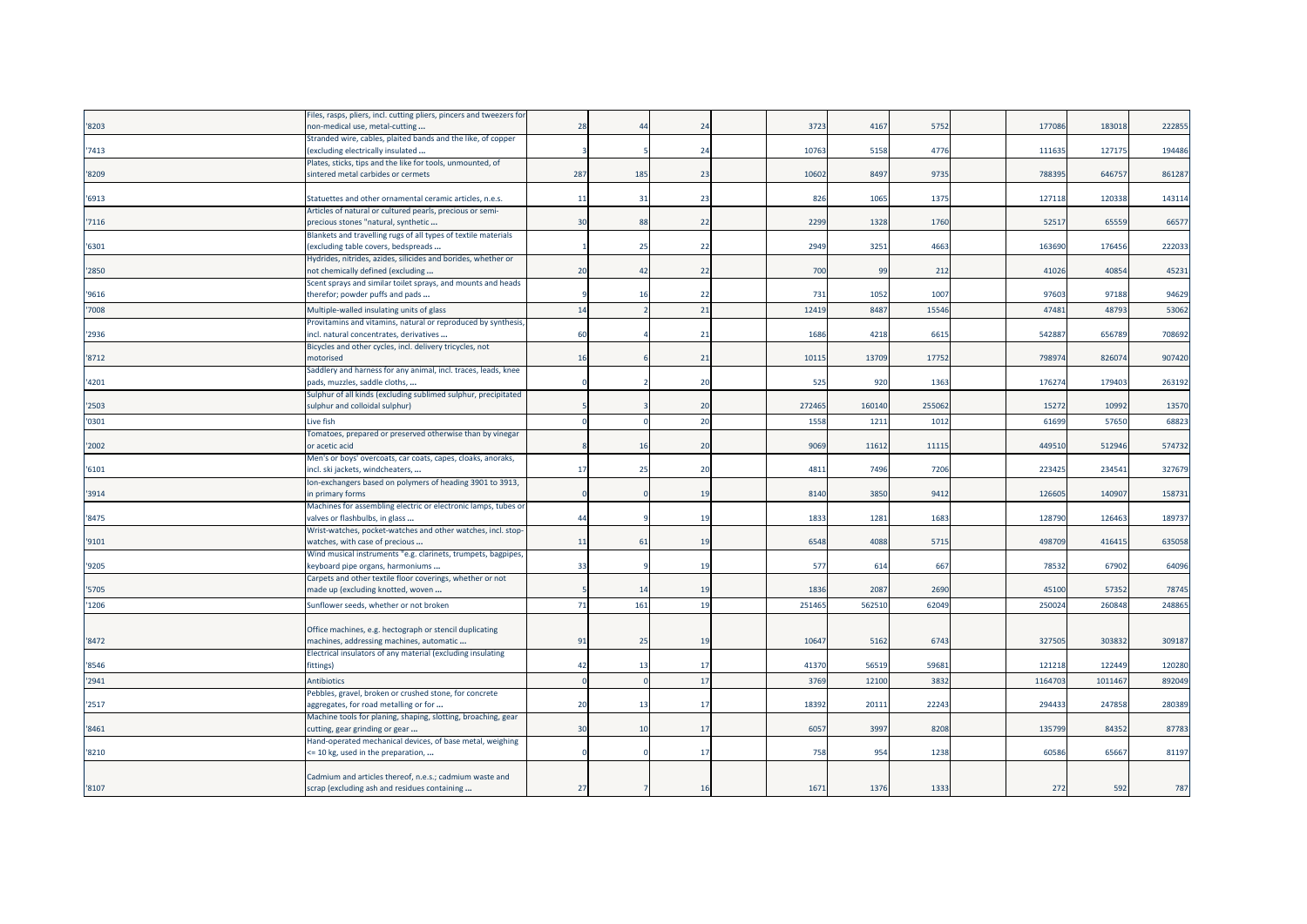|       | Machine tools, incl. way-type unit head machines, for drilling,                                      |     |                |     |       |                 |       |         |         |         |
|-------|------------------------------------------------------------------------------------------------------|-----|----------------|-----|-------|-----------------|-------|---------|---------|---------|
| '8459 | boring, milling, threading                                                                           | 162 | 128            | 16  | 9622  | 969             | 9044  | 200428  | 150094  | 152927  |
|       | Slag and ash, incl. seaweed ash "kelp"; ash and residues from                                        |     |                |     |       |                 |       |         |         |         |
| '2621 | the incineration of municipal                                                                        |     |                | 16  | 9262  | 477             | 1431  | 20988   | 18964   | 72279   |
|       | Lac; natural gums, resins, gum-resins, balsams and other                                             |     |                |     |       |                 |       |         |         |         |
| '1301 | natural oleoresins                                                                                   |     |                | 15  | 981   | 704             | 1290  | 3959    | 41239   | 49382   |
|       | Artist's, student's or signboard painter's colours, modifying                                        |     |                |     |       |                 |       |         |         |         |
| '3213 | tints, amusement colours and                                                                         |     |                | 15  | 1146  | 12968           | 15488 | 3851    | 53799   | 73987   |
|       | Tubes, pipes and hoses, of vulcanised rubber other than hard                                         |     |                |     |       |                 |       |         |         |         |
| '4009 | rubber, with or without their                                                                        | 55  | 63             | 15  | 51990 | 4987            | 60392 | 1012500 | 860993  | 1017134 |
| '7303 | Tubes, pipes and hollow profiles, of cast iron                                                       | 104 | 48             | 15  | 9050  | 7764            | 8394  | 44295   | 45739   | 65771   |
|       | Slate, whether or not roughly trimmed or merely cut, by                                              |     |                |     |       |                 |       |         |         |         |
| '2514 | sawing or otherwise, into blocks or                                                                  | 23  | -13            | -15 | 643   | 619             | 526   | 5810    | 5080    | 6307    |
| '4406 | Railway or tramway sleepers "cross-ties" of wood                                                     |     |                | 15  | 11544 | 878             | 9140  | 1251    | 13794   | 15032   |
|       | Gas, liquid or electricity supply or production meters, incl.                                        |     |                |     |       |                 |       |         |         |         |
| '9028 | calibrating meters therefor                                                                          | -11 | 29             | 14  | 35818 | 38906           | 48146 | 394564  | 33797   | 398655  |
|       |                                                                                                      |     |                |     |       |                 |       |         |         |         |
| '2841 | Salts of oxometallic or peroxometallic acids                                                         | 431 | 31             | 14  | 2509  | 2295            | 1633  | 11188   | 88814   | 101661  |
|       | Sheets or profiles of glass, whether or not having an                                                |     |                |     |       |                 |       |         |         |         |
| 7006  | absorbent, reflecting or non-reflecting                                                              |     |                | 14  | 2582  | 326             | 3123  | 9401    | 85650   | 109499  |
|       |                                                                                                      |     |                |     |       |                 |       |         |         |         |
| '8508 | Vacuum cleaners, incl. dry cleaners and wet vacuum cleaners                                          |     |                | 14  | 43553 | 4556            | 64739 | 164510  | 1807759 | 2131941 |
|       | Auxiliary machinery for use with machines of heading 8444,                                           |     |                |     |       |                 |       |         |         |         |
| '8448 | 8445, 8446 or 8447, e.g. dobbies,                                                                    | 53  |                | 14  | 1561  | 1337            | 1478  | 243782  | 200349  | 308620  |
|       | Fextile-covered rubber thread and cord; textile yarn, strip and                                      |     |                |     |       |                 |       |         |         |         |
| '5604 | the like of heading 5404 and                                                                         |     | 31             | 14  | 954   | 1409            | 1434  | 1852    | 17980   | 16944   |
|       | Modelling pastes, incl. those put up for children's                                                  |     |                |     |       |                 |       |         |         |         |
| '3407 | amusement; preparations known as "dental                                                             |     |                | 14  | 6061  | 5119            | 7315  | 6640    | 6575    | 87687   |
|       | Men's or boys' overcoats, car coats, capes, cloaks, anoraks,                                         |     |                |     |       |                 |       |         |         |         |
| '6201 | incl. ski jackets, windcheaters,                                                                     | 14  |                | 13  | 34790 | 3809            | 41437 | 123804  | 1184494 | 1264119 |
|       | mage projectors, and photographic enlargers and reducers                                             |     |                |     |       |                 |       |         |         |         |
| '9008 | (excluding cinematographic)                                                                          |     |                | 13  | 60    | 3331            | 1911  | 69471   | 37402   | 34186   |
|       | Electric accumulators, incl. separators therefor, whether or                                         |     |                |     |       |                 |       |         |         |         |
| '8507 | not square or rectangular; parts                                                                     | 40  | 10             | 12  | 83258 | 7155            | 86590 | 553795  | 8110114 | 1245331 |
|       | Pepper of the genus Piper; dried or crushed or ground fruits                                         |     |                |     | 5035  | 588             |       | 18789   | 182732  | 230437  |
| '0904 | of the genus Capsicum or of the                                                                      |     |                | 12  |       |                 | 7582  |         |         |         |
|       | Organic composite solvents and thinners, n.e.s.; prepared                                            |     |                | 12  | 61296 | 5163            | 10851 | 76231   | 8034    | 102809  |
| '3814 | paint or varnish removers (excluding                                                                 |     |                |     |       |                 |       |         |         |         |
|       |                                                                                                      |     |                |     |       |                 |       |         |         |         |
| '3003 | Medicaments consisting of two or more constituents mixed<br>together for therapeutic or prophylactic | 41  | 4191           | -12 | 29438 | 3736            | 18262 | 43676   | 69288   | 451762  |
|       | Meat and edible offal of rabbits, hares, pigeons and other                                           |     |                |     |       |                 |       |         |         |         |
| '0208 | animals, fresh, chilled or frozen                                                                    | 317 | 353            | 12  | 3509  | 289             | 2752  | 14799   | 124219  | 114098  |
|       |                                                                                                      |     |                |     |       |                 |       |         |         |         |
| '8307 | Flexible tubing of base metal, with or without fittings                                              | 16  | 20             | 11  | 8482  | 8199            | 22055 | 14782   | 144797  | 159245  |
|       | Photographic paper, paperboard and textiles, sensitised,                                             |     |                |     |       |                 |       |         |         |         |
| '3703 | unexposed                                                                                            | 19  | 10             | 11  | 602   | 463             | 518   | 51699   | 40437   | 46383   |
|       | Wool and fine or coarse animal hair, carded or combed, incl.                                         |     |                |     |       |                 |       |         |         |         |
| '5105 | combed wool in fragments                                                                             | 92  | $\overline{4}$ | 11  | 625   | 169             | 1509  | 16669   | 116167  | 169104  |
|       |                                                                                                      |     |                |     |       |                 |       |         |         |         |
| '5109 | Yarn of wool or fine animal hair, put up for retail sale                                             | 20  | 14             | 11  | 221   | 31 <sup>°</sup> | 404   | 5776    | 5375    | 68285   |
|       | Plates, sheets, strip, rods and profile shapes, of vulcanised                                        |     |                |     |       |                 |       |         |         |         |
| '4008 | rubber (excluding hard rubber)                                                                       | 16  | 11             | 10  | 23993 | 1697            | 19792 | 31578   | 29331   | 337846  |
|       | Ball-point pens; felt tipped and other porous-tipped pens and                                        |     |                |     |       |                 |       |         |         |         |
| '9608 | markers; fountain pens, stylograph                                                                   |     |                | 10  | 9025  | 1128            | 12995 | 370754  | 381928  | 443099  |
|       | Sulphonated, nitrated or nitrosated derivatives of                                                   |     |                |     |       |                 |       |         |         |         |
| '2904 | hydrocarbons, whether or not halogenated                                                             |     |                | 10  | 3416  | 3162            | 11803 | 99194   | 8097    | 84643   |
|       |                                                                                                      |     |                |     |       |                 |       |         |         |         |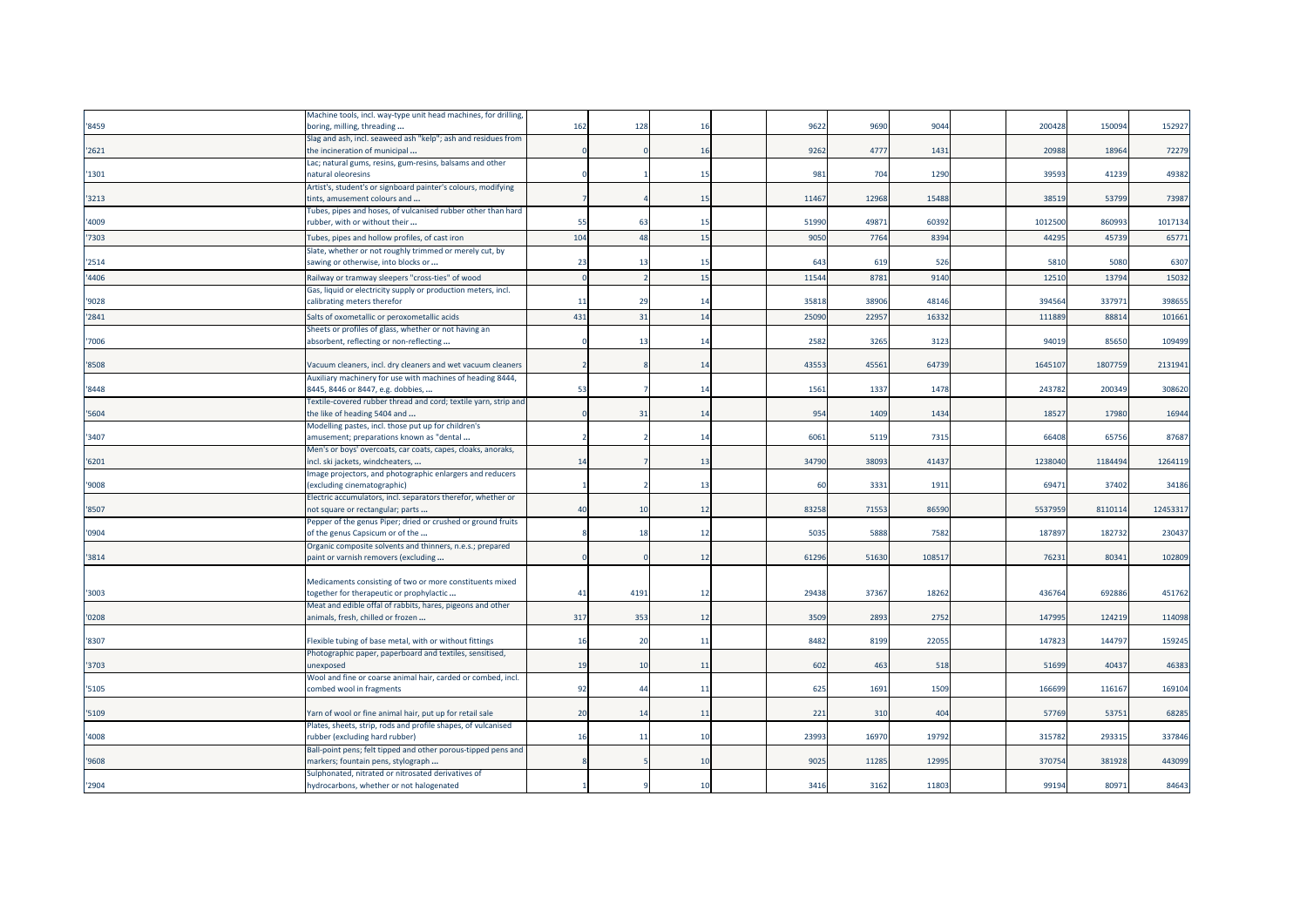| '8204 | Hand-operated spanners and wrenches, incl. torque meter<br>wrenches (excluding tap wrenches),       | 13    | 12             | 10 | 7101   | 7233  | 10235 | 256589  | 252806  | 32765   |
|-------|-----------------------------------------------------------------------------------------------------|-------|----------------|----|--------|-------|-------|---------|---------|---------|
|       | Activated carbon; activated natural mineral products; animal                                        |       |                |    |        |       |       |         |         |         |
| 3802  | black, whether or not spent                                                                         | 168   |                | 10 | 7159   | 8752  | 8646  | 225199  | 223911  | 25899   |
| '9602 | Worked vegetable or mineral carving material and articles of<br>these materials n.e.s; moulded      |       |                | 10 | 2938   | 5309  | 5287  | 57451   | 61698   | 61302   |
|       | Gloves, mittens and mitts, knitted or crocheted (excluding for                                      |       |                |    |        |       |       |         |         |         |
| '6116 | babies)                                                                                             |       |                | 10 | 9120   | 10589 | 12472 | 40530   | 392934  | 476545  |
|       | Fresh strawberries, raspberries, blackberries, back, white or                                       |       |                |    |        |       |       |         |         |         |
| '0810 | ed currants, gooseberries and                                                                       |       |                | 10 | 2282   | 3640  | 3213  | 1431453 | 1627775 | 1744399 |
| '6217 | Made-up clothing accessories and parts of garments or<br>clothing accessories, of all types of      |       |                | 10 | 5169   | 5063  | 6725  | 77355   | 79857   | 82572   |
|       |                                                                                                     |       |                |    |        |       |       |         |         |         |
| 7223  | Wire of stainless steel, in coils (excluding bars and rods)                                         |       |                |    | 3066   | 2994  | 4906  | 211346  | 197159  | 302460  |
|       | Textile products and articles, for technical use, specified in                                      |       |                |    |        |       |       |         |         |         |
| '5911 | Note 7 to chapter 59                                                                                |       |                |    | 11891  | 12501 | 15933 | 423216  | 433047  | 499693  |
| '4813 | Cigarette paper, whether or not cut to size or in the form of<br>booklets or tubes                  | 26    | 16             |    | 7757   | 7897  | 11112 | 162264  | 161966  | 174468  |
|       | Other raw hides and skins, fresh, or salted, dried, limed,                                          |       |                |    |        |       |       |         |         |         |
| '4103 | oickled or otherwise preserved,                                                                     | 45    | 60             |    | 541    | 402   | 71    | 39776   | 37621   | 32203   |
|       | Vegetables prepared or preserved otherwise than by vinegar                                          |       |                |    |        |       |       |         |         |         |
| 2004  | or acetic acid, frozen (excluding                                                                   |       | 16             |    | 6187   | 6521  | 11063 | 472834  | 463157  | 471350  |
|       | Women's or girls' singlets and other vests, slips, petticoats,                                      |       |                |    |        |       |       |         |         |         |
| 6208  | briefs, panties, nightdresses,                                                                      |       |                |    | 2429   | 2507  | 3130  | 107410  | 115718  | 145925  |
|       | Electromechanical domestic appliances, with self-contained                                          |       |                |    |        |       |       |         |         |         |
| '8509 | electric motor; parts thereof (excluding                                                            |       | 26             |    | 42448  | 50376 | 65914 | 1277507 | 1489023 | 180108  |
|       |                                                                                                     |       |                |    |        |       |       |         |         |         |
| 7412  | Copper tube or pipe fittings "e.g., couplings, elbows, sleeves"                                     | 10    |                |    | 1609   | 19172 | 14470 | 471312  | 461825  | 61264   |
|       | Medical, surgical, dental or veterinary furniture, e.g.                                             |       |                |    |        |       |       |         |         |         |
| '9402 | operating tables, examination tables,                                                               |       | 4 <sub>1</sub> |    | 3502   | 5191  | 5691  | 251799  | 288536  | 285243  |
| '8514 | Industrial or laboratory electric furnaces and ovens, incl.<br>those functioning by induction       | 21    | 67             |    | 22443  | 18148 | 24865 | 163141  | 142241  | 19499   |
|       |                                                                                                     |       |                |    |        |       |       |         |         |         |
|       | Sign-plates, nameplates, address-plates and similar plates,                                         |       |                |    |        |       |       |         |         |         |
| '8310 | numbers, letters and other symbols,                                                                 |       |                |    | 1440   | 1366  | 1295  | 50205   | 49681   | 62854   |
|       |                                                                                                     |       |                |    |        |       |       |         |         |         |
|       | Agglomerated cork, with or without a binding substance, and                                         |       |                |    | 1546   | 1382  | 1559  | 81446   | 85513   |         |
| '4504 | articles of agglomerated cork (excluding                                                            |       |                |    |        |       |       |         |         | 82802   |
|       | Human hair, dressed, thinned, bleached or otherwise worked;                                         |       |                |    |        |       |       |         |         |         |
| '6703 | wool, other animal hair or other                                                                    |       | 24             |    | - 76   | 35    | 14    | 7952    | 8094    | 1158    |
|       | Vacuum flasks and other vacuum vessels, and parts thereof                                           |       |                |    |        |       |       |         |         |         |
| '9617 | excluding glass inners)                                                                             |       |                |    | 2598   | 2076  | 3064  | 117421  | 134786  | 15833   |
|       | Babies' garments and clothing accessories of textile materials                                      |       |                |    |        |       |       | 157509  | 144999  | 16786   |
| '6209 | (excluding knitted or crocheted<br>Carpets and other textile floor coverings, of textile materials, |       |                |    | 4958   | 7680  | 9944  |         |         |         |
| '5701 | «notted, whether or not made                                                                        |       |                |    | 27     |       | 24    | 69098   | 59905   | 65497   |
|       | Automatic goods-vending machines, e.g. postage stamp,                                               |       |                |    |        |       |       |         |         |         |
| '8476 | igarette, food or beverage machines,                                                                |       |                |    | 3770   | 4371  | 6749  | 100055  | 78772   | 97555   |
|       | Reaction initiators, reaction accelerators and catalytic                                            |       |                |    |        |       |       |         |         |         |
| 3815  | preparations, n.e.s. (excluding rubber                                                              | 74536 | 40686          |    | 147382 | 89650 | 50794 | 2816791 | 2727875 | 3931528 |
|       | Garments made up of felt or nonwovens, whether or not                                               |       |                |    |        |       |       |         |         |         |
| '6210 | mpregnated, coated, covered or laminated;                                                           | 31    | 16             |    | 677    | 16632 | 15870 | 872937  | 1517944 | 113057  |
|       | Apricots, cherries, peaches incl. nectarines, plums and sloes,                                      |       |                |    |        |       |       |         |         |         |
| '0809 | fresh                                                                                               |       |                |    | 909    | 1143  | 1464  | 697762  | 807436  | 795122  |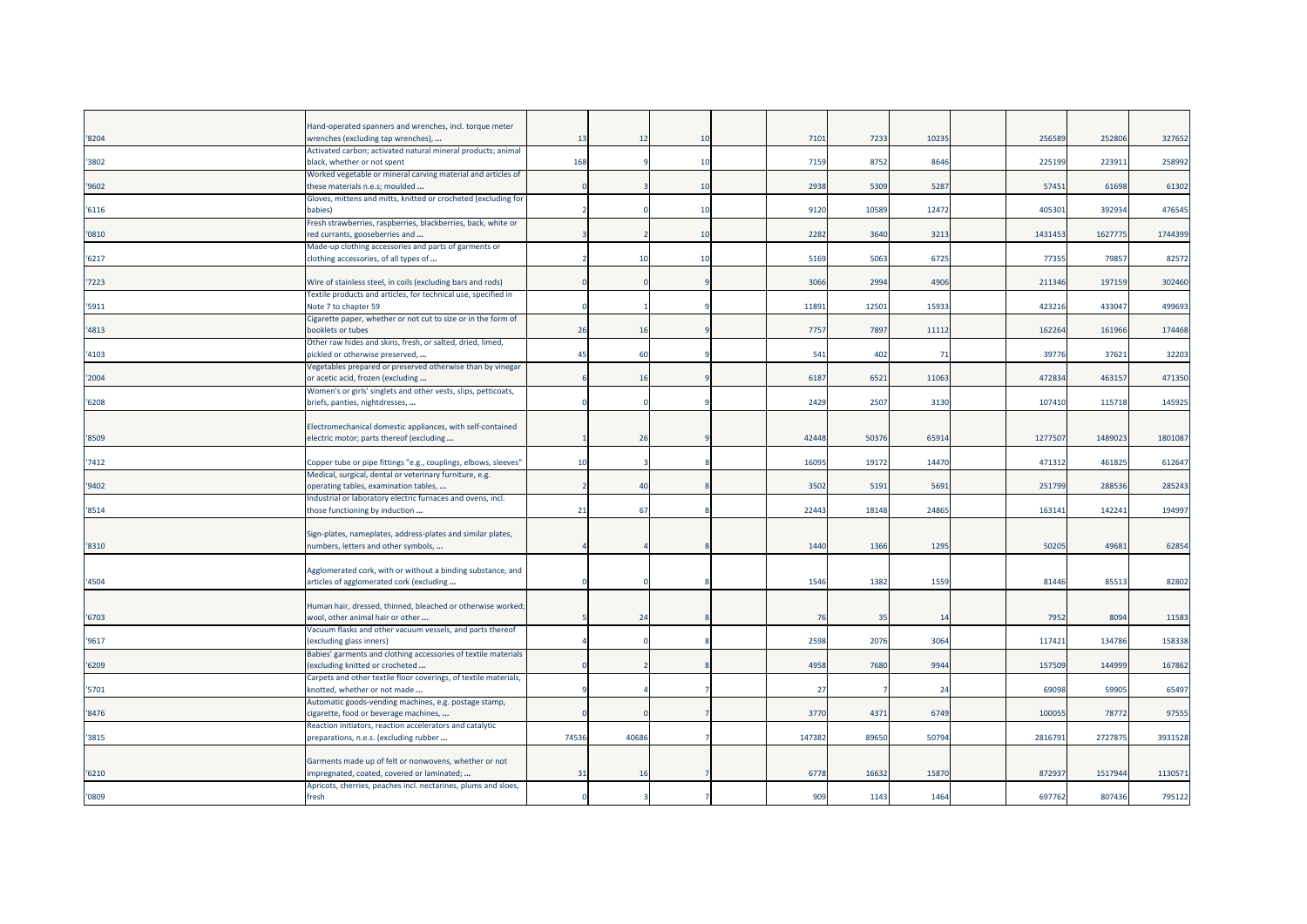| '2821 | Iron oxides and hydroxides; earth colours containing >= 70%<br>by weight of combined iron evaluated   | 32 |                |  | 1624  | 1796  | 2172  | 47331   | 42729   | 51054   |
|-------|-------------------------------------------------------------------------------------------------------|----|----------------|--|-------|-------|-------|---------|---------|---------|
| '8464 | Machine tools for working stone, ceramics, concrete,<br>asbestos-cement or like mineral materials     |    |                |  | 1496  | 1824  | 1900  | 103735  | 97281   | 101174  |
| '0510 | Ambergris, castoreum, civet and musk; cantharides; bile,<br>whether or not dried; glands and other    |    |                |  | 1528  | 13370 | 16645 | 2662    | 32043   | 35543   |
| '2842 | Salts of inorganic acids or peroxoacids, incl. aluminosilicates<br>whether or not chemically defined  | 21 | 22             |  | 3318  | 3652  | 3067  | 13781   | 114021  | 105439  |
| '7418 | Table, kitchen or other household articles, sanitary ware, and<br>parts thereof, of copper; pot       |    |                |  | 572   | 646   | 1169  | 80597   | 75197   | 89331   |
| '5903 | Textile fabrics impregnated, coated, covered or laminated<br>with plastics (excluding tyre cord       | 17 | $\overline{4}$ |  | 11023 | 1089  | 14350 | 30188   | 259658  | 309659  |
| '5404 | Synthetic monofilament of >= 67 decitex and with a cross<br>sectional dimension of <= 1 mm; strip     |    |                |  | 793   | 802   | 1328  | 64373   | 57148   | 79364   |
| '9108 | Watch movements, complete and assembled                                                               |    | 13             |  |       | 45    | 178   | 25296   | 2911    | 30913   |
| '4302 | Tanned or dressed furskins, incl. heads, tails, paws and other<br>pieces, scraps and remnants,        | 13 | 17             |  | 2996  | 10666 | 14003 | 47060   | 35636   | 48642   |
| '6702 | Artificial flowers, foliage and fruit and parts thereof, and<br>articles made of artificial flowers,  |    |                |  | 1451  | 2000  | 2590  | 17224   | 167549  | 188606  |
| '2843 | Colloidal precious metals; inorganic or organic compounds of<br>precious metals, whether or not       |    |                |  | 7290  | 2016  | 7381  | 813128  | 371404  | 703297  |
| '6205 | Men's or boys' shirts (excluding knitted or crocheted,<br>ightshirts, singlets and other vests)       |    | 11             |  | 4775  | 4215  | 5044  | 1042091 | 846483  | 756544  |
| '3816 | Refractory cements, mortars, concretes and similar<br>compositions (excluding preparations based      |    | 28             |  | 44028 | 2837  | 32879 | 101275  | 100871  | 105212  |
| '0906 | Cinnamon and cinnamon-tree flowers                                                                    |    |                |  | 384   | 564   | 546   | 22169   | 21957   | 27327   |
| '3702 | Photographic film in rolls, sensitised, unexposed, of any<br>material other than paper, paperboard    |    |                |  | 1139  | 535   | 732   | 38624   | 35089   | 41945   |
| '2839 | Silicates; commercial alkali metal silicates (excluding inorganic<br>or organic compounds of mercury) |    |                |  | 2339  | 1913  | 2664  | 44792   | 42013   | 53178   |
| '6212 | Brassieres, girdles, corsets, braces, suspenders, garters and<br>similar articles and parts thereof,  |    |                |  | 6672  | 8222  | 10595 | 892788  | 849681  | 968133  |
| '9307 | Swords, cutlasses, bayonets, lances and similar arms and<br>parts thereof, and scabbards and sheaths  |    |                |  |       |       |       | 6242    | 5383    | 6424    |
| '6904 | Ceramic building bricks, flooring blocks, support or filler tiles<br>and the like (excluding those    |    |                |  | 13222 | 16939 | 30407 | 59228   | 69239   | 79438   |
| '5605 | Metallised yarn, whether or not gimped, being textile yarn, or<br>strip or the like of heading        |    |                |  | 65    | 52    | 67    | 6235    | 4099    | 5083    |
| '4303 | Articles of apparel, clothing accessories and other furskin<br>articles (excluding gloves made        | 74 |                |  | 5099  | 3185  | 2516  | 51029   | 39208   | 39894   |
| '0901 | Coffee, whether or not roasted or decaffeinated; coffee husks<br>and skins; coffee substitutes        |    |                |  | 3798  | 50418 | 64456 | 3231828 | 3541571 | 4113810 |
| '8451 | Machinery (excluding of heading 8450) for washing, cleaning,<br>wringing, drying, ironing, pressing   |    | 24             |  | 4804  | 5254  | 8329  | 693965  | 668604  | 828983  |
| '6903 | Retorts, crucibles, mufflers, nozzles, plugs, supports, cupels,<br>tubes, pipes, sheaths, rods        |    | $\mathcal{B}$  |  | 7780  | 5586  | 5521  | 97135   | 95386   | 114706  |
| '7219 | Flat-rolled products of stainless steel, of a width of >= 600<br>mm, hot-rolled or cold-rolled        |    |                |  | 38129 | 41838 | 51313 | 3600680 | 3044632 | 4828330 |
| '2525 | Mica, whether or not rifted into sheets or splittings; mica<br>waste                                  |    |                |  | 309   | 339   | 1267  | 18754   | 16267   | 23159   |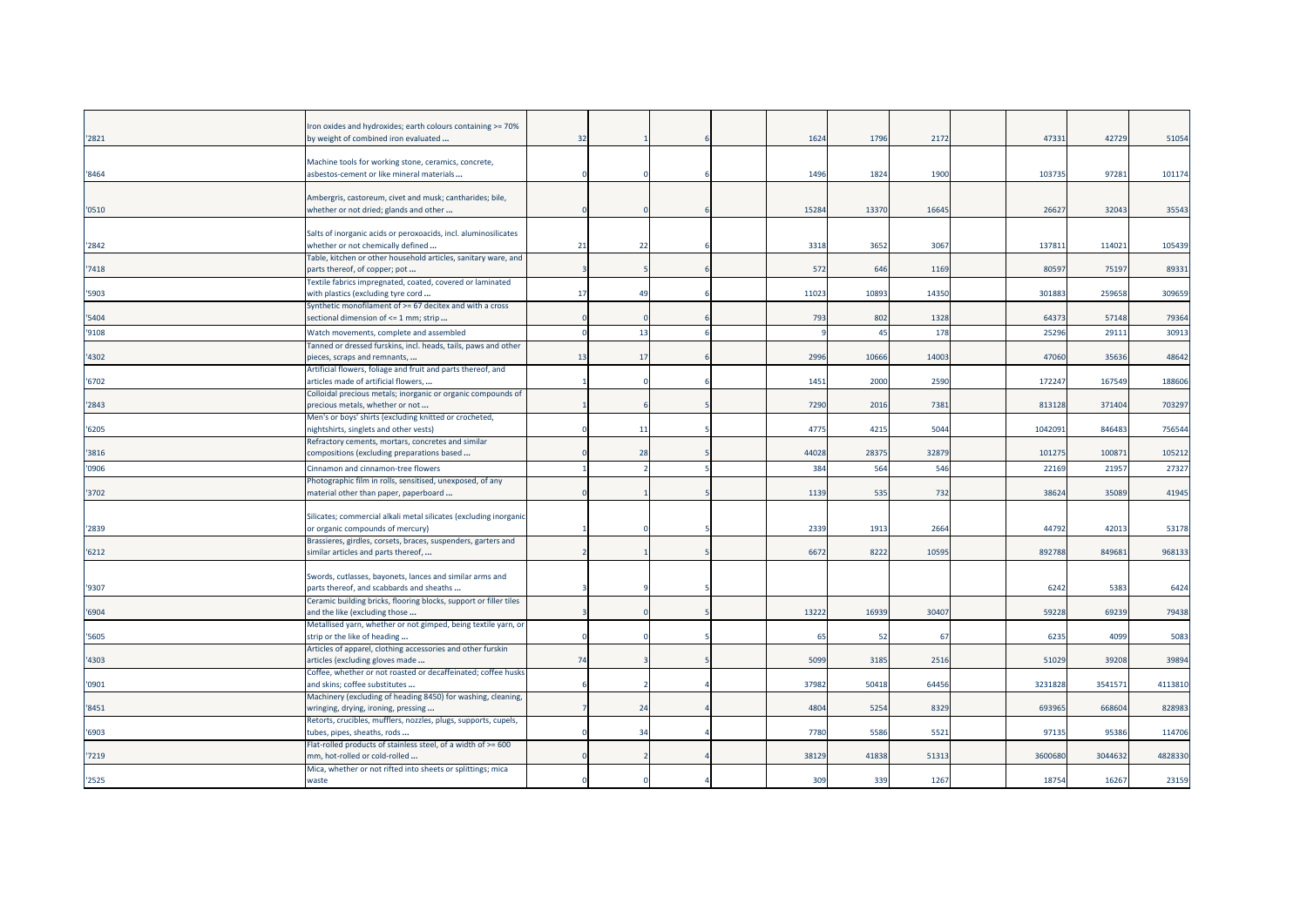|       | Articles of plaster or of compositions based on plaster                                               |      |     |  |         |                 |         |        |        |         |
|-------|-------------------------------------------------------------------------------------------------------|------|-----|--|---------|-----------------|---------|--------|--------|---------|
| '6809 | (excluding plaster bandages for straightening                                                         |      |     |  | 25233   | 24510           | 28262   | 43786  | 50856  | 5269    |
|       | Sheet piling of iron or steel, whether or not drilled, punched                                        |      |     |  |         |                 |         |        |        |         |
| '7301 | or made from assembled elements;                                                                      |      |     |  | 20462   | 5728            | 10977   | 131355 | 104980 | 152533  |
|       | Women's or girls' blouses, shirts and shirt-blouses, knitted or                                       |      |     |  |         |                 |         |        |        |         |
| '6106 | crocheted (excluding T-shirts                                                                         |      |     |  | 4610    | 6734            | 7508    | 346292 | 296195 | 299914  |
|       | Gloves, mittens and mitts, of all types of textile materials                                          |      |     |  |         |                 |         |        |        |         |
| '6216 | (excluding knitted or crocheted                                                                       |      |     |  | 2513    | 2475            | 3189    | 77825  | 75778  | 7984    |
|       | Cinematographic cameras and projectors, whether or not                                                |      |     |  |         |                 |         |        |        |         |
| '9007 | incorporating sound recording or reproducing                                                          |      | 87  |  | 89      | 29              | 112     | 25874  | 24329  | 33892   |
|       | Pencils, crayons, pencil leads, pastels, drawing charcoals,                                           |      |     |  |         |                 |         |        |        |         |
| '9609 | writing or drawing chalks and tailors'                                                                |      |     |  | 3230    | 3227            | 4405    | 100333 | 107793 | 124596  |
|       |                                                                                                       |      |     |  |         |                 |         |        |        |         |
| '2928 | Organic derivatives of hydrazine or of hydroxylamine                                                  |      |     |  | 5200    | 2465            | 1573    | 153856 | 177588 | 166429  |
|       |                                                                                                       |      |     |  |         |                 |         |        |        |         |
| '3605 | Matches (excluding pyrotechnic articles of heading 3604)                                              | 36   |     |  | 8528    | 10055           | ſ       | 6978   | 5787   | 7612    |
|       | Cullet and other waste and scrap of glass; glass in the mass                                          |      |     |  |         |                 |         |        |        |         |
| '7001 | (excluding glass in the form of                                                                       |      |     |  | 37      | 74              | 183     | 31941  | 33086  | 33483   |
|       | Narrow woven fabrics of textile materials, with a width of <=                                         |      |     |  |         |                 |         |        |        |         |
| '5806 | 30 cm (excluding labels, badges                                                                       |      |     |  | 5837    | 4563            | 6173    | 105753 | 101883 | 11494   |
|       | Sanitary ware, and parts thereof, of iron or steel (excluding                                         |      |     |  |         |                 |         |        |        |         |
| '7324 | cans, boxes and similar containers                                                                    |      | 12  |  | 1284    | 13102           | 16164   | 188728 | 203840 | 222665  |
| '8308 | Clasps, frames with clasps, buckles, buckle-clasps, hooks,<br>eyes, eyelets and the like, of base     |      |     |  | 2432    | 2158            | 3482    | 282677 | 232951 | 25057   |
|       |                                                                                                       |      |     |  |         |                 |         |        |        |         |
| '4812 | Filter blocks, slabs and plates, of paper pulp                                                        |      |     |  | 715     | 815             | 1102    | 5086   | 5315   | 7087    |
|       | abrics, knitted or crocheted, of a width of > 30 cm (excluding                                        |      |     |  |         |                 |         |        |        |         |
| '6006 | warp knit fabrics "incl. those                                                                        |      |     |  | 1431    | 17470           | 24209   | 162844 | 148983 | 171060  |
|       |                                                                                                       |      |     |  |         |                 |         |        |        |         |
| '6406 | Parts of footwear, incl. uppers whether or not attached to<br>soles other than outer soles; removable |      |     |  | 7299    | 5924            | 8886    | 461435 | 386453 | 462730  |
|       |                                                                                                       |      |     |  |         |                 |         |        |        |         |
| '2509 | Chalk                                                                                                 |      |     |  | 2398    | 2036            | 2550    | 14674  | 15577  | 14362   |
| '1101 | Wheat or meslin flour                                                                                 |      |     |  | 10165   | 77029           | 85825   | 44956  | 56264  | 55338   |
|       | Human hair, unworked, whether or not washed or scoured;                                               |      |     |  |         |                 |         |        |        |         |
| '0501 | waste of human hair                                                                                   |      |     |  |         |                 |         | 494    | 695    | 211     |
|       | Corrugated paper and paperboard "with or without glued flat                                           |      |     |  |         |                 |         |        |        |         |
| '4808 | surface sheets", creped, crinkled,                                                                    |      |     |  | 27568   | 23648           | 30094   | 88898  | 84725  | 122536  |
|       | Coral and similar materials, shells of molluscs, crustaceans or                                       |      |     |  |         |                 |         |        |        |         |
| '0508 | echinoderms, cuttle-bone, powder                                                                      |      |     |  | 648     | 400             | 368     | 3824   | 3441   | 3656    |
|       | Hormones, prostaglandins, thromboxanes and leukotrienes,                                              |      |     |  |         |                 |         |        |        |         |
| '2937 | natural or reproduced by synthesis;                                                                   |      |     |  | 22      | 783             | 217     | 680829 | 797304 | 1133261 |
|       | Ceramic wares for laboratory, chemical or other technical                                             |      |     |  |         |                 |         |        |        |         |
| '6909 | uses; ceramic troughs, tubs and similar                                                               |      | 11  |  | 2367    | 2318            | 3264    | 802144 | 611255 | 825619  |
|       | Machinery for preparing, tanning or working hides, skins or                                           |      |     |  |         |                 |         |        |        |         |
| '8453 | leather or for making or repairing                                                                    |      |     |  | 500     | 573             | 222     | 14049  | 13158  | 13467   |
| '1001 | Wheat and meslin                                                                                      | 1615 | 79  |  | 6399310 | 7918294         | 7265989 | 738923 | 912554 | 1091063 |
| '2823 | Titanium oxides                                                                                       |      |     |  | 430     | 316             | 578     | 85239  | 73422  | 116238  |
|       | Metallised wood and other densified wood in blocks, plates,                                           |      |     |  |         |                 |         |        |        |         |
| '4413 | strips or profile shapes                                                                              | 18   |     |  | 600     | 554             | 1347    | 17452  | 22949  | 3491    |
|       | Wooden frames for paintings, photographs, mirrors or similar                                          |      |     |  |         |                 |         |        |        |         |
| '4414 | objects                                                                                               |      | 134 |  | 669     | 68 <sup>9</sup> | 859     | 81104  | 87231  | 93733   |
|       | Finishing agents, dye carriers to accelerate the dyeing or                                            |      |     |  |         |                 |         |        |        |         |
| '3809 | fixing of dyestuffs and other products                                                                |      |     |  | 1322    | 1353            | 2361    | 333732 | 307956 | 343909  |
|       | Insulating fittings for electrical machines, appliances or                                            |      |     |  |         |                 |         |        |        |         |
| '8547 | equipment, being fittings wholly                                                                      |      |     |  | 6197    | 5326            | 8275    | 676491 | 581380 | 696898  |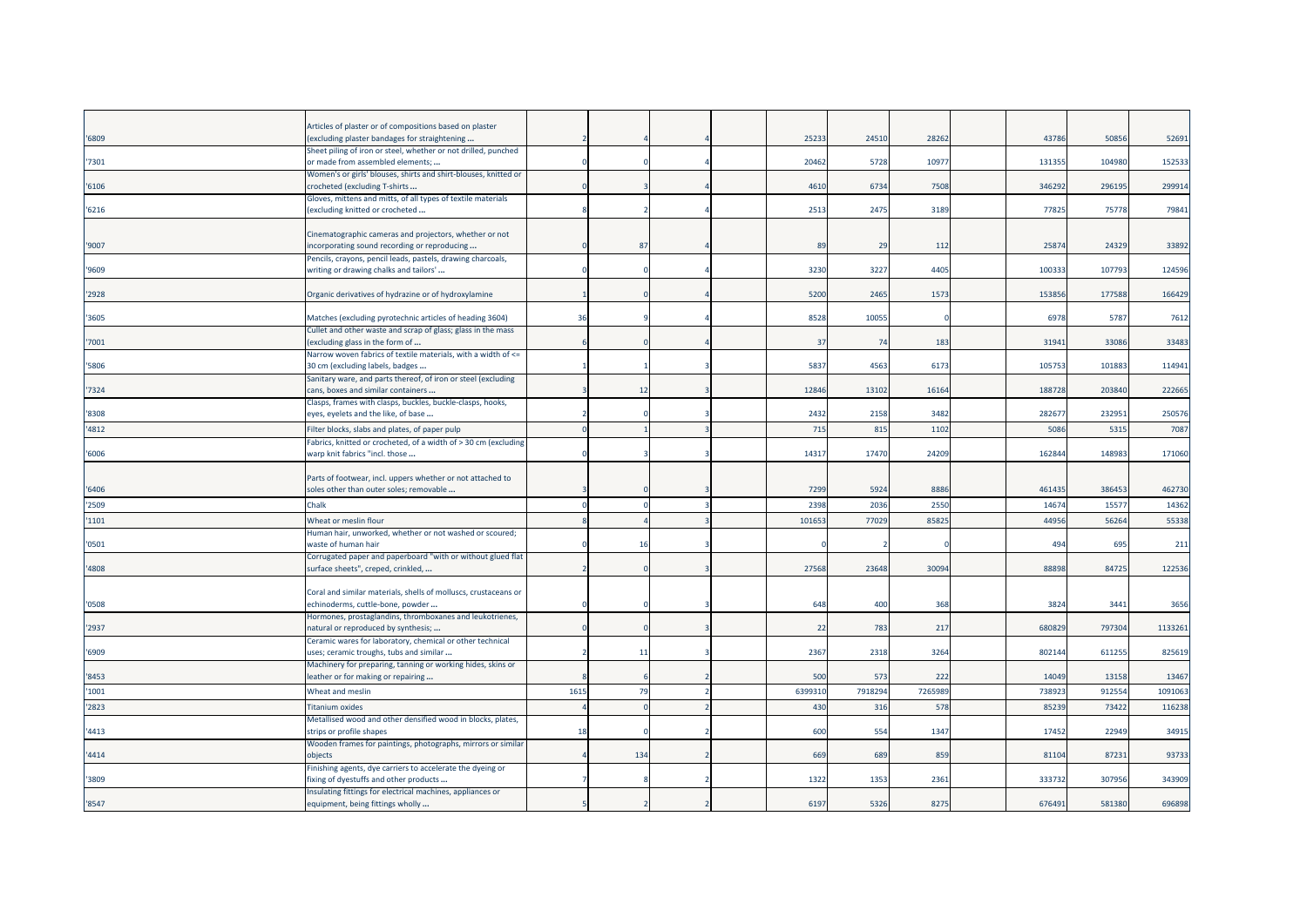|       | Steam or other vapour generating boilers (excluding central                                                            |     |     |  |       |        |        |        |        |         |
|-------|------------------------------------------------------------------------------------------------------------------------|-----|-----|--|-------|--------|--------|--------|--------|---------|
| '8402 | heating hot water boilers capable                                                                                      |     |     |  | 34889 | 94367  | 116165 | 40152  | 39675  | 66043   |
| '7904 | Zinc bars, rods, profiles and wire, n.e.s.                                                                             | 14  |     |  | 3131  | 3203   | 3127   | 7106   | 3910   | 6040    |
|       | Photographic cameras, photographic flashlight apparatus and                                                            |     |     |  |       |        |        |        |        |         |
| '9006 | flashbulbs (excluding discharge                                                                                        | 26  |     |  | 6170  | 3264   | 7006   | 97079  | 9564   | 117183  |
|       | Bran, sharps and other residues, whether or not in the form                                                            |     |     |  |       |        |        |        |        |         |
| '2302 | of pellets, derived from the sifting,                                                                                  |     |     |  | 14457 | 159491 | 247405 | 110800 | 115209 | 134980  |
|       | Articles of yarn, strip or the like of heading 5404 or 5405, or                                                        |     |     |  |       |        |        |        |        |         |
| '5609 | of twine, cordage, ropes or                                                                                            |     |     |  | 1193  | 2010   | 2174   | 32489  | 34798  | 50408   |
|       | Paints and varnishes, incl. enamels and lacquers, based on                                                             |     |     |  |       |        |        |        |        |         |
| '3209 | synthetic polymers or chemically                                                                                       | 11  |     |  | 22751 | 20979  | 30374  | 345327 | 342342 | 413309  |
|       | Fork-lift trucks; other works trucks fitted with lifting or                                                            |     |     |  |       |        |        |        |        |         |
| '8427 | handling equipment (excluding straddle                                                                                 |     | 53  |  | 8535  | 7512   | 10172  | 105385 | 937365 | 1158355 |
| '2807 | Sulphuric acid; oleum                                                                                                  |     |     |  | 12492 | 12579  | 13637  | 2655   | 26197  | 43287   |
|       | Carboxyamide-function compounds; amide-function                                                                        |     |     |  |       |        |        |        |        |         |
| '2924 | compounds of carbonic acid                                                                                             |     | -13 |  | 4088  | 2760   | 5372   | 111898 | 94585  | 1085965 |
| '0808 | Apples, pears and quinces, fresh                                                                                       |     |     |  | 5437  | 4682   | 5492   | 701198 | 903484 | 864668  |
|       | Calculating machines and pocket-size "dimensions <= 170 mm                                                             |     |     |  |       |        |        |        |        |         |
| '8470 | x 100 mm x 45 mm" data recording,                                                                                      |     |     |  | 22163 | 20780  | 20404  | 209991 | 23968  | 251495  |
|       | Time of day recording apparatus and apparatus for                                                                      |     |     |  |       |        |        |        |        |         |
| '9106 | measuring, recording or otherwise indicating                                                                           |     |     |  | 304   | 501    | 251    | 14644  | 1807   | 16890   |
|       | Rosin, resin acids and derivatives thereof; rosin spirit and                                                           |     |     |  |       |        |        |        |        |         |
| '3806 | rosin oils; run gums                                                                                                   | 55  | 51  |  | 4893  | 4114   | 5535   | 130452 | 113733 | 168232  |
| '4013 | Inner tubes, of rubber                                                                                                 |     | 14  |  | 6095  | 5096   | 6258   | 4312   | 4707   | 64057   |
| '2830 | Sulphides; polysulphides, whether or not chemically defined                                                            | 12  |     |  | 320   | 277    | 508    | 27427  | 20334  | 28509   |
|       | Ivory, tortoiseshell, whalebone and whalebone hair, horns,                                                             |     |     |  |       |        |        |        |        |         |
| '0507 | antlers, hooves, nails, claws and                                                                                      | 124 | 35  |  | 7064  | 4944   | 6117   | 9623   | 13039  | 17890   |
|       | Milk and cream, concentrated or containing added sugar or                                                              |     |     |  |       |        |        |        |        |         |
| '0402 | other sweetening matter                                                                                                |     |     |  | 23974 | 26073  | 27672  | 394110 | 43981  | 461330  |
| '1107 | Malt, whether or not roasted                                                                                           |     |     |  | 5430  | 7104   | 13696  | 9847   | 88200  | 82475   |
|       | Knitting machines, stitch-bonding machines and machines for                                                            |     |     |  |       |        |        |        |        |         |
| '8447 | making gimped yarn, tulle, lace,                                                                                       |     |     |  | 830   | 780    | 1265   | 38231  | 2956   | 28239   |
|       | Natural steatite, whether or not roughly trimmed or merely                                                             |     |     |  |       |        |        |        |        |         |
| '2526 | cut, by sawing or otherwise, into                                                                                      |     |     |  | 739   | 868    | 638    | 115007 | 104710 | 121092  |
|       | Woven fabrics of cotton, containing >= 85% cotton by weight                                                            |     |     |  |       |        |        |        |        |         |
| '5209 | and weighing $> 200$ g/m <sup>2</sup>                                                                                  |     |     |  | 7984  | 9507   | 10629  | 125046 | 89592  | 87301   |
|       |                                                                                                                        |     | 25  |  | 1217  | 878    |        |        |        | 105754  |
| '2507 | Kaolin and other kaolinic clays, whether or not calcined<br>Knotted netting of twine, cordage or rope, by the piece or |     |     |  |       |        | 1063   | 106892 | 99696  |         |
| '5608 | metre; made-up fishing nets and                                                                                        | 10  |     |  | 8340  | 11270  | 15435  | 75010  | 76781  | 9461    |
|       | Bricks, blocks, tiles and other ceramic goods of siliceous fossil                                                      |     |     |  |       |        |        |        |        |         |
| '6901 | meals, e.g. kieselguhr, tripolite                                                                                      | 305 | 288 |  | 1691  | 1526   | 2586   | 6367   | 7881   | 8591    |
| '2832 | Sulphites; thiosulphates                                                                                               |     |     |  | 1888  | 2114   | 3013   | 4614   | 4621   | 4701    |
|       | Photographic plates and film in the flat, sensitised,                                                                  |     |     |  |       |        |        |        |        |         |
| '3701 | unexposed, of any material other than                                                                                  |     |     |  | 4258  | 5494   | 7376   | 25954  | 223192 | 237981  |
|       |                                                                                                                        |     |     |  |       |        |        |        |        |         |
|       | Epoxides, epoxyalcohols, epoxyphenols and epoxyethers,                                                                 |     |     |  |       |        |        |        |        |         |
| '2910 | with a three-membered ring, and their                                                                                  |     |     |  | 1757  | 15691  | 12492  | 406008 | 36639: | 542286  |
|       |                                                                                                                        |     |     |  |       |        |        |        |        |         |
|       | Chemical preparations for photographic uses (excluding                                                                 |     |     |  |       |        |        |        |        |         |
| '3707 | varnishes, glues, adhesives and similar                                                                                | 16  |     |  | 7480  | 6818   | 7732   | 568468 | 458842 | 451555  |
|       | Instrument panel clocks and clocks of a similar type for                                                               |     |     |  |       |        |        |        |        |         |
| '9104 | vehicles, aircraft, vessels and other<br>Parts and accessories suitable for use solely or principally with             |     |     |  | 284   | 197    | 307    | 6464   | 3085   | 3442    |
| '8522 | sound reproducing and recording                                                                                        | 38  | 34  |  | 625   | 230    | 337    | 76081  | 40630  | 47131   |
|       |                                                                                                                        |     |     |  |       |        |        |        |        |         |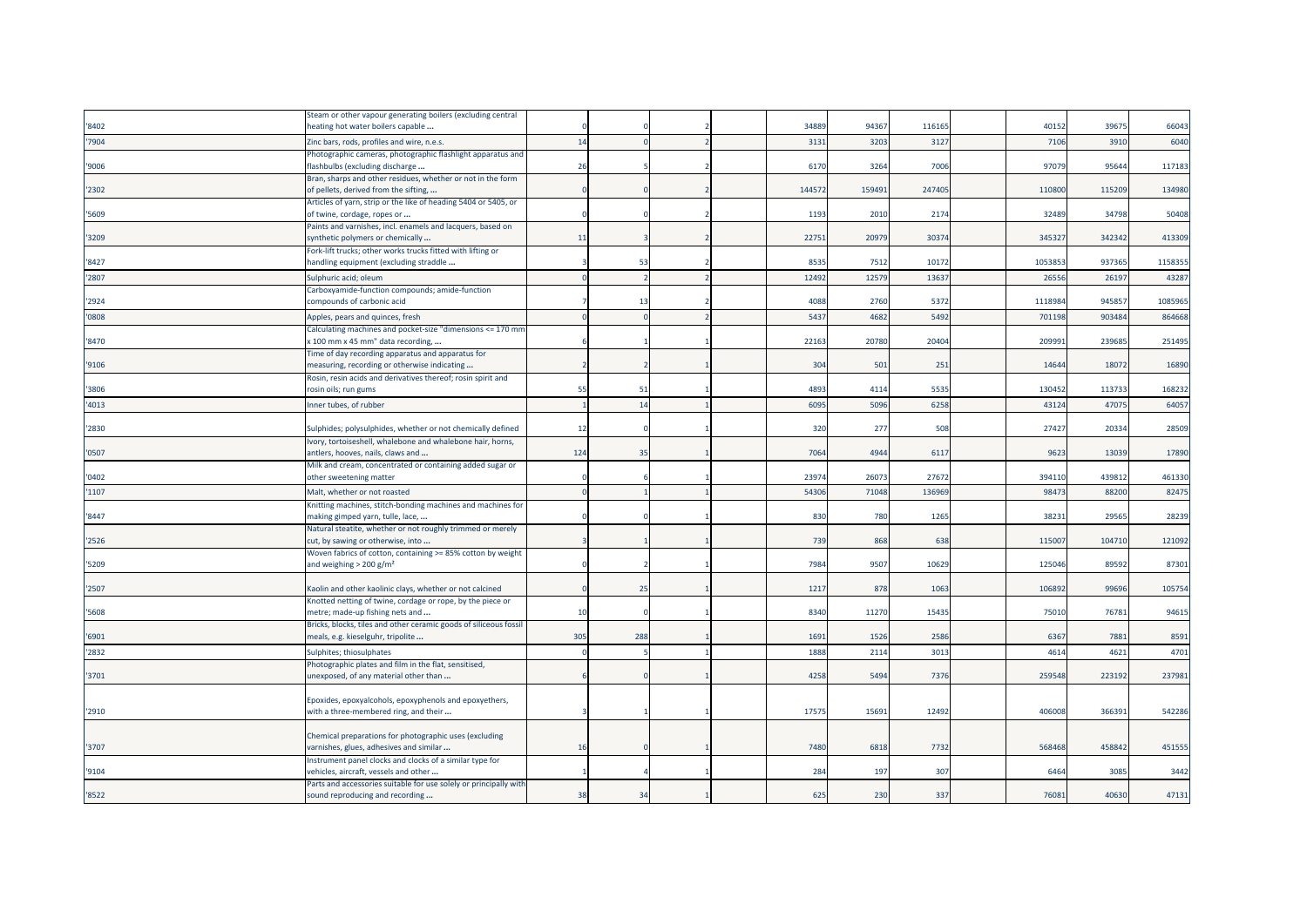|       | Woven fabrics of cotton, containing >= 85% cotton by weight        |    |    |  |                |        |        |        |        |        |
|-------|--------------------------------------------------------------------|----|----|--|----------------|--------|--------|--------|--------|--------|
| '5208 | and weighing $\leq$ 200 g/m <sup>2</sup>                           |    |    |  | 27236          | 3028   | 31143  | 23889  | 215399 | 211370 |
|       | Cyclic alcohols and their halogenated, sulphonated, nitrated       |    |    |  |                |        |        |        |        |        |
| '2906 | or nitrosated derivatives                                          |    |    |  | 213            | 314    | 504    | 146322 | 127200 | 157957 |
|       | Margarine, other edible mixtures or preparations of animal or      |    |    |  |                |        |        |        |        |        |
| '1517 | vegetable fats or oils and edible                                  | 10 | 10 |  | 207030         | 229107 | 414295 | 317911 | 316921 | 339562 |
|       | Colouring matter of vegetable or animal origin, incl. dye          |    |    |  |                |        |        |        |        |        |
| '3203 | extracts (excluding animal black),                                 |    |    |  | 3327           | 3298   | 4298   | 107891 | 111217 | 115156 |
| '2935 | Sulphonamides                                                      |    |    |  | 2149           | 3399   | 4745   | 51775  | 484030 | 346172 |
|       |                                                                    |    |    |  |                |        |        |        |        |        |
| '2523 | Cement, incl. cement clinkers, whether or not coloured             |    |    |  | 67808          | 8681   | 78167  | 177992 | 188455 | 186393 |
| '9702 | Original engravings, prints and lithographs                        |    |    |  | $\overline{1}$ |        |        | 15130  | 15956  | 22941  |
| '9620 | Monopods, bipods, tripods and similar articles                     | 18 |    |  | 278            | 571    | 884    | 61106  | 61731  | 88765  |
|       | Tar distilled from coal, from lignite or from peat, and other      |    |    |  |                |        |        |        |        |        |
| '2706 | mineral tars, whether or not                                       |    |    |  | 56994          | 2388   | 23073  |        |        |        |
|       | Limestone flux; limestone and other calcareous stone, of a         |    |    |  |                |        |        |        |        |        |
| '2521 | kind used for the manufacture of                                   |    |    |  | 1155           | 1043   | 11039  | 4255   | 31219  | 38781  |
|       | Niobium, tantalum, vanadium or zirconium ores and                  |    |    |  |                |        |        |        |        |        |
| '2615 | concentrates                                                       |    |    |  | 3340           | 13466  | 30868  |        |        |        |
|       |                                                                    |    |    |  |                |        |        |        |        |        |
| '2806 | Hydrogen chloride "hydrochloric acid"; chlorosulphuric acid        |    |    |  | 2845           | 2216   | 2260   | 14110  | 15619  | 22219  |
|       | Natural barium sulphate "barytes"; natural barium carbonate        |    |    |  |                |        |        |        |        |        |
| '2511 | 'witherite", whether or not calcined                               |    |    |  | 1098           | 1563   | 1290   | 25749  | 26324  | 27077  |
|       | Fats of bovine animals, sheep or goats (excluding oil and          |    |    |  |                |        |        |        |        |        |
| '1502 | oleostearin)                                                       |    |    |  | 482            | 447    | 1989   | 22790  | 21903  | 25709  |
| '0103 | Live swine                                                         |    |    |  | 1356           | 8701   | 8164   | 136280 | 109953 | 678026 |
|       | Fish, fresh or chilled (excluding fish fillets and other fish meat |    |    |  |                |        |        |        |        |        |
| '0302 | of heading 0304)                                                   |    |    |  | 3375           | 4439   | 8809   | 66456  | 562722 | 596799 |
|       | Cabbages, cauliflowers, kohlrabi, kale and similar edible          |    |    |  |                |        |        |        |        |        |
| '0704 | brassicas, fresh or chilled                                        |    |    |  | 2407           | 2403   | 2832   | 289894 | 339961 | 369632 |
|       |                                                                    |    |    |  |                |        |        |        |        |        |
|       | Colour lakes (other than Chinese or Japanese lacquer and           |    |    |  |                |        |        |        |        |        |
| '3205 | paints); preparations based on colour                              |    |    |  | 149            | 199    | 229    | 12197  | 10686  | 9934   |
|       |                                                                    |    |    |  |                |        |        |        |        |        |
|       | Wood tar; wood tar oils; wood creosote; wood naphtha;              |    |    |  |                |        |        |        |        |        |
| '3807 | regetable pitch; brewer's pitch and similar                        |    |    |  | 220:           | 3157   | 2827   | 1928   | 1122   | 1751   |
|       | Anti-freezing preparations and prepared de-icing fluids            |    |    |  |                |        |        |        |        |        |
| '3820 | (excluding prepared additives for mineral                          |    |    |  | 5906           | 4368   | 64334  | 73697  | 60860  | 75326  |
| '4003 | Reclaimed rubber in primary forms or in plates, sheets or strip    |    |    |  | 1502           | 796    | 1038   | 3873   | 5008   | 10060  |
|       |                                                                    |    |    |  |                |        |        |        |        |        |
|       | Gelatin, whether or not in square or rectangular sheets,           |    |    |  |                |        |        |        |        |        |
| '3503 | whether or not surface-worked or coloured,                         |    |    |  | 2575           | 3196   | 2881   | 221384 | 230465 | 202045 |
|       |                                                                    |    |    |  |                |        |        |        |        |        |
|       | Dextrins and other modified starches, e.g. pregelatinised or       |    |    |  |                |        |        |        |        |        |
| '3505 | esterified starches; glues based                                   |    |    |  | 7192           | 7140   | 7969   | 35800  | 338696 | 378318 |
| '3601 | Propellent powders                                                 |    |    |  | 9143           | 22436  |        | 2658   | 33126  | 40168  |
|       |                                                                    |    |    |  |                |        |        |        |        |        |
|       | Natural cork, raw or merely surface-worked or otherwise            |    |    |  |                |        |        |        |        |        |
| '4501 | cleaned; cork waste; crushed, powdered                             |    |    |  | $\overline{1}$ |        |        | 8446   | 6689   | 12839  |
|       |                                                                    |    |    |  | 80             | 41     | 16     | 57968  | 82080  | 65512  |
| '5202 | Cotton waste, incl. yarn waste and garnetted stock                 |    |    |  |                |        |        |        |        |        |
| '5204 | Cotton sewing thread, whether or not put up for retail sale        |    |    |  | 184            | 185    | 219    | 2379   | 4026   | 5343   |
|       |                                                                    |    |    |  |                |        |        |        |        |        |
| '5306 | Flax yarn                                                          |    |    |  | -52            | 26     | 21     | 5706   | 6437   | 6866   |
|       | Yarn of vegetable textile fibres; paper yarn (excluding flax       |    |    |  |                |        |        |        |        |        |
| '5308 | yarn, yarn of jute or of other                                     |    |    |  | 148            | 205    | 137    | 4986   | 3826   | 3878   |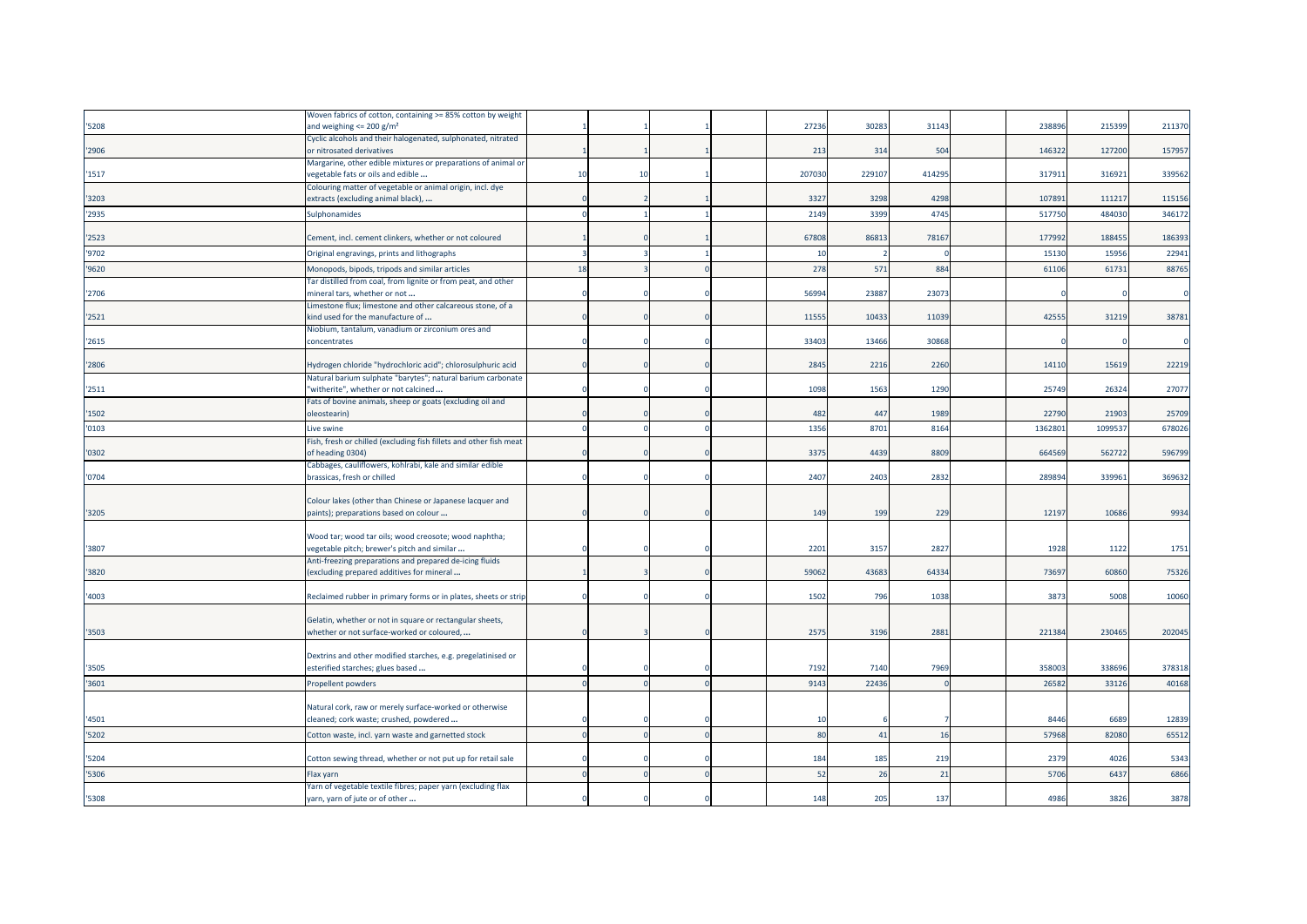|       | Woven fabrics of other vegetable textile fibres; woven fabrics    |    |     |  |       |        |        |        |        |        |
|-------|-------------------------------------------------------------------|----|-----|--|-------|--------|--------|--------|--------|--------|
| '5311 | of paper yarn (excluding those                                    |    |     |  | 22    | 22     | 280    | 2796   | 2129   | 2853   |
|       | Woven fabrics of artificial filament yarn, incl. monofilament of  |    |     |  |       |        |        |        |        |        |
| 5408  | >= 67 decitex and a maximum                                       |    |     |  | 939   | 964    | 756    | 59425  | 44421  | 37676  |
| '5002 | Raw silk "non-thrown"                                             |    |     |  | 13    |        |        | 3579   | 5980   | 5283   |
| '5007 | Woven fabrics of silk or of silk waste                            |    |     |  | 60    | 84     | 153    | 16304  | 10746  | 7933   |
|       | Armoured or reinforced safes, strongboxes and doors and           |    |     |  |       |        |        |        |        |        |
| '8303 | safe deposit lockers for strongrooms,                             | 64 |     |  | 4934  | 4263   | 7924   | 108851 | 110882 | 127271 |
|       | Auxiliary plant for use with boilers of heading 8402 or 8403,     |    |     |  |       |        |        |        |        |        |
| 8404  | e.g. economizers, superheaters,                                   |    |     |  | 25962 | 20168  | 15262  | 32445  | 42104  | 32328  |
|       | Stranded wire, cables, plaited bands and the like, of             |    |     |  |       |        |        |        |        |        |
| 7614  | aluminium (excluding such products electrically                   |    |     |  | 8317  | 8434   | 11750  | 49827  | 43409  | 59614  |
|       | Zinc waste and scrap (excluding ash and residues from zinc        |    |     |  |       |        |        |        |        |        |
| 7902  | production "heading 2620", ingots                                 |    |     |  | 23    | 475    | 1129   | 30627  | 15611  | 14803  |
|       | Electric shavers, hair clippers and hair-removing appliances,     |    |     |  |       |        |        |        |        |        |
| '8510 | with self-contained electric                                      |    |     |  | 12370 | 14859  | 16831  | 697347 | 828387 | 825034 |
|       | Special purpose motor vehicles (other than those principally      |    |     |  |       |        |        |        |        |        |
| '8705 | designed for the transport of                                     |    | 440 |  | 36503 | 414129 | 407577 | 818627 | 816445 | 814734 |
|       | Fishing vessels; factory ships and other vessels for processing   |    |     |  |       |        |        |        |        |        |
| '8902 | or preserving fishery products                                    |    |     |  | 22610 | 7353   | 26757  |        |        | 11601  |
|       | Frames and mountings for spectacles, goggles or the like, and     |    |     |  |       |        |        |        |        |        |
| '9003 | parts thereof, n.e.s.                                             |    |     |  | 2399  | 1833   | 3469   | 370883 | 296671 | 367837 |
|       | Watch straps, watch bands and watch bracelets, and parts          |    |     |  |       |        |        |        |        |        |
| '9113 | thereof, n.e.s.                                                   |    |     |  | 222   | 89     | 208    | 67112  | 59037  | 63946  |
|       |                                                                   |    |     |  |       |        |        |        |        |        |
|       | Master alloys of copper (excluding phosphorus-copper              |    |     |  |       |        |        |        |        |        |
| 7405  | compounds "copper phosphide" containing                           |    |     |  | 293   | 235    | 1988   | 54106  | 48762  | 79282  |
|       | Copper foil "whether or not printed or backed with paper,         |    |     |  |       |        |        |        |        |        |
| 7410  | paperboard, plastics or similar backing                           |    |     |  | 1927  | 1851   | 3627   | 99936  | 99483  | 130350 |
|       | Fabricated asbestos fibres; mixtures with a basis of asbestos     |    |     |  |       |        |        |        |        |        |
| '6812 | or with a basis of asbestos and                                   |    |     |  | 10132 | 9368   | 12308  |        |        |        |
|       | Worked mica and articles of mica, incl. agglomerated or           |    |     |  |       |        |        |        |        |        |
| '6814 | reconstituted mica, whether or not                                |    |     |  | 7994  | 6684   | 8545   | 29114  | 27274  | 33997  |
|       | Worn clothing and clothing accessories, blankets and              |    |     |  |       |        |        |        |        |        |
| '6309 | travelling rugs, household linen and articles                     |    |     |  | 1133  | 763    | 1000   | 31748  | 28050  | 50547  |
|       | Setts, curbstones and flagstones, of natural stone (excluding     |    |     |  |       |        |        |        |        |        |
| '6801 | slate)                                                            |    |     |  | 116   | 688    | 6843   | 130428 | 111729 | 110798 |
|       |                                                                   |    |     |  |       |        |        |        |        |        |
|       | Hand-woven tapestries of the type Gobelin, Flanders,              |    |     |  |       |        |        |        |        |        |
| 5805  | Aubusson, Beauvais and the like, and needle-worked                |    |     |  |       |        |        | 271    | 242    | 415    |
|       | Textile hosepiping and similar textile tubing, whether or not     |    |     |  |       |        |        |        |        |        |
| '5909 | impregnated or coated, with or                                    |    |     |  | 3934  | 2396   | 4124   | 14318  | 17467  | 16270  |
|       | /egetables, fruit, nuts, fruit-peel and other edible parts of     |    |     |  |       |        |        |        |        |        |
| '2006 | plants, preserved by sugar "drained,                              |    |     |  | 598   | 629    | 726    | 18569  | 20387  | 22880  |
| '0903 | Mate                                                              |    |     |  | 69    | 61     | 71     | 5039   | 6696   | 6483   |
|       | Hop cones, fresh or dried, whether or not ground, powdered        |    |     |  |       |        |        |        |        |        |
| '1210 | or in the form of pellets; lupulin                                |    |     |  | 1446  | 2623   | 2095   | 73896  | 87555  | 73722  |
|       | Bulbs, tubers, tuberous roots, corms, crowns and rhizomes,        |    |     |  |       |        |        |        |        |        |
| '0601 | dormant, in growth or in flower,                                  |    |     |  | 360   | 351    | 464    | 214663 | 229369 | 261214 |
|       | Carrots, turnips, salad beetroot, salsify, celeriac, radishes and |    |     |  |       |        |        |        |        |        |
| '0706 | similar edible roots, fresh                                       |    |     |  | 4075  | 3798   | 4542   | 258311 | 23988  | 246228 |
|       |                                                                   |    |     |  |       |        |        |        |        |        |
| '0807 | Melons, incl. watermelons, and papaws (papayas), fresh            |    |     |  | 4910  | 4784   | 4927   | 455316 | 517580 | 452794 |
|       |                                                                   |    |     |  |       |        |        |        |        |        |
|       | Live poultry, "fowls of the species Gallus domesticus, ducks,     |    |     |  |       |        |        |        |        |        |
| '0105 | geese, turkeys and guinea fowls"                                  |    |     |  | 13500 | 12167  | 15353  | 344504 | 347856 | 346604 |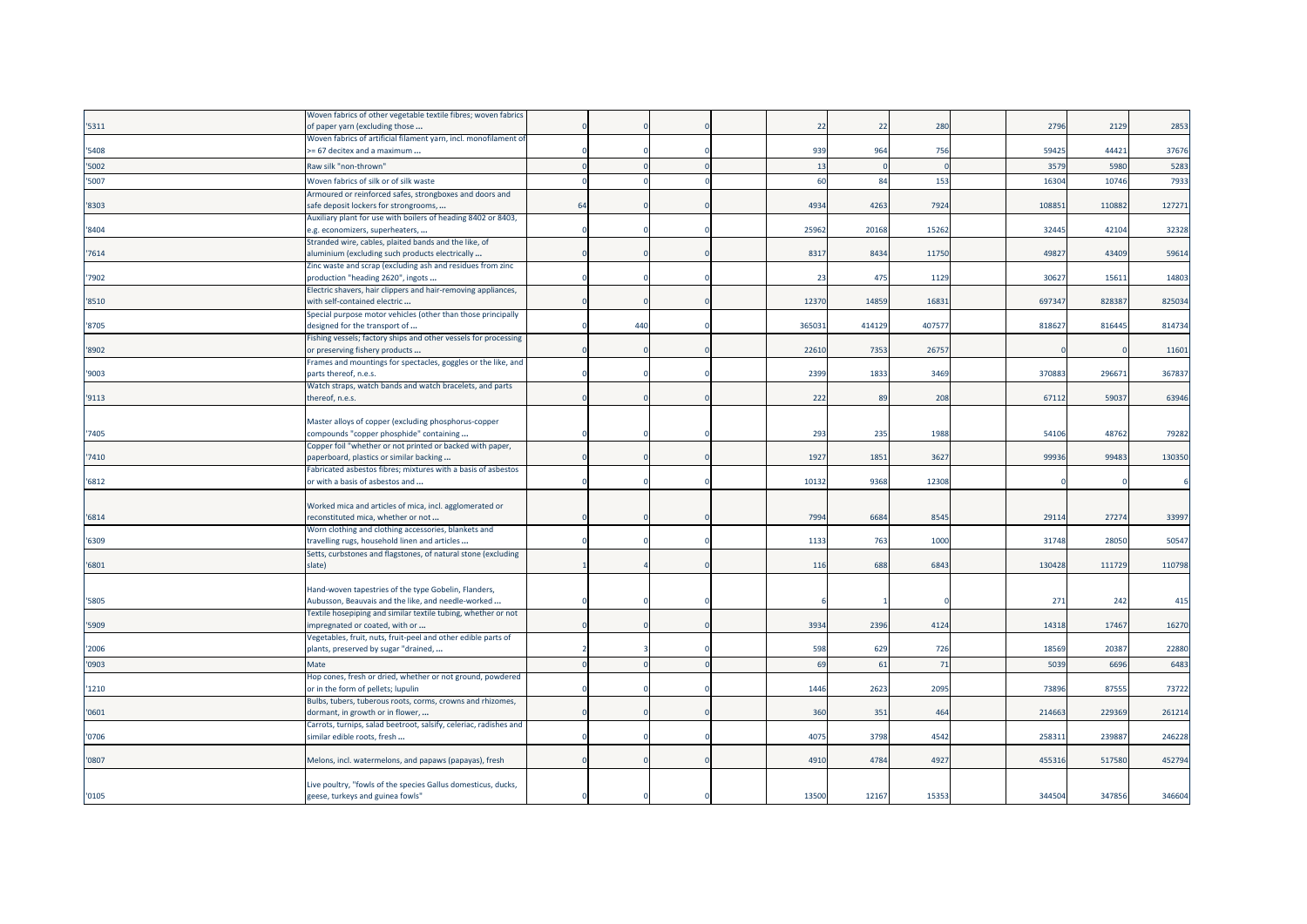| '0201 | Meat of bovine animals, fresh or chilled                                                         |     |     |  | 3986   | 13443  | 23928  | 1893261 | 1853107 | 1912828 |
|-------|--------------------------------------------------------------------------------------------------|-----|-----|--|--------|--------|--------|---------|---------|---------|
| '0203 | Meat of swine, fresh, chilled or frozen                                                          |     |     |  | 13199  | 265059 | 319621 | 186487  | 168429  | 1460629 |
| '2927 | Diazo-, azo- or azoxy-compounds                                                                  |     |     |  | 645    | 833    | 750    | 3686    | 31957   | 45070   |
| 3803  | Tall oil, whether or not refined                                                                 |     |     |  | 15426  | 20566  | 22396  | 9173    | 7848    | 9941    |
|       | Tanning extracts of vegetable origin; tannins and their salts,                                   |     |     |  |        |        |        |         |         |         |
| '3201 | ethers, esters and other derivatives                                                             |     |     |  | 1107   | 284    | 235    | 9735    | 9142    | 11607   |
| '2808 | Nitric acid; sulphonitric acids                                                                  |     |     |  | 4150   | 3530   | 3960   | 25025   | 23126   | 48692   |
|       | Ores and concentrates (excluding iron, manganese, copper,                                        |     |     |  |        |        |        |         |         |         |
| '2617 | nickel, cobalt, aluminium, lead,                                                                 |     |     |  | 52942  | 43822  | 52190  | 12      | 11      | 12      |
|       | Slag, dross, scalings and other waste from the manufacture of                                    |     |     |  |        |        |        |         |         |         |
| '2619 | iron or steel (excluding granulated                                                              |     | 59  |  | 104158 | 60380  | 92330  | 6850    | 7448    | 9383    |
| '2702 | Lignite, whether or not agglomerated (excluding jet)                                             |     |     |  | 50450  | 458459 | 886976 | 5739    | 17274   | 13104   |
|       | Jute and other textile bast fibres, raw or processed, but not                                    |     |     |  |        |        |        |         |         |         |
| '5303 | spun; tow and waste of such fibres,                                                              |     |     |  | 21     | 30     | 17     | 3583    | 2048    | 3825    |
| '5516 | Woven fabrics of artificial staple fibres                                                        |     |     |  | 969    | 1061   | 1609   | 70881   | 64852   | 58851   |
|       | Walking sticks, seat-sticks, whips, riding-crops and the like                                    |     |     |  |        |        |        |         |         |         |
| '6602 | (excluding measure walking sticks,                                                               |     |     |  | 225    | 162    | 245    | 23761   | 25458   | 28689   |
|       | Woven pile fabrics and chenille fabrics (excluding terry                                         |     |     |  |        |        |        |         |         |         |
| '5801 | towelling and similar woven terry                                                                |     |     |  | 3491   | 3631   | 4705   | 66215   | 59194   | 66787   |
| '5807 | Labels, badges and similar articles, of textile materials, in the<br>piece, in strips or cut to  |     |     |  | 820    | 1190   | 1483   | 19242   | 17095   | 19183   |
|       | Woven fabrics of metal thread and woven fabrics of                                               |     |     |  |        |        |        |         |         |         |
| '5809 | metallised yarn of heading 5605, of a kind                                                       |     |     |  | 11     | 18     | 16     | 1523    | 1363    | 1827    |
|       | Pile fabrics, incl. "long pile" fabrics and terry fabrics, knitted                               |     |     |  |        |        |        |         |         |         |
| '6001 | or crocheted                                                                                     |     |     |  | 9884   | 11269  | 16544  | 44687   | 52716   | 52162   |
| 5107  | Yarn of combed wool (excluding that put up for retail sale)                                      |     |     |  | 39     | 55     |        | 164555  | 108542  | 120815  |
|       | Woven fabrics of coarse animal hair or of horsehair (excluding                                   |     |     |  |        |        |        |         |         |         |
| '5113 | fabrics for technical uses of                                                                    |     |     |  | 6      | 28     | 41     | 213     | 110     | 137     |
|       | Cotton yarn containing predominantly, but < 85% cotton by                                        |     |     |  |        |        |        |         |         |         |
| '5206 | weight (excluding sewing thread and                                                              |     |     |  | 1266   | 1426   | 1559   | 23630   | 17220   | 23066   |
|       | Silk yarn (excluding that spun from silk waste and that put up                                   |     |     |  |        |        |        |         |         |         |
| '5004 | for retail sale)<br>Yarn spun from silk waste (excluding that put up for retail                  |     |     |  |        |        |        | 2689    | 2595    | 2682    |
| '5005 | sale)                                                                                            |     |     |  |        |        |        | 4217    | 3637    | 3086    |
|       | Bobbins, spools, cops and similar supports of paper pulp,                                        |     |     |  |        |        |        |         |         |         |
| '4822 | paper or paperboard, whether or not                                                              |     |     |  | 1268   | 1274   | 2199   | 27121   | 26285   | 34645   |
|       | Raw skins of sheep or lambs, fresh, or salted, dried, limed,                                     |     |     |  |        |        |        |         |         |         |
| '4102 | pickled or otherwise preserved,                                                                  |     |     |  |        | 106    | 289    | 988     | 557     | 941     |
| '4104 | Tanned or crust hides and skins of bovine "incl. buffalo" or<br>equine animals, without hair on, |     |     |  | 149    | 895    | 2918   | 54874   | 35515   | 52188   |
|       |                                                                                                  |     |     |  |        |        |        |         |         |         |
| '3912 | Cellulose and its chemical derivatives, n.e.s., in primary forms                                 |     |     |  | 8863   | 6980   | 11286  | 242927  | 254453  | 274682  |
|       | Biodiesel and mixtures thereof, not containing or containing <                                   |     |     |  |        |        |        |         |         |         |
| '3826 | 70 % by weight of petroleum                                                                      |     |     |  | 11     | 28     | 64     | 1359298 | 1604475 | 1797207 |
|       | Preparations and charges for fire-extinguishers; charged fire-                                   |     |     |  | 3494   |        |        |         | 6572    |         |
| '3813 | extinguishing grenades (excluding<br>Roofing tiles, chimney pots, cowls, chimney liners,         |     |     |  |        | 1878   | 2248   | 7033    |         | 6282    |
| '6905 | architectural ornaments and other ceramic                                                        |     |     |  | 260    | 46     | 76     | 14506   | 19384   | 21467   |
|       | Paving blocks, slabs, bricks, squares, tiles and other articles of                               |     |     |  |        |        |        |         |         |         |
| '7016 | pressed or moulded glass,                                                                        | 675 | 504 |  | 2413   | 3002   | 988    | 39763   | 42238   | 54839   |
|       | Base metals clad with silver, not further worked than semi-                                      |     |     |  |        |        |        |         |         |         |
| '7107 | nanufactured<br>Base metals or silver, clad with gold, not further worked than                   |     |     |  |        |        |        | 2522    | 2959    | 3992    |
| '7109 | semi-manufactured                                                                                |     |     |  |        |        |        | 11531   | 7326    | 8546    |
|       |                                                                                                  |     |     |  |        |        |        |         |         |         |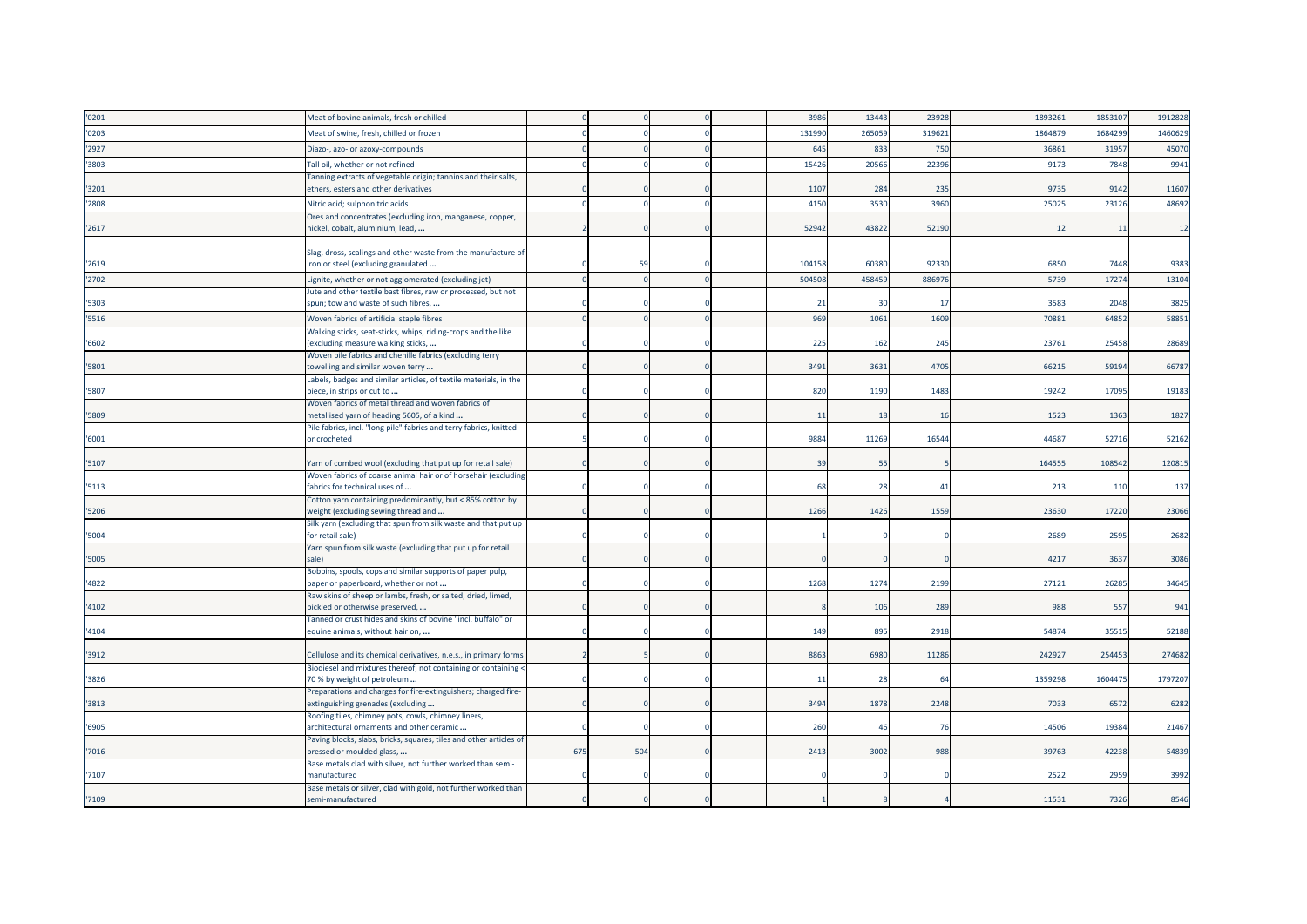|       | Sets of two or more tools of heading 8202 to 8205, put up in                                      |      |      |  |          |         |         |        |        |        |
|-------|---------------------------------------------------------------------------------------------------|------|------|--|----------|---------|---------|--------|--------|--------|
| '8206 | sets for retail sale                                                                              | 11   |      |  | 6159     | 6789    | 8020    | 114012 | 115063 | 133256 |
|       | Scissors, tailors' shears and similar shears, and blades                                          |      |      |  |          |         |         |        |        |        |
| '8213 | therefor, of base metal (excluding                                                                |      |      |  | 1309     | 1363    | 1960    | 47908  | 51242  | 61020  |
|       | Sewing needles, knitting needles, bodkins, crochet hoods,                                         |      |      |  |          |         |         |        |        |        |
| '7319 | embroidery stilettos and similar                                                                  |      |      |  | 339      | 332     | 381     | 16712  | 14407  | 12057  |
|       | Nickel mattes, nickel oxide sinters and other intermediate                                        |      |      |  |          |         |         |        |        |        |
| '7501 | products of nickel metallurgy                                                                     | 409  |      |  | 103883   | 1062970 | 1078437 | 421    |        | 282    |
|       | Tubes, pipes and tube or pipe fittings "e.g., couplings, elbows,                                  |      |      |  |          |         |         |        |        |        |
| '7507 | sleeves", of nickel                                                                               |      |      |  | 3438     | 64      | 756     | 56307  | 70775  | 69574  |
|       |                                                                                                   |      |      |  |          |         |         |        |        |        |
|       | Lead waste and scrap (excluding ashes and residues from lead                                      |      |      |  |          |         |         |        |        |        |
| '7802 | production "heading No 2620",                                                                     |      |      |  | 59       |         | 14      | 27150  | 19808  | 33331  |
|       | Electrical signalling, safety or traffic control equipment for                                    |      |      |  |          |         |         |        |        |        |
| '8530 | railways, tramways, roads, inland                                                                 |      |      |  | 11248    | 18961   | 24622   | 97780  | 101842 | 98881  |
|       | Carriages for disabled persons, whether or not motorised or                                       |      |      |  |          |         |         |        |        |        |
| '8713 | otherwise mechanically propelled                                                                  |      |      |  | 2871     | 2969    | 2798    | 105400 | 106507 | 116170 |
| '8715 | Baby carriages and parts thereof, n.e.s.                                                          |      |      |  |          |         |         | 171901 | 186076 | 196024 |
|       | Buttons, press-fasteners, snap-fasteners and press studs,                                         |      |      |  |          |         |         |        |        |        |
| '9606 | button moulds and other parts of                                                                  |      |      |  | 1812     | 2065    | 3083    | 37168  | 30329  | 29068  |
|       | Cases for wrist-watches, pocket-watches and other watches,                                        |      |      |  |          |         |         |        |        |        |
| '9111 | incl. stop-watches, of heading 9101                                                               |      |      |  |          |         |         | 43580  | 36281  | 46156  |
|       | Portable electric lamps designed to function by their own                                         |      |      |  |          |         |         |        |        |        |
| '8513 | source of energy, e.g. dry batteries,                                                             |      |      |  | 3522     | 3180    | 4021    | 183685 | 178358 | 221542 |
|       |                                                                                                   |      |      |  |          |         |         |        |        |        |
|       | Railway or tramway maintenance or service vehicles, whether                                       |      |      |  |          |         |         |        |        |        |
| '8604 | or not self-propelled, e.g., workshops,                                                           |      |      |  | 2822     | 10002   | 10810   | 83542  | 40940  | 10468  |
| '8904 | Tugs and pusher craft                                                                             |      |      |  | 46158    | 58138   | 164019  | 6010   | 7965   | 11408  |
|       | Clock movements, complete and assembled (excluding watch                                          |      |      |  |          |         |         |        |        |        |
| '9109 | movements)                                                                                        |      |      |  | 29       | 19      | 43      | 2133   | 2213   | 2884   |
|       |                                                                                                   |      |      |  |          |         |         |        |        |        |
|       | Breathing appliances and gas masks (excluding protective                                          |      |      |  |          |         |         |        |        |        |
| '9020 | masks having neither mechanical parts                                                             | 51   | 12   |  | 14784    | 19654   | 16088   | 201150 | 264591 | 175468 |
|       | Worked ivory, bone, tortoiseshell, horn, antlers, coral, mother                                   |      |      |  | -88      | 24      | 36      |        |        |        |
| '9601 | of-pearl and other animal carving                                                                 |      |      |  |          |         |         |        |        |        |
| '9605 | Travel sets for personal toilet, sewing or shoe or clothes                                        |      |      |  |          |         |         | 6300   | 5238   | 6900   |
|       |                                                                                                   |      |      |  |          |         |         |        |        |        |
|       | cleaning (excluding manicure sets)                                                                |      |      |  | 197      | 724     | 1895    | 10553  | 8535   | 8740   |
|       | Machinery for preparing or making up tobacco, not specified                                       |      |      |  |          |         |         |        |        |        |
| '8478 | or included elsewhere in this chapter;                                                            |      | 227  |  | 4282     | 10004   | 2823    | 118800 | 83352  | 57020  |
| '8502 | Electric generating sets and rotary converters                                                    | 60   |      |  | 8560     | 44324   | 64715   | 40932  | 402278 | 431660 |
| '8446 | Weaving machines "looms"                                                                          |      |      |  | 966      | 623     | 1324    | 12674  | 13918  | 16644  |
|       |                                                                                                   |      |      |  |          |         |         |        |        |        |
| '8406 | Steam turbines and other vapour turbines; parts thereof                                           | 1332 | 1557 |  | 52458    | 55889   | 275909  | 158840 | 160596 | 106244 |
|       | Bars and rods of alloy steel other than stainless, hot-rolled, in                                 |      |      |  |          |         |         |        |        |        |
| '7227 | irregularly wound coils                                                                           |      |      |  | 28901    | 21740   | 87663   | 283976 | 246679 | 356950 |
|       | Pearls, natural or cultured, whether or not worked or graded,                                     |      |      |  |          |         |         |        |        |        |
| '7101 | but not strung, mounted or set,                                                                   |      |      |  | $\sim$ 4 | -44     | 45      | 8575   | 5787   | 8323   |
| '7316 | Anchors, grapnels and parts thereof, of iron or steel                                             |      |      |  | 99       | 472     | 43      | 2338   | 2035   | 3306   |
|       | Used or new rags, scrap twine, cordage, rope and cables and                                       |      |      |  |          |         |         |        |        |        |
| '6310 | worn-out articles thereof, of textile                                                             |      |      |  | 204      | 269     | 545     | 22400  | 21716  | 25618  |
|       | Skins and other parts of birds with their feathers or down,                                       |      |      |  |          |         |         |        |        |        |
| '6701 | feathers, parts of feathers, down                                                                 |      |      |  | 941      | 675     | 586     | 5853   | 4979   | 4737   |
|       | Woven fabrics of cotton, containing predominantly, but <                                          |      |      |  |          |         |         |        |        |        |
| '5211 | 85% cotton by weight, mixed principally                                                           |      |      |  | 1077     | 9457    | 9981    | 77006  | 60406  | 74980  |
| '5301 | Flax, raw or processed, but not spun; flax tow and waste, incl.<br>yarn waste and garnetted stock |      |      |  | 5194     | 3116    | 11143   | 3587   | 3587   | 3423   |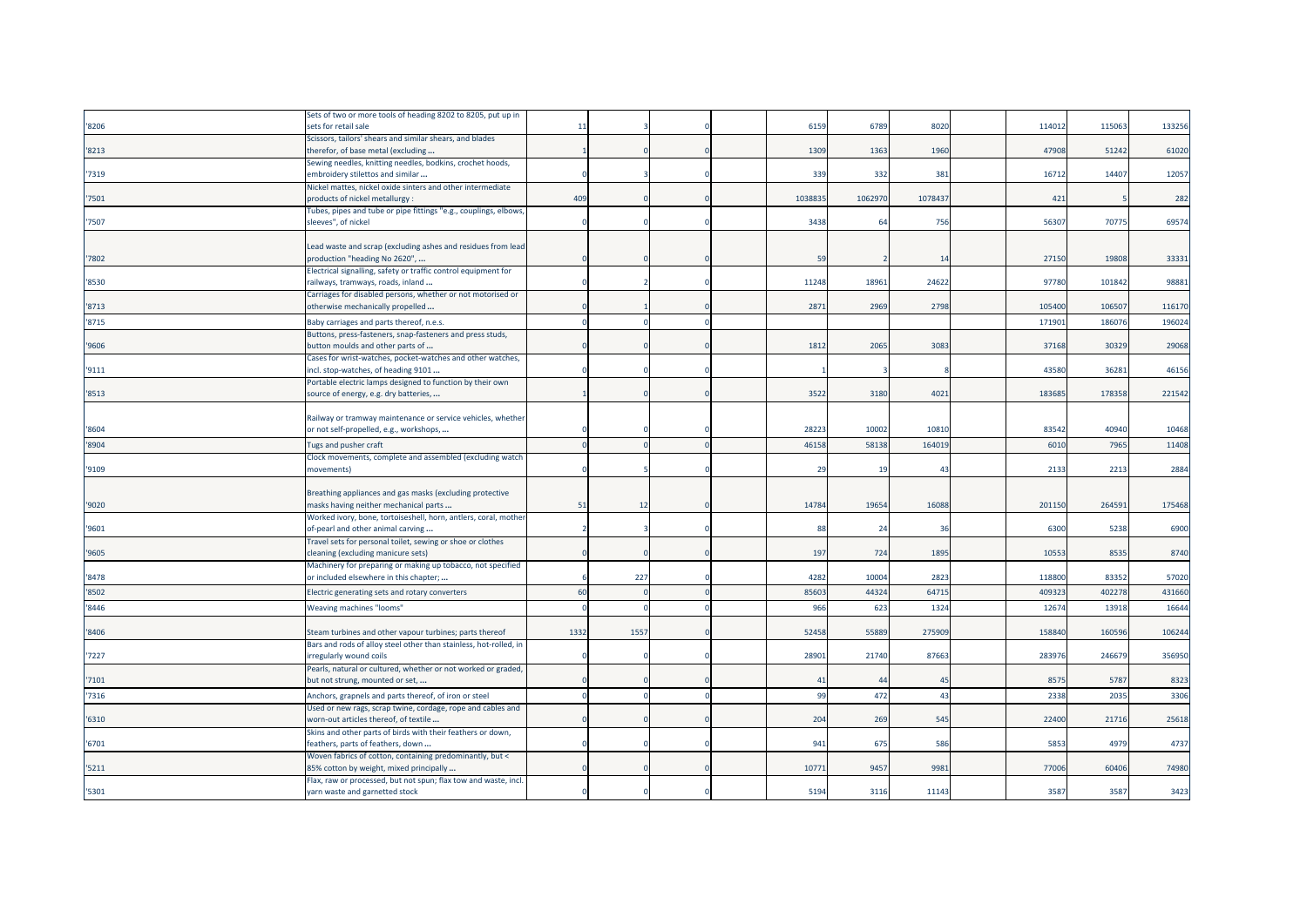|       | Frue hemp "Cannabis sativa L.", raw or processed, but not                                      |    |    |  |          |        |        |                 |        |        |
|-------|------------------------------------------------------------------------------------------------|----|----|--|----------|--------|--------|-----------------|--------|--------|
| '5302 | spun; tow and waste of true hemp,                                                              |    |    |  | $\Delta$ | 52     | 363    | 3646            | 2913   | 3992   |
|       | Artificial monofilament of >= 67 decitex and with a cross                                      |    |    |  |          |        |        |                 |        |        |
| '5405 | sectional dimension of <= 1 mm; strip                                                          |    |    |  |          |        |        | 62 <sup>9</sup> | 391    | 454    |
|       | Man-made filament yarn, put up for retail sale (excluding                                      |    |    |  |          |        |        |                 |        |        |
| '5406 | sewing thread)                                                                                 |    |    |  | 11       | 50     | 42     | 2147            | 2265   | 3012   |
|       | Synthetic staple fibres, not carded, combed or otherwise                                       |    |    |  |          |        |        |                 |        |        |
| '5503 | processed for spinning                                                                         |    |    |  | 9075     | 9658   | 17154  | 55023           | 467164 | 620000 |
| '5506 | Synthetic staple fibres, carded, combed or otherwise<br>processed for spinning                 |    |    |  | 285      | 234    | 250    | 3220            | 4100   | 6197   |
|       | Yarn of artificial staple fibres (excluding sewing thread and                                  |    |    |  |          |        |        |                 |        |        |
| '5510 | yarn put up for retail sale)                                                                   |    |    |  | 277      | 575    | 138    | 24387           | 19366  | 24262  |
|       | Carpets and other floor coverings, of felt, not tufted or                                      |    |    |  |          |        |        |                 |        |        |
| '5704 | flocked, whether or not made up                                                                |    |    |  | 546      | 524    | 752    | 125131          | 112981 | 115111 |
|       |                                                                                                |    |    |  |          |        |        |                 |        |        |
| '5803 | Gauze (excluding narrow woven fabrics of heading 5806)                                         |    |    |  |          |        | 59     | 1995            | 1511   | 2856   |
| '5905 | <b>Textile wallcoverings</b>                                                                   |    |    |  | 39       | 23     | 40     | 1902            | 1858   | 2404   |
|       | mpregnated, coated or covered textile fabrics; painted                                         |    |    |  |          |        |        |                 |        |        |
| '5907 | canvas being theatrical scenery, studio                                                        |    |    |  | 1250     | 1324   | 1370   | 46158           | 3993   | 42553  |
|       |                                                                                                |    |    |  |          |        |        |                 |        |        |
| '3602 | Prepared explosives (excluding propellent powders)                                             |    |    |  | 40010    | 41891  |        | 2581            | 28375  | 28555  |
|       | Pickling preparations for metal surfaces; fluxes and other                                     |    |    |  |          |        |        |                 |        |        |
| '3810 | auxiliary preparations for soldering,                                                          |    |    |  | 2149     | 2285   | 3252   | 62390           | 52716  | 65042  |
|       |                                                                                                |    |    |  |          |        |        |                 |        |        |
|       | Residual products of the chemical or allied industries, n.e.s.;                                |    |    |  |          |        |        |                 |        |        |
| '3825 | municipal waste; sewage sludge;                                                                |    |    |  | 13854    | 3430   | 12095  | 9560            | 11788  | 13001  |
| '3913 | Natural polymers, e.g. alginic acid, and modified natural<br>polymers, e.g. hardened proteins, |    | 23 |  | 4445     | 4916   | 2565   | 171236          | 179818 | 209546 |
|       | Halogenated, sulphonated, nitrated or nitrosated derivatives                                   |    |    |  |          |        |        |                 |        |        |
| '2908 | of phenols or phenol-alcohols                                                                  |    |    |  | 27       | 47     | 89     | 14328           | 14123  | 13630  |
|       | Articles of natural cork (excluding cork in square or                                          |    |    |  |          |        |        |                 |        |        |
| '4503 | ectangular blocks, plates, sheets or                                                           |    |    |  | 217      | 253    | 281    | 1495            | 11894  | 13696  |
|       | Basketwork, wickerwork and other articles, made directly to                                    |    |    |  |          |        |        |                 |        |        |
| '4602 | shape from plaiting materials or                                                               |    |    |  | 488      | 641    | 862    | 113184          | 125735 | 161880 |
|       | Composition leather with a basis of leather or leather fibre, in                               |    |    |  |          |        |        |                 |        |        |
| '4115 | slabs, sheets or strip, whether                                                                |    |    |  | 183      | 149    | 184    | 3043            | 1738   | 3031   |
|       | Carbon paper, self-copy paper and other copying or transfer                                    |    |    |  |          |        |        |                 |        |        |
| '4816 | papers, in rolls of a width of                                                                 |    |    |  | 425      | 383    | 424    | 5302            | 5576   | 5799   |
|       | Artificial fur and articles thereof (excluding gloves made of                                  |    |    |  |          |        |        |                 |        |        |
| '4304 | leather and artificial fur, footware                                                           | 10 |    |  | 745      | 791    | 944    | 351             | 3686   | 3229   |
|       | Carded or combed yarn of fine animal hair (excluding that of                                   |    |    |  |          |        |        |                 |        |        |
| '5108 | wool or that put up for retail                                                                 |    |    |  |          |        |        | 10339           | 7427   | 8931   |
| '2608 | Zinc ores and concentrates                                                                     |    |    |  | 21132    | 174165 | 322249 | 27338           | 19686  | 359772 |
| '2611 | Tungsten ores and concentrates                                                                 |    |    |  | 24327    | 2043   | 2516   |                 | 18     |        |
| '1803 | Cocoa paste, whether or not defatted                                                           |    |    |  | 1503     | 1753   | 2980   | 26042           | 335168 | 333394 |
| '2837 | Cyanides, cyanide oxides and complex cyanides                                                  |    |    |  | 4935     | 46342  | 54217  | 839             | 583    | 6651   |
| '2802 | Sulphur, sublimed or precipitated; colloidal sulphur                                           |    |    |  |          | 34     |        | 356             | 254    | 400    |
|       |                                                                                                |    |    |  |          |        |        |                 |        |        |
| '0701 | Potatoes, fresh or chilled                                                                     |    |    |  | 3681     | 50469  | 20519  | 360218          | 25327  | 223566 |
| '0708 | Leguminous vegetables, shelled or unshelled, fresh or chilled                                  |    |    |  | 243      | 390    | 291    | 8760            | 95966  | 97287  |
| '0407 | Birds' eggs, in shell, fresh, preserved or cooked                                              |    |    |  | 3691     | 34969  | 43946  | 63434           | 649496 | 600096 |
|       | Coconuts, Brazil nuts and cashew nuts, fresh or dried,                                         |    |    |  |          |        |        |                 |        |        |
| '0801 | whether or not shelled or peeled                                                               |    |    |  | 817      | 1373   | 4944   | 579343          | 602593 | 561969 |
| '0806 | Grapes, fresh or dried                                                                         |    |    |  | 2157     | 2182   | 3432   | 851169          | 976502 | 936681 |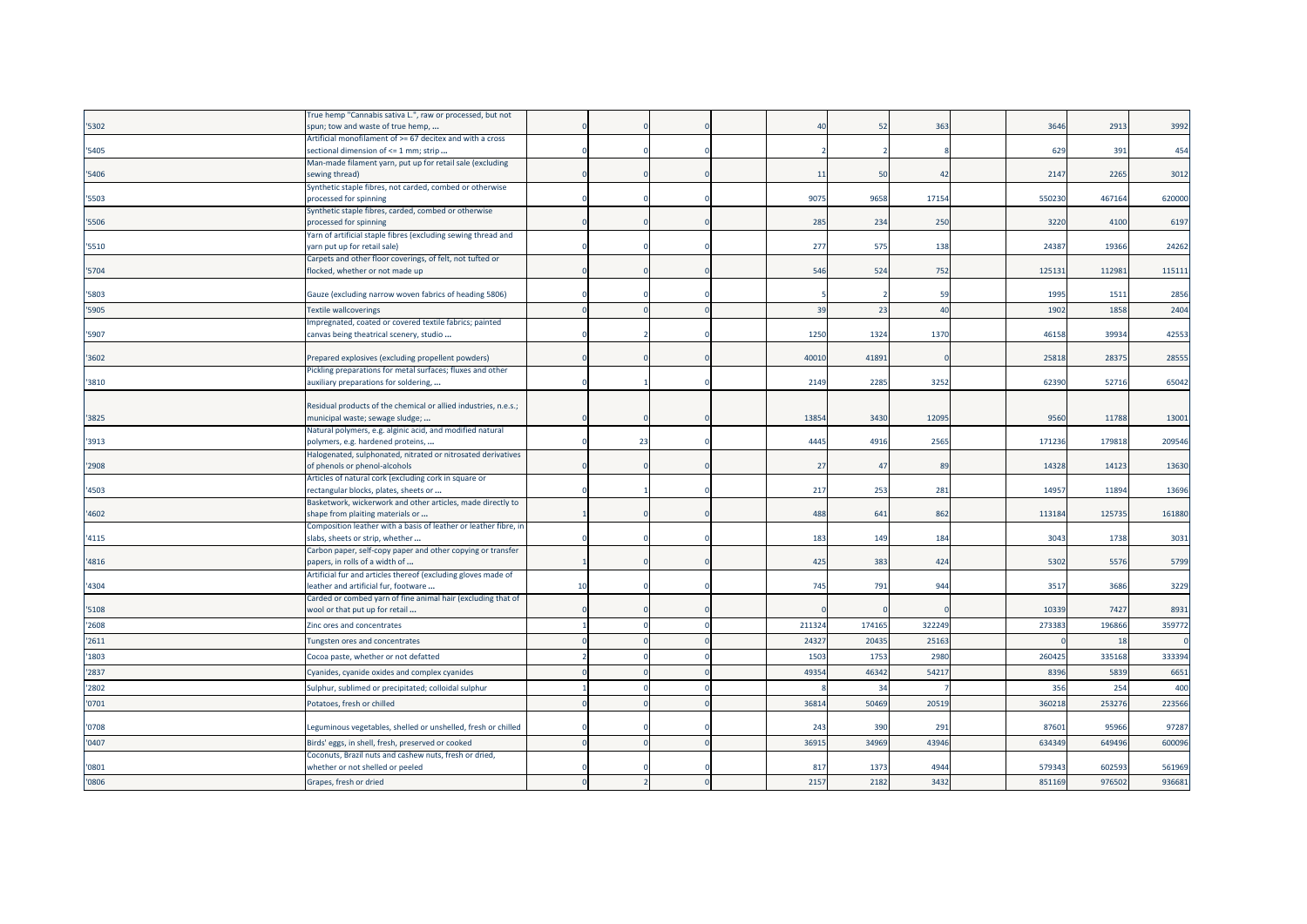|       | Fruit and nuts, provisionally preserved, e.g. by sulphur dioxide                                    |    |  |                       |         |        |         |         |         |
|-------|-----------------------------------------------------------------------------------------------------|----|--|-----------------------|---------|--------|---------|---------|---------|
| '0812 | gas, in brine, in sulphur                                                                           |    |  | $\mathbf{1}^{\prime}$ | 14      |        | 10367   | 9639    | 11060   |
| '0204 | Meat of sheep or goats, fresh, chilled or frozen                                                    |    |  | 5278                  | 271     | 1144   | 394110  | 429624  | 320003  |
|       | Sausages and similar products, of meat, offal or blood; food                                        |    |  |                       |         |        |         |         |         |
| '1601 | preparations based on these products                                                                |    |  | 7291:                 | 9281    | 126330 | 624750  | 718325  | 769023  |
|       | Extracts and juices of meat, fish or crustaceans, molluscs and                                      |    |  |                       |         |        |         |         |         |
| '1603 | other aquatic invertebrates                                                                         |    |  | $\frac{15}{25}$       | $_{11}$ | 10     | 1968    | 16810   | 10664   |
|       | Fats and oils and their fractions of fish or marine mammals,                                        |    |  |                       |         |        |         |         |         |
| '1504 | whether or not refined (excluding                                                                   |    |  | 661                   | 3743    | 6338   | 2015    | 22286   | 32278   |
|       | Olive oil and its fractions obtained from the fruit of the olive                                    |    |  |                       |         |        |         |         |         |
| '1509 | tree solely by mechanical                                                                           |    |  | 866                   | 989     | 1356   | 322712  | 365062  | 391936  |
|       | Chlorates and perchlorates; bromates and perbromates;                                               |    |  |                       |         |        |         |         |         |
| '2829 | iodates and periodates                                                                              |    |  | 226                   | 220     | 126    | 1529    | 13914   | 15781   |
|       | Yarn of coarse animal hair or of horsehair, incl. gimped                                            |    |  |                       |         |        |         |         |         |
| '5110 | norsehair yarn, whether or not put<br>Woven fabrics of carded wool or of carded fine animal hair    |    |  |                       |         |        | 451     | 396     | 98      |
| '5111 | (excluding fabrics for technical                                                                    |    |  | 1564                  | 963     | 1606   | 36359   | 30648   | 28534   |
|       | Coconut, abaca "Manila hemp or Musa textilis Nee", ramie,                                           |    |  |                       |         |        |         |         |         |
| '5305 | agave and other vegetable textile                                                                   |    |  | -1                    | 50      | 37     | 862     | 8696    | 14693   |
|       | Sewing thread of man-made filaments, whether or not put up                                          |    |  |                       |         |        |         |         |         |
| '5401 | or retail sale                                                                                      |    |  | 2570                  | 2858    | 2996   | 60928   | 61331   | 72754   |
|       | Artificial staple fibres, not carded, combed or otherwise                                           |    |  |                       |         |        |         |         |         |
| '5504 | processed for spinning                                                                              |    |  | 152                   | 276     | 1137   | 121031  | 88128   | 105421  |
|       | Woven fabrics containing predominantly, but < 85% synthetic                                         |    |  |                       |         |        |         |         |         |
| '5513 | staple fibres by weight, mixed                                                                      |    |  | 1142                  | 921     | 1195   | 28778   | 25270   | 20746   |
|       | Woven fabrics containing predominantly, but < 85% synthetic                                         |    |  |                       |         |        |         |         |         |
| '5514 | staple fibres by weight, mixed                                                                      |    |  | 6196                  | 8461    | 9721   | 6728    | 61885   | 70503   |
|       |                                                                                                     |    |  |                       |         |        |         |         |         |
|       | Cinematographic film, exposed and developed, whether or                                             |    |  |                       |         |        |         |         |         |
| '3706 | not incorporating soundtrack or consisting                                                          |    |  | 21                    |         |        | 37      | 18      | 26      |
|       | Articles of apparel and clothing accessories, incl. gloves,                                         |    |  |                       |         |        |         |         |         |
| '4015 | mittens and mitts, for all purposes,                                                                |    |  | 8428                  | 12432   | 17507  | 651034  | 1120454 | 2209341 |
|       | Hard rubber, e.g. ebonite, in all forms, incl. waste and scrap;                                     |    |  |                       |         |        |         |         |         |
| '4017 | articles of hard rubber, n.e.s.<br>Tanned or crust hides and skins of goats or kids, pigs, reptiles |    |  | 321                   | 424     | 662    | 7408    | 5455    | 6495    |
| '4106 | and other animals, without                                                                          |    |  | 979                   | 822     | 574    | 3388    | 1543    | 2535    |
|       | Cut flowers and flower buds of a kind suitable for bouquets or                                      |    |  |                       |         |        |         |         |         |
| '0603 | for ornamental purposes, fresh,                                                                     |    |  | 710                   | 623     | 1193   | 119480  | 1195497 | 1497273 |
|       |                                                                                                     |    |  | 550                   |         | 8542   | 142677  | 155966  | 1685740 |
| '0702 | Tomatoes, fresh or chilled                                                                          |    |  |                       | 6784    |        |         |         |         |
| '0805 | Citrus fruit, fresh or dried                                                                        |    |  | 1128                  | 1197    | 11506  | 1180736 | 1565169 | 1509903 |
|       | Meat of horses, asses, mules or hinnies, fresh, chilled or                                          |    |  |                       |         |        |         |         |         |
| '0205 | frozen                                                                                              |    |  | 82                    | 216     | 553    | 4314    | 4963    | 4608    |
|       | Meat and edible offal of fowls of the species Gallus                                                |    |  |                       | 42732   |        |         |         | 1752208 |
| '0207 | domesticus, ducks, geese, turkeys and<br>Aquatic invertebrates other than crustaceans and molluscs, |    |  | 32647                 |         | 537985 | 185797  | 1650403 |         |
| '0308 | ive, fresh, chilled, frozen, dried,                                                                 |    |  | 3531                  | 33711   | 37177  | 281     | 3759    | 4809    |
|       |                                                                                                     |    |  |                       |         |        |         |         |         |
|       | Whey, whether or not concentrated or containing added                                               |    |  |                       |         |        |         |         |         |
| '0404 | sugar or other sweetening matter; products                                                          |    |  | 5718                  | 11605   | 22198  | 25508   | 246953  | 307747  |
|       | Butter, incl. dehydrated butter and ghee, and other fats and                                        |    |  |                       |         |        |         |         |         |
| '0405 | oils derived from milk; dairy                                                                       |    |  | 8648                  | 15362   | 18191  | 83041   | 798128  | 931833  |
|       | Flours and meals of oil seeds or oleaginous fruits (excluding                                       |    |  |                       |         |        |         |         |         |
| '1208 | nustard)                                                                                            | 15 |  | 1780                  | 1713    | 2221   | 4753    | 34228   | 21576   |
| '0907 | Cloves, whole fruit, cloves and stems                                                               |    |  | 250                   | 435     | 375    | 6758    | 6687    | 6384    |
| '0908 | Nutmeg, mace and cardamoms                                                                          |    |  | 185                   | 253     | 194    | 3775    | 43323   | 47639   |
|       |                                                                                                     |    |  |                       |         |        |         |         |         |
| '1004 | Oats                                                                                                | 52 |  | 2060                  | 1452    | 49343  | 12199   | 14941   | 151864  |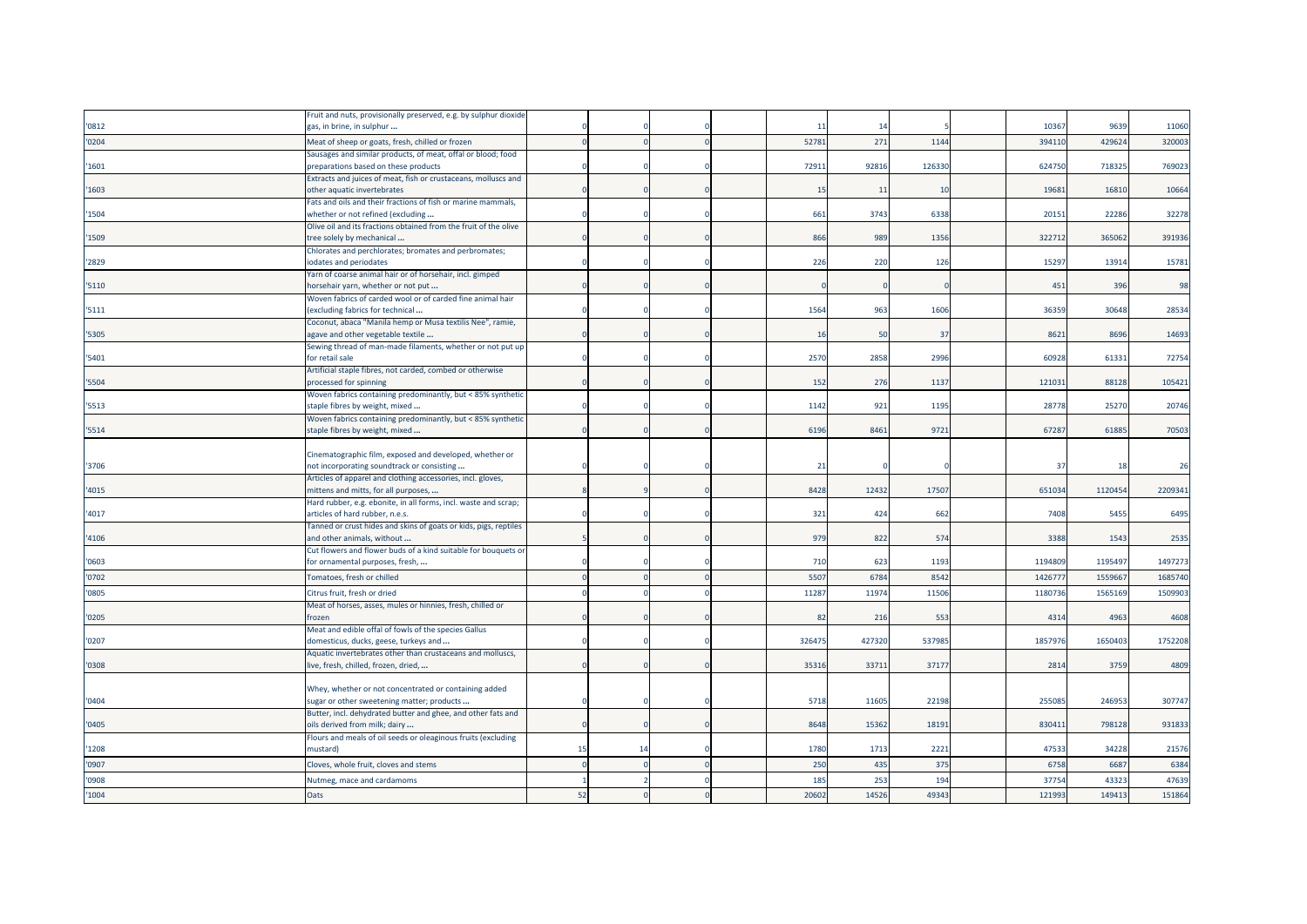|       | Borates, natural, and concentrates thereof, whether or not                                         |       |    |  |       |        |        |        |        |        |
|-------|----------------------------------------------------------------------------------------------------|-------|----|--|-------|--------|--------|--------|--------|--------|
| '2528 | calcined, and natural boric acids                                                                  |       |    |  | 1735  | 2573   | 1311   | 2062   | 2405   | 2250   |
| '2604 | Nickel ores and concentrates                                                                       |       | 92 |  | 19738 | 8202   | 29993  | 6008   | 7762   | 4395   |
| '2607 | Lead ores and concentrates                                                                         | 10221 |    |  | 56112 | 48930  | 566799 | 371552 | 337376 | 429632 |
|       | Flours, meals and pellets, of meat or meat offal, of fish or of                                    |       |    |  |       |        |        |        |        |        |
| '2301 | crustaceans, molluscs or other                                                                     |       |    |  | 87350 | 110622 | 145640 | 242466 | 256358 | 261378 |
|       | Tapioca and substitutes therefor prepared from starch, in the                                      |       |    |  |       |        |        |        |        |        |
| '1903 | form of flakes, grains, pearls,                                                                    |       |    |  |       |        |        | 2176   | 2009   | 4721   |
|       | Wool grease and fatty substances derived therefrom, incl.                                          |       |    |  |       |        |        |        |        |        |
| '1505 | lanolin<br>Groundnut oil and its fractions, whether or not refined, but                            |       |    |  | 83    | 167    | 162    | 26259  | 25565  | 34891  |
| '1508 | not chemically modified                                                                            |       |    |  |       |        |        | 7209   | 7368   | 8021   |
|       | Other oils and their fractions, obtained solely from olives,                                       |       |    |  |       |        |        |        |        |        |
| '1510 | whether or not refined, but not                                                                    |       |    |  | 335   | 339    | 314    | 12561  | 11162  | 9999   |
|       | Palm oil and its fractions, whether or not refined (excluding                                      |       |    |  |       |        |        |        |        |        |
| '1511 | chemically modified)                                                                               |       |    |  | 11068 | 10200  | 27723  | 521405 | 605772 | 747053 |
|       | Clock or watch glasses and similar glasses, glasses for non-                                       |       |    |  |       |        |        |        |        |        |
| '7015 | corrective or corrective spectacles,                                                               |       |    |  | 217   | 12     | 46     | 3727   | 3168   | 5041   |
|       | Plates, sheets and strip, of copper, of a thickness of > 0,15                                      |       |    |  |       |        |        |        |        |        |
| '7409 | mm (excluding expanded sheet<br>Textile fabrics coated with gum or amylaceous substances, of       | 19    |    |  | 18797 | 16236  | 28267  | 335203 | 320159 | 569065 |
| '5901 | a kind used for the outer covers                                                                   |       |    |  | 192   | 256    | 391    | 23642  | 25814  | 36296  |
|       | Linoleum, whether or not cut to shape; floor coverings                                             |       |    |  |       |        |        |        |        |        |
| '5904 | consisting of a coating or covering                                                                |       |    |  | 23320 | 30576  | 42245  | 41751  | 42703  | 39507  |
|       | Transmission or conveyor belts or belting, of textile material,                                    |       |    |  |       |        |        |        |        |        |
| '5910 | whether or not impregnated,                                                                        |       |    |  | 487   | 588    | 727    | 28168  | 29279  | 37947  |
|       | Knitted or crocheted fabrics, of a width <= 30 cm (excluding                                       |       |    |  |       |        |        |        |        |        |
| '6003 | those containing by weight >=                                                                      |       |    |  | 144   | 184    | 480    | 6144   | 9800   | 11975  |
| '4809 | Carbon paper, self-copy paper and other copying or transfer                                        |       |    |  | 248   | 209    | 176    | 19264  | 15413  | 15247  |
|       | oapers, incl. coated or impregnated<br>Hat-forms, hat bodies and hoods of felt, neither blocked to |       |    |  |       |        |        |        |        |        |
| '6501 | shape nor with made brims; plateaux                                                                |       |    |  | 22    | 20     | 16     | 743    | 452    | 195    |
|       | Hat-shapes, plaited or made by assembling strips of any                                            |       |    |  |       |        |        |        |        |        |
| '6502 | material (excluding blocked to shape,                                                              |       |    |  |       |        |        | 344    | 208    | 152    |
| '7907 | Articles of zinc, n.e.s.                                                                           | 20    |    |  | 6169  | 2039   | 2831   | 16285  | 14543  | 173581 |
|       | Tin waste and scrap (excluding ash and residues from the                                           |       |    |  |       |        |        |        |        |        |
| '8002 | manufacture of tin of heading 2620,                                                                |       |    |  |       |        |        | 8078   | 6529   | 19026  |
|       |                                                                                                    |       |    |  |       |        |        |        |        |        |
|       | Handsaws, with working parts of base metal (excluding power                                        |       |    |  |       |        |        |        |        |        |
| '8202 | operated saws); blades for saws                                                                    | 34    | 11 |  | 4022  | 6812   | 6387   | 31727  | 332636 | 415919 |
| '8110 | Antimony and articles thereof, n.e.s.; antimony waste and<br>scrap (excluding ash and residues     |       |    |  | 105   | 266    | 4004   | 2023   | 1527   | 3322   |
|       | Wire, rods, tubes, plates, electrodes and similar products, of                                     |       |    |  |       |        |        |        |        |        |
| '8311 | base metal or of metal carbides,                                                                   |       |    |  | 2525  | 21016  | 34820  | 83769  | 63681  | 79489  |
|       | Primary cells and primary batteries, electrical; parts thereof                                     |       |    |  |       |        |        |        |        |        |
| '8506 | excluding spent)                                                                                   |       |    |  | 13548 | 10352  | 10750  | 56390  | 566739 | 620840 |
|       | Rail locomotives powered from an external source of                                                |       |    |  |       |        |        |        |        |        |
| '8601 | electricity or by electric accumulators                                                            |       |    |  | 2326  | 22423  | 41626  | 15302  | 16923  | 68522  |
|       | Aircraft launching gear (excluding motor winches for                                               |       |    |  |       |        |        |        |        |        |
| '8805 | launching gliders); deck-arrestor or similar                                                       |       |    |  |       |        |        | 17490  | 32770  | 27932  |
|       | Clocks with watch movements (excluding wrist-watches,                                              |       |    |  |       |        |        |        |        |        |
| '9103 | pocket-watches and other watches of heading                                                        |       |    |  | 15    |        | 29     | 1878   | 2029   | 1576   |
|       | Revolvers and pistols (excluding those of heading 9303 or                                          |       |    |  |       |        |        |        |        |        |
| '9302 | 9304 and sub-machine guns for military                                                             |       |    |  |       |        |        | 15243  | 11339  | 11706  |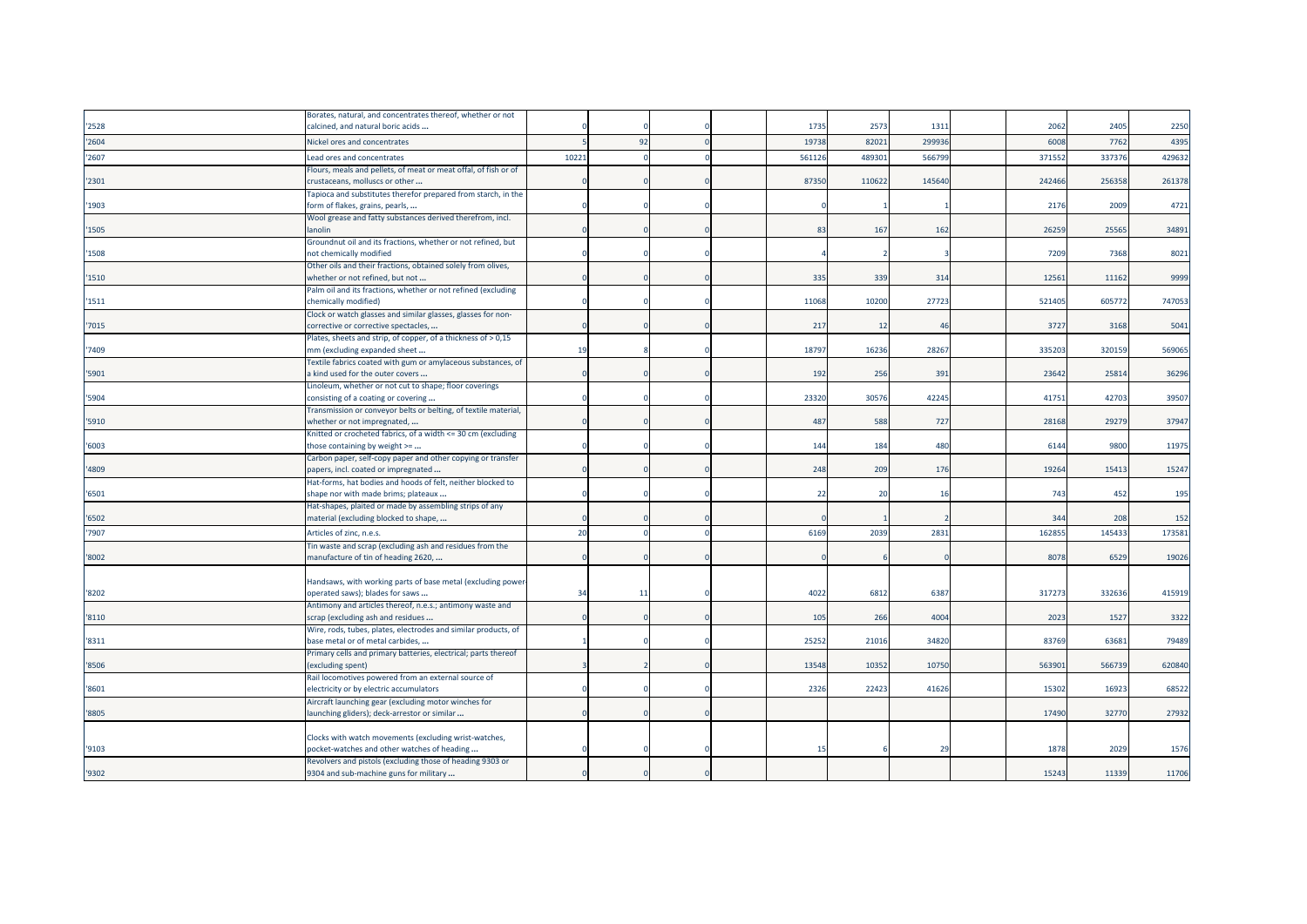| '8445 | Machines for preparing textile fibres; spinning, doubling or<br>twisting machines and other machinery |     | 52 |  | 906            | 458    | 713    | 2621    | 28735   | 33791   |
|-------|-------------------------------------------------------------------------------------------------------|-----|----|--|----------------|--------|--------|---------|---------|---------|
|       | Typewriter or similar ribbons, inked or otherwise prepared for                                        |     |    |  |                |        |        |         |         |         |
| '9612 | giving impressions, whether                                                                           |     |    |  | 1109           | 1257   | 1517   | 142223  | 127455  | 134999  |
| '9604 | Hand sieves and hand riddles (excluding colanders)                                                    |     |    |  | 457            | 540    | 696    | 9224    | 8936    | 13044   |
|       | Halogenated, sulphonated, nitrated or nitrosated derivatives                                          |     |    |  |                |        |        |         |         |         |
| '2913 | of cyclic polymers of aldehydes                                                                       |     |    |  | 2 <sup>2</sup> | 14     | 25     | 11316   | 9452    | 7899    |
| '4105 | Tanned or crust skins of sheep or lambs, without wool on,<br>whether or not split (excluding further  |     |    |  | 215            | 20     |        | 211     | 145     | 85      |
|       | Waste of man-made staple fibres, incl. noils, yarn waste and                                          |     |    |  |                |        |        |         |         |         |
| '5505 | garnetted stock                                                                                       |     |    |  | 1514           | 1891   | 2631   | 41653   | 29433   | 38241   |
|       | Woven fabrics containing >= 85% synthetic staple fibres by                                            |     |    |  |                |        |        |         |         |         |
| '5512 | weight                                                                                                |     |    |  | 6733           | 6917   | 8299   | 151984  | 140768  | 159363  |
|       | Woven fabrics containing predominantly, but < 85% synthetic                                           |     |    |  |                |        |        |         |         |         |
| '5515 | staple fibres by weight, other                                                                        |     |    |  | 5894           | 5916   | 7820   | 96300   | 75690   | 70108   |
| '4112 | Leather further prepared after tanning or crusting "incl.<br>parchment-dressed leather", of sheep     |     |    |  | 139            | 94     | 117    | 6429    | 3437    | 3003    |
|       |                                                                                                       |     |    |  |                |        |        |         |         |         |
| '5106 | Carded wool yarn (excluding that put up for retail sale)                                              |     |    |  | -42            | 30     | 40     | 4711    | 2801    | 3592    |
|       | Woven fabrics of combed wool or of combed fine animal hair                                            |     |    |  |                |        |        |         |         |         |
| '5112 | (excluding fabrics for technical                                                                      |     |    |  | 1318           | 1839   | 4549   | 119161  | 69844   | 64152   |
|       |                                                                                                       |     |    |  |                |        |        |         |         |         |
| '2529 | Feldspar; leucite, nepheline and nepheline syenite; fluorspar                                         |     |    |  | 9483           | 8249   | 11034  | 9410    | 81585   | 85833   |
| '2606 | Aluminium ores and concentrates                                                                       |     |    |  | 103            | 184    | 232    | 137091  | 163797  | 121154  |
| '2609 | Tin ores and concentrates                                                                             |     |    |  | 1556           | 14005  | 17548  |         | 18      |         |
| '2831 | Dithionites and sulfoxylates                                                                          |     |    |  | 15             |        | 120    | 7829    | 5896    | 6075    |
|       | Oilcake and other solid residues, whether or not ground or in                                         |     |    |  |                |        |        |         |         |         |
| '2305 | the form of pellets, resulting                                                                        |     |    |  |                |        |        | 426     | 211     | 340     |
|       | Undenatured ethyl alcohol of an alcoholic strength of >= 80%;                                         |     | 90 |  | 51766          | 62867  | 55896  | 1037653 | 1060511 | 962595  |
| '2207 | ethyl alcohol and other spirits,<br>Soya-bean oil and its fractions, whether or not refined           |     |    |  |                |        |        |         |         |         |
| '1507 | excluding chemically modified)                                                                        |     |    |  | 39799          | 442985 | 532220 | 75231   | 91860   | 134344  |
|       | Edible offal of bovine animals, swine, sheep, goats, horses,                                          |     |    |  |                |        |        |         |         |         |
| '0206 | asses, mules or hinnies, fresh,                                                                       |     |    |  | 3998           | 68495  | 68136  | 99362   | 106692  | 90203   |
|       | Birds' eggs, not in shell, and egg yolks, fresh, dried, cooked by                                     |     |    |  |                |        |        |         |         |         |
| '0408 | steaming or by boiling in                                                                             | 595 |    |  | 3634           | 2658   | 3926   | 176070  | 170800  | 175676  |
|       | Onions, shallots, garlic, leeks and other alliaceous vegetables,                                      |     |    |  | 11079          | 8497   |        | 36046   |         | 384433  |
| '0703 | fresh or chilled                                                                                      |     |    |  |                |        | 6145   |         | 343333  |         |
| '0803 | Bananas, incl. plantains, fresh or dried                                                              |     |    |  | 5617           | 39756  | 45542  | 100688  | 104691  | 1103537 |
| '0814 | Peel of citrus fruit or melons, incl. watermelons, fresh, frozen,<br>dried or provisionally preserved |     |    |  | $-1$           | 22     | 39     | 9017    | 7901    | 8508    |
| '0905 | Vanilla                                                                                               |     |    |  | 80             | 58     | 58     | 126008  | 102446  | 97180   |
|       | Groundnuts, whether or not shelled or broken (excluding                                               |     |    |  |                |        |        |         |         |         |
| '1202 | roasted or otherwise cooked)                                                                          |     |    |  | 2064           | 3235   | 4013   | 181444  | 21369   | 216944  |
| '1003 | <b>Barley</b>                                                                                         |     |    |  | 76204          | 898888 | 965954 | 287480  | 300469  | 353407  |
|       | Coconut "copra", palm kernel or babassu oil and fractions                                             |     |    |  |                |        |        |         |         |         |
| '1513 | thereof, whether or not refined,                                                                      |     |    |  | 2310           | 3598   | 10017  | 44507   | 479832  | 807813  |
| '1520 | Glycerol, crude; glycerol waters and glycerol lyes                                                    |     |    |  | 150            | 451    | 288    | 4413    | 45738   | 58631   |
|       |                                                                                                       |     |    |  |                |        |        |         |         |         |
| '1701 | Cane or beet sugar and chemically pure sucrose, in solid form                                         |     |    |  | 266129         | 461484 | 258820 | 305471  | 358775  | 314937  |
|       |                                                                                                       |     |    |  |                |        |        |         |         |         |
| '1703 | Molasses resulting from the extraction or refining of sugar                                           |     |    |  | 59797          | 76016  | 69062  | 1937    | 19109   | 18199   |
| '1802 | Cocoa shells, husks, skins and other cocoa waste                                                      |     |    |  | 49             | 57     | 95     | 2096    | 2681    | 5401    |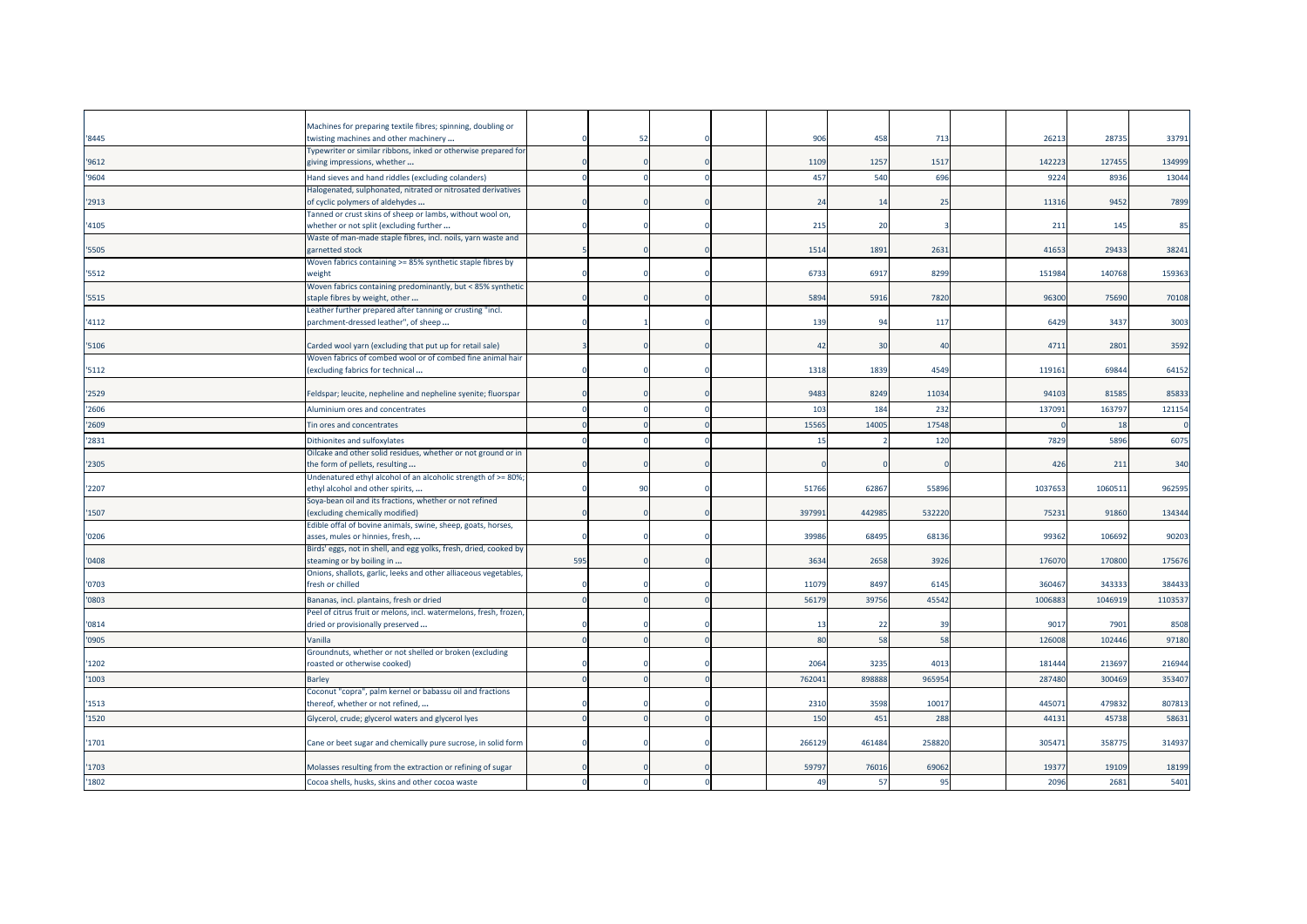|        | Cocoa powder, not containing added sugar or other                                                       |    |  |        |        |         |         |         |         |
|--------|---------------------------------------------------------------------------------------------------------|----|--|--------|--------|---------|---------|---------|---------|
| '1805  | sweetening matter                                                                                       |    |  | 5200   | 8770   | 9734    | 120783  | 111838  | 122495  |
|        |                                                                                                         |    |  |        |        |         |         |         |         |
|        | Rail locomotives (excluding those powered from an external                                              |    |  |        |        |         |         |         |         |
| '8602  | source of electricity or by accumulators);                                                              |    |  | 53347  | 52582  | 69434   | 1950    | 142600  | 29644   |
|        |                                                                                                         |    |  |        |        |         |         |         |         |
| '8804  | Parachutes, incl. dirigible parachutes and paragliders, and                                             |    |  |        |        |         | 16533   | 16983   | 21626   |
|        | rotochutes; parts thereof and accessories<br>Machines for extruding, drawing, texturing or cutting man- |    |  |        |        |         |         |         |         |
| '8444  | made textile materials                                                                                  |    |  | 97     | 22     | 50      | 4327    | 4476    | 3737    |
|        |                                                                                                         |    |  |        |        |         |         |         |         |
|        | Reception apparatus for radio-broadcasting, whether or not                                              |    |  |        |        |         |         |         |         |
| '8527  | combined, in the same housing, with                                                                     |    |  | 13966  | 10223  | 23541   | 835422  | 654240  | 578359  |
| '9607  | Slide fasteners and parts thereof                                                                       |    |  | 3547   | 4357   | 4995    | 4027    | 35868   | 42708   |
|        | Slates and boards, with writing or drawing surfaces, whether                                            |    |  |        |        |         |         |         |         |
| '9610  | or not framed                                                                                           | 21 |  | 883    | 1122   | 1006    | 56430   | 51058   | 57609   |
|        | Hand-operated date, sealing or numbering stamps, and the                                                |    |  |        |        |         |         |         |         |
| '9611  | like; hand-operated composing sticks                                                                    |    |  | 266    | 211    | 314     | 28188   | 28482   | 36234   |
|        | Barbed wire of iron or steel; twisted hoop or single flat wire,                                         |    |  |        |        |         |         |         |         |
| 7313   | barbed or not, and loosely                                                                              |    |  | 2366   | 1549   | 2468    | 2987    | 3326    | 3432    |
|        |                                                                                                         |    |  |        |        |         |         |         |         |
|        | Warp knit fabrics "incl. those made on galloon knitting                                                 |    |  |        |        |         |         |         |         |
| '6005  | machines", of a width of > 30 cm (excluding                                                             |    |  | 1564   | 1658   | 2260    | 114890  | 116991  | 139439  |
|        | Handkerchiefs, of which no side exceeds 60 cm (excluding                                                |    |  |        |        |         |         |         |         |
| '6213  | knitted or crocheted)                                                                                   |    |  | 226    | 1122   | 238     | 7685    | 5979    | 4212    |
|        | Hats and other headgear, plaited or made by assembling                                                  |    |  |        |        |         |         |         |         |
| '6504  | strips of any material, whether or not                                                                  |    |  | 423    | 362    | 494     | 2644    | 21255   | 19865   |
|        | Nuclear reactors; fuel elements "cartridges", non-irradiated,                                           |    |  |        |        |         |         |         |         |
| '8401  | for nuclear reactors; machinery                                                                         |    |  | 88957  | 868794 | 1033825 | 15161   | 19037   | 14021   |
|        | Filing cabinets, card-index cabinets, paper trays, paper rests,                                         |    |  |        |        |         |         |         |         |
| '8304  | pen trays, office-stamp stands                                                                          |    |  | 187    | 131    | 366     | 9815    | 11776   | 11126   |
| '7905  | Zinc plates, sheets, strip and foil                                                                     |    |  | 324    | 761    | 365     | 13864   | 128860  | 163346  |
| '8003  | Tin bars, rods, profiles and wire, n.e.s.                                                               |    |  | 669    | 504    | 815     | 7291    | 5518    | 14964   |
| '1203  | Copra                                                                                                   |    |  |        |        |         |         |         |         |
|        | Dates, figs, pineapples, avocados, guavas, mangoes and                                                  |    |  |        |        |         |         |         |         |
| '0804  | mangosteens, fresh or dried                                                                             |    |  | 1066   | 2015   | 3274    | 81337   | 886470  | 920722  |
| '0202  | Meat of bovine animals, frozen                                                                          |    |  | 24816  | 74342  | 191736  | 304263  | 252286  | 258015  |
|        | Pig fat, free of lean meat, and poultry fat, not rendered or                                            |    |  |        |        |         |         |         |         |
| '0209  | otherwise extracted, fresh, chilled,                                                                    |    |  | 7556   | 10257  | 13224   | 2018    | 20805   | 23081   |
|        | Meat and edible offal, salted, in brine, dried or smoked;                                               |    |  |        |        |         |         |         |         |
| '0210' | edible flours and meals of meat or                                                                      |    |  | 109    | 428    | 500     | 38145   | 37641   | 366216  |
|        | Buttermilk, curdled milk and cream, yogurt, kephir and other                                            |    |  |        |        |         |         |         |         |
| '0403  | fermented or acidified milk and                                                                         |    |  | 81088  | 82550  | 95947   | 19522   | 212732  | 228411  |
|        | Turtles' eggs, birds' nests and other edible products of animal                                         |    |  |        |        |         |         |         |         |
| '0410' | origin, n.e.s.                                                                                          |    |  | 344    | 201    | 141     | 4466    | 5623    | 6510    |
|        | Pigs', hogs' or boars' bristles and hair; badger hair and other                                         |    |  |        |        |         |         |         |         |
| '0502  | brush making hair; waste of                                                                             |    |  |        | 16     |         | 1349    | 10812   | 14050   |
|        | Live plants incl. their roots, cuttings and slips; mushroom                                             |    |  |        |        |         |         |         |         |
| '0602  | spawn (excluding bulbs, tubers,                                                                         |    |  | 3792   | 2258   | 2524    | 1397476 | 1460675 | 1676952 |
| '0707  | Cucumbers and gherkins, fresh or chilled                                                                |    |  | 4611   | 15002  | 25097   | 60279   | 694088  | 739839  |
| '2820  | Manganese oxides                                                                                        |    |  | 17     | 111    | 202     | 3008    | 29420   | 32662   |
|        | etroleum jelly, paraffin wax, micro- crystalline petroleum                                              |    |  |        |        |         |         |         |         |
| '2712  | wax, slack wax, ozokerite, lignite                                                                      |    |  | 114825 | 102819 | 155470  | 32577   | 29376   | 374415  |
|        |                                                                                                         |    |  |        |        |         |         |         |         |
|        | Diphosphorus pentaoxide; phosphoric acid; polyphosphoric                                                |    |  |        |        |         |         |         |         |
| '2809  | acids, whether or not chemically defined                                                                |    |  | 1623   | 1062   | 1319    | 243761  | 215449  | 237488  |
|        |                                                                                                         |    |  |        |        |         |         |         |         |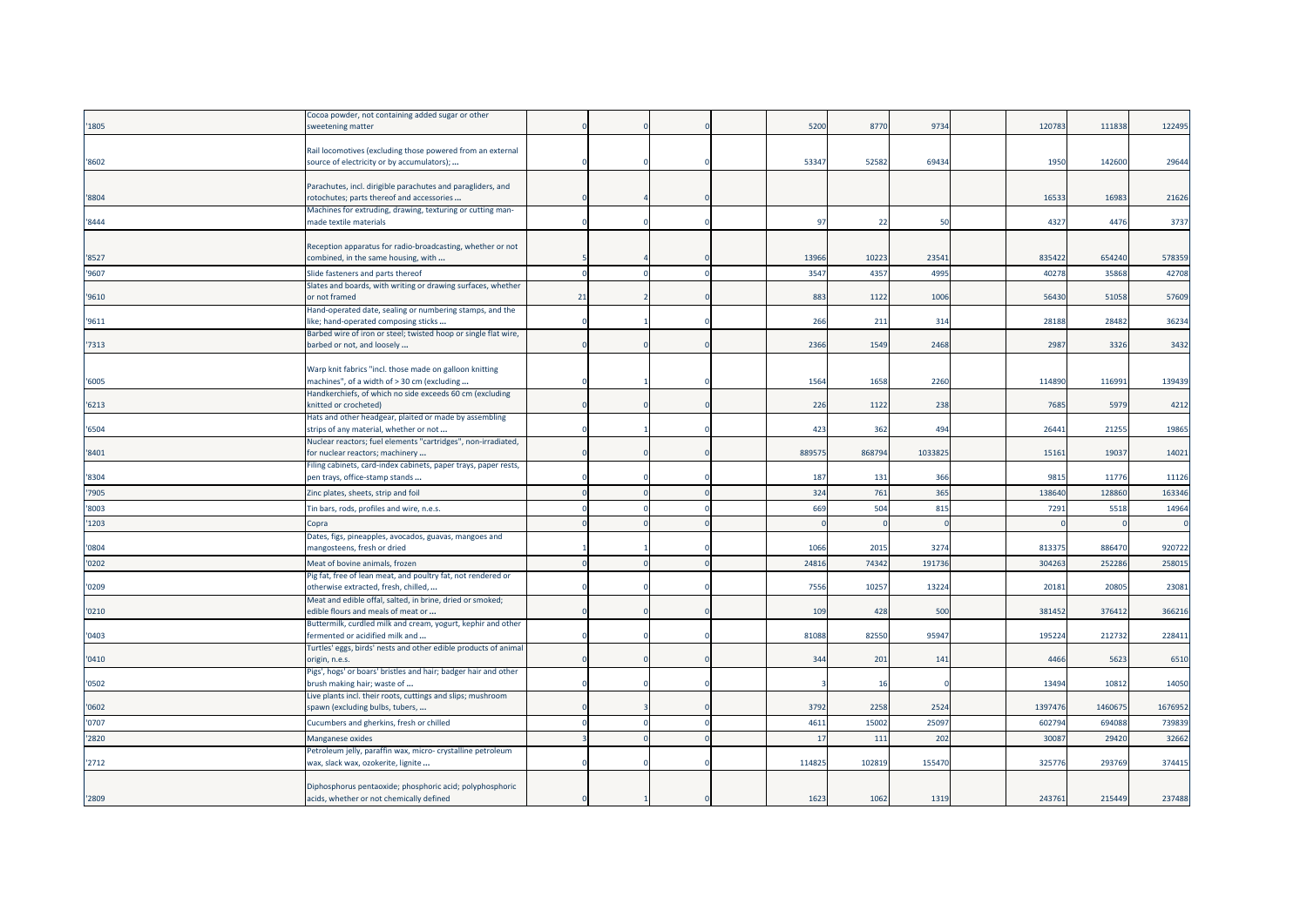|       | Other animal fats and oils and their fractions, whether or not    |  |  |       |       |          |        |        |        |
|-------|-------------------------------------------------------------------|--|--|-------|-------|----------|--------|--------|--------|
| 1506  | refined, but not chemically                                       |  |  | 28    | 12    |          | 36821  | 28420  | 48513  |
|       |                                                                   |  |  |       |       |          |        |        |        |
|       | Animal or vegetable fats and oils and their fractions, partly or  |  |  |       |       |          |        |        |        |
| 1516  | wholly hydrogenated, inter-esterified,                            |  |  | 24296 | 38874 | 104259   | 168010 | 168921 | 181033 |
|       | Dolomite, whether or not calcined or sintered, incl. dolomite     |  |  |       |       |          |        |        |        |
| 2518  | roughly trimmed or merely cut,                                    |  |  | 2487  | 2248  | 2937     | 36752  | 24998  | 22446  |
|       |                                                                   |  |  |       |       |          |        |        |        |
| '2605 | Cobalt ores and concentrates                                      |  |  |       |       |          | 32     | 11     | 286    |
|       | Granulated slag "slag sand" from the manufacture of iron or       |  |  |       |       |          |        |        |        |
| '2618 | steel                                                             |  |  | 2668  | 2545  | 2581     | 9864   | 24933  | 16460  |
|       | Raw hides and skins of bovine "incl. buffalo" or equine           |  |  |       |       |          |        |        |        |
| '4101 | animals, fresh, or salted, dried, limed,                          |  |  | 1678  | 88    | 821      | 87839  | 49231  | 86855  |
|       | Leather further prepared after tanning or crusting "incl.         |  |  |       |       |          |        |        |        |
| '4113 | parchment-dressed leather", of goats                              |  |  | 730   | 706   | 943      | 51222  | 33570  | 25262  |
|       | Hydraulic brake fluids and other prepared liquids for hydraulic   |  |  |       |       |          |        |        |        |
| 3819  | transmission not containing                                       |  |  | 28392 | 17725 | 27729    | 62263  | 56411  | 68978  |
|       | Silk waste, incl. cocoons unsuitable for reeling, yarn waste      |  |  |       |       |          |        |        |        |
| '5003 | and garnetted stock                                               |  |  |       |       |          | 7030   | 6918   | 6873   |
|       | Silk yarn and yarn spun from silk waste, put up for retail sale;  |  |  |       |       |          |        |        |        |
| 5006  | silkworm gut                                                      |  |  |       |       |          | 603    | 613    | 633    |
|       | Fine or coarse animal hair, neither carded nor combed             |  |  |       |       |          |        |        |        |
| '5102 | (excluding wool, hair and bristles used                           |  |  | 74    |       | 49       | 13373  | 10978  | 12002  |
|       | Cotton yarn other than sewing thread, containing >= 85%           |  |  |       |       |          |        |        |        |
| 5205  | cotton by weight (excluding that put                              |  |  | 4054  | 5029  | 6171     | 169041 | 150477 | 172564 |
|       | Artificial filament yarn, incl. artificial monofilament of < 67   |  |  |       |       |          |        |        |        |
| 5403  | decitex (excluding sewing thread                                  |  |  | 61    | 157   | 503      | 44696  | 30977  | 33219  |
|       |                                                                   |  |  |       |       |          |        |        |        |
| '5501 | Synthetic filament tow as specified in Note 1 to chapter 55       |  |  | 199   | 179   | 12       | 23766  | 25196  | 36150  |
|       | Sewing thread of man-made staple fibres, whether or not put       |  |  |       |       |          |        |        |        |
| '5508 | up for retail sale                                                |  |  | 565   | 559   | 627      | 12995  | 13267  | 11585  |
|       |                                                                   |  |  |       |       |          |        |        |        |
| '3604 | Fireworks, signalling flares, rain rockets, fog signals and other |  |  | 13063 | 23705 | $\Omega$ | 127402 | 118706 | 35238  |
|       | pyrotechnic articles (excluding                                   |  |  |       |       |          |        |        |        |
|       |                                                                   |  |  |       |       |          |        |        |        |
|       | Synthetic organic tanning substances; inorganic tanning           |  |  |       |       |          |        |        |        |
| '3202 | substances; tanning preparations, whether                         |  |  | 389   | 413   | 404      | 9129   | 8279   | 10617  |
|       | Photographic plates, film, paper, paperboard and textiles,        |  |  |       |       |          |        |        |        |
| '3704 | exposed but not developed                                         |  |  | 35    |       |          | 167    | 156    | 264    |
| '2840 | Borates; peroxoborates "perborates"                               |  |  | 2595  | 3087  | 3223     | 35626  | 38594  | 57560  |
|       |                                                                   |  |  |       |       |          |        |        |        |
| 2847  | Hydrogen peroxide, whether or not solidified with urea            |  |  | 8334  | 7489  | 6281     | 56161  | 72779  | 73141  |
|       | Aldehydes, whether or not with other oxygen function; cyclic      |  |  |       |       |          |        |        |        |
| '2912 | polymers of aldehydes; parafo                                     |  |  | 8925  | 7053  | 7783     | 195361 | 203885 | 249121 |
|       |                                                                   |  |  |       |       |          |        |        |        |
|       | Phosphoric esters and their salts, incl. lactophosphates; their   |  |  |       |       |          |        |        |        |
| 2919  | halogenated, sulphonated, nitrated                                |  |  | 263   | 404   | 2173     | 68607  | 61749  | 98465  |
|       | Sugars, chemically pure (excluding sucrose, lactose, maltose,     |  |  |       |       |          |        |        |        |
| '2940 | glucose and fructose); sugar                                      |  |  | 764   | 635   | 689      | 45358  | 54427  | 81754  |
|       | Headbands, linings, covers, hat foundations, hat frames,          |  |  |       |       |          |        |        |        |
| '6507 | peaks and chinstraps, for headgear                                |  |  | 55    | 68    | 49       | 19967  | 15748  | 18714  |
|       |                                                                   |  |  |       |       |          |        |        |        |
|       | Parts, trimmings and accessories for umbrellas and sun            |  |  | 24    |       | 26       | 37965  | 36624  | 49502  |
| '6603 | umbrellas of heading 6601 or for walking                          |  |  |       |       |          |        |        |        |
|       | Gimped yarn, gimped strip and the like of heading 5404 or         |  |  |       |       |          |        |        |        |
| '5606 | 5405; chenille yarn, incl. flock                                  |  |  | 494   | 421   | 718      | 29585  | 25005  | 26100  |
|       | Ferry towelling and similar woven terry fabrics, tufted textile   |  |  |       |       |          |        |        |        |
| 5802  | fabrics (excluding narrow woven                                   |  |  | 27    | 21    | 93       | 2340   | 1371   | 1478   |
|       | Quilted textile products in the piece, composed of one or         |  |  |       |       |          |        |        |        |
| '5811 | more layers of textile materials                                  |  |  | 1020  | 1771  | 2846     | 5310   | 2697   | 2791   |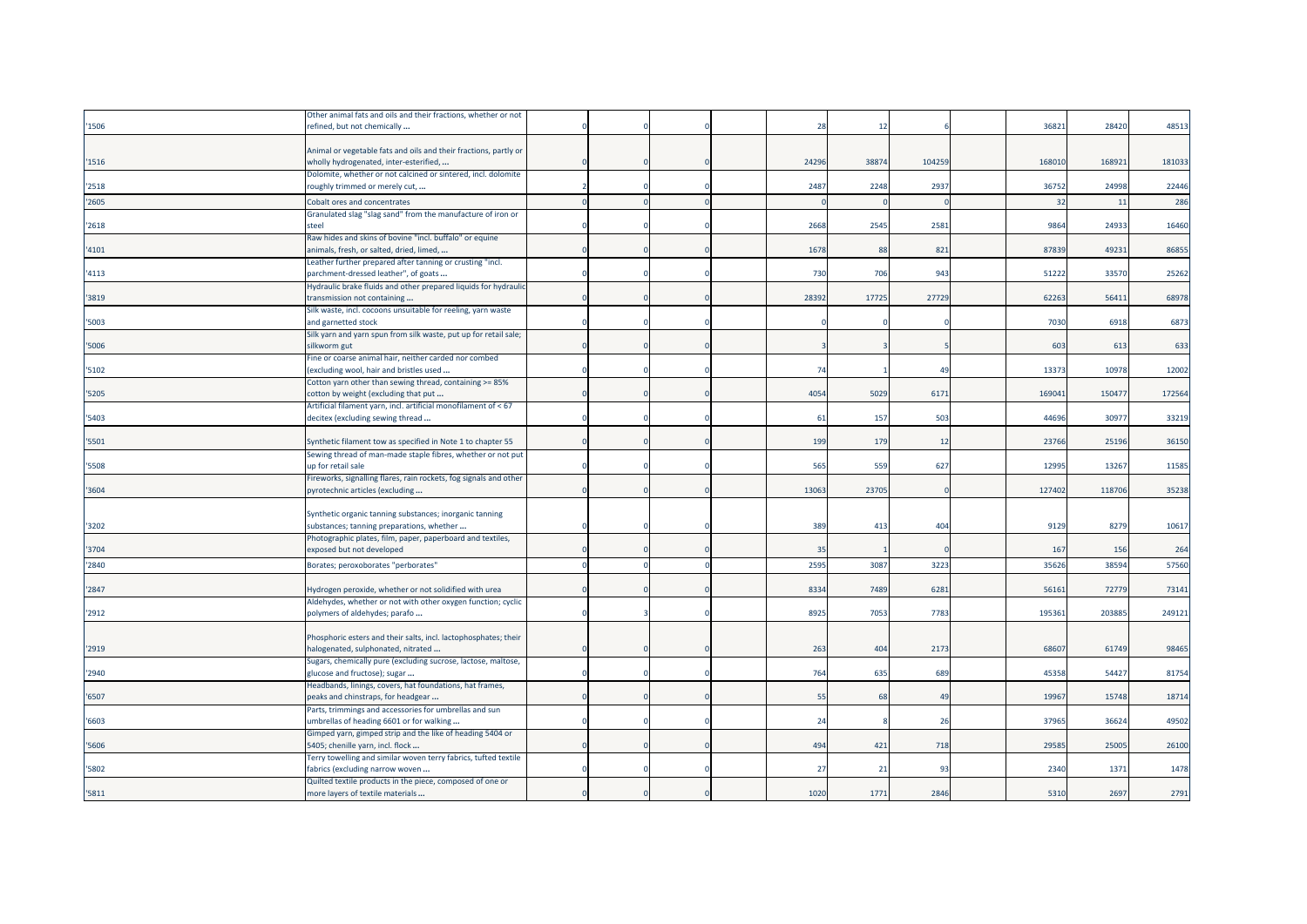|       | Tyre cord fabric of high-tenacity yarn of nylon or other                                           |    |             |  |        |        |        |         |         |         |
|-------|----------------------------------------------------------------------------------------------------|----|-------------|--|--------|--------|--------|---------|---------|---------|
| '5902 | polyamides, polyesters or viscose                                                                  |    | $2^{\circ}$ |  | 8703   | 4182   | 15529  | 160498  | 12209   | 161878  |
|       | Knitted or crocheted fabrics, of a width <= 30 cm, containing                                      |    |             |  |        |        |        |         |         |         |
| '6002 | by weight >= 5% of elastomeric                                                                     |    |             |  | 743    | 706    | 654    | 9413    | 11997   | 11063   |
|       | Knitted or crocheted fabrics, of a width > 30 cm, containing by                                    |    |             |  |        |        |        |         |         |         |
| '6004 | weight >= 5% of elastomeric                                                                        |    |             |  | 5438   | 4431   | 5344   | 107342  | 94891   | 101693  |
|       |                                                                                                    |    |             |  |        |        |        |         |         |         |
| '7401 | Copper mattes; cement copper "precipitated copper"                                                 |    |             |  | 75495  | 9666   | 2429   | 9400    | 3656    | 5007    |
|       | Ceramic pipes, conduits, guttering and pipe fittings (excluding                                    |    |             |  |        |        |        |         |         |         |
| '6906 | of siliceous fossil meals or                                                                       |    |             |  | 63     | 12     | 136    | 1275    | 10804   | 12414   |
|       | Base metals, silver or gold, clad with platinum, not further                                       |    |             |  |        |        |        |         |         |         |
| '7111 | worked than semi-manufactured                                                                      |    |             |  |        |        |        | 1725    | 1685    | 2199    |
|       | Reservoirs, tanks, vats and similar containers, of aluminium,                                      |    |             |  |        |        |        |         |         |         |
| '7611 | for any material (other than                                                                       |    |             |  | 834    | 47     | 3792   | 11719   | 7757    | 15324   |
| '8007 | Articles of tin, n.e.s.                                                                            |    |             |  | 483    | 478    | 644    | 2037    | 16440   | 35008   |
|       |                                                                                                    |    |             |  |        |        |        |         |         |         |
|       | Self-propelled bulldozers, angledozers, graders, levellers,                                        |    |             |  |        |        |        |         |         |         |
| '8429 | scrapers, mechanical shovels, excavators,                                                          |    |             |  | 159483 | 136290 | 105229 | 2575218 | 2234496 | 2695149 |
|       | Milking machines and dairy machinery (excluding                                                    |    |             |  |        |        |        |         |         |         |
| '8434 | refrigerating or heat treatment equipment,                                                         | 21 |             |  | 12777  | 11492  | 10212  | 22041   | 226912  | 188707  |
|       | Time switches with clock or watch movement or with                                                 |    |             |  |        |        |        |         |         |         |
| '9107 | synchronous motor                                                                                  |    |             |  | 275    | 370    | 353    | 3768    | 36780   | 37503   |
|       |                                                                                                    |    |             |  |        |        |        |         |         |         |
|       | Complete, unassembled or partly assembled watch or clock                                           |    |             |  |        |        |        |         |         |         |
| '9110 | movements or movement sets; incomplete                                                             |    |             |  | 22     |        |        | 1764    | 1339    | 1364    |
|       | Articles of gut, goldbeater's skin, bladders or tendons                                            |    |             |  |        |        |        |         |         |         |
| '4206 | (excluding silkworm gut, sterile catgut,                                                           |    |             |  | 632    | 528    | 1552   | 1246    | 1711    | 1290    |
|       | Waste, parings and scrap of soft rubber and powders and                                            |    |             |  | 296    |        |        |         |         |         |
| '4004 | granules obtained therefrom                                                                        |    |             |  |        | 550    | 588    | 24687   | 24814   | 26511   |
|       | Rods, bars, tubes, profiles and other forms of unvulcanised<br>rubber, incl. mixed rubber, and     |    |             |  | 1193   | 745    | 1336   | 21528   | 18727   | 21318   |
| '4006 |                                                                                                    |    |             |  |        |        |        |         |         |         |
| '0104 | Live sheep and goats                                                                               |    |             |  | 2590   | 6399   | 2482   | 1560    | 2107    | 34047   |
|       |                                                                                                    |    |             |  |        |        |        |         |         |         |
|       | Albumins, incl. concentrates of two or more whey proteins                                          |    |             |  |        |        |        |         |         |         |
| '3502 | containing by weight > 80% whey proteins,                                                          |    |             |  | 1533   | 1622   | 2742   | 122516  | 118495  | 143650  |
| '3504 | Peptones and their derivatives; other protein substances and                                       |    |             |  | 5046   | 9765   | 18779  | 25067   | 275826  | 321023  |
|       | their derivatives, n.e.s.; hide<br>Braids of textile materials, in the piece; ornamental trimmings |    |             |  |        |        |        |         |         |         |
| '5808 | of textile materials, in the                                                                       |    |             |  | 1139   | 1286   | 1166   | 16019   | 16932   | 21030   |
|       | Plans and drawings for architectural, engineering, industrial,                                     |    |             |  |        |        |        |         |         |         |
| '4906 | commercial, topographical or                                                                       |    |             |  | 11     | 1334   | 1784   | 2796    | 3214    | 2225    |
|       |                                                                                                    |    |             |  |        |        |        |         |         |         |
| '5001 | Silkworm cocoons suitable for reeling                                                              |    |             |  |        |        |        |         |         |         |
|       | Garnetted stock of wool or of fine or coarse animal hair,                                          |    |             |  |        |        |        |         |         |         |
| '5104 | neither carded nor combed                                                                          |    |             |  |        |        |        |         | 132     | 134     |
| '5201 | Cotton, neither carded nor combed                                                                  |    |             |  | 581    | 1496   | 997    | 3886    | 34325   | 38111   |
|       |                                                                                                    |    |             |  |        |        |        |         |         |         |
| '5207 | Cotton yarn put up for retail sale (excluding sewing thread)                                       |    |             |  | 368    | 425    | 434    | 17934   | 20636   | 26410   |
|       |                                                                                                    |    |             |  |        |        |        |         |         |         |
| '5307 | Yarn of jute or of other textile bast fibres of heading 5303                                       |    |             |  | 467    | 267    | 315    | 1795    | 2377    | 3650    |
|       | Felt, whether or not impregnated, coated, covered or                                               |    |             |  |        |        |        |         |         |         |
| '5602 | laminated, n.e.s.                                                                                  |    |             |  | 1635   | 1269   | 1928   | 65949   | 59451   | 64065   |
|       |                                                                                                    |    |             |  |        |        |        |         |         |         |
| '2822 | Cobalt oxides and hydroxides; commercial cobalt oxides                                             |    |             |  | 332    | 20     | 132    | 37559   | 28484   | 37490   |
| '2824 | Lead oxides; red lead and orange lead                                                              |    |             |  | 2300   | 1509   | 2749   | 1632    | 676     | 4441    |
|       | Pumice stone; emery; natural corundum, natural garnet and                                          |    |             |  |        |        |        |         |         |         |
| '2513 | other natural abrasives, whether                                                                   |    |             |  | 1602   | 744    | 1685   | 9121    | 7107    | 5962    |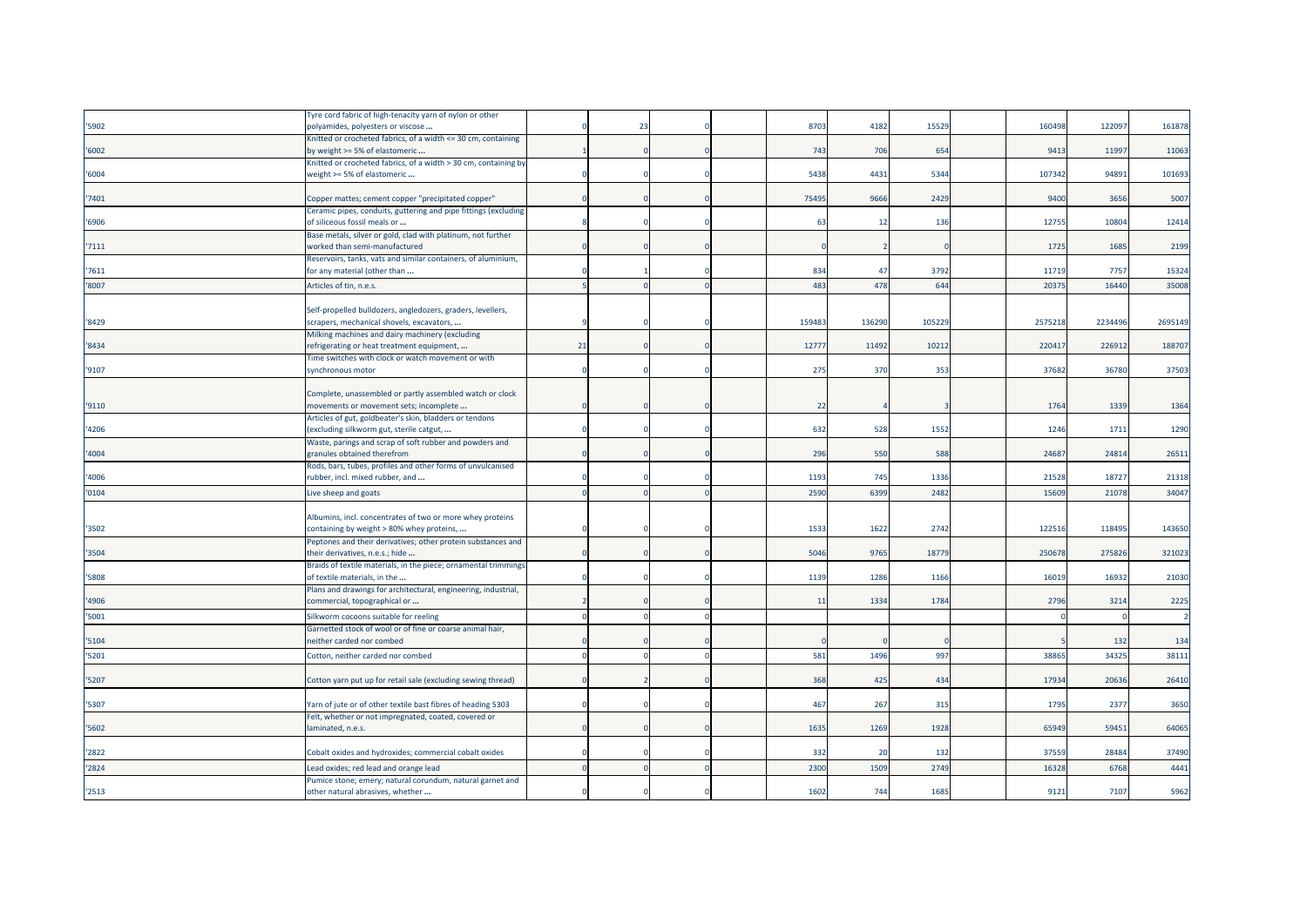| '2520 | Gypsum; anhydrite; plasters consisting of calcined gypsum or<br>calcium sulphate, whether or not      |     |  | 9520           | 9990   | 8811    | 13504   | 17733   | 18030   |
|-------|-------------------------------------------------------------------------------------------------------|-----|--|----------------|--------|---------|---------|---------|---------|
| '2614 | Titanium ores and concentrates                                                                        |     |  | 395            | 309    | 851     | 266249  | 19777   | 248149  |
|       | Coal gas, water gas, producer gas, lean gas and similar gases                                         |     |  |                |        |         |         |         |         |
| '2705 | (excluding petroleum gases and                                                                        |     |  |                |        |         |         |         |         |
| '2716 | <b>Electrical energy</b>                                                                              |     |  | 91130          | 488773 | 1327372 | 2023963 | 2318430 | 5562195 |
| '1109 | Wheat gluten, whether or not dried                                                                    |     |  | 5264           | 68419  | 77029   | 4933    | 44084   | 46551   |
| '0705 | ettuce "Lactuca sativa" and chicory "Cichorium spp.", fresh<br>or chilled                             |     |  | 560            | 255    | 516     | 42647   | 445160  | 488322  |
| '2401 | Unmanufactured tobacco; tobacco refuse                                                                |     |  | 27009          | 27964  | 24792   | 82836   | 741782  | 792361  |
|       | Cereal straw and husks, unprepared, whether or not                                                    |     |  |                |        |         |         |         |         |
| '1213 | chopped, ground, pressed or in the form                                                               |     |  | 1 <sup>1</sup> | 15     | 35      | 25163   | 22032   | 22128   |
| '7609 | Aluminium tube or pipe fittings "e.g., couplings, elbows,<br>sleeves"                                 |     |  | 1419           | 1410   | 1681    | 69900   | 55861   | 62211   |
| '7613 | Aluminium containers for compressed or liquefied gas                                                  | 32  |  | 806            | 694    | 666     | 78138   | 132072  | 114822  |
|       |                                                                                                       |     |  |                |        |         |         |         |         |
| '6601 | Umbrellas and sun umbrellas, incl. walking-stick umbrellas,<br>garden umbrellas and similar umbrellas |     |  | 1752           | 1343   | 1628    | 21075   | 198712  | 264703  |
|       | Friction material and articles thereof, e.g., sheets, rolls, strips,                                  |     |  |                |        |         |         |         |         |
| '6813 | segments, discs, washers,                                                                             |     |  | 5539           | 4217   | 4996    | 90677   | 81949   | 96096   |
|       | Iron and non-alloy steel in ingots or other primary forms                                             |     |  |                |        |         |         |         |         |
| '7206 | (excluding remelting scrap ingots,<br>Clock and watch cases and parts thereof, n.e.s. (excluding for  |     |  | 2131           | 308    | 223     | 19861   | 14977   | 27832   |
| '9112 | wrist-watches, pocket-watches                                                                         |     |  |                |        |         | 2016    | 1265    | 1964    |
| '9114 | Clock or watch parts, n.e.s.                                                                          |     |  | 219            | 281    | 416     | 6256    | 52629   | 66905   |
|       | Railway or tramway track fixtures and fittings (excluding                                             |     |  |                |        |         |         |         |         |
| '8608 | sleepers of wood, concrete or steel,                                                                  |     |  | 43720          | 49420  | 54782   | 34748   | 24948   | 31351   |
|       | Apparatus and equipment for photographic or                                                           |     |  |                |        |         |         |         |         |
| '9010 | cinematographic laboratories, not elsewhere specified                                                 |     |  | 775            | 475    | 614     | 27597   | 28390   | 37611   |
|       | Chassis fitted with engines, for tractors, motor vehicles for                                         |     |  |                |        |         |         |         |         |
| '8706 | the transport of ten or more                                                                          |     |  | 50040          | 26852  | 58129   | 174564  | 256111  | 238124  |
|       | Sewing machines (other than book-sewing machines of                                                   |     |  |                |        |         |         |         |         |
| '8452 | heading 8440); furniture, bases and covers                                                            |     |  | 3275           | 4655   | 8953    | 234871  | 295129  | 288573  |
|       | Pianos, incl. automatic; harpsichords and other keyboard                                              |     |  |                |        |         |         |         |         |
| '9201 | stringed instruments<br>Bombs, grenades, torpedos, mines, missiles, cartridges and                    | 54  |  | 557            | 371    | 682     | 56435   | 53787   | 65066   |
| '9306 | other ammunition and projectiles                                                                      | 112 |  |                |        |         | 115078  | 123886  | 106975  |
|       | Light-vessels, fire-floats, dredgers, floating cranes, and other                                      |     |  |                |        |         |         |         |         |
| '8905 | vessels the navigability of<br>Vessels, incl. warships and lifeboats (excluding rowing boats          |     |  | 72807          | 97314  |         | 5331    | 23220   | 9369    |
| '8906 | and other vessels of heading                                                                          | 33  |  |                |        |         | 20658   | 11913   | 4271    |
| '8908 | Vessels and other floating structures for breaking up                                                 |     |  | 2224           | 4570   | 6540    |         |         |         |
|       | Balloons and dirigibles; gliders, hang gliders and other non-                                         |     |  |                |        |         |         |         |         |
| '8801 | powered aircraft<br>Self-propelled railway or tramway coaches, vans and trucks                        |     |  |                |        |         | 3541    | 2618    | 2777    |
| '8603 | excluding those of heading 8604)                                                                      |     |  | 68219          | 32936  | 99055   | 756309  | 599188  | 445138  |
|       | Railway or tramway passenger coaches, luggage vans, post                                              |     |  |                |        |         |         |         |         |
| '8605 | office coaches and other special purpose                                                              |     |  | 7675           | 194239 | 285018  | 29203   | 13098   | 21062   |
|       | Video recording or reproducing apparatus, whether or not                                              |     |  |                |        |         |         |         |         |
| '8521 | incorporating a video tuner (excluding                                                                | 60  |  | 5031           | 4453   | 7661    | 17467   | 186610  | 146320  |
| '9613 | Cigarette lighters and other lighters, whether or not<br>mechanical or electrical and parts thereof,  |     |  | 4199           | 4779   | 4797    | 115395  | 111438  | 125439  |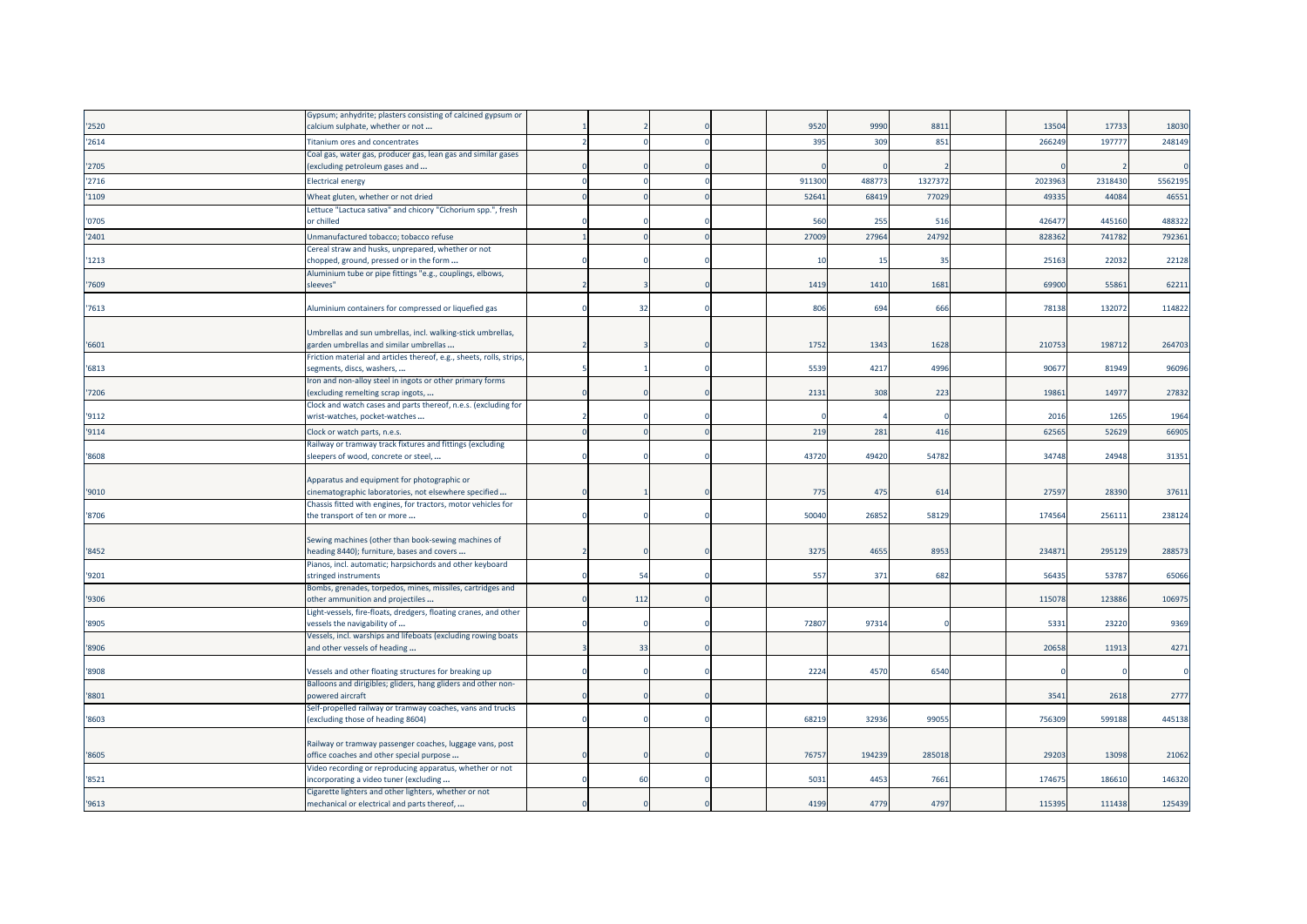|       | Balances of a sensitivity of 50 mg or better, with or without                                  |      |                |  |       |       |       |                 |         |         |
|-------|------------------------------------------------------------------------------------------------|------|----------------|--|-------|-------|-------|-----------------|---------|---------|
| '9016 | weights                                                                                        |      | $\overline{2}$ |  | 879   | 633   | 711   | 26673           | 24828   | 29265   |
|       | Presses, crushers and similar machinery used in the                                            |      |                |  |       |       |       |                 |         |         |
| '8435 | manufacture of wine, cider, fruit juices                                                       |      |                |  | 96    | 326   | 62    | 26254           | 16476   | 18849   |
|       | Hydraulic turbines, water wheels, and regulators therefor                                      |      |                |  |       |       |       |                 |         |         |
| '8410 | (excluding hydraulic power engines                                                             |      |                |  | 6839  | 8609  | 25446 | 18971           | 13188   | 13239   |
| '8001 | Unwrought tin                                                                                  | 3135 |                |  | 7577  | 12188 | 18159 | 387179          | 28306   | 544566  |
|       | Producer gas or water gas generators, with or without their                                    |      |                |  |       |       |       |                 |         |         |
| '8405 | purifiers; acetylene gas generators                                                            |      |                |  | 6678  | 6540  | 4036  | 9045            | 10523   | 12802   |
|       | Bismuth and articles thereof, n.e.s.; bismuth waste and scrap                                  |      |                |  |       |       |       |                 |         |         |
| '8106 | (excluding ash and residues containing                                                         |      |                |  | 21    | 162   | 42    | 13697           | 8831    | 11589   |
|       | Glass envelopes, incl. bulbs and tubes, open, and glass parts                                  |      |                |  |       |       |       |                 |         |         |
| '7011 | thereof, without fittings, for                                                                 | 34   |                |  | 133   | 30    | 300   | 11773           | 9041    | 10992   |
|       |                                                                                                |      |                |  |       |       |       |                 |         |         |
| '7402 | Copper, unrefined; copper anodes for electrolytic refining                                     |      |                |  | 22    | 16    |       | 571347          | 510601  | 295622  |
|       | Ties, bow ties and cravats of textile materials (excluding                                     |      |                |  |       |       |       |                 |         |         |
| '6215 | knitted or crocheted)                                                                          |      |                |  | 191   | 83    | 103   | 30906           | 17914   | 16316   |
|       | Woven fabrics of jute or of other textile bast fibres of heading                               |      |                |  |       |       |       |                 |         |         |
| '5310 | 5303                                                                                           |      |                |  | 163   | 115   | 133   | 9034            | 8357    | 15431   |
| '5810 | Embroidery on a textile fabric ground, in the piece, in strips or                              |      |                |  |       |       | 430   | 30288           | 24726   |         |
|       | in motifs                                                                                      |      |                |  | 210   | 270   |       |                 |         | 27714   |
| '5908 | Textile wicks, woven, plaited or knitted, for lamps, stoves,<br>lighters, candles or the like; |      |                |  | 14    | 21    | 23    | 3755            | 3611    | 3581    |
|       |                                                                                                |      |                |  |       |       |       |                 |         |         |
| '5507 | Artificial staple fibres, carded, combed or otherwise<br>processed for spinning                |      |                |  |       | 10    |       | 63 <sup>9</sup> | 449     | 534     |
|       | Yarn of synthetic staple fibres (excluding sewing thread and                                   |      |                |  |       |       |       |                 |         |         |
| '5509 | yarn put up for retail sale)                                                                   |      |                |  | 1306  | 1705  | 1848  | 202237          | 155322  | 181801  |
|       | Yarn of man-made staple fibres, put up for retail sale                                         |      |                |  |       |       |       |                 |         |         |
| '5511 | (excluding sewing thread)                                                                      |      |                |  | 594   | 853   | 893   | 21280           | 23167   | 26797   |
| '5203 | Cotton, carded or combed                                                                       |      |                |  | 798   | 51    | 262   | 564             | 494     | 467     |
|       | Woven fabrics of cotton, containing predominantly, but <                                       |      |                |  |       |       |       |                 |         |         |
| '5210 | 85% cotton by weight, mixed principally                                                        |      |                |  | 1461  | 906   | 1716  | 29228           | 21322   | 23218   |
|       | Woven fabrics of cotton, containing predominantly, but <                                       |      |                |  |       |       |       |                 |         |         |
| '5212 | 85% cotton by weight, other than those                                                         |      |                |  | 2465  | 1376  | 1482  | 7911            | 6367    | 8792    |
|       | Composite paper and paperboard "made by sticking flat                                          |      |                |  |       |       |       |                 |         |         |
| '4807 | layers of paper or paperboard together                                                         |      |                |  | 1809  | 1659  | 2292  | 55639           | 48913   | 57247   |
|       | Natural cork, debacked or roughly squared, or in square or                                     |      |                |  |       |       |       |                 |         |         |
| '4502 | rectangular blocks, plates, sheets                                                             |      |                |  |       |       |       | 152             | 683     | 63      |
|       | Plaits and similar products of plaiting materials, whether or                                  |      |                |  |       |       |       |                 |         |         |
| '4601 | not assembled into strips; plaiting                                                            |      |                |  | 155   | 130   | 196   | 17032           | 20642   | 29385   |
| '4701 | Mechanical wood pulp, not chemically treated                                                   |      |                |  | 12    |       | 693   | 27591           | 18788   | 19166   |
|       |                                                                                                |      |                |  |       |       |       |                 |         |         |
| '1105 | Flour, meal, powder, flakes, granules and pellets of potatoes                                  | 470  | 39             |  | 10239 | 9324  | 3413  | 3595            | 31604   | 34632   |
|       |                                                                                                |      |                |  |       |       |       |                 |         |         |
|       | Roots and tubers of manioc, arrowroot, salep, Jerusalem                                        |      |                |  |       |       |       |                 |         |         |
| '0714 | artichokes, sweet potatoes and similar                                                         |      |                |  | 27    | 74    | 61    | 66873           | 73850   | 69840   |
| '0102 | Live bovine animals                                                                            |      |                |  | 27467 | 24227 | 16886 | 36478           | 42892   | 59728   |
|       | Milk and cream, not concentrated nor containing added sugar                                    |      |                |  |       |       |       |                 |         |         |
| '0401 | or other sweetening matter                                                                     |      |                |  | 2438  | 29120 | 37271 | 1265840         | 1421311 | 1654275 |
|       | Pig fat, incl. lard, and poultry fat, rendered or otherwise                                    |      |                |  |       |       |       |                 |         |         |
| '1501 | extracted (excluding lard stearin                                                              |      |                |  | 23    | 136   | 17    | 18535           | 22454   | 34168   |
|       | Lard stearin, lard oil, oleostearin, oleo-oil and tallow oil                                   |      |                |  |       |       |       |                 |         |         |
| '1503 | excluding emulsified, mixed or                                                                 |      |                |  |       |       |       | 5874            | 4787    | 5808    |
|       | Degras; residues resulting from the treatment of fatty                                         |      |                |  |       |       |       |                 |         |         |
| 1522  | substances or animal or vegetable waxes                                                        |      |                |  | 1451  | 1081  | 1771  | 884             | 741     | 821     |